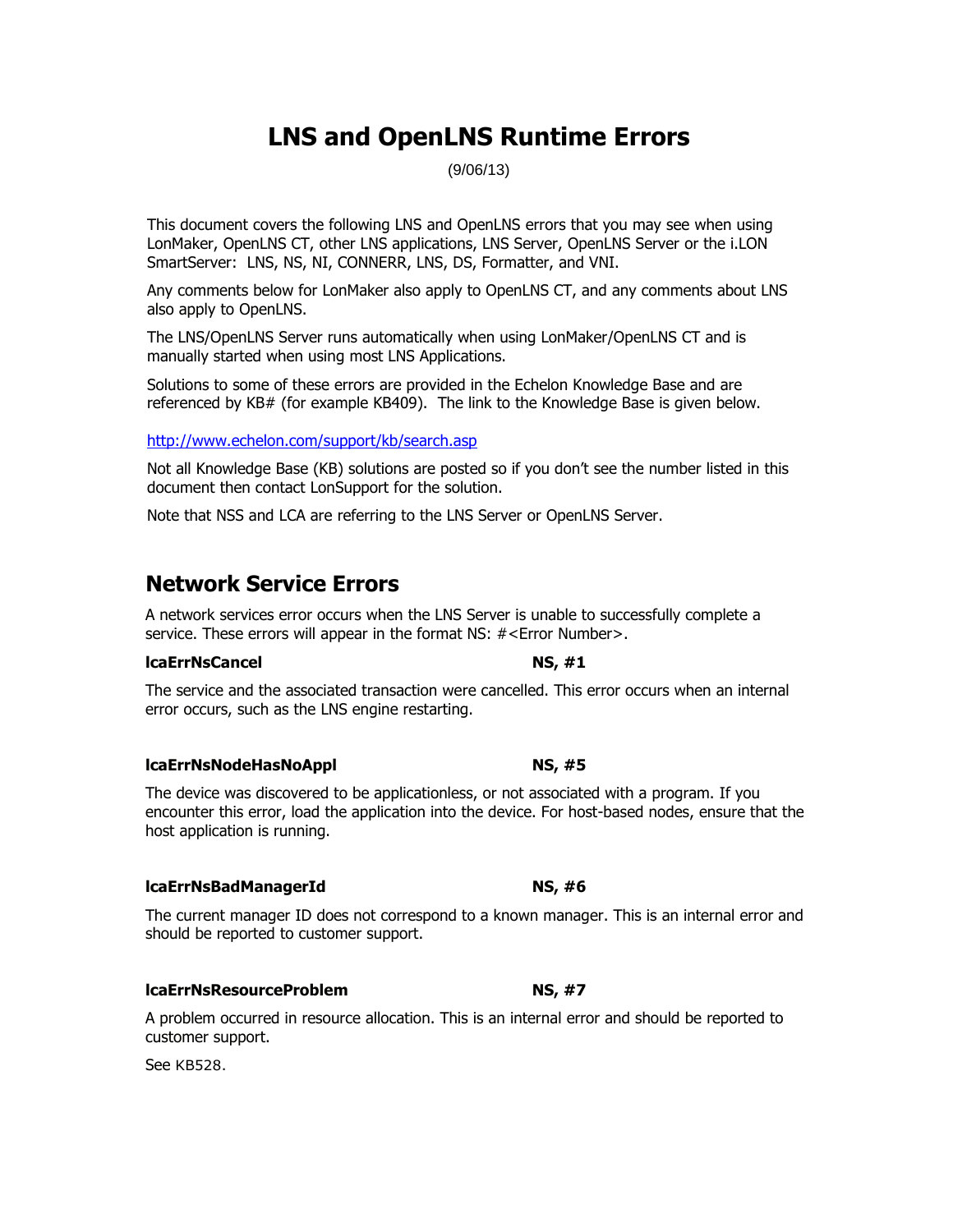# **lcaErrNsInterfaceFailure NS, #8**

The host was unable to communicate with the NSI. This may be due to problems communicating with the LNS engine, or with the network interface. If you encounter this error, ensure that the LNS engine process is running, and that the network interface is functioning properly.

See KB469.

### **lcaErrNsBadClient NS, #9**

The specified server (or the current server) is undefined. This is an internal error and should be reported to customer support.

### **lcaErrNsBadServer NS, #10**

The specified server (or the current server) is undefined.

### **lcaErrNsNoClient NS, #11**

No client is currently defined. This is an internal error and should be reported to customer support.

### **lcaErrNsNoTxInProgress NS, #12**

There is no transaction defined for the client. This warning can be expected when cancelling a method that is not part of an explicit transaction.

### **lcaErrNsLNSNotFound NS, #13**

The NSI has not been configured to communicate with the LNS. This error may occur when opening the database with the remote database collection if the clients NSD is not properly configured. To reconfigure the client's NSD, open the database remotely using the Networks collection.

### **lcaErrNsClientBlocked NS, #14**

The client is already involved in a service request. You should invoke only one service per client. This includes all requests to start or commit transactions. When a client has already launched a service, wait until the current service completes before you invoke a new service. This is an internal error and should be reported to customer support.

# **lcaErrNsTxInProgress NS, #15**

The client is already involved in a transaction. End the client's current transaction by calling CancelTransaction method, or wait for the transaction to complete and call the CommitTransaction method, before starting a new transaction for that client.

You should avoid starting multiple transactions on a single network database within a single application.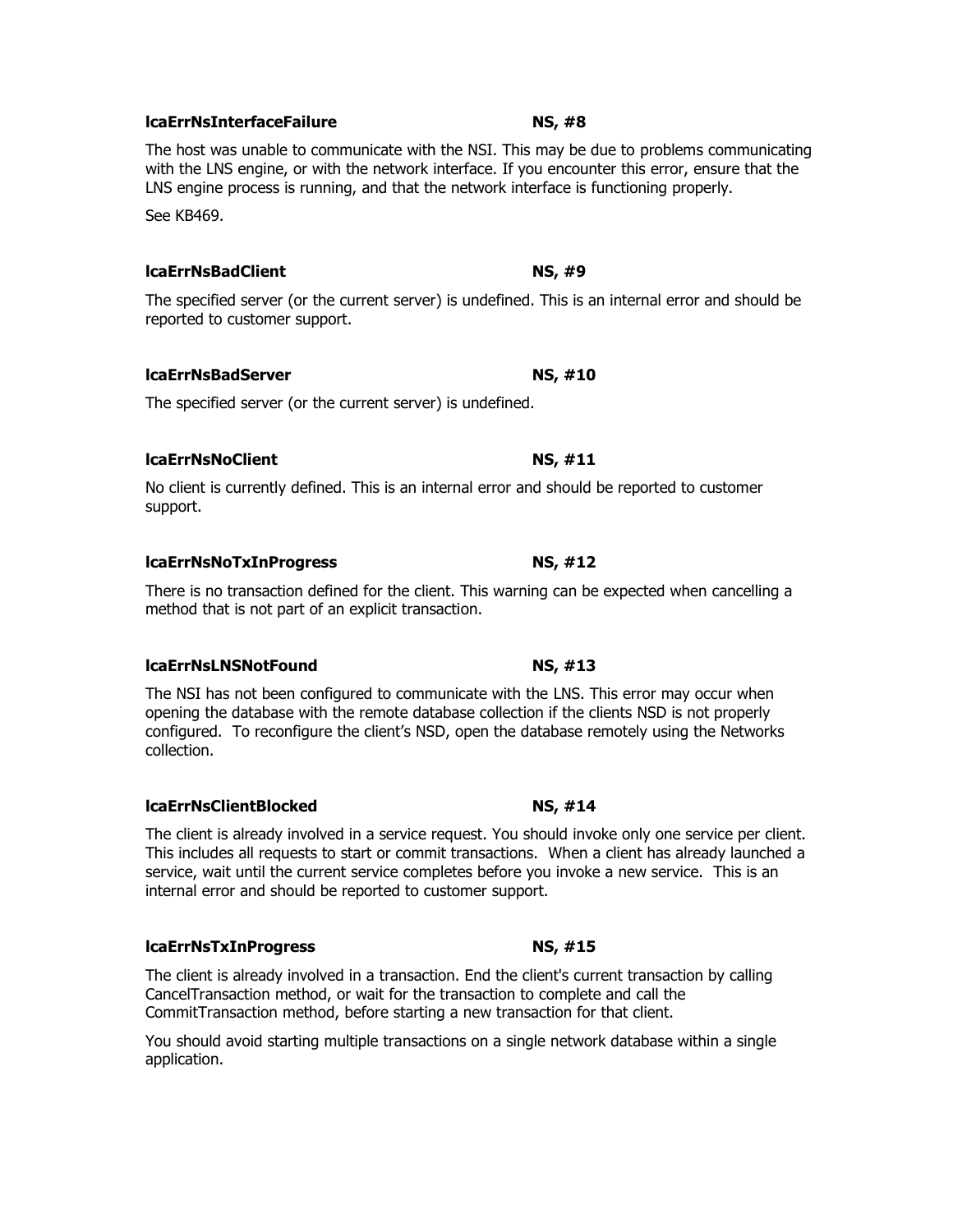# **lcaErrNsNotImplemented NS, #16**

The specified service or option is not implemented by the specified server. This error could indicate a bad service parameter. This is an internal error and should be reported to customer support.

# **lcaErrNsErrorInfo NS, #17**

The service failed. When you encounter this error, a service-specific error status is available in the LastError property of the System object.

# **lcaErrLNServiceFailure NS, #18**

The requested service failed. This is an internal error, and should be reported to customer support.

### **lcaErrNsMsgRejectedByNode NS, #19**

A node returned a negative response to a command from LNS. This could be due to a LonTalk authentication failure. It may also result from an inconsistency between the program interface defined in the database and what the node actually supports.

See KB576.

### **lcaErrNsPrematureRelease NS, #20**

This is an internal error and should be reported to customer support.

### **lcaErrNsRootBusy NS, #21**

A transaction is still in progress. This is an internal error and should be reported to customer support.

### **lcaErrNsRootDoesNotExist NS, #22**

The service depends on a transaction that does not exist. This is an internal error and should be reported to customer support.

# **lcaErrNsNoFreeRootTransactions NS, #23**

This is an internal error and should be reported to customer support.

### **lcaErrNsCantFindObject NS, #24**

One of the objects needed to complete the service is not in the database of the LNS.

# **lcaErrNsDuplicateObject NS, #25**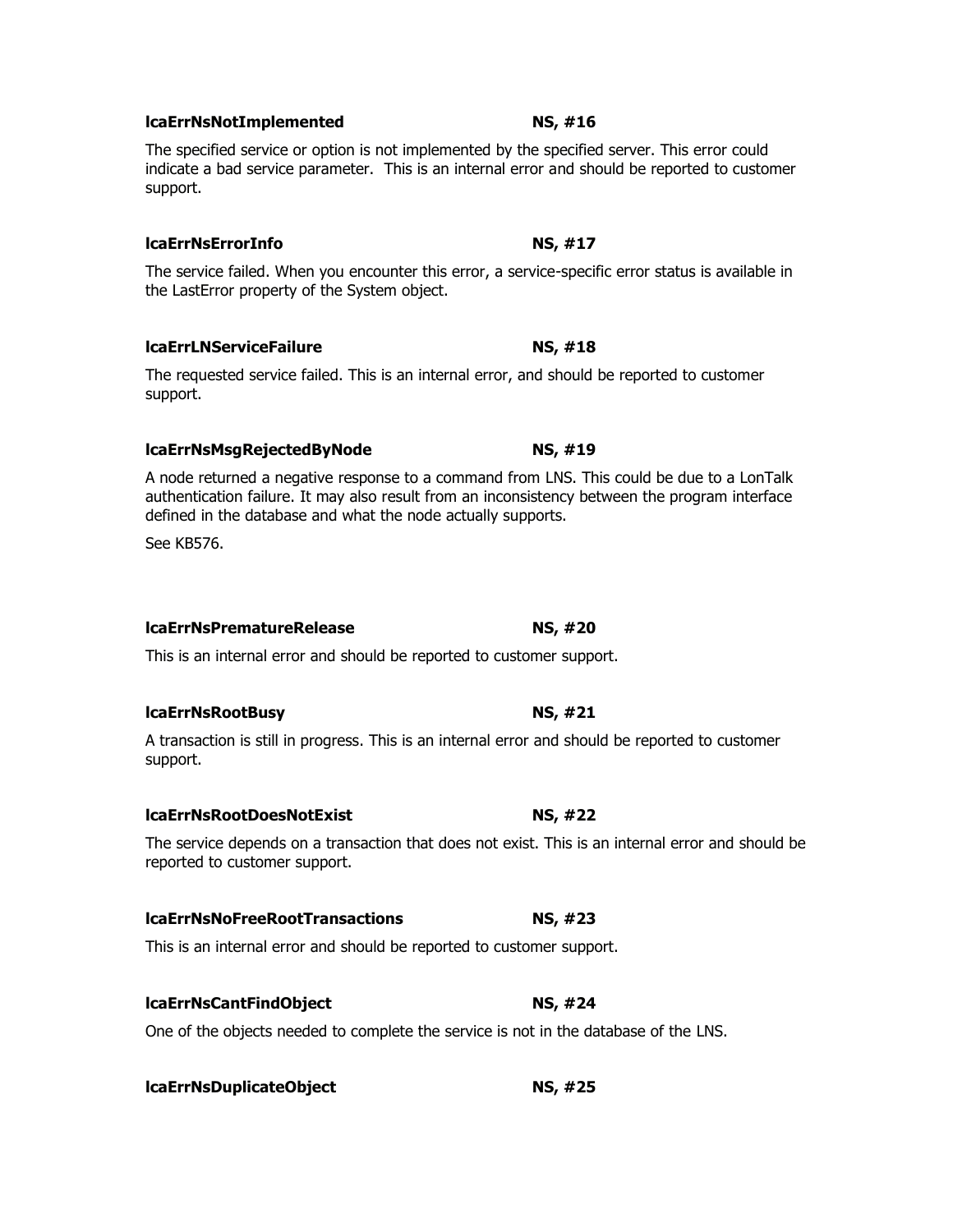An attempt was made to add an object that already exists.

The LNS cannot communicate with the node. This may be because the Neuron ID referenced by the application is invalid or does not exist, the LNS or the node is not physically attached to the media, the LNS is not configured (because the MgmtMode property was not set to **lcaMgmtModePropagateConfigUpdates** after the database was initially created), problems with the physical media, or the LNS timers (set using the RetryCount and TxTimer properties of the System object) are too low.

See KB 149.

# **lcaErrNsOperationError NS, #27**

The node failed to go online, offline or to reset when requested to do so. This may be due to a problem in the implementation of the device.

# **lcaErrNsUnsupportedInfo NS, #28**

The requested information is not available from an application node. For example, transceiver status, SI/SD data, and network variable names are not always stored in the node.

LonMaker Turbo SP1 has some fixes

# **lcaErrNsOutOfRange NS, #29**

The value assigned to a property or parameter is either out of range, or invalid.

# **lcaErrNsEventFailure NS, #30**

The generation of an event failed. This is an internal error and should be reported to customer support.

# **lcaErrNsDeferConfigUpdatesMgmntMode NS, #31**

The requested service cannot be provided in the current management mode. When you encounter this error, set the system management mode to **lcaMgmtModePropagateConfigUpdates (0)**, and try the operation again. You can change the system management mode by writing to the MgmtMode property of the System object.

# **lcaErrLNSubscriptionDblimit NS, #32**

The LNS's event subscription table is full. This is an internal error, and should be reported to customer support.

**lcaErrLNSequence NS, #33**

# **lcaErrNsCommError NS, #26**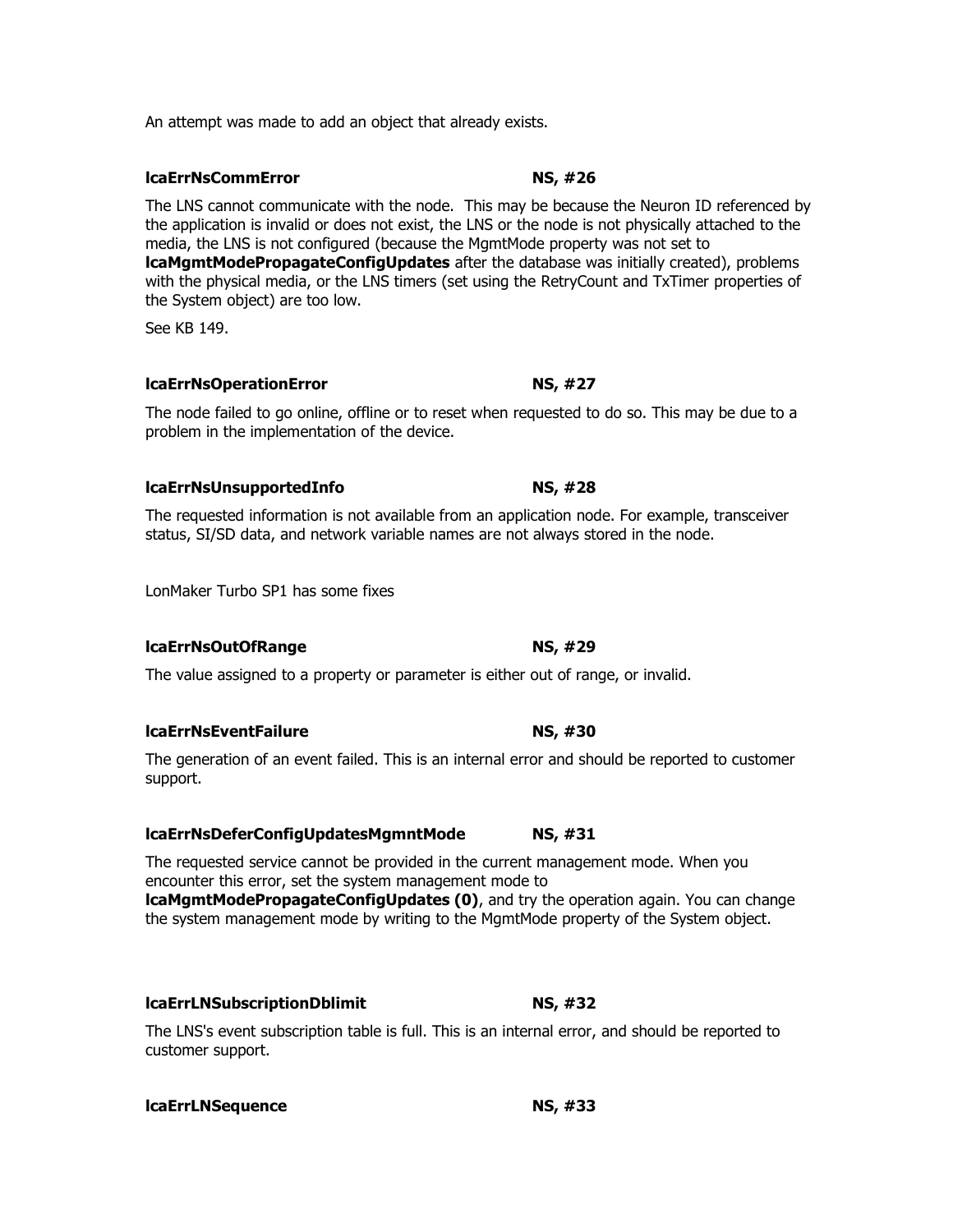A record from a binary external interface file or binary application image file was received out of sequence. If you encounter the error, the XFB or APB file may be corrupted.

# **lcaErrLNSegmentation NS, #34**

Segmentation is not supported, or there is a problem with segment order. This is an internal error, and should be reported to customer support.

# **lcaErrNsChecksum NS, #35**

A checksum error occurred while transferring the binary external interface or binary application image file to the LNS. If you encounter the error, the XFB or APB file may be corrupted.

# **lcaErrLNSessionError NS, #36**

Invalid session handle or a session error. Make sure that sessions are begun and ended in pairs, and are always part of an explicit transaction.

See KB 149.

### **lcaErrNsNoNeuronId NS, #37**

An operation requiring a Neuron ID was attempted on a device with no Neuron ID. For example, if you invoke the Wink method on a device whose Neuron ID has not been set in the LNS database, this exception will be thrown. In some other cases, this exception may be thrown if a device's Neuron ID has been set in the LNS database, but the device has not been commissioned. For example, if you read the SelfDocumentation property of a device before that device has been commissioned, this exception will be thrown, regardless of whether or not the device's Neuron ID is set.

### **lcaErrNsProgramidMismatch NS, #38**

Program IDs do not match. This may occur if there is an incorrect or out-of-date program version.

### **lcaErrNsObjectInUse NS, #39**

A requested operation can't complete because the object involved in the operation is in use. For example, you may not be able to delete a node because that node is still included in connections.

### **lcaErrNsNodeHasNoSiData NS, #40**

The node has no SI (self-information) data, when required.

### **lcaErrNsDbError NS, #41**

An internal database error occurred. This is an internal error, and should be reported to customer support.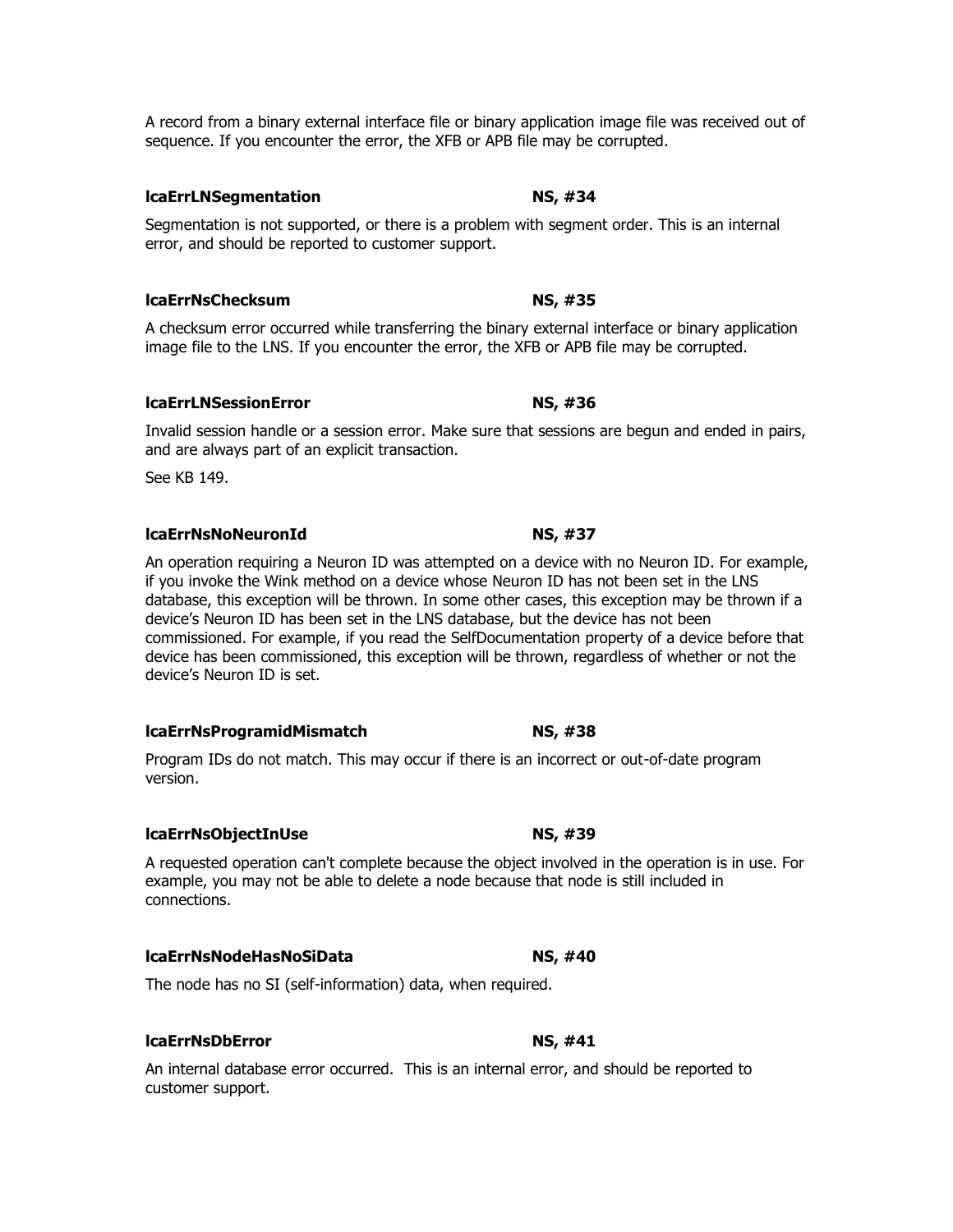See KB469.

# No more memory is available for journaling. This is an internal error, and should be reported to customer support.

# **lcaErrNsOutOfMemory NS, #43**

**lcaErrNsOutOfJournal NS, #42**

No more memory is available for allocation.

### **lcaErrNsBadParms NS, #44**

Invalid parameter values.

See KB636.

### **lcaErrNsNetworkHasInstalledNodes NS, #46**

Attempt to add the LNS failed because application nodes have already been defined or added. You must install the LNS before the other nodes. This is an internal error, and should be reported to customer support.

### **lcaErrNsDbImportExport NS, #47**

Requested operation can't proceed because a database import or export is currently in progress.

### **lcaErrNsProgramNotFound NS, #48**

Could not find the program definition required to execute the service.

### **lcaErrNsIntegrityError NS, #49**

Internal integrity error. This is an internal error, and should be reported to customer support.

# **lcaErrNsDblimit NS, #50**

An unspecified database limit was exceeded. See KB190.

### **lcaErrNsNodeNotFound NS, #51**

Cannot find the node.

# **lcaErrNsDuplicateNode NS, #52**

An attempt was made to add a node that is already defined.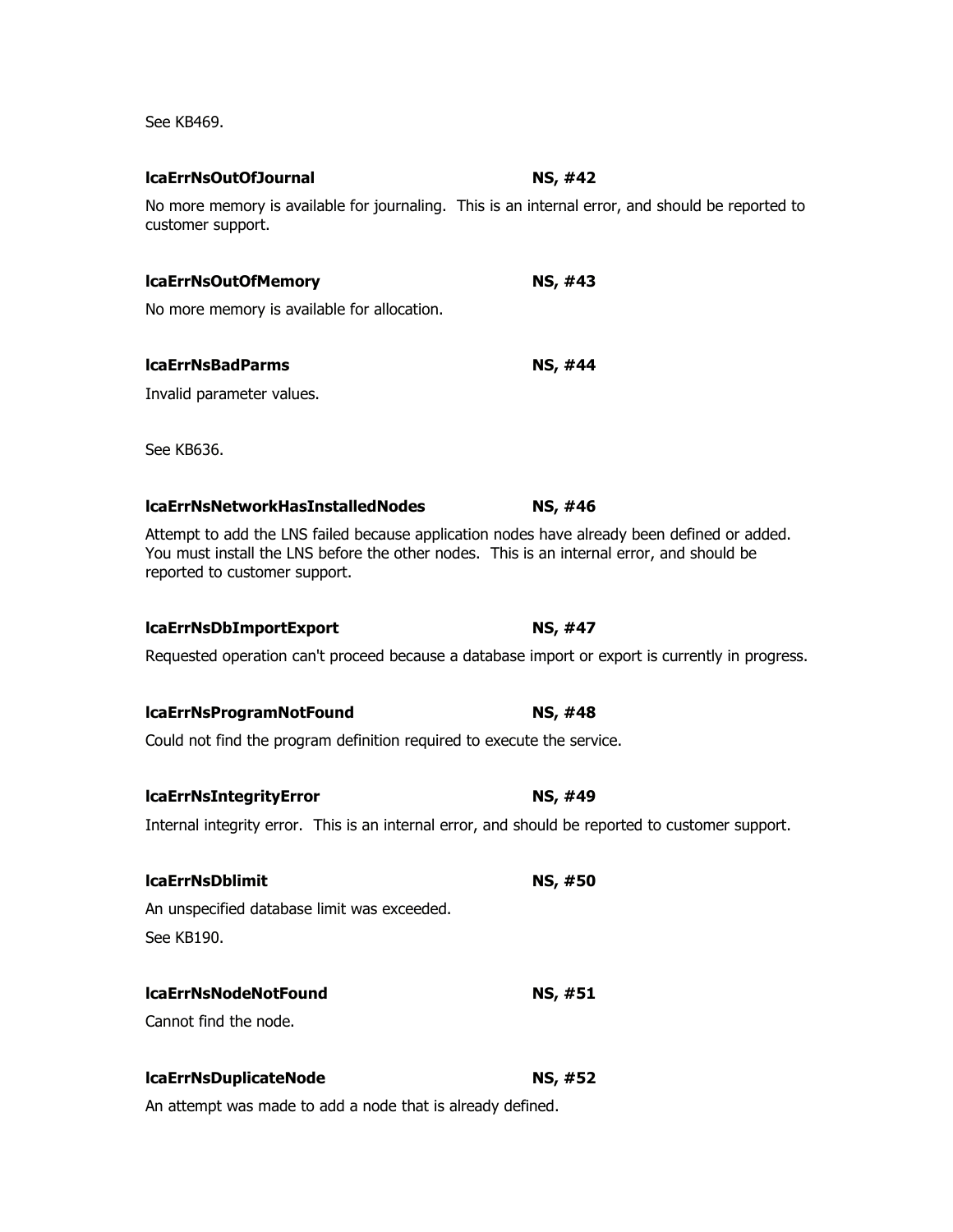| <b>IcaErrNsNodeDbLimit</b>                                             | NS, #53 |
|------------------------------------------------------------------------|---------|
| The node limit has been exceeded.                                      |         |
| <b>IcaErrNsDuplicateProgram</b>                                        | NS, #54 |
| The program template is already defined.                               |         |
| <b>IcaErrNsProgramDblimit</b>                                          | NS, #55 |
| This is an internal error, and should be reported to customer support. |         |
| <b>IcaErrNsNvmtNotFound</b>                                            | NS, #56 |
| The network variable or message tag cannot be found.                   |         |
| <b>IcaErrNsNvmtDbLimit</b>                                             | NS, #57 |
| This is an internal error, and should be reported to customer support. |         |
| <b>IcaErrNsChannelNotFound</b>                                         | NS, #58 |
| The channel cannot be found.                                           |         |
| <b>IcaErrNsProgramIntfMismatch</b>                                     | NS, #59 |

The new program interface does not match the previously defined program interface; i.e., the number of network variables, message tags, or the structure of self identification data is inconsistent even though the program IDs match. This error may also be thrown if the SelfDocConsistency property of a DeviceTemplate object is set to a value that conflicts with the configurations of the devices using that template.

Check if you are using the correct XIF file for the device. You can do one of the following:

1. Delete the device and the device template, and re-add/commission the device again using the correct XIF file. 2. Delete the device and the device template, and re-add/commission the device again using "Upload from Device" for external interface.

### **lcaErrNsProgramIntfUnsupported NS, #60**

The program interface does not support the requested action.

### **lcaErrNsMsgError NS, #61**

There was a failure in the messaging sub-system. This is an internal error, and should be reported to customer support.

### **lcaErrNsCancelError NS, #62**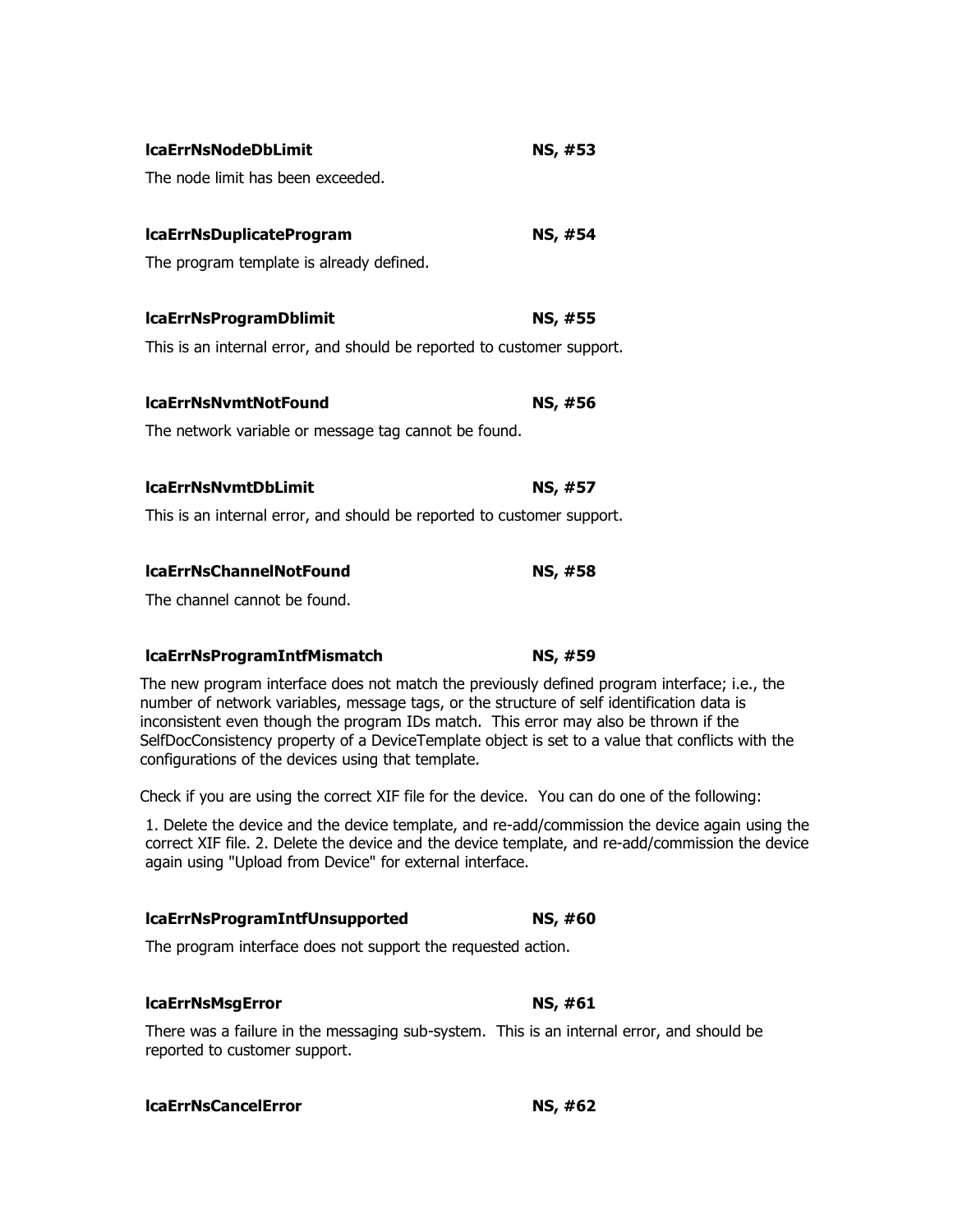An error occurred while canceling a transaction or service. This is an internal error, and should be reported to customer support.

### **lcaErrNsNothingToCancel NS, #63**

There was no service or transaction to cancel

### **lcaErrNsNodeNotInstalled NS, #64**

An operation on a node was requested that requires the node to be configured, but the node is not configured. When you encounter this error, make sure that the device in question has been configured.

| <b>IcaErrNsAuthViolation</b> | NS, #65 |
|------------------------------|---------|
|                              |         |

Authentication rules were violated.

### **lcaErrNsChannelDblimit NS, #66**

The network channel limit (currently 1000) has been reached.

### **lcaErrLNSubnetDblimit** NS, #67

The network subnet limit (currently 255) has been reached.

### See KB190.

### **lcaErrLNSubnetNotFound NS, #68**

The specified subnet ID was not found. Subnet IDs must be created automatically by the LNS or defined manually using the Add method of the Subnets collection object.

### **lcaErrNsRouterDblimit NS, #69**

The network router limit (currently 32766) has been reached.

# **lcaErrNsRouterNotFound NS, #70**

The specified router handle does not exist.

### **lcaErrNsTimerRange NS, #71**

The timer value computed for a connection or for the LNS Object Server to communicate with a node exceeds the range supported by LONWORKS devices. This is an internal error, and should be reported to customer support.

| <b>NS, #72</b> |
|----------------|
|                |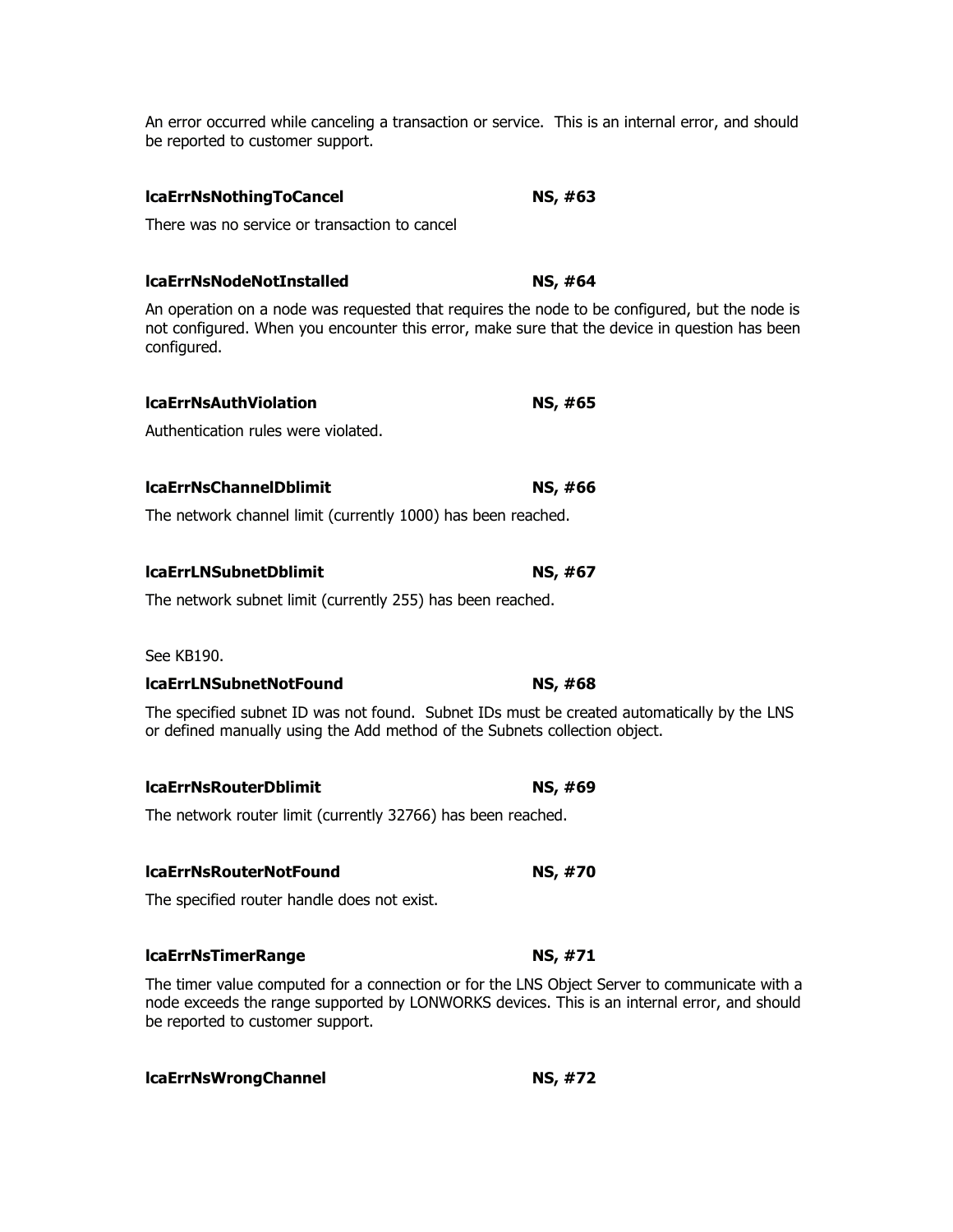An attempt was made to add, commission, move, or replace a device that is on the wrong channel. A device is considered to be on the wrong channel when a configured, learning, or non-permanent bridge class router exists between the device and the channel on which it is to be placed. When you encounter this error, place the device or router on the correct channel, or define the device or router without a channel and have LNS determine the channel automatically

# **lcaErrNsInsufficientRouters NS, #73**

An attempt was made to create a connection between nodes on different channels, but no routers were available to complete a logical path between the channels. This error can occur when attempting to remove or move a router which has connections across it, or a router which connects an NSI to either the LNS or another NSI

# **lcaErrNsNoSessionInProgress NS, #74**

The EndSession method of the System object was called before a corresponding BeginSession was called. Make sure that a session is open before you call EndSession.

# **lcaErrNsTopologyPhysicalLoop NS, #75**

The attempted router operation would have created a loop in the physical network topology.

# **lcaErrNsTopologyLogicalLoop NS, #76**

The attempted router operation would have created a loop in the logical network topology. Normally, loops are initially detected as physical loops. However, it is possible to add a permanent repeater or bridge, so that a logical loop exists even though a physical loop does not.

# **lcaErrNsTopologySubnetViolation NS, #77**

An attempt was made to define a device with a subnet that is incompatible with the devices channel, due to router constraints. To resolve this error, either leave the subnet undefined (so LNS will define it) when you define the device, or make sure that the selected subnet is not in use on other logical channels.

# **lcaErrNsRouterMustBePermanent NS, #78**

An attempt was made to illegally add a non-permanent router, or to change the class of a permanent router to non-permanent. Once a permanent router has been added to the topology, it cannot be changed to a non-permanent router, even by removing and then readding it.

# **lcaErrNsCantDetermineChannel NS, #79**

An attempt was made to register or add a device without a specified channel handle, and the system was not able to automatically determine the channel on which the device resides. This error will occur if the channel the device resides on is connected to any other channel by repeaters or permanent bridges. Also, this error will occur if the channel is not currently configured in the system.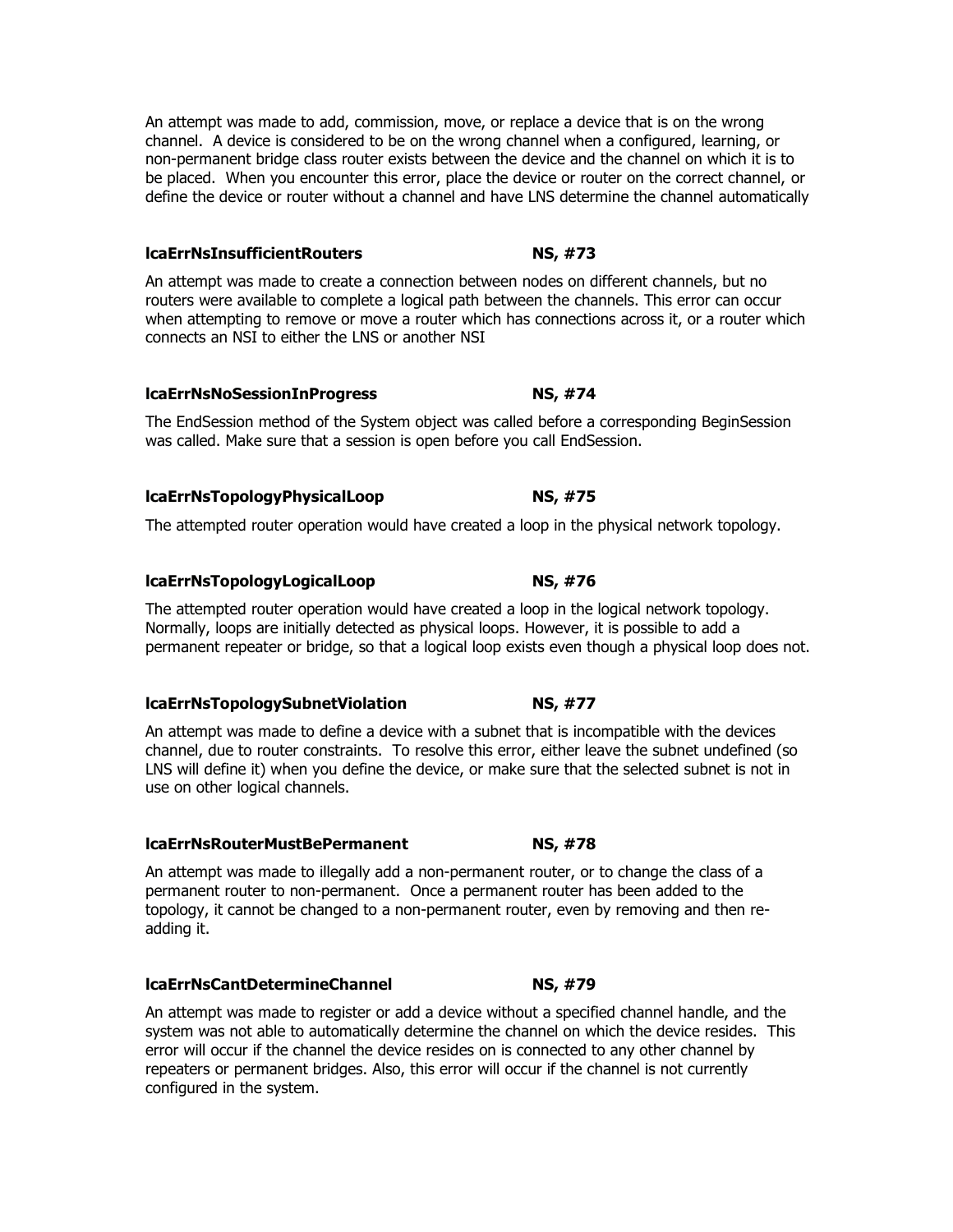### **lcaErrNsRedundantRoutersMustBeConfigured NS, #80**

An attempt was made to add a redundant router that was not of the configured class, to change the class of a redundant router to the non-configured class, or to add a redundant router to an existing non-redundant, non-configured class router.

### **lcaErrNsCantDetermineXcvrId NS, #81**

A channel was defined with a wildcard transceiver ID, but the transceiver ID could not be automatically determined by the system.

### **lcaErrNsRouterCantBePermanent NS, #82**

An attempt was made to change a non-permanent router to a permanent router by writing to the ClassId property of the Router object. A router can be changed in this way only by being moved.

### **lcaErrNsObjectLocked NS, #83**

An attempt was made to change a locked object. This is an internal error, and should be reported to customer support.

### **lcaErrNsInvalidContext NS, #84**

An attempt was made to invoke a service from an event handler that was called directly from a background task. This is an internal error, and should be reported to customer support.

### **lcaErrLNServerNotFound NS, #85**

The specified server could not be found. The server ID may be invalid. This is an internal error, and should be reported to customer support.

### **lcaErrNsNodeStateError NS, #86**

The node was in the wrong state for the attempted operation. To resolve this error, try setting the State property of the node's AppDevice object to lcaStateCnfgOnline.

### **lcaErrNsLmobjNotFound NS, #87**

The specified LonMark object could not be found.

### **lcaErrNsLmobjDbLimit NS, #88**

The LonMark object limit has been exceeded.

### **lcaErrNsInvalidSidata NS, #89**

The self-documentation information was invalid (e.g., improper LonMark definitions).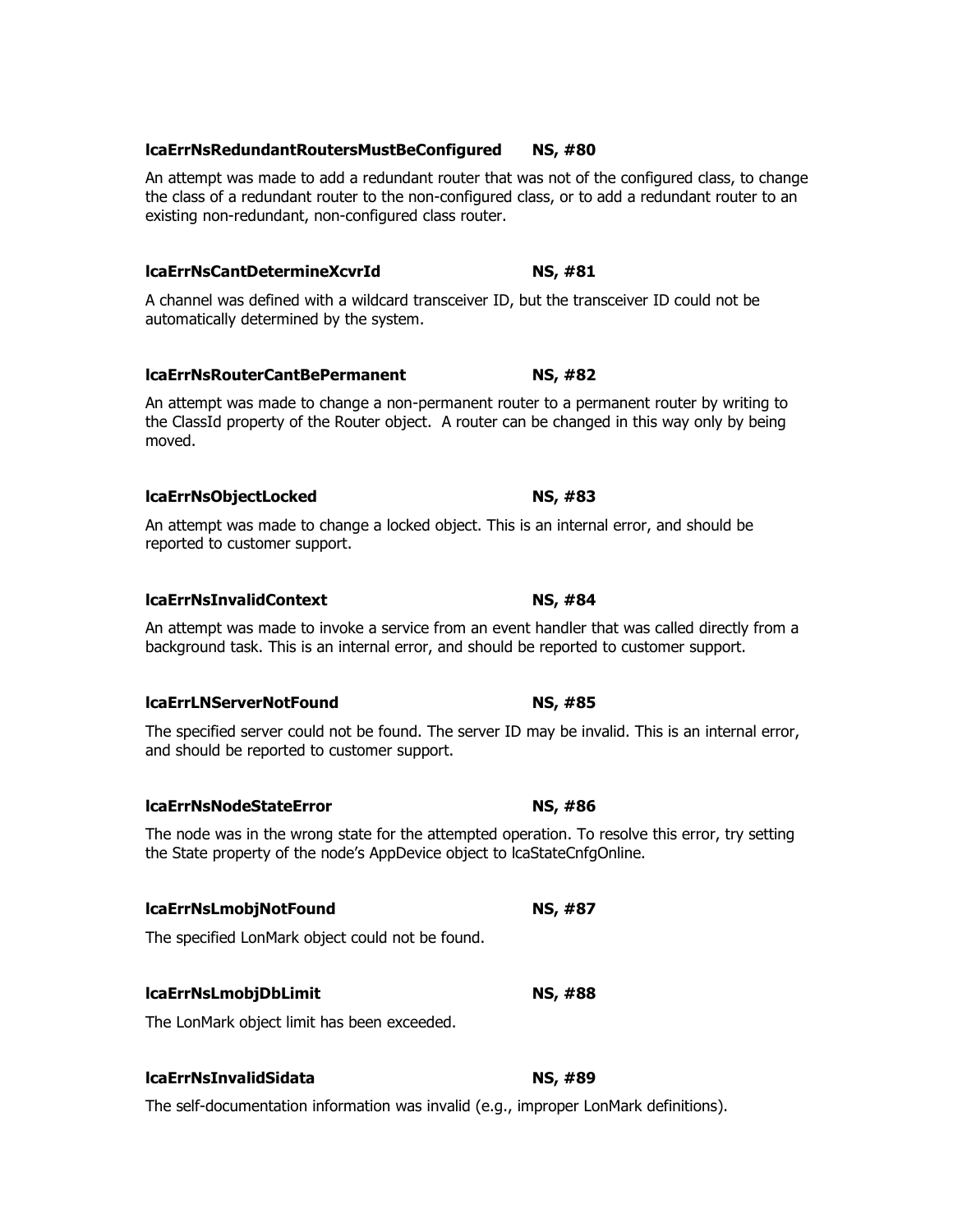| A communications error occurred between the client and the server.                                                                                                 |          |
|--------------------------------------------------------------------------------------------------------------------------------------------------------------------|----------|
| <b>IcaErrNsRequestNotAllowed</b>                                                                                                                                   | NS, #91  |
| The requested service has been disabled. This error is usually the result of a remote full client<br>performing an operation that has been disabled by the server. |          |
| <b>IcaErrNsCpNotFound</b>                                                                                                                                          | NS, #92  |
| The specified configuration property does not exist.                                                                                                               |          |
| <b>IcaErrNsCpDbLimit</b>                                                                                                                                           | NS, #93  |
| The configuration property database limit has been exceeded.                                                                                                       |          |
| <b>IcaErrNsCpRangeNotFound</b>                                                                                                                                     | NS, #94  |
| The specified configuration property range does not exist.                                                                                                         |          |
| <b>IcaErrNsCpRangeDblimit</b>                                                                                                                                      | NS, #95  |
| The configuration property range database limit has been exceeded.                                                                                                 |          |
| <b>IcaErrNsConnectionError</b>                                                                                                                                     | NS, #96  |
| Connection rebinding failed for a set of moved nodes. Possible causes are: no more address<br>table slots, no more groups, or broadcast violation.                 |          |
| <b>IcaErrNsFileLookupError</b>                                                                                                                                     | NS, #97  |
| An error occurred during a file operation, probably due to an out of range file index.                                                                             |          |
| <b>IcaErrNsFileIoError</b>                                                                                                                                         | NS, #98  |
| The file operation target failed to read/write a file.                                                                                                             |          |
| <b>IcaErrNsFileTimeoutError</b>                                                                                                                                    | NS, #99  |
| The target timed out during a file transfer operation.                                                                                                             |          |
| <b>IcaErrNsFileWindowError</b>                                                                                                                                     | NS, #100 |
| The target received a packet out of order during a file transfer operation.                                                                                        |          |

# **lcaErrLNServiceCommError NS, #90**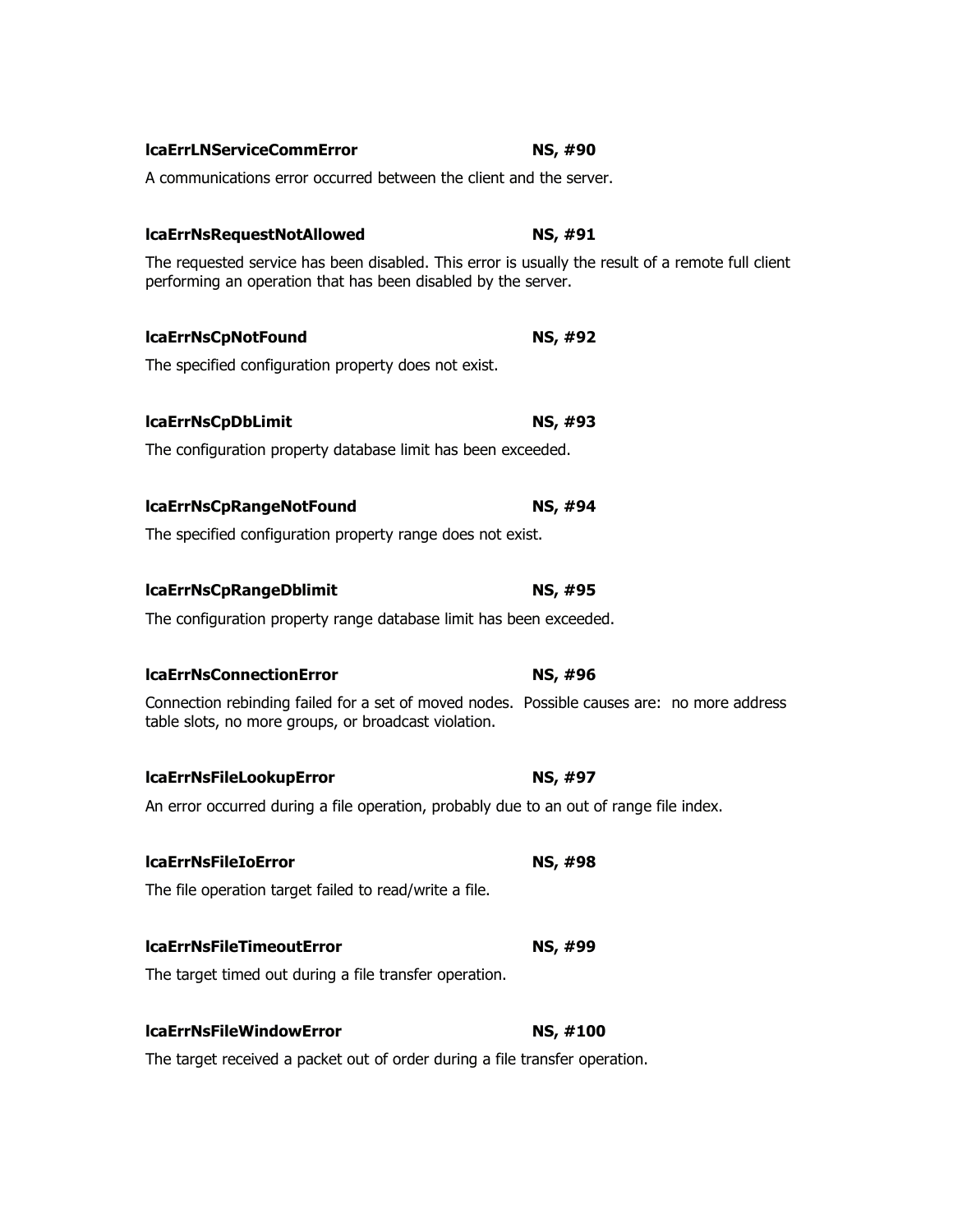| <b>IcaErrNsFileAuthError</b>                                                                                                                                                                                                                                                                                                                                                                                                                                       | NS, #101 |
|--------------------------------------------------------------------------------------------------------------------------------------------------------------------------------------------------------------------------------------------------------------------------------------------------------------------------------------------------------------------------------------------------------------------------------------------------------------------|----------|
| File transfer failed due to incorrect authentication.                                                                                                                                                                                                                                                                                                                                                                                                              |          |
| <b>IcaErrNsFileAccessUnavail</b>                                                                                                                                                                                                                                                                                                                                                                                                                                   | NS, #102 |
| Random file access is not implemented on the target.                                                                                                                                                                                                                                                                                                                                                                                                               |          |
| <b>IcaErrNsFileOpenFailure</b>                                                                                                                                                                                                                                                                                                                                                                                                                                     | NS, #103 |
| The target failed an open file operation.                                                                                                                                                                                                                                                                                                                                                                                                                          |          |
| <b>IcaErrNsFileSeekInvalid</b>                                                                                                                                                                                                                                                                                                                                                                                                                                     | NS, #104 |
| The target failed a file seek operation.                                                                                                                                                                                                                                                                                                                                                                                                                           |          |
| lcaErrNsCantModifyConstCp                                                                                                                                                                                                                                                                                                                                                                                                                                          | NS, #105 |
| An attempt was made to modify a constant configuration property.                                                                                                                                                                                                                                                                                                                                                                                                   |          |
| lcaErrNsCpDefaultsNotFound                                                                                                                                                                                                                                                                                                                                                                                                                                         | NS, #106 |
| Default configuration parameters have not been uploaded to the database. To correct this, you<br>should set default values from the current values in the device using the UploadConfigProperties<br>method of the AppDevice object. Use the IcaConfigPropOptSetDefaults and<br>IcaConfigPropOptLoadUnknown upload options when you call the method. To avoid this error in<br>other databases, import a program template with a XIF containing CP default values. |          |
| <b>IcaErrNsCantFindConnection</b>                                                                                                                                                                                                                                                                                                                                                                                                                                  | NS, #107 |
| The requested connection was not found.                                                                                                                                                                                                                                                                                                                                                                                                                            |          |

### **lcaErrNsLmobjMemNotFound NS, #108**

The requested LonMark object member was not found. You will encounter this error if you try to use the UnassignNetworkVariable method to remove a network variable from a LonMarkObject, but the network variable was not previously assigned to the LonMarkObject. You can use the AssignNetworkVariable method to assign a network variable to a LonMarkObject.

### **lcaErrLNStaleFileHandle NS, #109**

An attempt was made to use a stale file transfer handle. This is an internal error, and should be reported to customer support.

### **lcaErrNsFileLimitReached NS, #110**

The file transfer handle limit has been reached.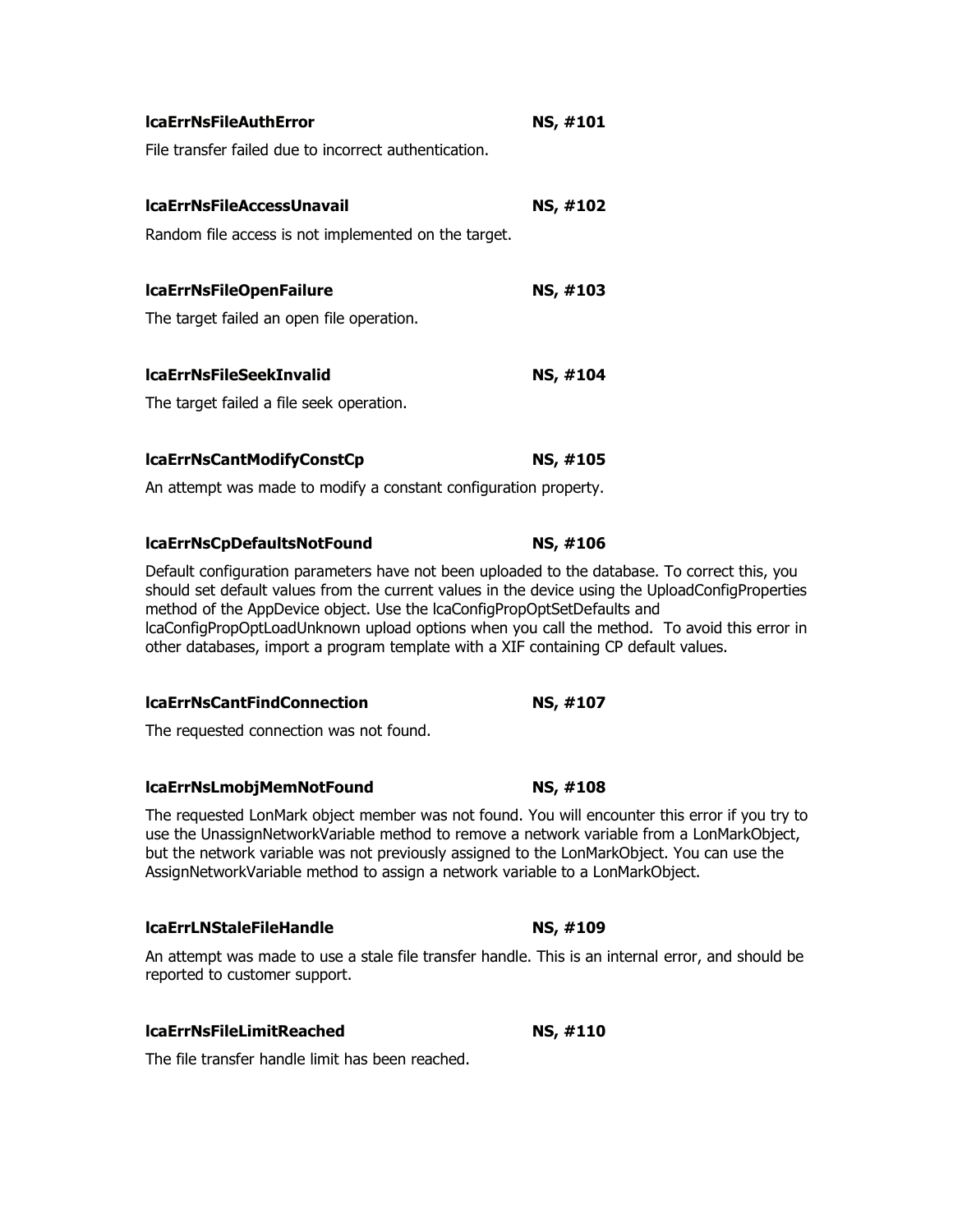# **lcaErrNsFileContention NS, #111**

A file could not be accessed due to contention with the initiator. You can avoid this error by not performing file transfers with devices that are already engaged in file transfers with other devices.

### **lcaErrNsAccessExpired NS, #112**

The LNS demonstration software has expired. A new copy must be obtained.

# **lcaErrNsCpValueNotFound** NS, #113

A value could not be found for the specified configuration parameter. This exception will be thrown if you use the GetDataPoint method to create a data point with the **lcaDataSourceOptionsDatabaseOnly (2)** option set, and then attempt to read the value of the data point, but the value does not exist in the LNS database.

### **lcaErrNsNodeReset NS, #114**

An operation failure occurred due to an unexpected node reset.

### **lcaErrNsManagerNotAllowed NS, #115**

The specified services are not allowed by the manager. This is an internal error, and should be reported to customer support.

### **lcaErrNsUnsupportedService NS, #116**

Service attempted to reboot a node that is not a 3150.

# **lcaErrNsLabelNotFound NS, #117**

The requested label could not be found.

# **lcaErrNsDuplicateLabel NS, #118**

An object with this label already exists.

# **lcaErrNsNoRecoveryInProgress NS, #119**

There is no database recovery in progress for the recovery status service.

# **lcaErrNsCantModifyProgramIntf NS, #120**

The service attempted to modify a read-only program interface.

# **lcaErrNsCantModifyNvType NS, #121**

The service attempted to modify a read-only network variable type.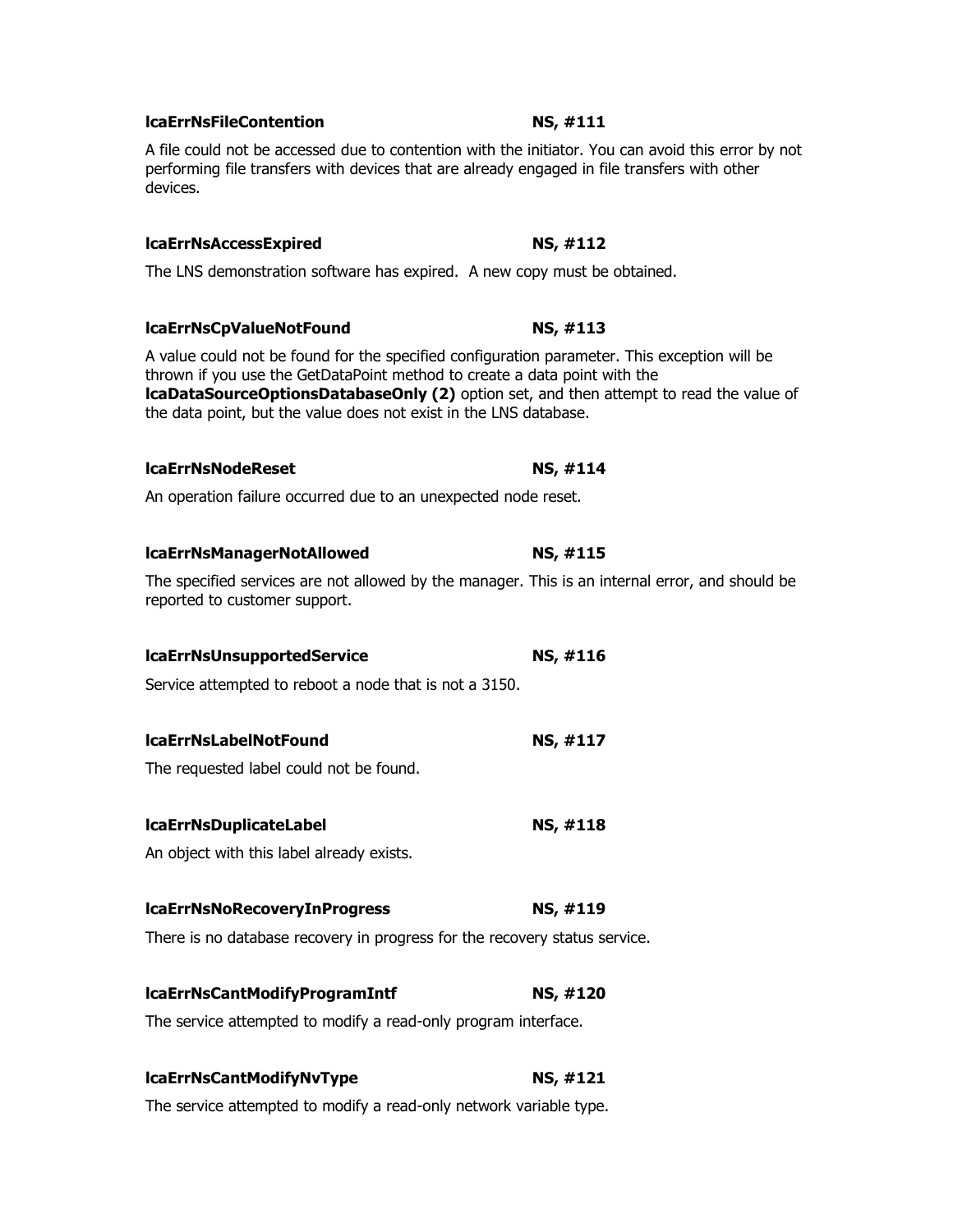| lcaErrNsNvNotLmobjMember | <b>NS, #122</b> |
|--------------------------|-----------------|
|                          |                 |

The network variable is not a member of a LonMark object.

### **lcaErrNsHostResourceProblem NS, #123**

There is a resource problem in the API or application.

### **lcaErrNsTxAlreadyCanceled NS, #124**

The specified transaction was already canceled.

### **lcaErrNsFirmwareVersionMismatch NS, #125**

The device contains an incompatible firmware version. This error will be generated if you attempt to load a new application image into a device with the Load method, and the system image (firmware version) used by the device is incompatible with the new application image. Some devices support the LoadEx method, which will upgrade the system image to a compatible version when this error occurs.

### **lcaErrNsUnimplementedCategory NS, #126**

The service encountered an unimplemented category or category operation. This is an internal error, and should be reported to customer support.

### **lcaErrNsUnimplementedProperty NS, #127**

The service encountered an unimplemented property or property operation. This is an internal error, and should be reported to customer support.

### **lcaErrNsDisallowedInMipMode NS, #128**

The specified service or operation is disallowed because the interface is not an NSI. This is an internal error, and should be reported to customer support.

### **lcaErrNsDisallowedInTxHandler NS, #129**

The specified service or operation is disallowed in the transaction notification handler. This is an internal error, and should be reported to customer support.

### **lcaErrNsLNSNotInitialized NS, #130**

The NsInit() function either was not called or failed. This is an internal error, and should be reported to customer support.

### **lcaErrNsLNSEngineNotFound NS, #131**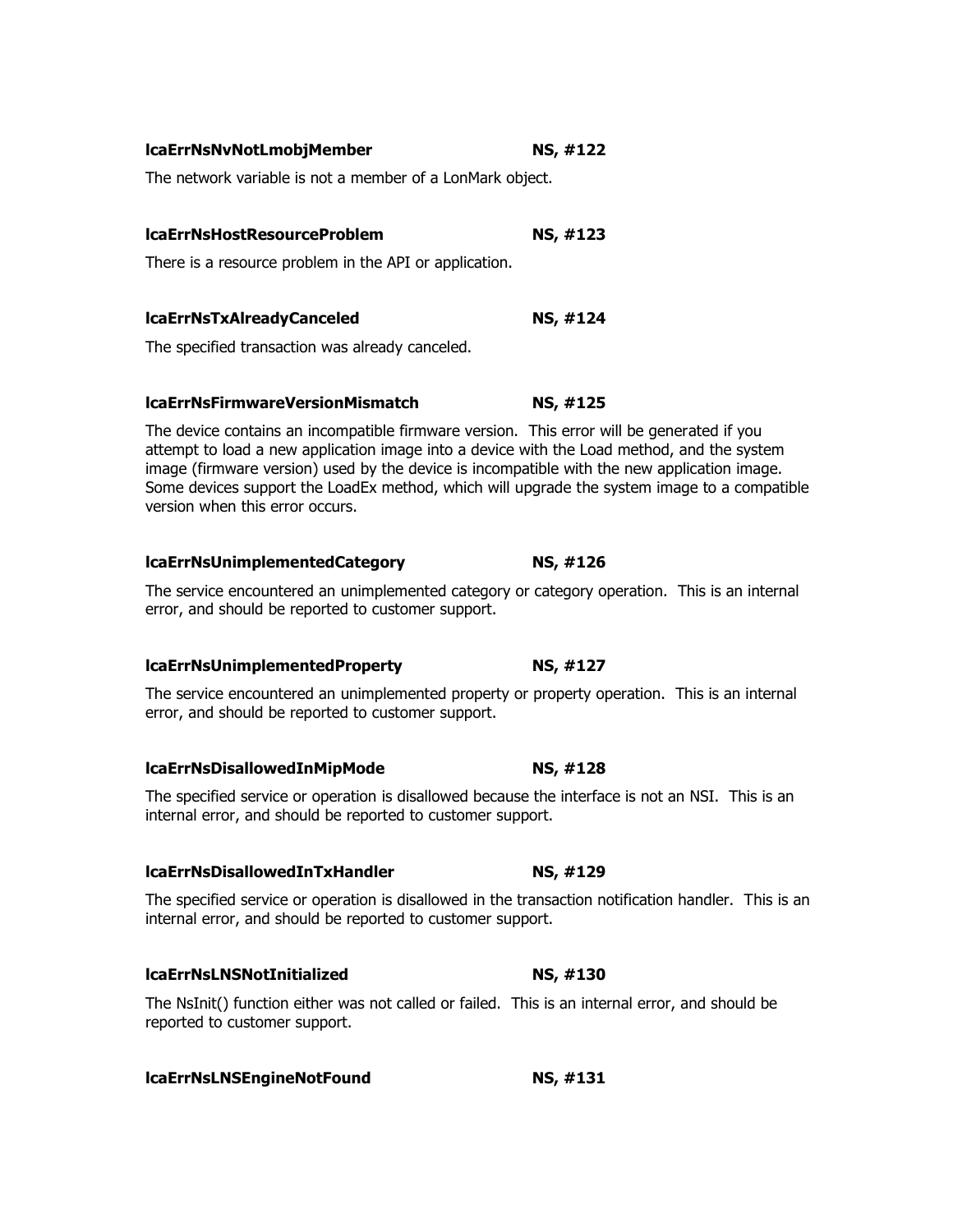The LNS Win32 engine was not found. If you encounter this error, you should verify that LNS is installed properly on your machine.

# **lcaErrNsInvalidNsi NS, #132**

The network interface is not a valid NSI mip.

# **lcaErrNsFileHeaderError NS, #133**

The file which was accessed had an invalid header

### **lcaErrNsDbVersionError NS, #134**

Returned when the LNS encounters a database (or non-volatile data) with the wrong version number.

### **lcaErrNsNoNetworkInterface NS, #135**

Returned when an attempt is made set the MgmtMode property to **lcaMgmtModePropagateConfigUpdates (0)** without selecting a network interface.

### **lcaErrNsNsiInuse NS, #136**

Returned when an attempt is made to remove an NSI that is being used by other processes.

### **lcaErrNsDialingFailure NS, #137**

Failed to call host. Probably due to busy, no answer, or recent failure.

### **lcaErrNsNetworkInterfaceState NS, #138**

Local network interface is in the wrong state (e.g. unconfigured). When you encounter this error, set the network management mode to **lcaMgmtModePropagateConfigUpdates (0)** by writing to the MgmtMode property of the System object. Then, re-commission the network interface, if necessary.

See KB190.

### **lcaErrNsNetworkInterfaceConfig NS, #139**

Local interface is not properly configured or updated. When you encounter this error, set the MgmtMode property of the System object to **lcaMgmtModePropagateConfigUpdates (0)**. and recommission the network interface, if necessary.

### **lcaErrNsNetworkInterfaceInUse NS, #140**

Network interface is currently in use.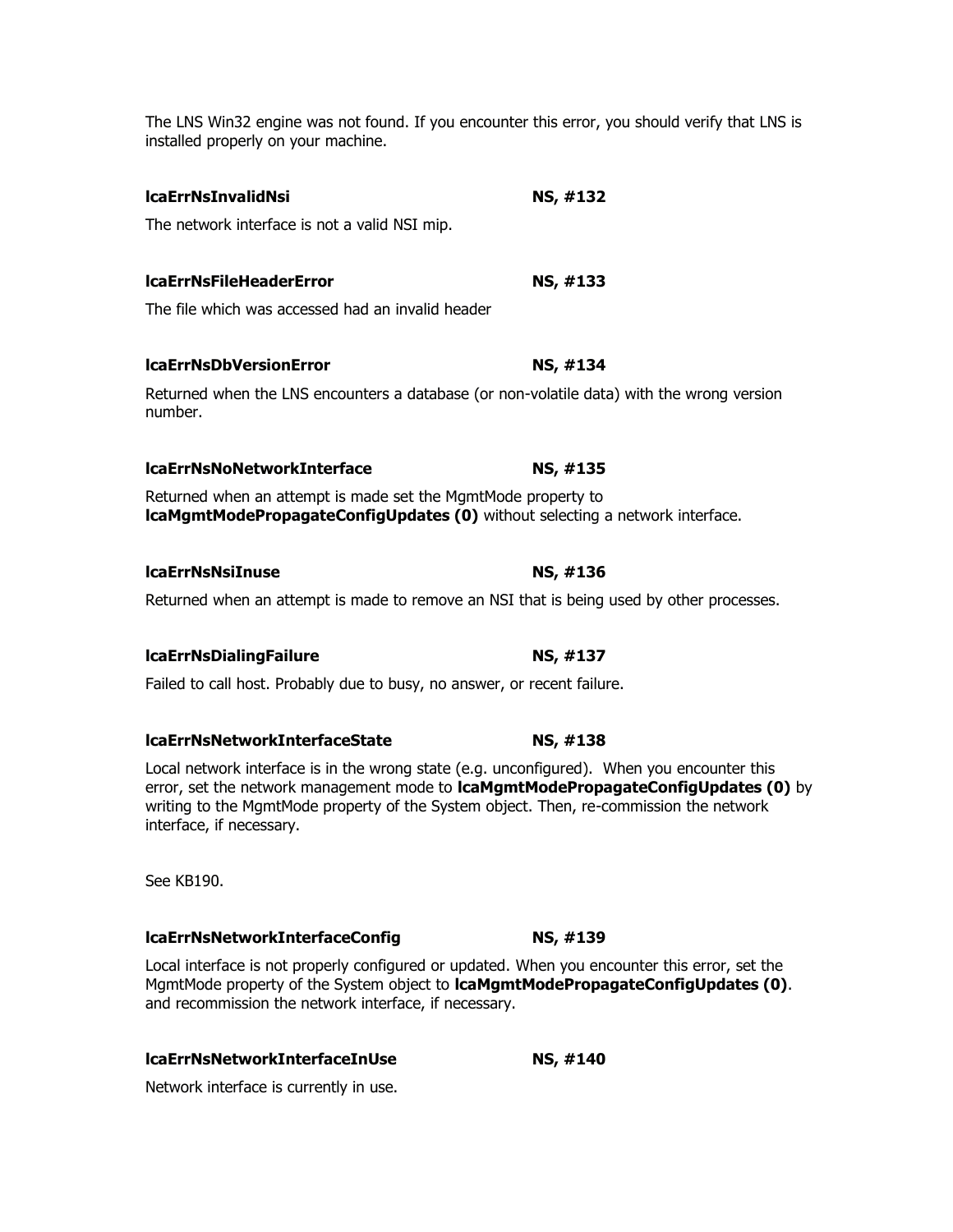### **lcaErrNsInvalidNeuronId NS, #141**

The specified neuron ID is illegal. This error is reported if a Neuron ID containing zeroes in the middle 4 bytes is specified. Neuron Chips that use this format are defective and should be returned.

### **lcaErrNsDialupDataUninitialized NS, #142**

Device not configured to dialup to host upon LNS communication.

### **lcaErrNsCannotStartAppl NS, #143**

Dialup NSI was unable to start host application or LNS after connection.

### **lcaErrNsCapacityLimit NS, #144**

License capacity or credit limit reached. This error will occur when all the credits in the license, including deficit credits, have been used. For more information on licensing, see Chapter 13 of the LNS Programmer's Guide.

### **lcaErrNsCpNvLengthUnknown NS, #145**

Length of configuration NV implementing a CP is unknown.

### **lcaErrNsInvalidErrorContext NS, #146**

An update error had been reported prior to updating the nodes. This is an internal error and should be reported to customer support.

### **lcaErrNsLicenseViolation NS, #147**

LNS license access failure. A variety of conditions may cause this error. Some relate directly to internal licensing components. For example, the license DLLs may not have installed properly, the files that identifies the license (LNSeng.exe for the LNS Server, lonmaker.DSL for LonMaker) do not exist, or the Crypkey licensing components (crypserv.exe and ckldrv.sys) are not running properly. You can resolve these problems by deleting the files that may be causing problems, and re-installing LNS. The license DLLs, as well as the crypserv.exe and ckldrv.sys files, can be found in the Windows "LNS Licenses" folder, and the Crypkey files can be found in the Windows "system32" folder. Note that you must stop the "CrypkeyLicense" service and "NetworkX" driver before deleting the Crypkey files.

Certain conditions on the PC operating the license may also cause this error. For example, if the PC's file system is corrupted or low on space, or if the license files have been manually deleted, tampered with in any way, or moved by some disk-defragmentation utilities, this error will occur. You can resolve these situations by ordering a replacement license key. If the PC clock is set back to a time before the creation of the license or before the last time credits were purchased, this error will occur. In some cases, this can be resolved by rebooting the PC. Otherwise, it may be necessary to order a replacement key.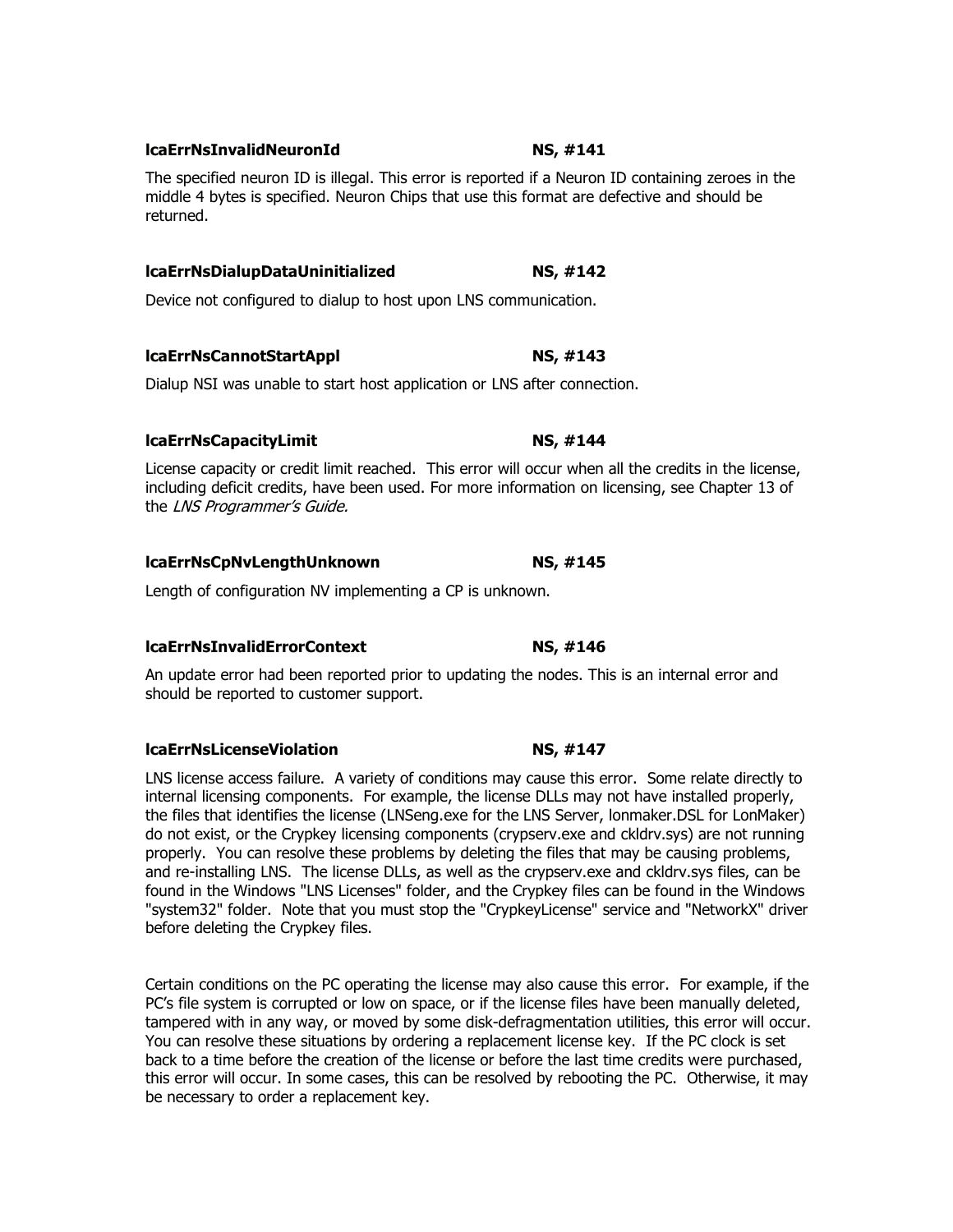The error may occur if the license has been transferred out of the PC, manually terminated, or if there are zero maximum credits. In this case, you need to purchase additional credits for the license.

For more information on licensing, see Chapter 13 of the LNS Programmer's Guide.

For solution see KB540.

### **lcaErrNsLicenseExpired NS, #148**

LNS license time limit has expired. This error will occur if you are using a trial license and the number of days allocated to the license have expired, or if you are using a trial license and set the PC clock back.

For more information on licensing, see Chapter 13 of the LNS Programmer's Guide.

### **lcaErrNsConflictWithCurrentNetwork NS, #149**

This error will be generated if you open a network that is already opened using a different network interface, LNS type, or database directory.

### **lcaErrNsConflictWithAnotherNetwork NS, #150**

This error will be generated if you open a network that specifies the same database directory as another currently opened network.

### **lcaErrNsBatchOptionNotImplemented NS, #151**

The batch service option combination specified is not implemented. This is an internal error, and should be reported to customer support.

### **lcaErrNsBatchNoResult NS, #152**

Access to specified batch result is not possible, since it does not exist. This is an internal error, and should be reported to customer support.

### **lcaErrNsLicenseFeatureDisabled NS, #153**

Feature has not been enabled in the license.

| <b>IcaErrNsDemoLicenseDisallowed</b> | NS, #154 |
|--------------------------------------|----------|
|--------------------------------------|----------|

Full license already exists. Demo license not allowed.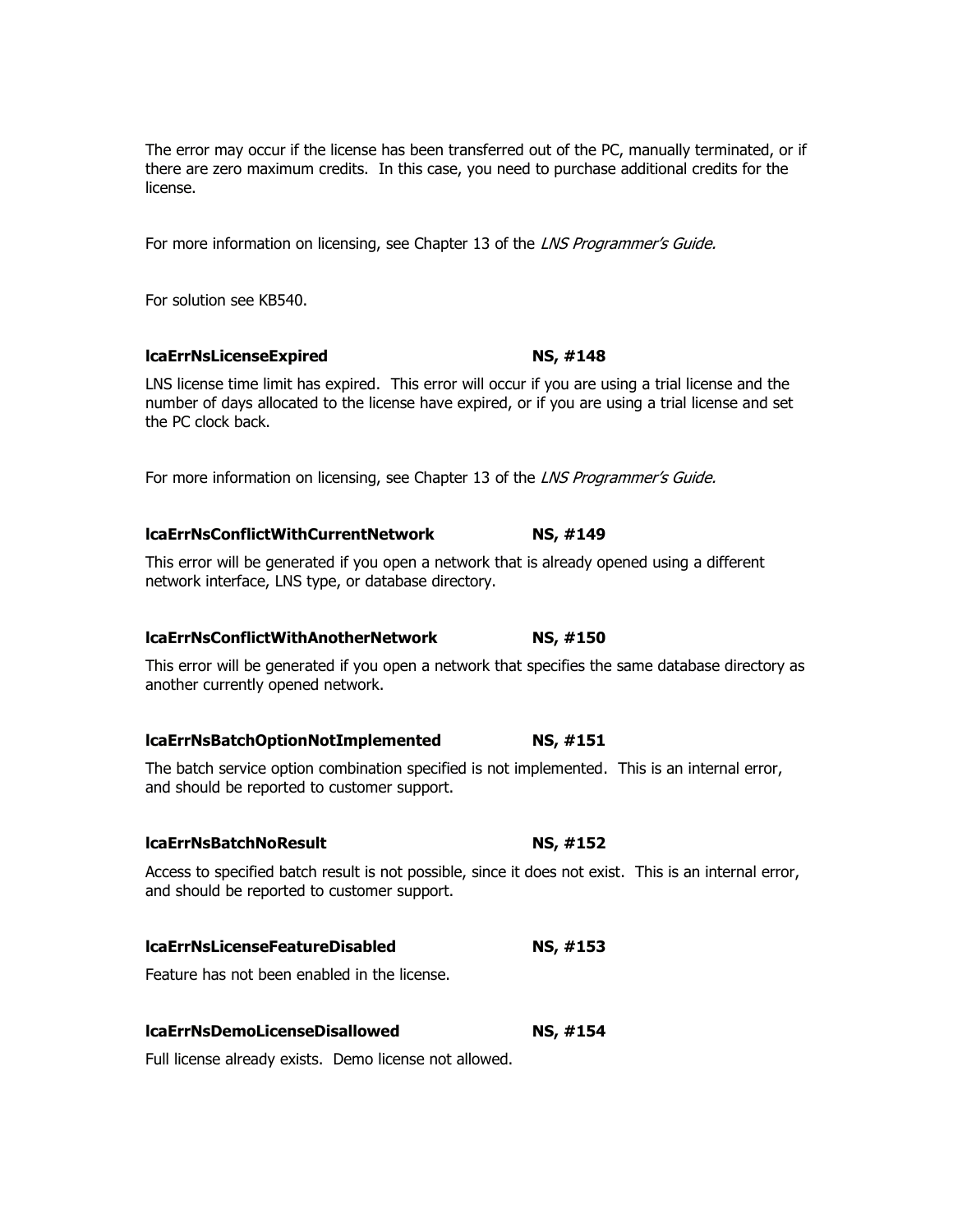| <b>IcaErrNsVnodeIndexMismatch</b>                                                       | NS, #155 |
|-----------------------------------------------------------------------------------------|----------|
| Virtual node index mismatch                                                             |          |
| IcaErrNsNiVniOpenFailure                                                                | NS, #156 |
| Unable to open NI layer or VNI                                                          |          |
| <b>IcaErrNsVniMsgError</b>                                                              | NS, #157 |
| VNI messaging error                                                                     |          |
| <b>IcaErrNsMaxDbOpened</b>                                                              | NS, #158 |
| Exceeded the maximum number of databases                                                |          |
| <b>IcaErrNsEventsNotInitialized</b>                                                     | NS, #159 |
| Event sub-system not initialized.                                                       |          |
| <b>IcaErrNsMcsNotFound</b>                                                              | NS, #160 |
| Monitor set cannot be found.                                                            |          |
| <b>IcaErrNsMcsDblimit</b>                                                               | NS, #161 |
| Max number of monitor points exceeded.                                                  |          |
| <b>IcaErrNsMcpNotFound</b>                                                              | NS, #162 |
| Monitor point cannot be found.                                                          |          |
| <b>IcaErrNsMcpDblimit</b>                                                               | NS, #163 |
| Max number of monitor points exceeded.                                                  |          |
| <b>IcaErrNsNvmtInUse</b>                                                                | NS, #164 |
| The network variable or monitor point is in use and cannot be used for current service. |          |
| <b>IcaErrNsDbConversionInProgress</b>                                                   | NS, #165 |
| The engine is in the process of converting a database. Internal                         |          |
| <b>IcaErrNsIIIegalMcpTarget</b>                                                         | NS, #166 |
|                                                                                         |          |

Monitoring of specified target is not allowed.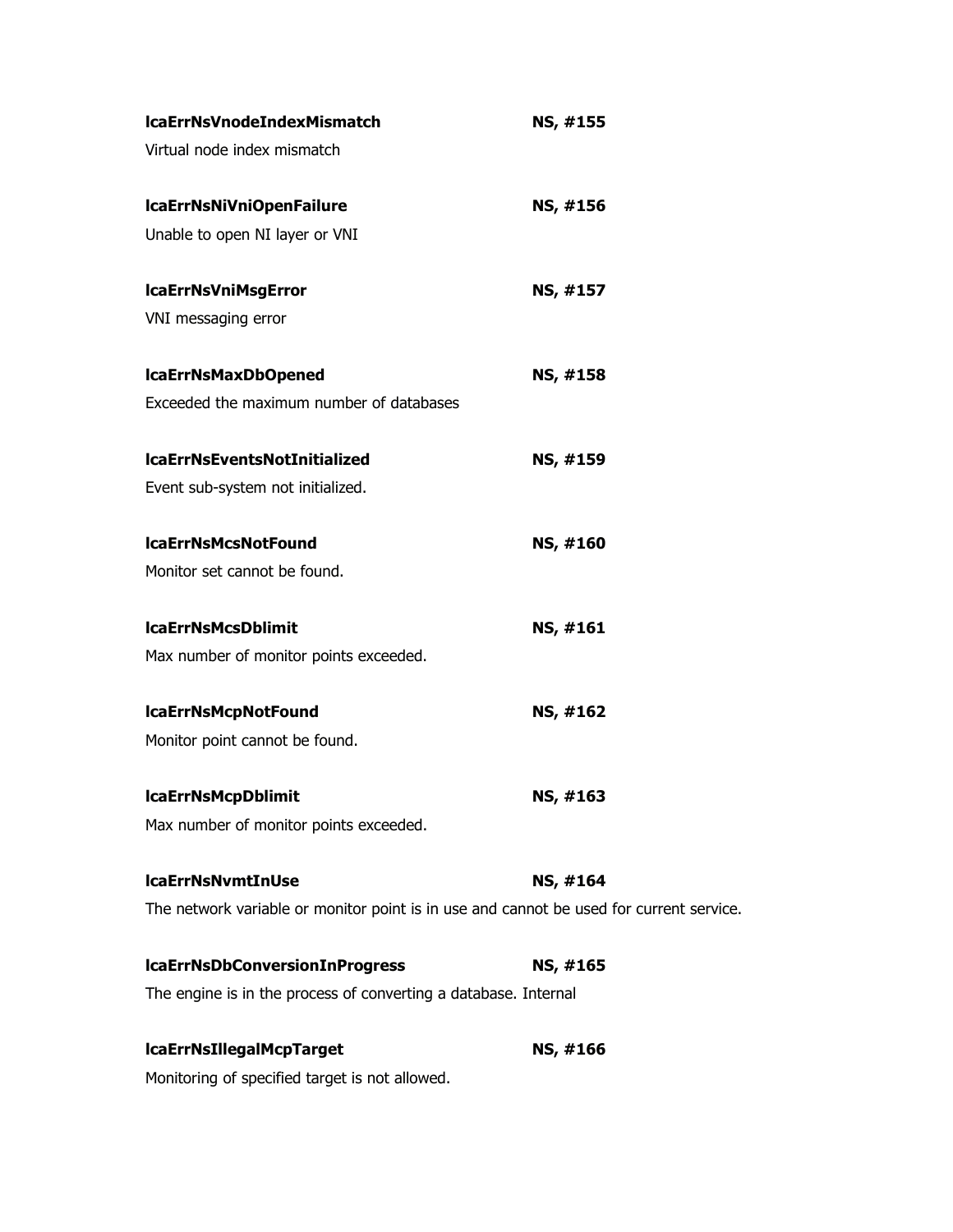| <b>IcaErrNsCantModifyNvName</b>                                                                                            | NS, #167 |
|----------------------------------------------------------------------------------------------------------------------------|----------|
| Can't modify network variable name.                                                                                        |          |
|                                                                                                                            |          |
| <b>IcaErrNsDbconvAccessFailure</b>                                                                                         | NS, #168 |
| Unable to read/write old or new record during conversion                                                                   |          |
| <b>IcaErrNsUpgradeDisable</b>                                                                                              | NS, #169 |
| Program interface upgrade has been disabled.                                                                               |          |
|                                                                                                                            |          |
| lcaErrNsUpgradeInfoNotFound                                                                                                | NS, #170 |
| No upgrade change info available for node.                                                                                 |          |
| <b>IcaErrNsLNSUpgradeRequired</b>                                                                                          | NS, #171 |
| LNS program ID changed. Requires upgrade or revert back to old interface.                                                  |          |
|                                                                                                                            |          |
| <b>IcaErrNsEngineNotInitialized</b>                                                                                        | NS, #172 |
| LNS/NSI engine initialization has not completed. This is an internal error, and should be<br>reported to customer support. |          |
| <b>IcaErrNsNiNoWinsockDII</b>                                                                                              | NS, #173 |
| LNS attempted to use IP without the winsock.dll file installed.                                                            |          |
|                                                                                                                            |          |
| <b>IcaErrNsNiCantOpenIpLink</b>                                                                                            | NS, #174 |
| An LNS network interface failed to open an IP connection.                                                                  |          |
| <b>IcaErrNsNiInvalidIpAddress</b>                                                                                          | NS, #175 |
| An LNS network interface uses an IP address not defined on this PC.                                                        |          |
|                                                                                                                            |          |
| <b>IcaErrNsNsiNotConfigured</b>                                                                                            | NS, #176 |
| NSI needs to be added or re-commissioned.                                                                                  |          |
| IcaErrNsNiDeviceOpenFailure                                                                                                | NS, #177 |
| NI device driver open failure.                                                                                             |          |
|                                                                                                                            |          |
| <b>IcaErrNsBadLength</b>                                                                                                   | NS, #178 |
| Invalid length of parameter, data, service, or message.                                                                    |          |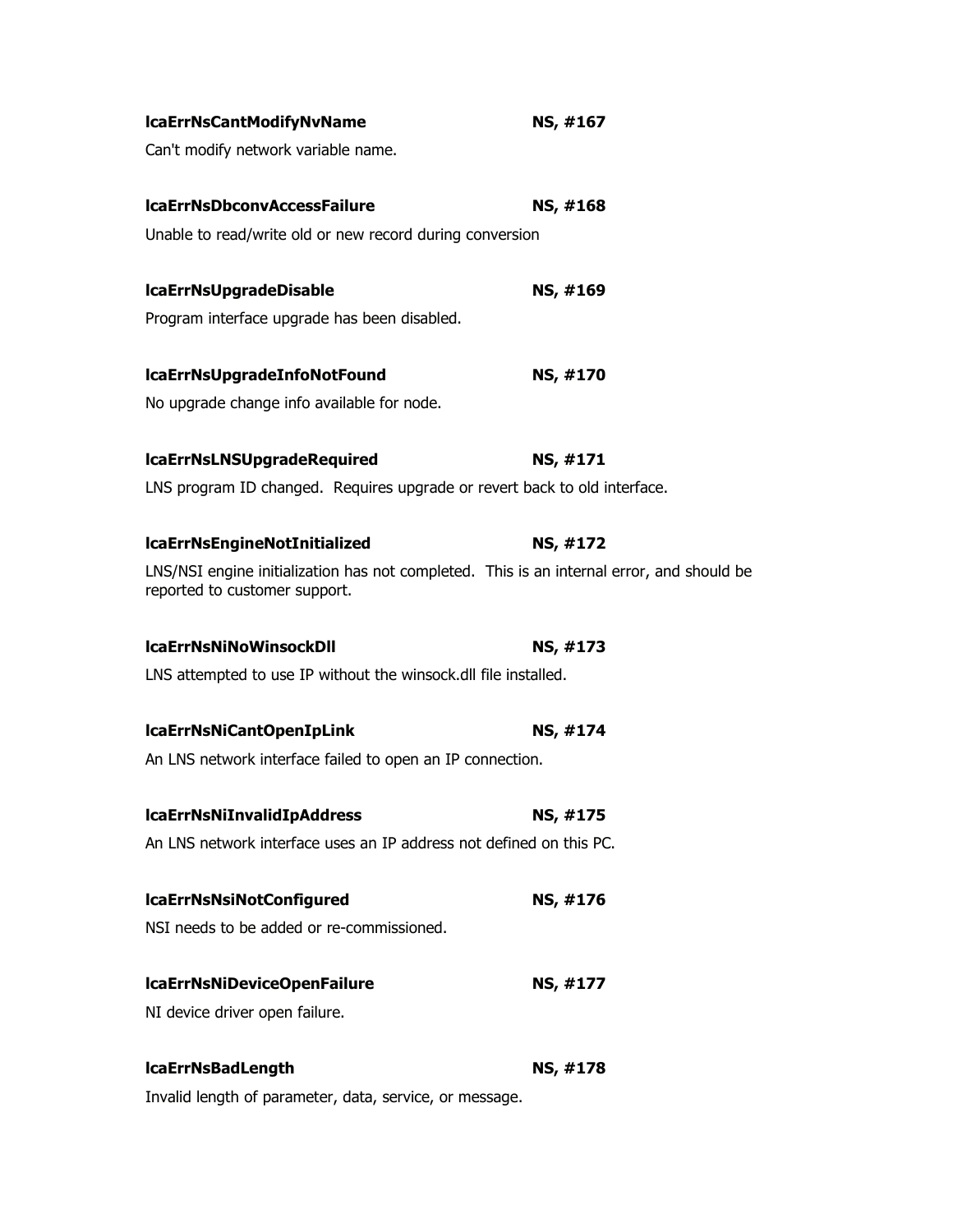| Invalid name length, characters, or usage.                                                                                                                                                                                                                                                                                                                                                                                                 |          |  |
|--------------------------------------------------------------------------------------------------------------------------------------------------------------------------------------------------------------------------------------------------------------------------------------------------------------------------------------------------------------------------------------------------------------------------------------------|----------|--|
| <b>IcaErrNsBadDomain</b>                                                                                                                                                                                                                                                                                                                                                                                                                   | NS, #180 |  |
| Invalid domain length, index, or usage.                                                                                                                                                                                                                                                                                                                                                                                                    |          |  |
| <b>IcaErrNsInsufficientRtrsForMnc</b>                                                                                                                                                                                                                                                                                                                                                                                                      | NS, #181 |  |
| No routers exist to complete logical path needed for monitoring and control.                                                                                                                                                                                                                                                                                                                                                               |          |  |
| <b>IcaErrNsInsufficientRtrsForNsi</b>                                                                                                                                                                                                                                                                                                                                                                                                      | NS, #182 |  |
| No routers exist to complete logical path needed for NSI and control. This exception will be<br>thrown if you attempt to remove a router and the operation fails because it would break<br>communication between the LNS Server and a remote Full client.                                                                                                                                                                                  |          |  |
| lcaErrNs96BitAuthNotSupported                                                                                                                                                                                                                                                                                                                                                                                                              | NS, #183 |  |
| This error will be generated if you attempt to use 96-bit authentication on a device that does not<br>support it.                                                                                                                                                                                                                                                                                                                          |          |  |
| <b>IcaErrNsNeuronModelMismatch</b>                                                                                                                                                                                                                                                                                                                                                                                                         | NS, #184 |  |
| Neuron model version mismatch. This error will be generated if you attempt to use the Load<br>method to load an application image into a device that is incompatible with the device's system<br>image. In this case, you need to upgrade the device's system image. Some devices support the<br>LoadEx method, which automatically upgrades the system image before loading the application<br>image if there are compatibility problems. |          |  |
| <b>IcaErrLNSysimageFileFormatError</b>                                                                                                                                                                                                                                                                                                                                                                                                     | NS, #185 |  |
| System image or upgrade image file format is invalid. Verify that LNS has been installed<br>correctly.                                                                                                                                                                                                                                                                                                                                     |          |  |
| IcaErrLNSysimageCannotBeWritten                                                                                                                                                                                                                                                                                                                                                                                                            | NS, #186 |  |
| This error will be generated if you invoke the LoadEx method on a device, but the system image<br>cannot be written, probably because it is not stored in flash memory. The old system image will<br>remain intact if this error is thrown. However, the device will remain applicationless. You<br>should load a new application image into the device with the Load or LoadEx methods in this                                            |          |  |

**lcaErrNsBadName NS, #179** 

# **lcaErrLNSysimageUpgradeMemoryFailur NS, #187**

case.

This error will be generated if there is a failure to write the new system image the device after the LoadEx method has been invoked. These failures usually occur because the device does not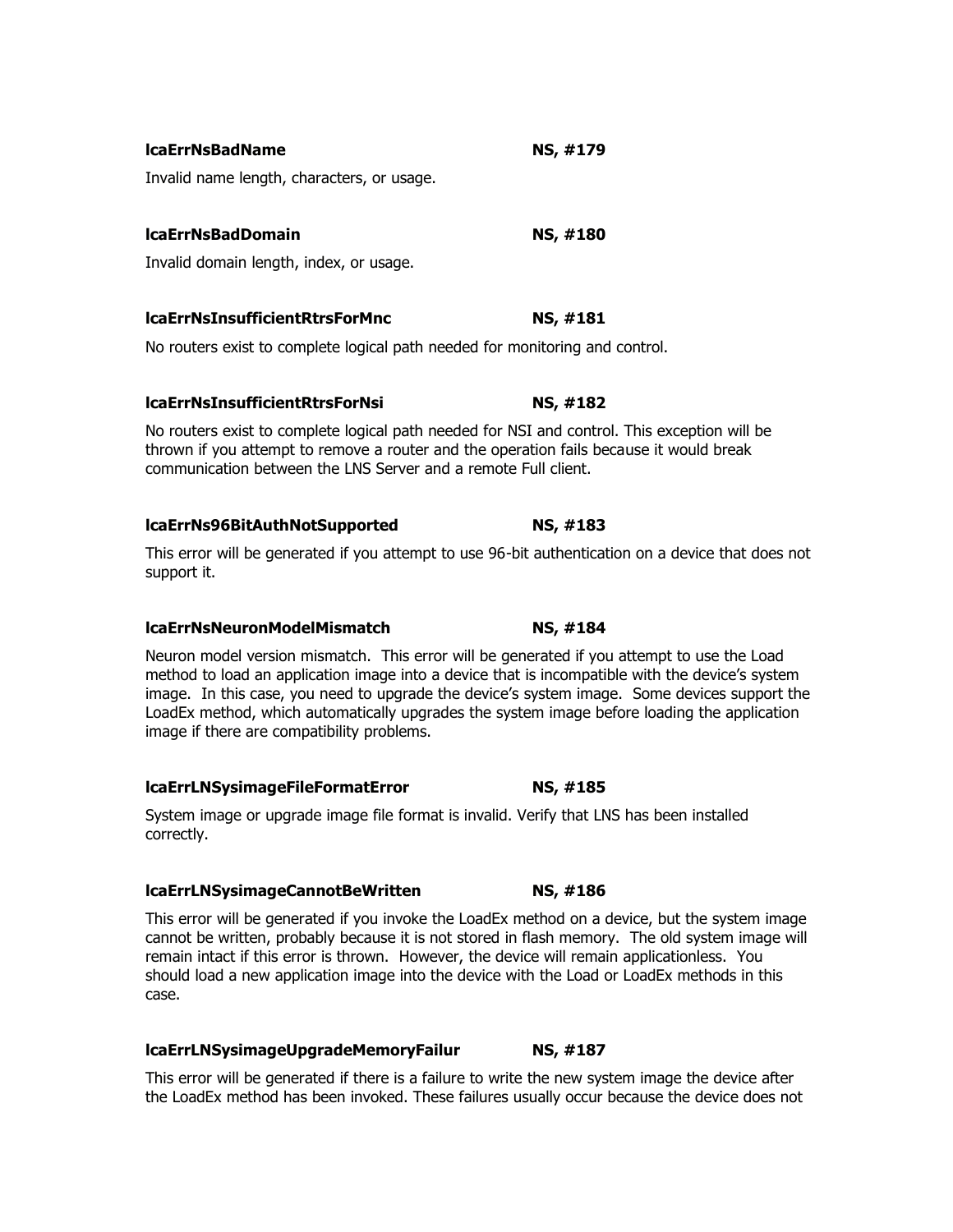have flash memory in the required location to hold the new image during the download process. The old system image will remain intact if this error is thrown. However, the device will remain applicationless. You should load a new application image into the device with the Load or LoadEx methods in this case.

### **lcaErrLNSysimageUpgradeFailed NS, #188**

This error will be generated when you invoke the LoadEx method on a device, and the new system image is successfully transferred to the device, but the switch from an old system image to a new system image fails. If you encounter this error, try invoking the LoadEx method again, or loading the previous system image back into the device.

### **lcaErrNs16BitUserErrorCode NS, #189**

The user defined error code is too big. This is an internal error, and should be reported to customer support.

# **lcaErrNs16BitWarningCode NS, #190**

The LNS warning code is too big. This is an internal error, and should be reported to customer support.

# **lcaErrNs16BitErrorCode NS, #191**

The LNS error code is too big. This is an internal error, and should be reported to customer support.

# **lcaErrNsFlexDomainAuthNotSupported NS, #256**

An attempt was made to leave a device authenticated but without a domain, and that device does not support flex domain authentication.

# **lcaErrNsCantModifyBoundNvType NS, #257**

Cannot modify the network variable type of a network variable when it is bound.

# **lcaErrNsCantModifyMonitoredNvType NS, #258**

Cannot modify network variable type of a network variable when it is being monitored.

# **lcaErrNsRegCannotOpenReg NS, #259**

Cannot open the LNS registry.

# **lcaErrNsRegUnknown NS, #260**

Unknown LNS registry error.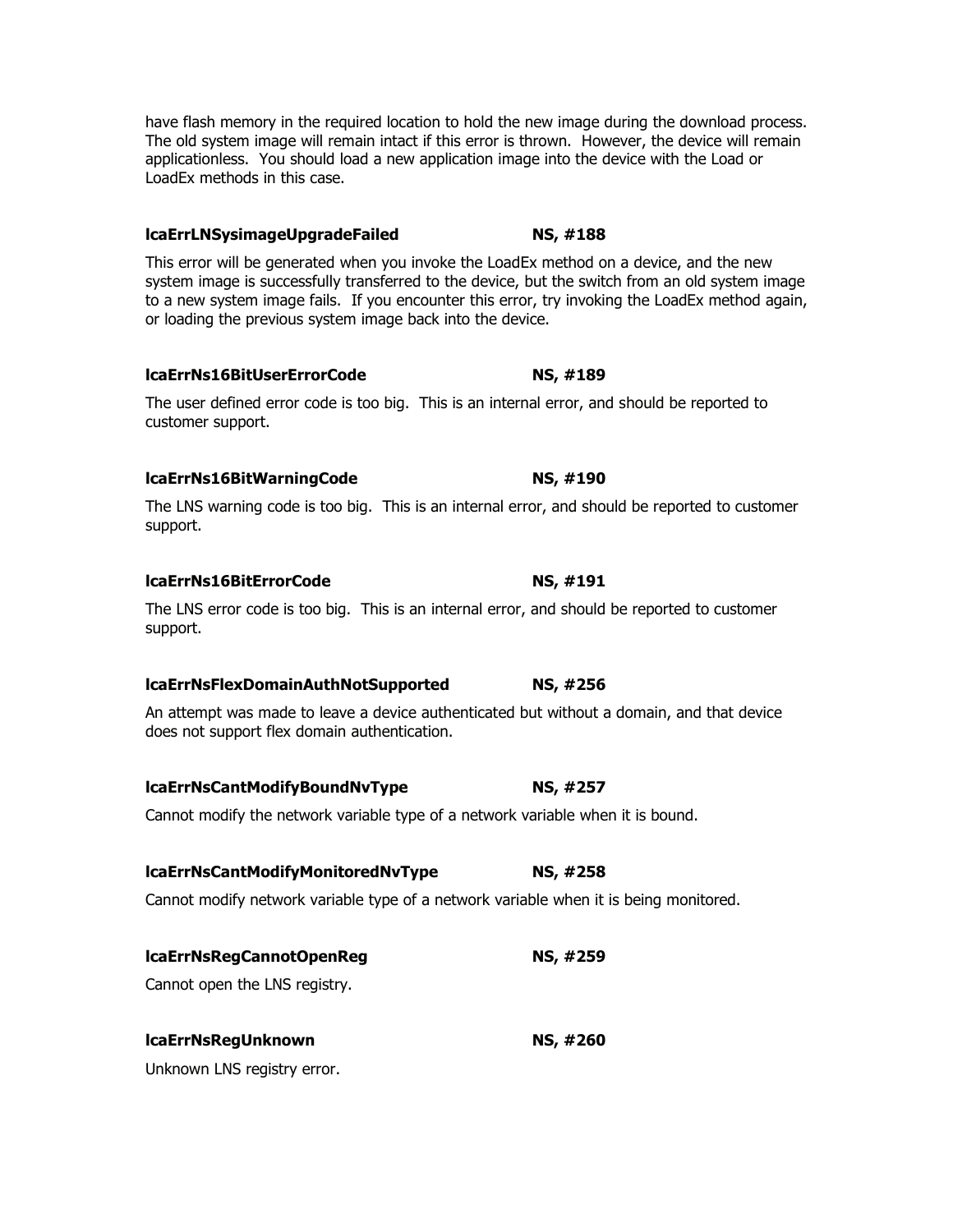| IcaErrNsRegConfigFileNotFound                                                                                                                                                                                                                        | NS, #261        |
|------------------------------------------------------------------------------------------------------------------------------------------------------------------------------------------------------------------------------------------------------|-----------------|
| The LNS registry backup file cannot be found.                                                                                                                                                                                                        |                 |
| IcaErrNsRegCannotUpdateConfigFile                                                                                                                                                                                                                    | NS, #262        |
| Cannot update the LNS registry backup file.                                                                                                                                                                                                          |                 |
| lcaErrNsUnsupportedFileDirectoryVer                                                                                                                                                                                                                  | NS, #263        |
| The device contains a version of the file directory that is unsupported.                                                                                                                                                                             |                 |
| <b>IcaErrNsBadsiHdrSize</b>                                                                                                                                                                                                                          | NS, #264        |
| Invalid self-identification data header size.                                                                                                                                                                                                        |                 |
| IcaErrNsBadsiCapacityExceedsLimits                                                                                                                                                                                                                   | <b>NS, #265</b> |
| Capacity defined by self-identification data exceeds supported limits.                                                                                                                                                                               |                 |
| <b>IcaErrNsBadsiCountExceedsCapacity</b>                                                                                                                                                                                                             | NS, #266        |
| Resource count exceeds capacity limits in self-identification data.                                                                                                                                                                                  |                 |
| lcaErrNsLmsdObjectRange                                                                                                                                                                                                                              | NS, #267        |
| Invalid object range in the LonMark portion of a network variable self-documentation string.<br>When specifying a range of objects, the lowest object index must appear before the highest<br>object index.                                          |                 |
| lcaErrNsLmsdObjectMemberNumber                                                                                                                                                                                                                       | NS, #268        |
| Invalid object member in the LonMark portion of a network variable self-documentation string.<br>The member number must be between 1 and 32767.                                                                                                      |                 |
| lcaErrNsLmsdObjectArray                                                                                                                                                                                                                              | <b>NS, #269</b> |
| The LonMark portion of a network variable self-documentation string indicates that elements of<br>the network variable are to be used as members of an object array. However, the network<br>variable array has fewer members than the object array. |                 |
| <b>IcaErrNsLmsdVersion</b>                                                                                                                                                                                                                           | <b>NS, #270</b> |
| Unsupported LonMark version number in the node self-documentation string.                                                                                                                                                                            |                 |
| lcaErrNsLmsdExpectedObjHdr                                                                                                                                                                                                                           | <b>NS, #271</b> |
| Expected LonMark object header in node self-documentation string.                                                                                                                                                                                    |                 |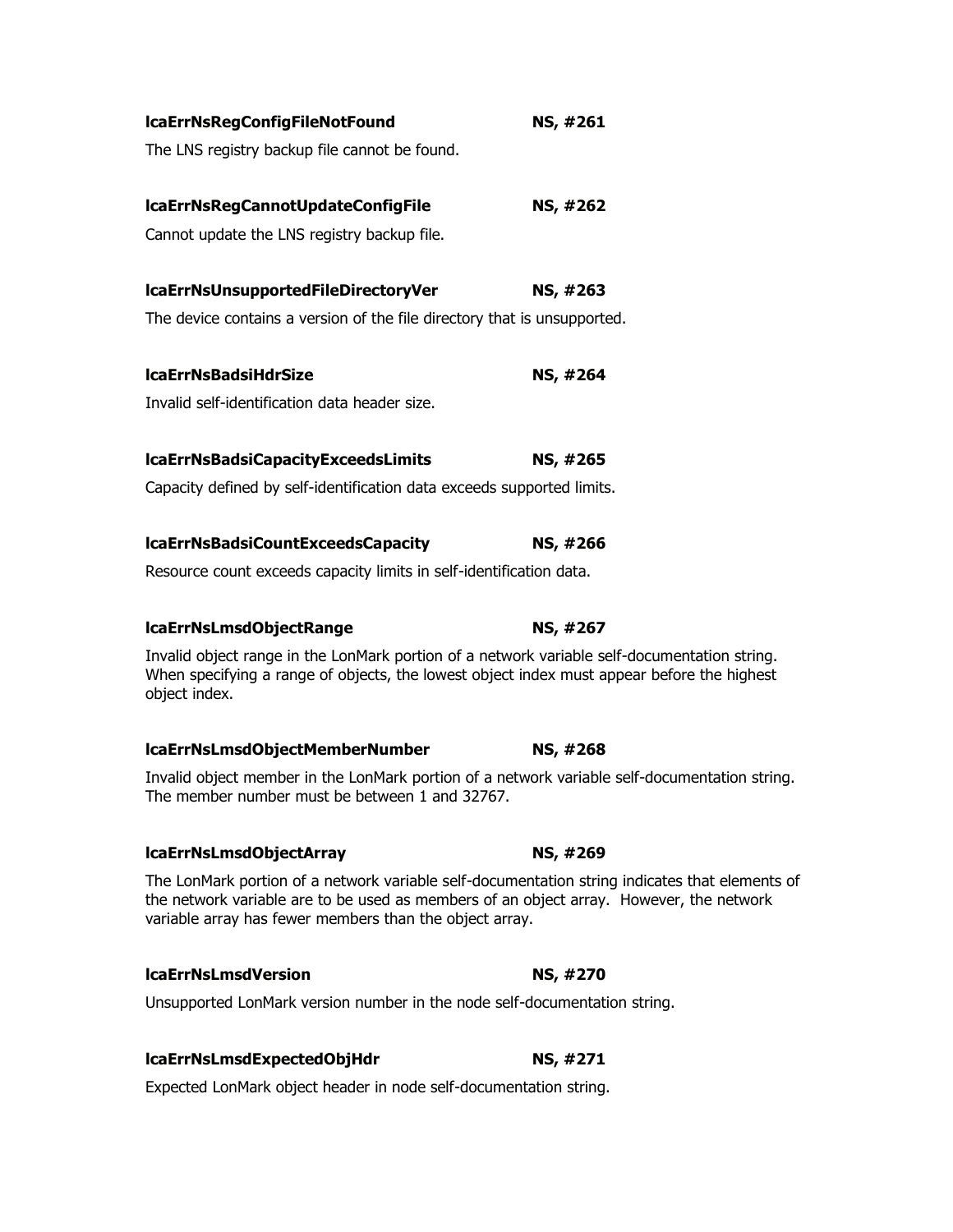# **lcaErrNsLmsdObjectNameTooLong NS, #272**

The LonMark Object name in the node self-documentation string exceeds 16 characters.

# **lcaErrNsCpsdOwnerType NS, #273**

Invalid CP owner type in header portion of the CP self-documentation string. The header must indicate whether the CP is owned by the device, one or more objects, or one or more network variables.

# **lcaErrNsCpsdMismatchedRangeTypes NS, #274**

Mismatched CP range types in the CP self-documentation string. Both the low and high range values must have the same type.

# **lcaErrNsCpsdDisableWithoutNodeobj NS, #275**

The CP Self-documentation of one or more CPs indicate that the object must be disabled in order to set the CP, but no node object is defined. Without a node object, it is not possible to disable an object.

# **lcaErrNsCpsdFileCpWithoutFtp NS, #276**

A CP template file is defined in the external interface file for a device, but the device does not support FTP or direct memory access.

# **lcaErrNsCpsdCpRange NS, #277**

The CP Self-documentation includes a range of objects or network variables, with the first index in the range being greater than the second. CP ranges must be specified from lowest to highest.

# **lcaErrNsCpsdDistributedArraySize NS, #278**

The CP Self-documentation indicates that a CP array should be distributed among range of network variables or objects, but the CP array size does not match the owner's range.

# **lcaErrNsCpsdTemplateVersion NS, #279**

The version of the CP template is unsupported.

# **lcaErrNsGroupDblimit NS, #280**

The number of LonTalk groups has been exceeded. There is a limit of 255 LONtalk groups per domain. In some case you may form connections using subnet or domain broadcast, to limit the use of groups. You may also limit the use of groups by using network variable aliases. These options are specified in the connection description template used when forming connections.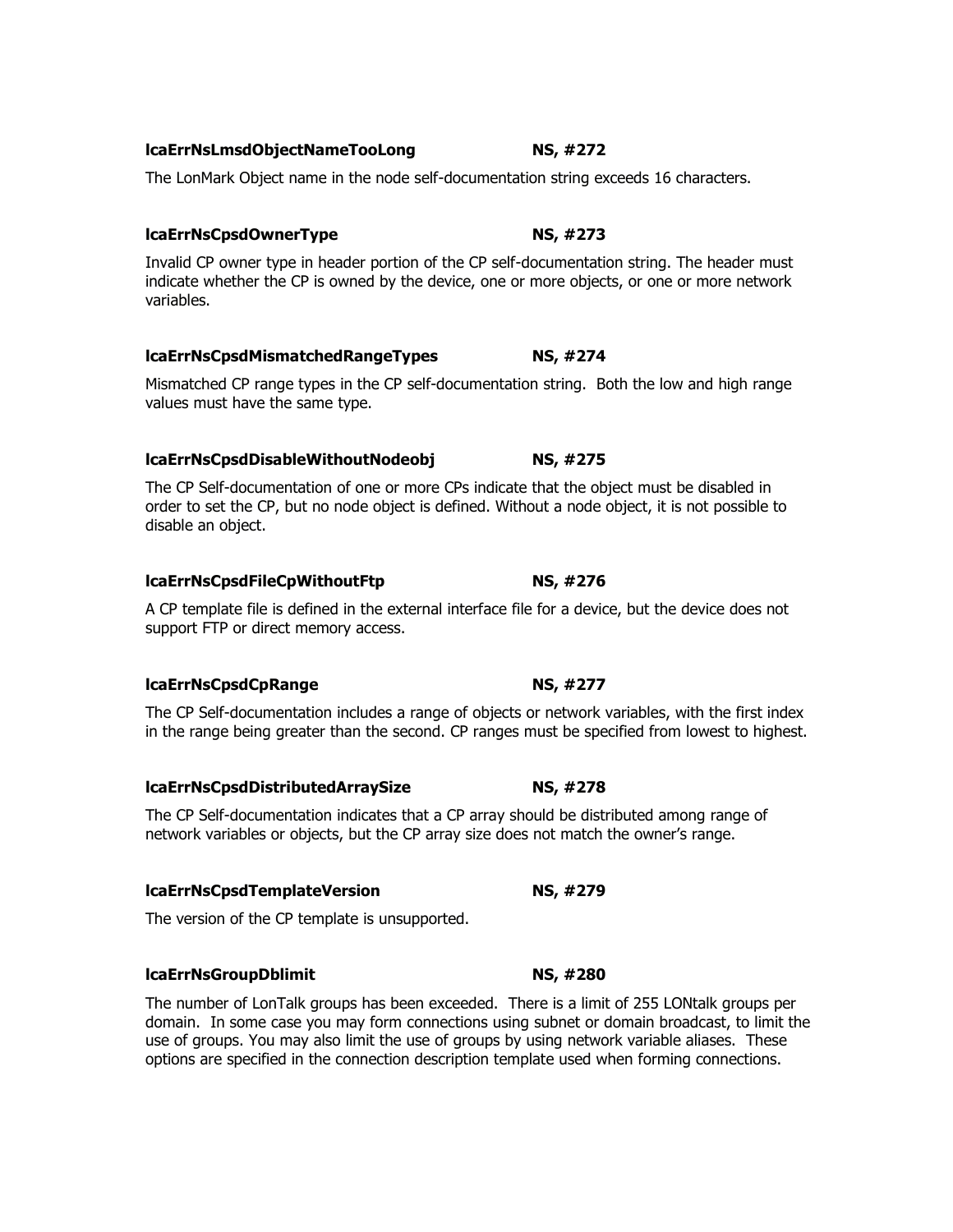# **lcaErrNsNodeidDblimit NS, #281**

Number of LonTalk node IDs exceeded. There are 127 LONtalk node Ids per subnet. LNS will allocate a new subnet, as needed, if the application does not specify the subnet to be used.

# **lcaErrNsLNSEngineInitTimeout NS, #282**

The application timed out starting the LNS engine process (LNSEng.Exe). This could be an indication that LNS is not installed properly. If you encounter this error, you should try rebooting your PC, or re-installing LNS.

# **lcaErrNsDmtNotFound NS, #283**

The dynamic message tag cannot be found.

# **lcaErrNsDmtDblimit NS, #284**

The maximum number of dynamic message tags has been exceeded. A single device can support up to 65,534 dynamic message tags, including internally defined message tags created for use with message points. You can add and remove message tags from a device with the Add and Remove methods of the MessageTags collection.

# **lcaErrNsLmobjNotDynamic NS, #285**

The specified LonMarkObject is not dynamic. This exception may be thrown if you attempt to assign a network variable to a static LonMarkObject with the AssignNetworkVariable method, unassign a network variable from a static LonMarkObject with the UnassignNetworkVariable method, or delete a static LonMarkObject with the Remove method.

You can determine if a LonMarkObject is dynamic or not by reading its IsDynamic property.

# **lcaErrNsLmobjNvNotDynamic NS, #286**

The specified network variable is not dynamic. This exception may be thrown if you attempt to assign a static network variable to a LonMarkObject with the AssignNetworkVariable method, unassign a static network variable from a LonMarkObject with the UnassignNetworkVariable method, or delete a static network variable with the Remove method.

You can determine if a network variable is dynamic or not by reading its IsDynamic property.

# **lcaErrNsLmobjInUse NS, #287**

The specified LonMarkObject is in use, and at least one of its member network variables is bound. This error may be thrown if you use the Remove or RemoveByIndex methods to delete a LonMarkObject with the **lcaLonMarkObjectRemoveNVs (1)** option set as the *removalFlags* element, and that LonMarkObject contains bound network variables.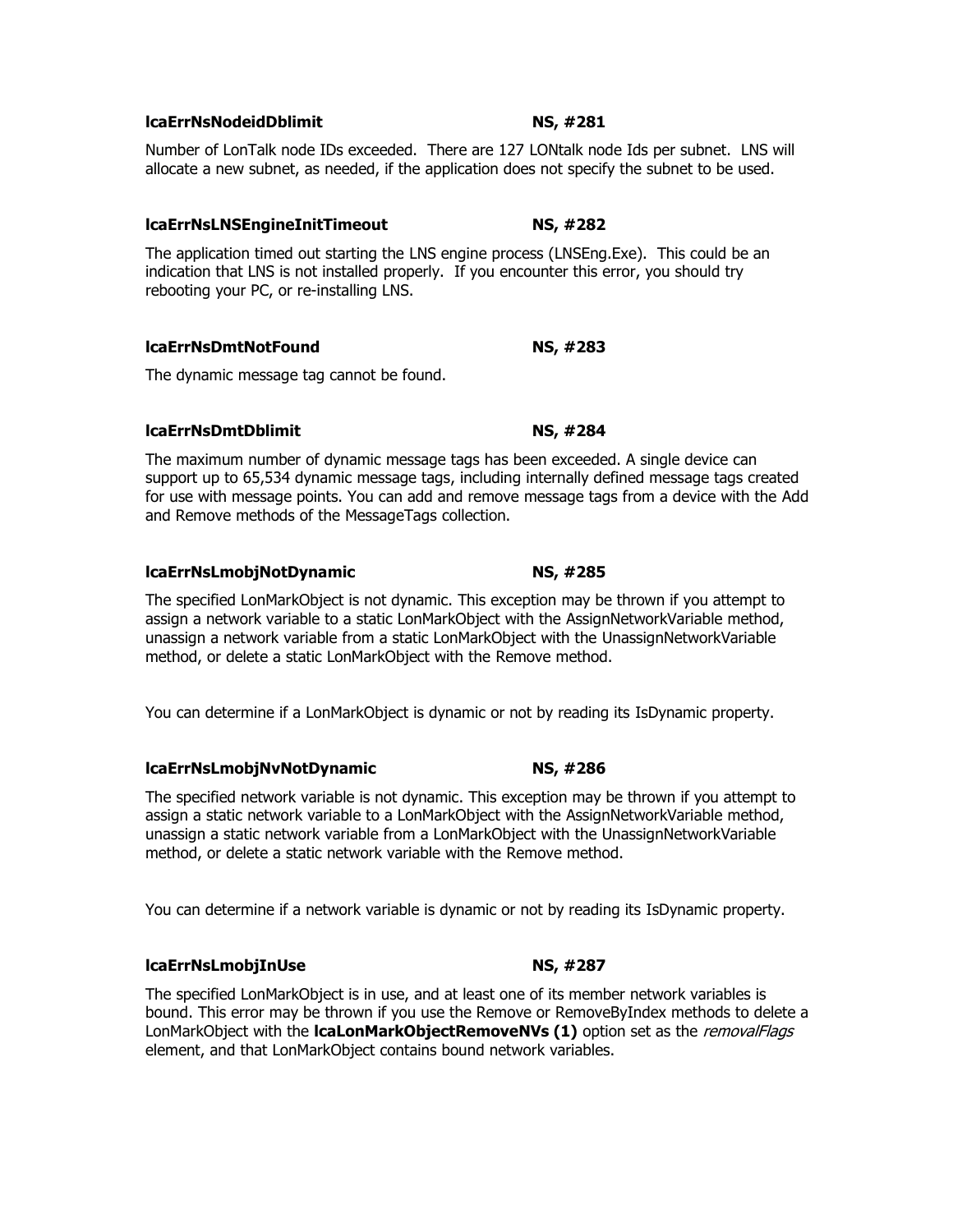# **lcaErrNsApplReadWriteProtected NS, #288**

This exception will be thrown if you call the Load method to load a new application into a device, but the device's current application is read/write protected.

# **lcaErrNsEngineIsSuspended NS, #289**

The engine is currently suspended. This is an internal error, and should be reported to customer support.

# **lcaErrNsNotSupportedFromRemoteClient NS, #290**

The operation is not supported from a remote full client. This is an internal error, and should be reported to customer support.

# **lcaErrNsUnexpectedLink NS, #291**

The link between the parent and the child record was unexpected. This error usually indicates that the LNS database has been corrupted. If you encounter this error, you should use the Validate method to run a database validation, and consider switching to a backup database.

# **lcaErrNsUnsupportedProgramCapability NS, #292**

The program defines capabilities that are not supported by LNS. This error will be thrown when you call the Import method to import a device's XIF file, and the XIF file (or the device's selfdocumentation) indicates that it supports dynamic function blocks or dynamic function block members, but does not specify the EXTCAP\_SUPPRESS\_DYN\_FB\_DEF and EXTACP\_SUPPRESS\_DYN\_FB\_MBR\_DEF flags. LNS 3.20 does not support downloading function blocks or function block membership to a device, any so any device that supports these operations needs to have an alternate way to define these dynamic function blocks and function block members. They must indicate that via the EXTCAP flags mentioned above.

# **lcaErrNsInvalidCpAttribute NS, #293**

The LONMARK organization does not allow modifiable device-specific configuration properties to be stored in files accessed via FTP on devices that support only sequential access. If you attempt to set the DeviceSpecificAttribute property to True on such a configuration property, this exception will be thrown.

# **lcaErrNsNotAllowedInASession NS, #294**

The operation is not allowed as part of a session. You can use sessions to group together properties and methods that must be performed together to avoid immediate error conditions. You can start a session with the BeginSession method, and close it with the EndSession method. You should note that the only network operations you can perform within sessions are those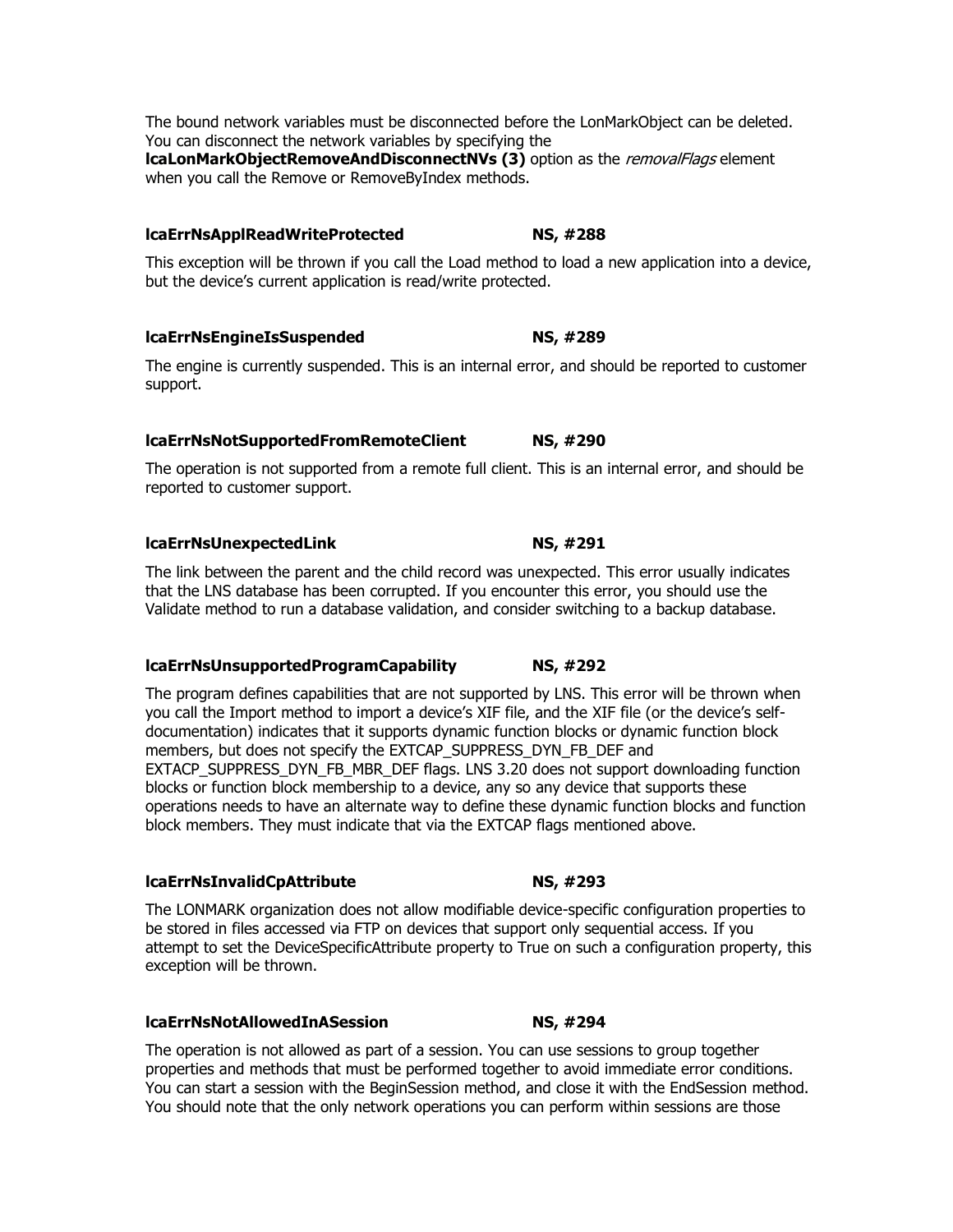related to changes in the physical topology of your network. These operations include moving devices and routers, adding and removing routers, and setting the class of routers. For more information, see the online help for the BeginSession method.

### **lcaErrNsInvalidCpFileSize NS, #295**

The configuration property value file size reported by the device does not agree with the size defined by the definitions in the configuration property template file. Note that if the device template was imported from an external interface file, the configuration property template file comes from the external interface file. Otherwise, the configuration property template file is loaded from the device.

### **lcaErrNsWarningFirst NS, #4030**

A symbol denoting the beginning of the error number range reserved for warning codes.

### **lcaErrNsUpdateCommError NS, #4030**

The database updates were successful, but one or more nodes were not updated because the LNS was unable to communicate with them. The LNS will continue to try to update the nodes in the background if the UpdateInterval property of the System object is set to a non-zero value, and you can force a retry with the RetryUpdates method.

You can keep track of which devices are up to date using commissioning events, and by reading the CommissionStatus property of each AppDevice object. If you are receiving persistent update failures on a device, you should re-commission the device with the Commission method.

### **lcaErrNsUpdateFuncError NS, #4031**

The database updates were successful, but one or more nodes were not updated because the node(s) rejected the update, for example due to an authentication failure. This usually means that there is a configuration mismatch between the node and the LNS's database. The LNS will continue to try to update the nodes in the background if the UpdateInterval property of the System object is set to a non-zero value, and you can force a retry with the RetryUpdates method.

You can keep track of which devices are up to date using commissioning events, and by reading the CommissionStatus property of each AppDevice object. If you are receiving persistent update failures on a device, you should re-commission the device with the Commission method.

### **lcaErrNsNeuronStateChangeFail NS, #4032**

The LNS's database updates were successful, but one or more nodes were not updated because the node(s) failed to make a necessary state transition. The LNS will continue to try to update the nodes in the background if the UpdateInterval property of the System object is set to a nonzero value, and you can force a retry with the RetryUpdates method.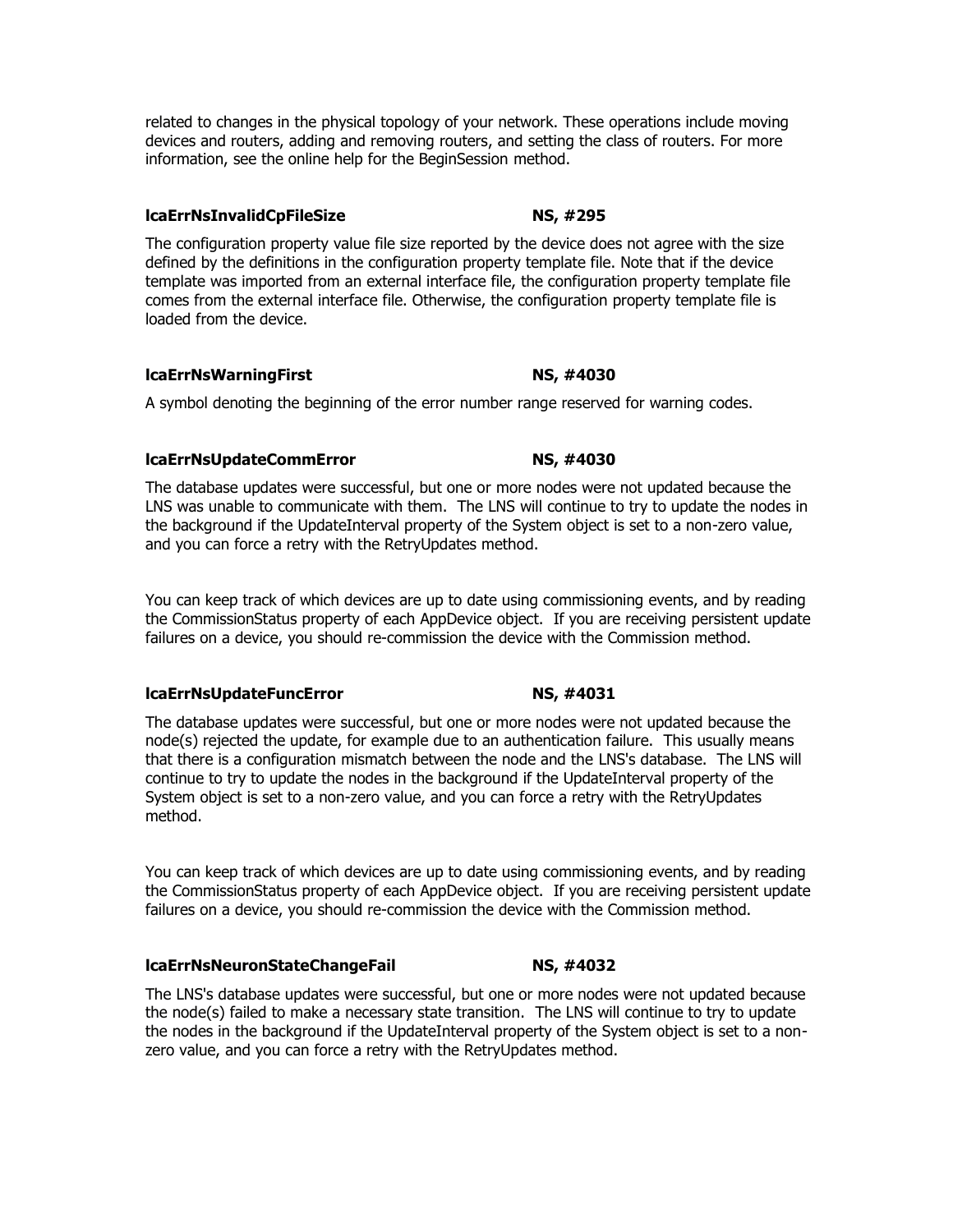You can keep track of which devices are up to date using commissioning events, and by reading the CommissionStatus property of each AppDevice object. If you are receiving persistent update failures on a device, you should re-commission the device with the Commission method.

### **lcaErrNsNodeUpdateDisallowed NS, #4033**

The database updates were successful, but one or more nodes could not be updated because they are in the wrong state. The LNS will continue to try to update the nodes in the background if the UpdateInterval property of the System object is set to a non-zero value, and you can force a retry with the RetryUpdates method. You can keep track of which devices are up to date using commissioning events and by reading the CommissionStatus property of each AppDevice object. If a node is applicationless, you must reload the application using the AppDevice.load method.

You can keep track of which devices are up to date using commissioning events, and by reading the CommissionStatus property of each AppDevice object. If you are receiving persistent update failures on a device, you should re-commission the device with the Commission method.

### **lcaErrNsUpdateFileXferError NS, #4034**

The database updates were successful, but an update error occurred. The LNS will continue to try to update the nodes in the background if the UpdateInterval property of the System object is set to a non-zero value, and you can force a retry with the RetryUpdates method. You can keep track of which devices are up to date using commissioning events and by reading the CommissionStatus property of each AppDevice object.

You can keep track of which devices are up to date using commissioning events, and by reading the CommissionStatus property of each AppDevice object. If you are receiving persistent update failures on a device, you should re-commission the device with the Commission method. Most file update errors map to this status during an update.

### **lcaErrNsUpdateWhenUncnfg NS, #4035**

The database updates were successful, but one or more nodes could not be updated because they are not configured. You should ensure that all applicable devices are configured when this error occurs. The LNS will continue to try to update the nodes in the background if the UpdateInterval property of the System object is set to a non-zero value, and you can force a retry with the RetryUpdates method.

You can keep track of which devices are up to date using commissioning events, and by reading the CommissionStatus property of each AppDevice object. If you are receiving persistent update failures on a device, you should re-commission the device with the Commission method.

### **lcaErrNsUpdateWhenAppless NS, #4036**

The database updates were successful, but one or more nodes could not be updated because they are applicationless. You can load a node's application by calling the Load method on the AppDevice object associated with the node. The LNS will continue to try to update the nodes in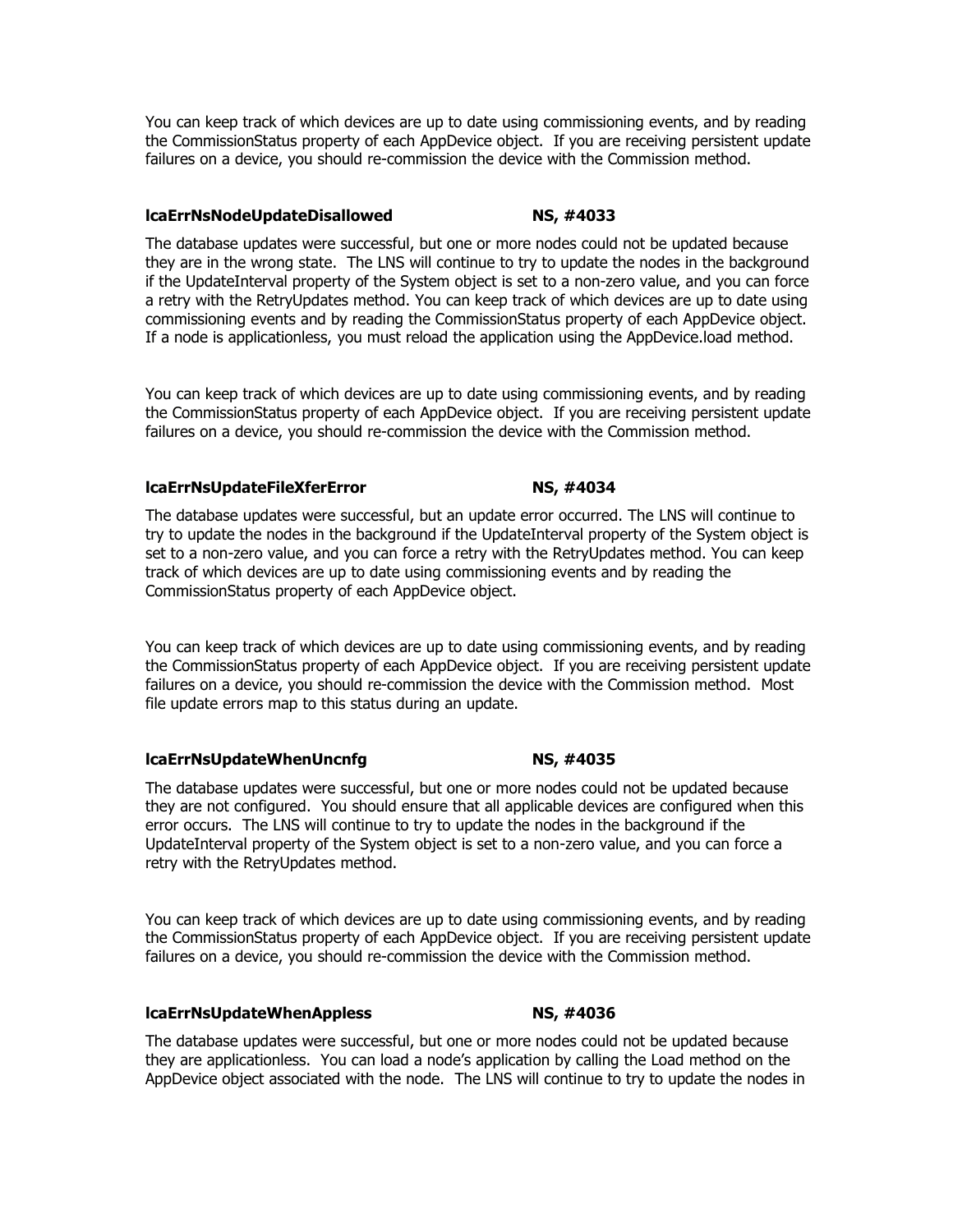the background if the UpdateInterval property of the System object is set to a non-zero value, and you can force a retry with the RetryUpdates method.

You can keep track of which devices are up to date using commissioning events, and by reading the CommissionStatus property of each AppDevice object. If you are receiving persistent update failures on a device, you should re-commission the device with the Commission method.

### **lcaErrNsUpdateCpFileTooShort NS, #4037**

The database updates were successful, but one or more devices was not updated because a configuration property file in the device is shorter than specified in the database. This is usually due to an inconsistency between the device's configuration property template file and its data file. The configuration property template file should be the same for all devices of a given type. If you encounter this type of error, check to make sure that the device is using the appropriate external interface file. The LNS will continue to try to update the nodes in the background if the UpdateInterval property of the System object is set to a non-zero value, and you can force a retry with the RetryUpdates method.

You can keep track of which devices are up to date using commissioning events, and by reading the CommissionStatus property of each AppDevice object. If you are receiving persistent update failures on a device, you should re-commission the device with the Commission method.

### **lcaErrNsUpdateCpFailure NS, #4038**

The database updates were successful, but the configuration properties on one or more devices could not be updated as a result of invalid configuration property definitions. The LNS will continue to try to update the nodes in the background if the UpdateInterval property of the System object is set to a non-zero value, and you can force a retry with the RetryUpdates method.

You can keep track of which devices are up to date using commissioning events, and by reading the CommissionStatus property of each AppDevice object. If you are receiving persistent update failures on a device, you should re-commission the device with the Commission method.

### **lcaErrNsUpdatesDeferred NS, #4039**

The database updates were successful, but the configuration properties on one or more devices could not be updated because the MgmtMode is currently set to **lcaMgmtModeDeferConfigUpdates (1)**. You can update all the devices on the network with all pending updates by setting the MgmtMode property to **lcaMgmtModePropagateConfigUpdates (0)**.

You can also update a single device with its pending device-only configuration changes while the MgmtMode property is still set to **lcaMgmtModeDeferConfigUpdates (1)** with the PropagateDeviceConfigUpdates method.

**lcaErrNsWarningLast NS, #4089**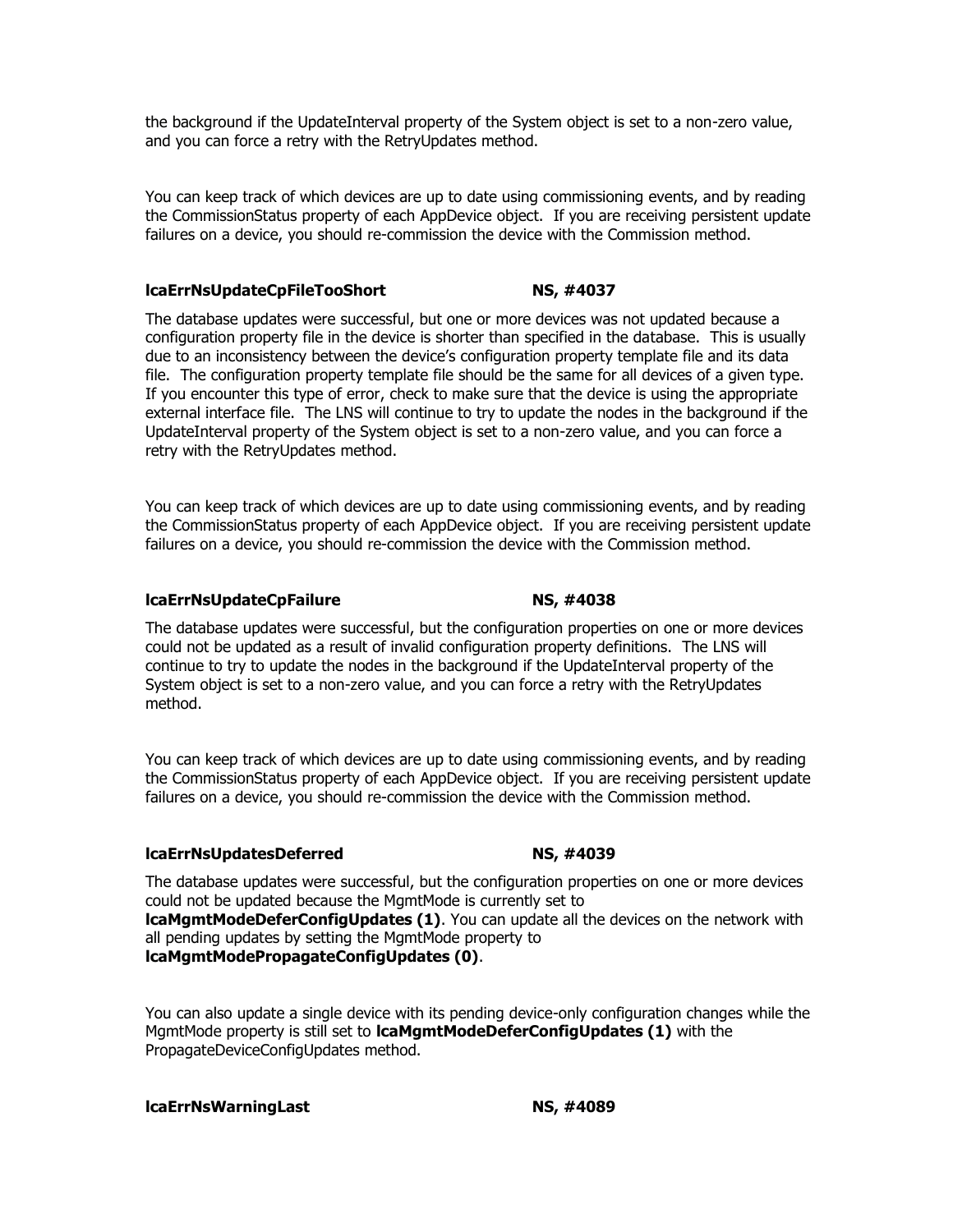A symbol denoting the end of the error number range reserved for warning codes.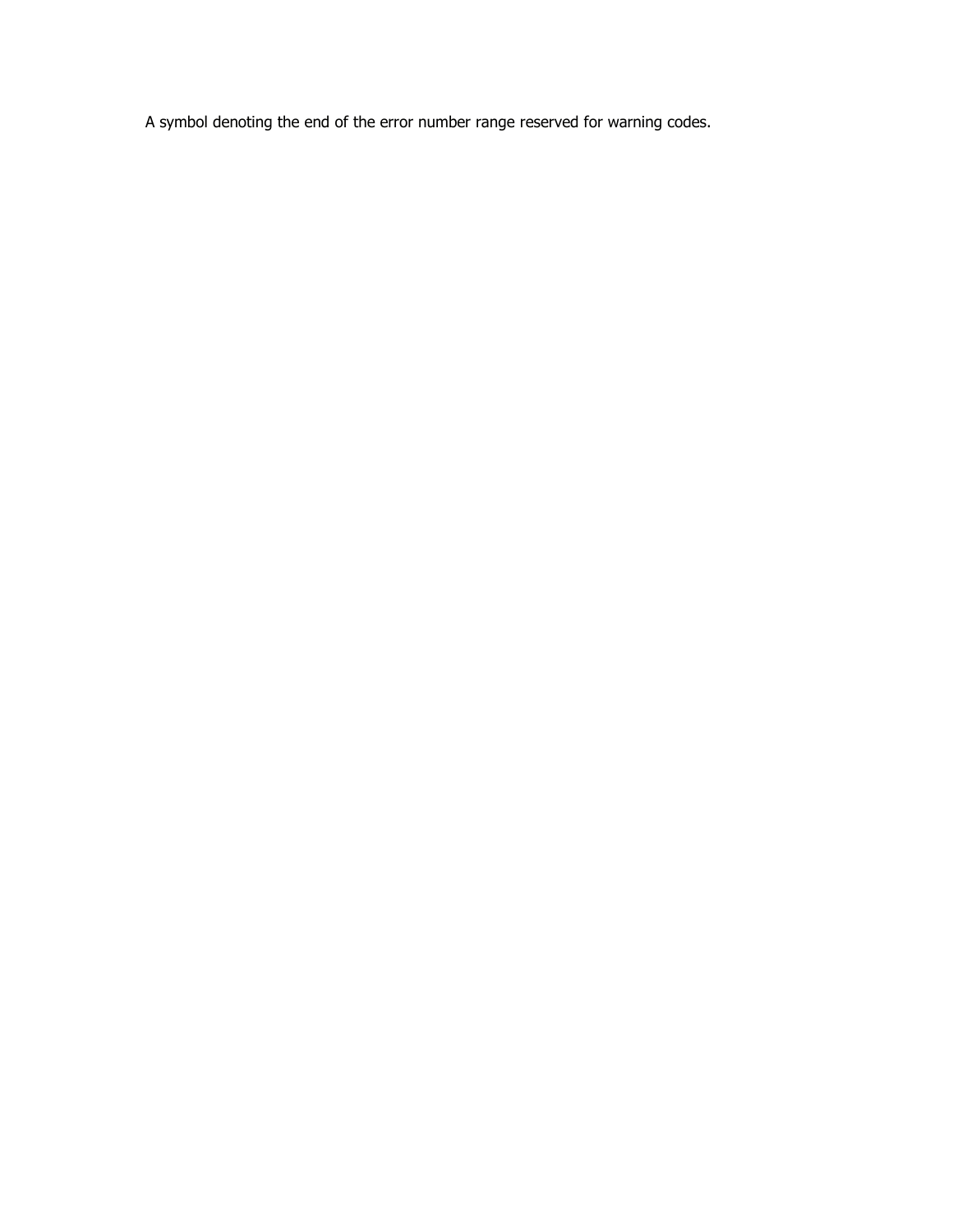# **Network Interface Errors**

These errors are returned by the LNS Network Interface. These errors will appear in the format NI: #<Error Number>.

| <b>IcaErrNiNoDevice</b>                                                | NI, #1  |
|------------------------------------------------------------------------|---------|
| No network device is present.                                          |         |
| IcaErrNiDriverNotOpen                                                  | NI, #2  |
| The network driver could not be opened.                                |         |
| <b>IcaErrNiDriverNotInit</b>                                           | NI, #3  |
| The network driver required initialization                             |         |
| <b>IcaErrNiDriverNotReset</b>                                          | NI, #4  |
| The network driver required a reset.                                   |         |
| <b>IcaErrNiDriverError</b>                                             | NI, #5  |
| An error occurred while communicating with the network driver.         |         |
| <b>IcaErrNiNoResponses</b>                                             | NI, #6  |
| No message was received during the wait time.                          |         |
| <b>IcaErrNiResetFails</b>                                              | NI, #7  |
| The reset completion code was not received.                            |         |
| <b>IcaErrNiTimeout</b>                                                 | NI, #8  |
| Could not communicate with the network interface. A message timed out. |         |
| <b>IcaErrNiUplinkCmd</b>                                               | NI, #9  |
| An uplink command was received from the LNS instead of a message.      |         |
| <b>IcaErrNiInternalErr</b>                                             | NI, #10 |
| An internal error occurred, probably an invalid completion code.       |         |
| <b>IcaErrNiFileOpenErr</b>                                             | NI, #11 |

The log file could not be created or opened.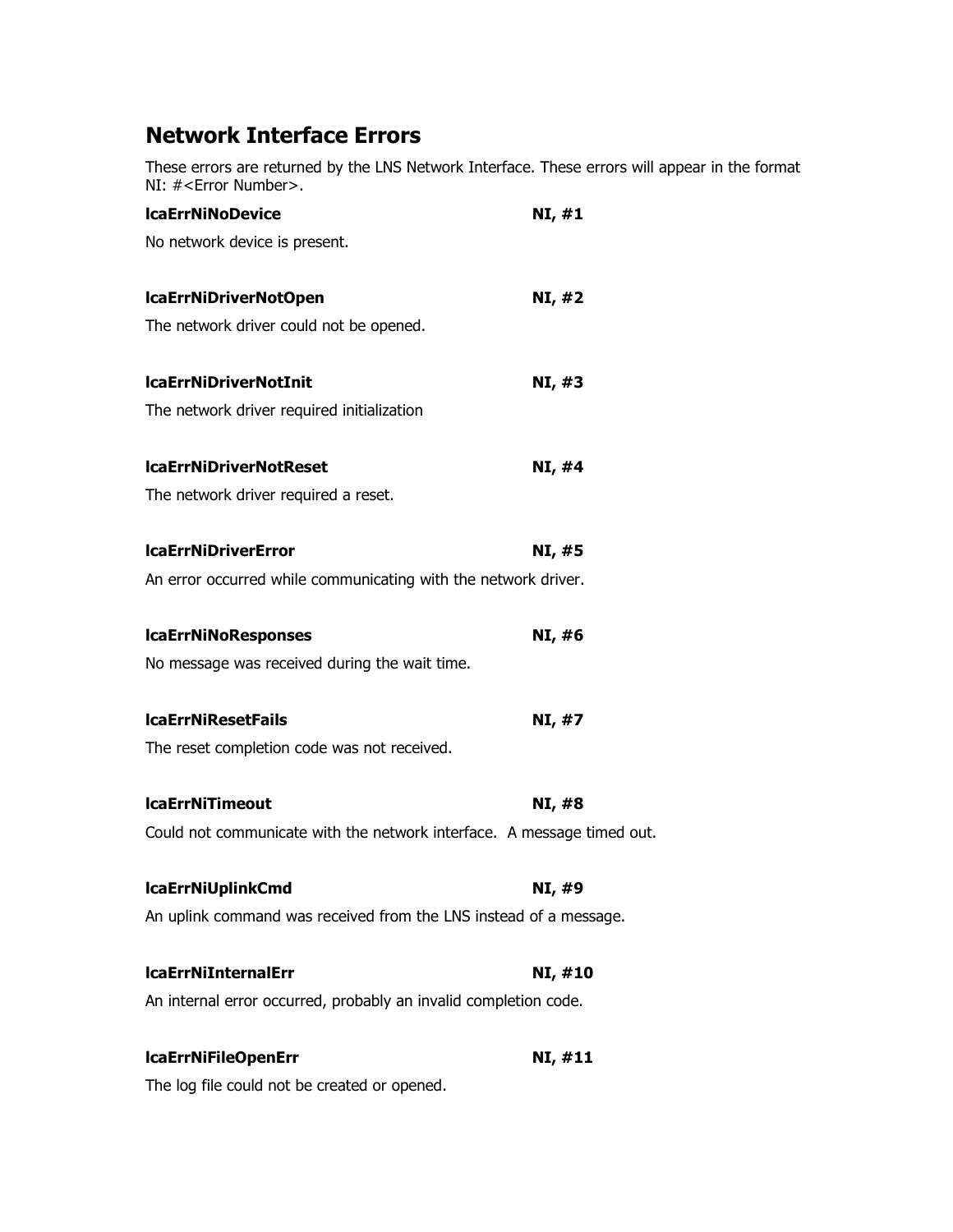| <b>IcaErrNiNotLNS</b>                                                    | NI, #12 |
|--------------------------------------------------------------------------|---------|
| The network interface received an LNS command, when no LNS was present.  |         |
| <b>IcaErrNiInvalidData</b>                                               | NI, #13 |
| The parameter or return data was invalid.                                |         |
| <b>IcaErrNiMsgRouted</b>                                                 | NI, #14 |
| The message was read, but then processed by a message callback function. |         |
| <b>IcaErrNiResourceProblem</b>                                           | NI, #15 |
| The required resources were not available to complete the function.      |         |
| <b>IcaErrNiInvalidNsi</b>                                                | NI, #16 |
| The attached network interface does not contain NSI firmware.            |         |
| <b>IcaErrNiBadMessage</b>                                                | NI, #17 |
| Poorly formed message.                                                   |         |
| <b>IcaErrNiVniSendMsgFailure</b>                                         | NI, #18 |
| The VNI had a message send failure.                                      |         |
| <b>IcaErrNiVniSendRespFailure</b>                                        | NI, #19 |
| The VNI failed to send a response.                                       |         |
| <b>IcaErrNiVniReadFailure</b>                                            | NI, #20 |
| The VNI failed to read a message.                                        |         |
| <b>IcaErrNiLostRefId</b>                                                 | NI, #21 |
| The VNI lost a network interface reference message ID.                   |         |
| IcaErrNiVniNotOpen                                                       | NI, #22 |
| The LonTalk stack has not been opened.                                   |         |
| <b>IcaErrNiVniInitFailure</b>                                            | NI, #23 |
| Could not initialize the LonTalk stack.                                  |         |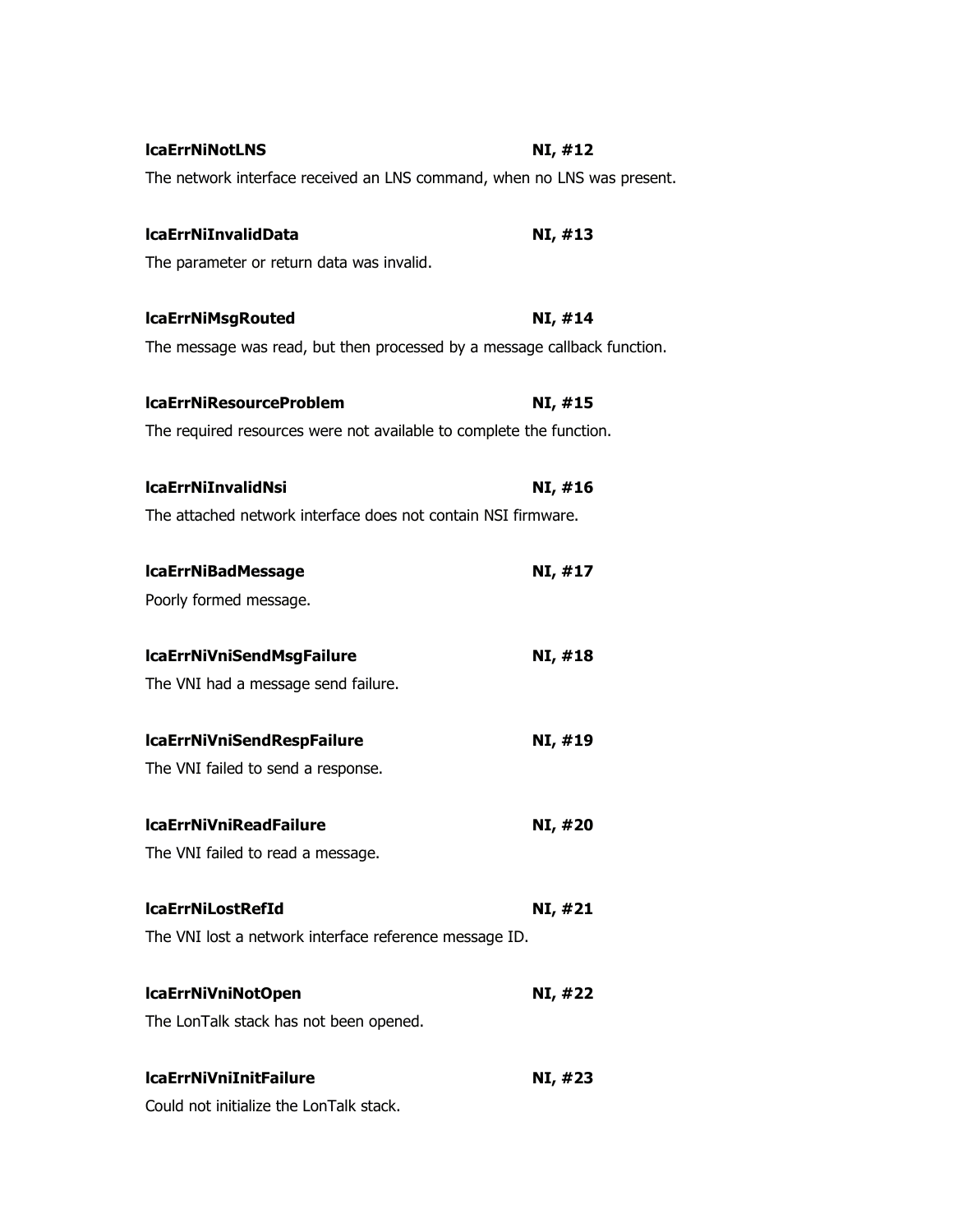This is a network interface failure.

For USB U1/U20:

Open the LonWorks Interfaces Applet (Windows control panel), and see if you have three tabs (one for USB). If not then it is possible that this got changed with a new software update. Run repair on OpenLDV (in Windows control panel "Add or Remove Programs") or install OpenLDV 3.4 or later from the Echelon download website.

| For all other network interfaces                                           |         |
|----------------------------------------------------------------------------|---------|
| See KB403 <b>IcaErrNiObsolete</b>                                          | NI, #24 |
| This is an internal error and should be reported to customer support.      |         |
| <b>IcaErrNiBadRefId</b>                                                    | NI, #25 |
| Bad network interface reference message ID.                                |         |
| <b>IcaErrNiImplicitAddrDisallowed</b>                                      | NI, #26 |
| May not send implicit tags via NI layer. Must use a message monitor point. |         |
| <b>IcaErrNiUnimplemented</b>                                               | NI, #27 |
| This is an internal error and should be reported to customer support.      |         |
| <b>IcaErrNiBufferSize</b>                                                  | NI, #28 |
| The message length is too long.                                            |         |
| <b>IcaErrNiNoMessages</b>                                                  | NI, #29 |
| Message not found.                                                         |         |
| <b>IcaErrNiNegativeResponse</b>                                            | NI, #30 |
| Negative response.                                                         |         |
| <b>IcaErrNiStateError</b>                                                  | NI, #31 |
| Unable to change the state of the network interface.                       |         |
| See KB409                                                                  |         |
| caErrNiReadBusy                                                            | NI, #32 |
| Previous response messages have not been read.                             |         |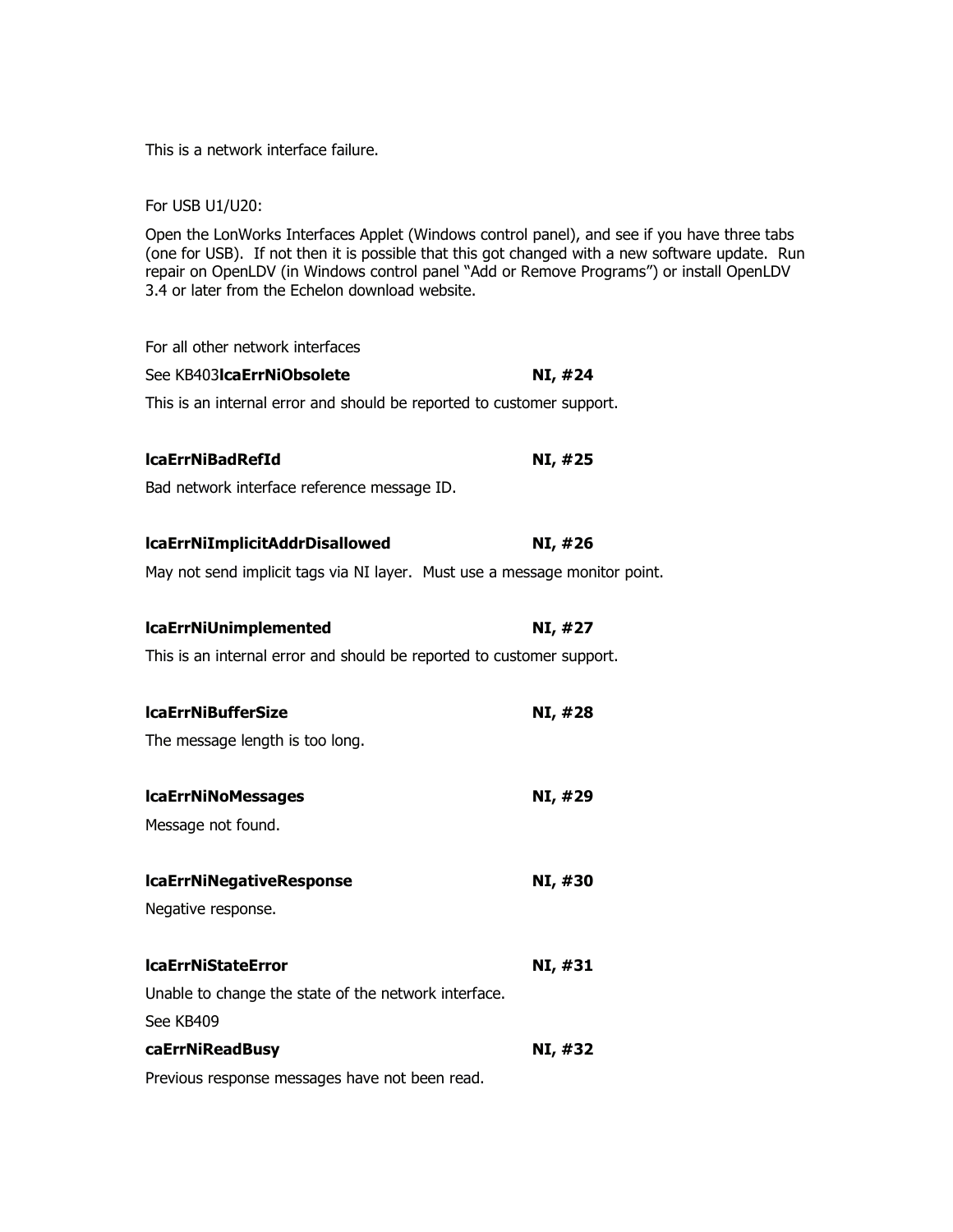| lcaErrNiMaxInterfacesOpen                                                                                                                                                                                                                                                                                                                                                   | NI, #33 |  |
|-----------------------------------------------------------------------------------------------------------------------------------------------------------------------------------------------------------------------------------------------------------------------------------------------------------------------------------------------------------------------------|---------|--|
| There are no network interface resources available.                                                                                                                                                                                                                                                                                                                         |         |  |
| <b>IcaErrNiInvalidNiHandle</b>                                                                                                                                                                                                                                                                                                                                              | NI, #34 |  |
| Invalid network interface resource.                                                                                                                                                                                                                                                                                                                                         |         |  |
| <b>IcaErrNiOpenNiDeviceMismatch</b>                                                                                                                                                                                                                                                                                                                                         | NI, #35 |  |
| The network interface has already been opened with a different network driver. This error will<br>be generated if you open a network that is already opened using a different network interface,<br>LNS type, or database directory                                                                                                                                         |         |  |
| <b>IcaErrNiNoWinsockDII</b>                                                                                                                                                                                                                                                                                                                                                 | NI, #36 |  |
| LNS attempted to use IP without the winsock.dll file installed.                                                                                                                                                                                                                                                                                                             |         |  |
| <b>IcaErrNiCantOpenIpLink</b>                                                                                                                                                                                                                                                                                                                                               | NI, #37 |  |
| An LNS network interface failed to open an IP connection.                                                                                                                                                                                                                                                                                                                   |         |  |
| <b>IcaErrNiInvalidIpAddress</b>                                                                                                                                                                                                                                                                                                                                             | NI, #38 |  |
| An LNS network interface uses an IP address not defined on this PC.                                                                                                                                                                                                                                                                                                         |         |  |
| IcaErrNiDeviceOpenFailure                                                                                                                                                                                                                                                                                                                                                   | NI, #39 |  |
| Device driver open failure                                                                                                                                                                                                                                                                                                                                                  |         |  |
| NI, #39 is a network interface error. It indicates that the network interface driver failed to open<br>the network interface. For the i.LON 10, i.LON 100 or i.LON SmartServer, this error occurs when<br>the LonWorks Interfaces driver configuration on your computer does not match the network<br>interface settings in your i.LON 10, i.LON 100, or i.LON SmartServer. |         |  |

To correct the error, open the LonWorks Interfaces Control Panel program and verify that the port setting, interface authentication key, hostname, and DNS suffix match the settings in your i.LON. To open LonWorks Interfaces, click Start, click Control Panel, double-click LonWorks Interfaces, and then click the RNI tab.

Make sure the Interface property is set to "Other". If the Interface property is set to "LonScanner" then change it to "Other" and try using the RNI again. The LonScanner Interface can only be used with the LonScanner program.

Please reference the i.LON 10, i.LON 100, or i.LON SmartServer user guides or online help for instructions in modifying the configuration of an RNI.

When opening your network, make sure you select the correct network interface. For an i.LON 10, .LON 100, i.LON SmartServer RNI, the name that you select in the LonMaker tool must match the name that you see on the LonWorks Interfaces RNI tab.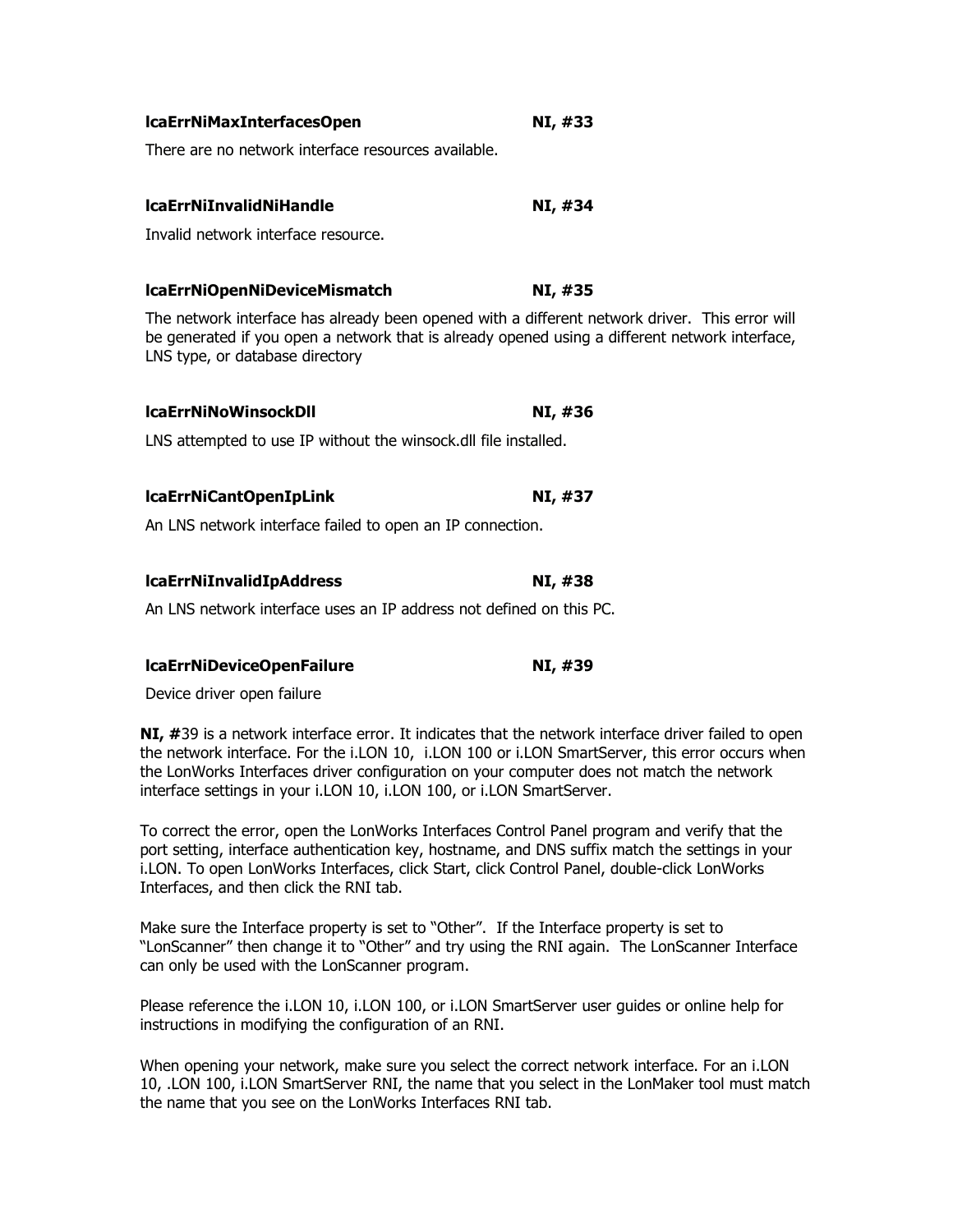**lcaErrNiNoMoreLeft NI, #40**

Signal iteration complete

### **lcaErrNiMipInUse NI, #41**

If using a regular (i.e. not high-performance) LNS network interface, only one network may be opened at a time. This error will be returned if you attempt to open a second network.

# **Connection Errors**

Connection errors are errors returned when attempting to make network variable or message tag connections. These errors will appear in the format CONNERR: #<Error Number>.

### **lcaErrConnInvalidTargetCount CONNERR, #1**

An incorrect number of targets were specified. You must specify at least one and no more than 25 targets when adding members. To add more members, you must invoke the Connect method multiple times.

### **lcaErrConnPropertyNotFound CONNERR, #2**

There is no ConnectDescTemplate object with the specified handle.

### **lcaErrConnConflictingProperties CONNERR, #3**

One or more of the fields of the connection descriptions used by intersecting connections are incompatible with one another. This may include any of the fields of a connection description, including the service type, the use of priority, and the use of authentication. Several of the fields of a connection description may cause additional exceptions to be thrown if those fields conflict. Those error codes start at CONNERR:#28 lcaErrConnConflictingPrioritySettings and end with CONNERR:#32 lcaErrConnConflictingBroadcastSettings. Note that these error codes (and the CONNERR:#3 lcaErrConnConflictingProperties exception) do not apply to monitor connections.

### **lcaErrConnNodeNotFound CONNERR, #4**

An invalid device handle was specified for the hub or for one of the targets.

Each device in the network has a unique handle that allows a client to identify the device. Once assigned, the handle is permanently associated with the device until that device is removed.

### **lcaErrConnNvmtOutOfRange CONNERR, #5**

The network variable or message tag index is larger than the maximum declared for that node.

The index is the number used to identify a message tag or a network variable. The Neuron C compiler assigns indices to message tags and network variables in the order in which they are declared. The first network variable declared in the code is assigned index 0, the second is assigned index 1, and so on. The same applies to the message tags.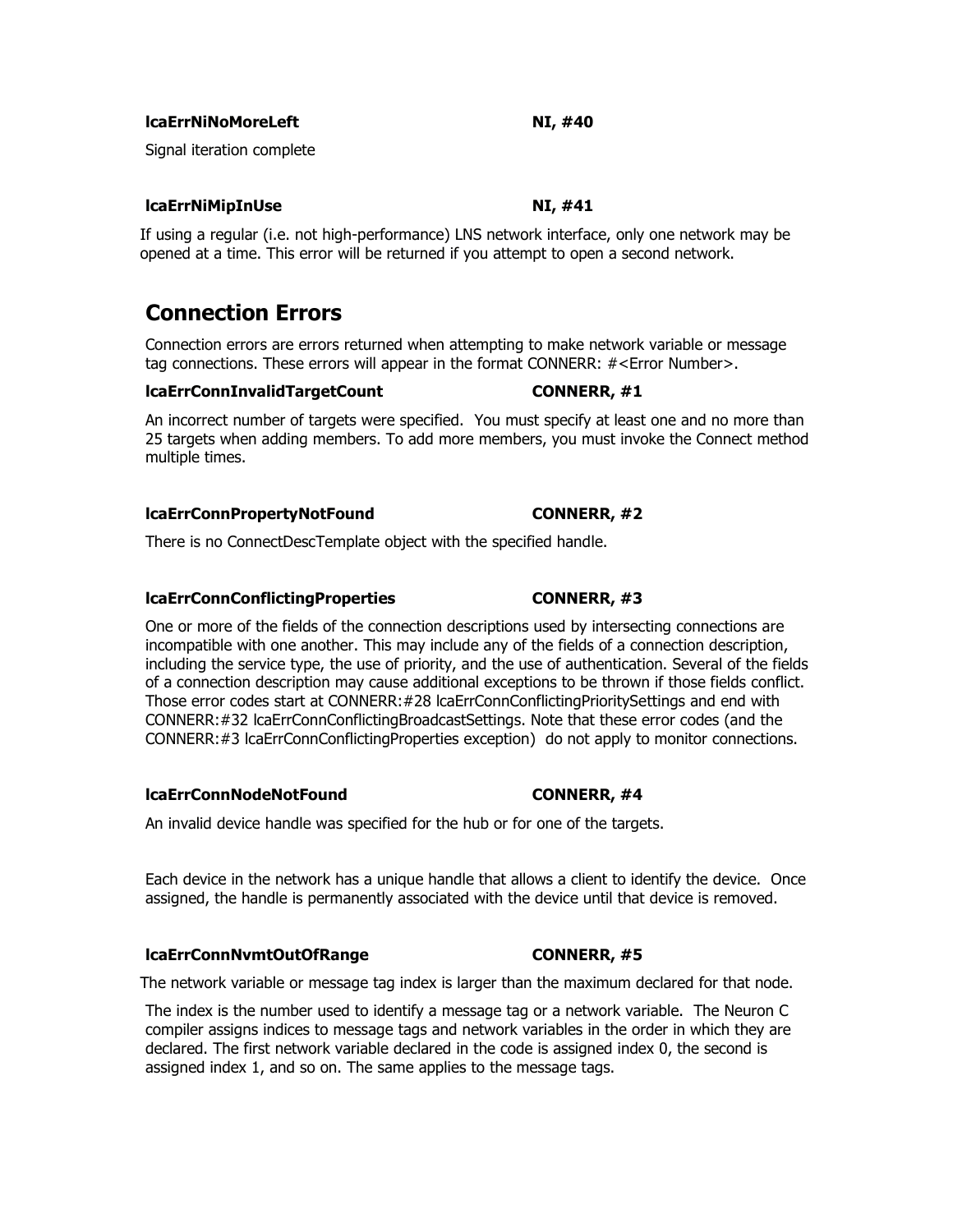### **lcaErrConnCantConnectNvToMt CONNERR, #6**

You can only connect network variables to network variables and message tags to message tags.

If you attempt to connect a message tag to a network variable, or vice versa, you will generate this error message.

### **lcaErrConnTypesDoNotMatch CONNERR, #7**

The network variables are not all of the same type.

If SNVTs are used for the connection then, all members must be of the same type.

### **lcaErrConnTypesDifferentSizes CONNERR, #8**

The network variables are not all of the same size.

If the connection members are not SNVTs, then all members must have the same length.

### **lcaErrConnDirectionOrPollingMismatch CONNERR, #9**

An input network variable can only be connected to an output network variable, a polled output network variable can only be connected to a polling input network variable, and the implicit message tag *msg\_in* can only be connected to an explicitly declared message tag.

This error will occur if an attempt was made to connect network variables of the same direction, network variables with mismatched polling attributes (a polled output network variable to nonpolling input network variable), or msg in to msg in.

### **lcaErrConnMtagCantUseTurnaround CONNERR, #10**

An attempt was made to connect message tags in the same node (i.e., to create a turnaround message tag connection, which is not possible).

### **lcaErrConnPriNotConfigurable CONNERR, #11**

An attempt was made to modify the priority attribute; that attribute was not specified as configurable.

For network variables, the *priority* keyword may be included as part of the connection information in the Neuron C variable declaration. The *config* and *nonconfi*g keywords specify whether the priority designation can be modified with a network management tool. The default is config.

The *priority* keyword affects output or polled input network variables.

Please refer to the Neuron C Reference Guide for more information.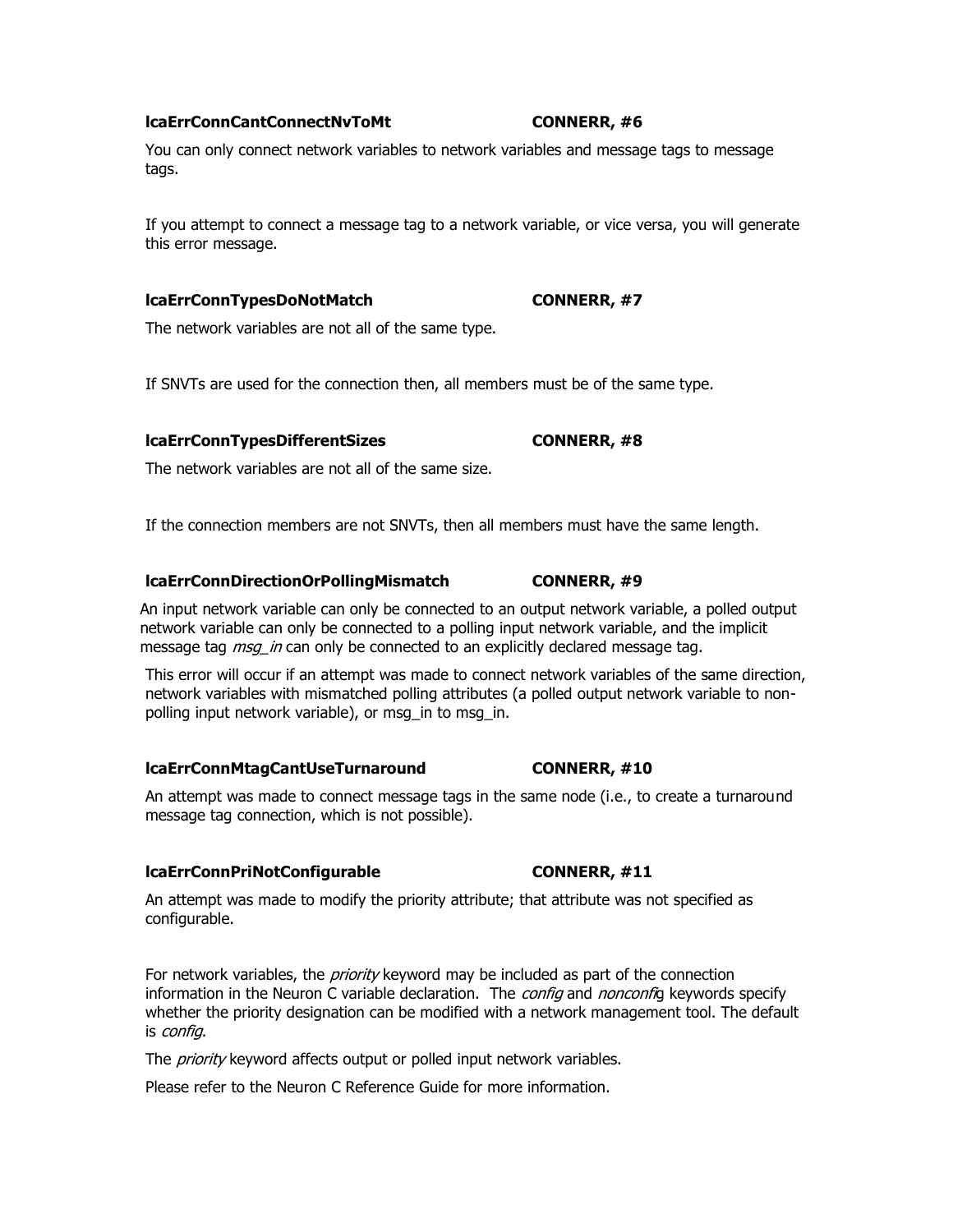### **lcaErrConnAuthNotConfigurable <b>CONNERR**, #12

An attempt was made to modify the authentication attribute and that attribute was not specified as configurable.

For network variables, the *authentication* keyword may be included as part of the connection information in the Neuron C variable declaration. Including the keyword *config* in the declaration allows the network management tool to change the authentication status of this network variable after a node has been installed. Setting *nonconfig* prevents the authentication status from ever being changed for this network variable. The default is *config*. Please refer to the Neuron C Reference Guide for more information.

### **lcaErrConnSvctypeNotConfigurable CONNERR, #13**

An attempt was made to modify the protocol service type attribute, and that attribute was not specified as configurable.

For network variables, the service type can be specified in the connection information in the Neuron C variable declaration. The options are unackd, nackd rpt and ackd. The keyword *config* is the default. This allows a network management tool to change the service specification at installation time. The keyword *nonconfig* indicates that the service type cannot be changed by a network management tool. Please refer to the Neuron C Reference Guide for more information.

### **lcaErrConnNvSelectorConstraint CONNERR, #14**

At most, one input network variable in a device, and in some situations only one output network variable in a device, can use the same network variable selector, which is shared by connections that intersect each other. This error will be generated when an attempt is made to form a connection that violates this constraint, and no network variable alias was available to overcome the constraint. If network variable aliases are available on the devices in the connection, they will normally be automatically used to avoid this error.

A selector is a number assigned to the network variable during the connection process in order to identify connected network variables. All members of the same connection, and any intersecting connections, share this selector. Without aliases, if an attempt is made to connect several inputs or several outputs (one or more of which polled by an input) on the same node in the same connection (or intersecting connections), this error will be generated. The use of aliases allows a single connection of several intersecting connections to have several different selectors (one per alias). If aliases are available, this error will normally not occur.

### **lcaErrConnNoMoreAddressSlots CONNERR, #15**

This error will occur when a device involved in an attempted connection does not have an available address table slot to complete the connection. This can also occur when multiple connections are sharing an address table slot, and one of them changes. As a result, they can no longer share address table slots.

In some cases broadcast addressing can be used to reduce address table usage, because output connections to different nodes may be able to use the same broadcast address table entry. In addition, if the connection is a multicast connection, the use of broadcast addressing will not require a group address table entry on the target device. The use of broadcast messaging is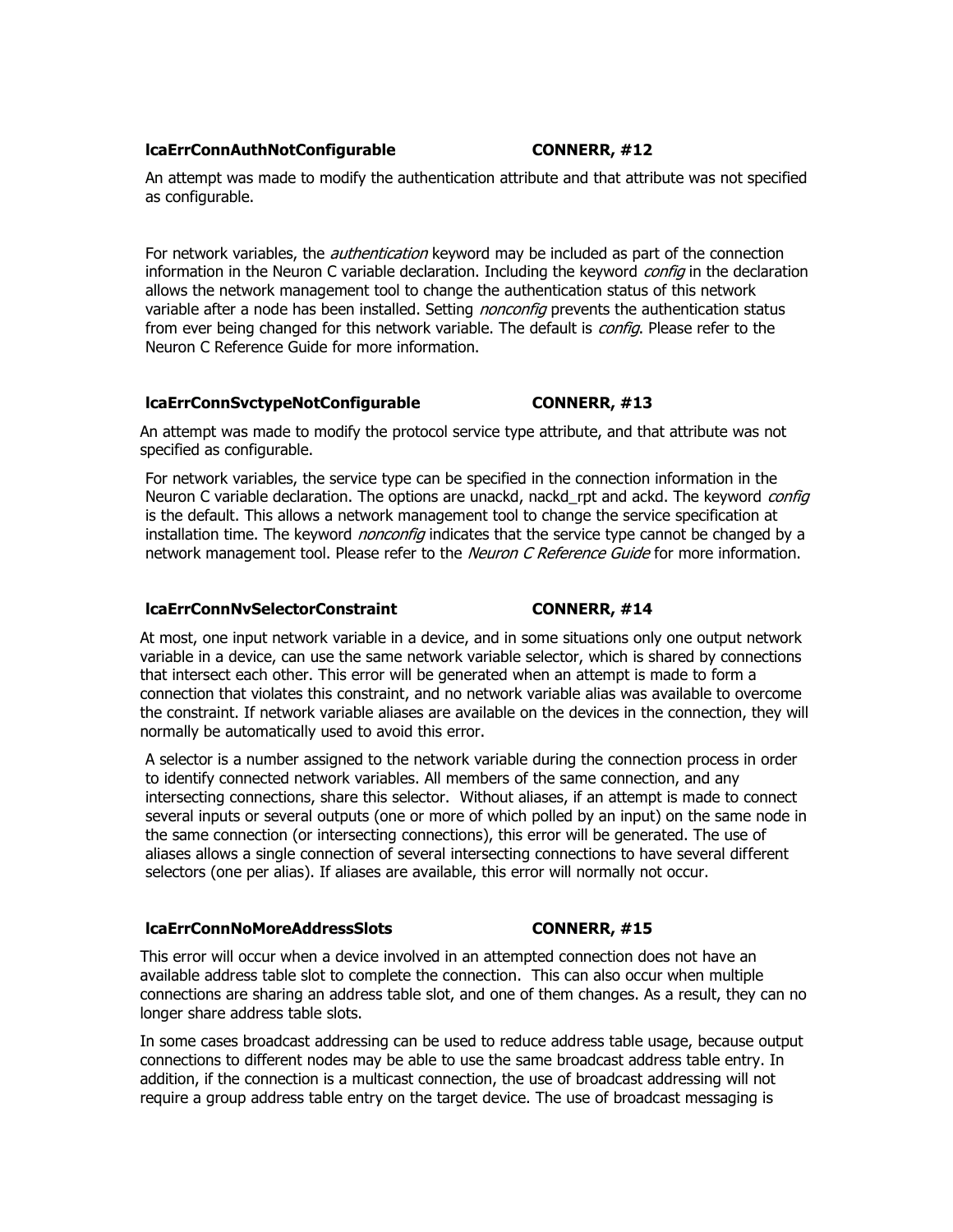controlled by the BroadcastOptions property of the ConnectDescTemplate object being used by the connection.

In some cases, aliases may be used to shift address table entry usage from one device to another. Multicast messages using a group use one address table entry on the source device, and one on each target device (note that this address table entry may be used for other connections as well). Using aliases to support multicast will result in using an address table entry for each target on the source node, but require no address table entries on the target node. The use of aliases for multicast is controlled by the AliasOptions property of the ConnectDescTemplate object.

## **lcaErrConnCannotCreateGroup CONNERR, #16**

This error will occur when the requested connection requires a group, but there are no more groups available in the domain.

A domain can contain 256 groups. Groups and group membership are assigned when connections are created. If there are several targets within a connection, a group will normally be formed. The use of aliases may prevent a group from being used, and broadcast addressing can be used as an alternative to groups. Use of aliases for multicast and broadcast can be controlled via the AliasOptions and BroadcastOptions properties of the ConnectDescTemplate object being used by the connection.

Groups can be reused for multiple connections within the same domain. Connection timers used by the different connections must be compatible, and the collection of nodes must either be identical in all the connections, or all the connections must at least have the same set of destination nodes (the sources can be different). This last case is called group overloading. Reusing groups is done automatically with the LNS Object Server.

## **lcaErrConnNoMoreNetvarSelectors CONNERR, #17**

An attempted connection failed because all network variable selector values were in use.

A network can use up to 12288 selector values. Unrelated connections will normally require unique selector values. Intersecting connections automatically use the same selector Network variable aliases are used automatically to resolve selector conflicts on a node (i.e. to eliminate this exception from occurring), although this uses up one selector for each alias. Starting in LNS 2.0, selector values are grouped into categories, with one category being "shareable". Nonintersecting, point-to-point connections may reuse selector values from this category any number of times. This is done automatically by the LNS Object Server.

## **lcaErrConnMtagInConnAlready CONNERR, #18**

With the exception of the special message tag msg in, a message tag may only appear in one connection. This error will occur when a connection was attempted that violated this constraint.

## **lcaErrConnAuthenticationMismatch CONNERR, #19**

This error will occur when not all members of an attempted connection have the same setting for authentication.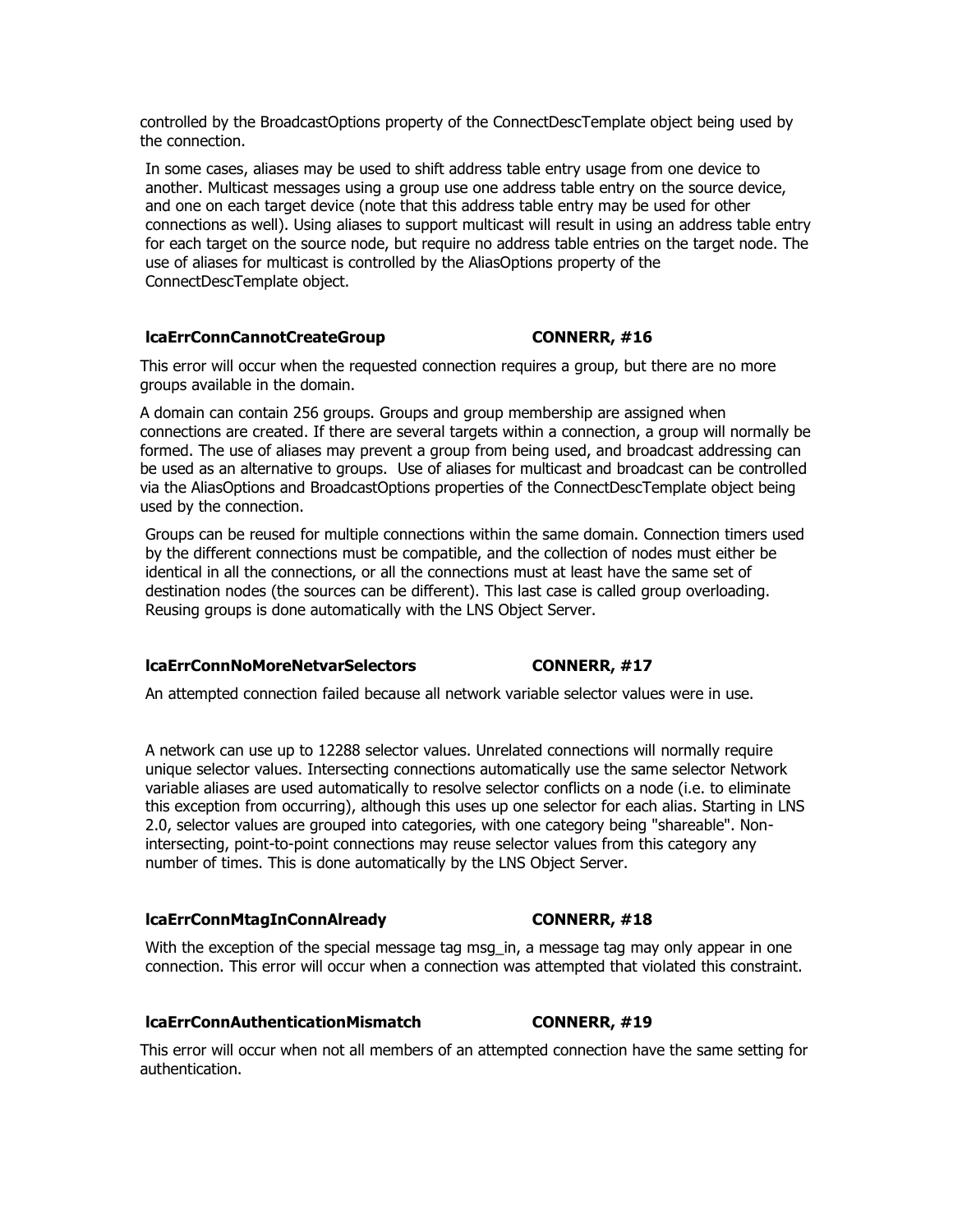It is possible to connect an authenticated output to a non-authenticated input, but an authenticated input must be connected to an authenticated output. A polling input must be authenticated if any of the targeted outputs are authenticated.

## **lcaErrConnGrpTooLargeForAckd CONNERR, #20**

This error will occur when an attempt is made to form a connection of more than 64 members that uses acknowledged service. Only unacknowledged or unacknowledged/repeat service is allowed for connections with more than 64 members. Such a connection must be built using a connection description that specifies one of these service types.

This error may also occur when polled output network variables or polling input network variables are involved in the connection.

## **lcaErrConnUnackdWithAuth CONNERR, #21**

An attempt was made to form a connection using authentication but not using the acknowledged service type.

The authentication process is composed of four messages, 2 of which are using the Acknowledged service. This is why using the authentication service without the Acknowledged service is illegal.

## **lcaErrConnAuthOnUnauthNode CONNERR, #22**

An attempt was made to form an authenticated connection with an unauthenticated node. Only nodes with the AuthenticationEnabled set to True are permitted to participate in authenticated connections.

## **lcaErrConnBcastSubnetsDiffer CONNERR, #23**

An attempt was made to subnet broadcast, but the devices are not all in the same subnet. This error is not currently generated, since the broadcast type used is determined automatically.

## **lcaErrConnNewBcastCausesNvLeak CONNERR, #24**

An attempt was made to use broadcast addressing, but a network variable leak was detected on another node. A network variable leak means that update messages for the network variable may be received by connections and devices that it is not intended to. LNS attempts to avoid this problem by the appropriate allocation of network variable selectors. However, some connection intersections make the use of broadcast addressing impossible, and so you may need to avoid using broadcast addressing in some situations. One solution for this problem is to use aliases for unicast connections, instead of using multicast connections. See the Optimizing Connection Resources section in Chapter 8 of the LNS Programmer's Guides for more information on this.

## **lcaErrConnExistingBcastCausesNvLeak CONNERR, #25**

An attempt was made to create a connection (of any type), but a detected network variable leak was caused by the use of broadcast addressing on another device. A network variable leak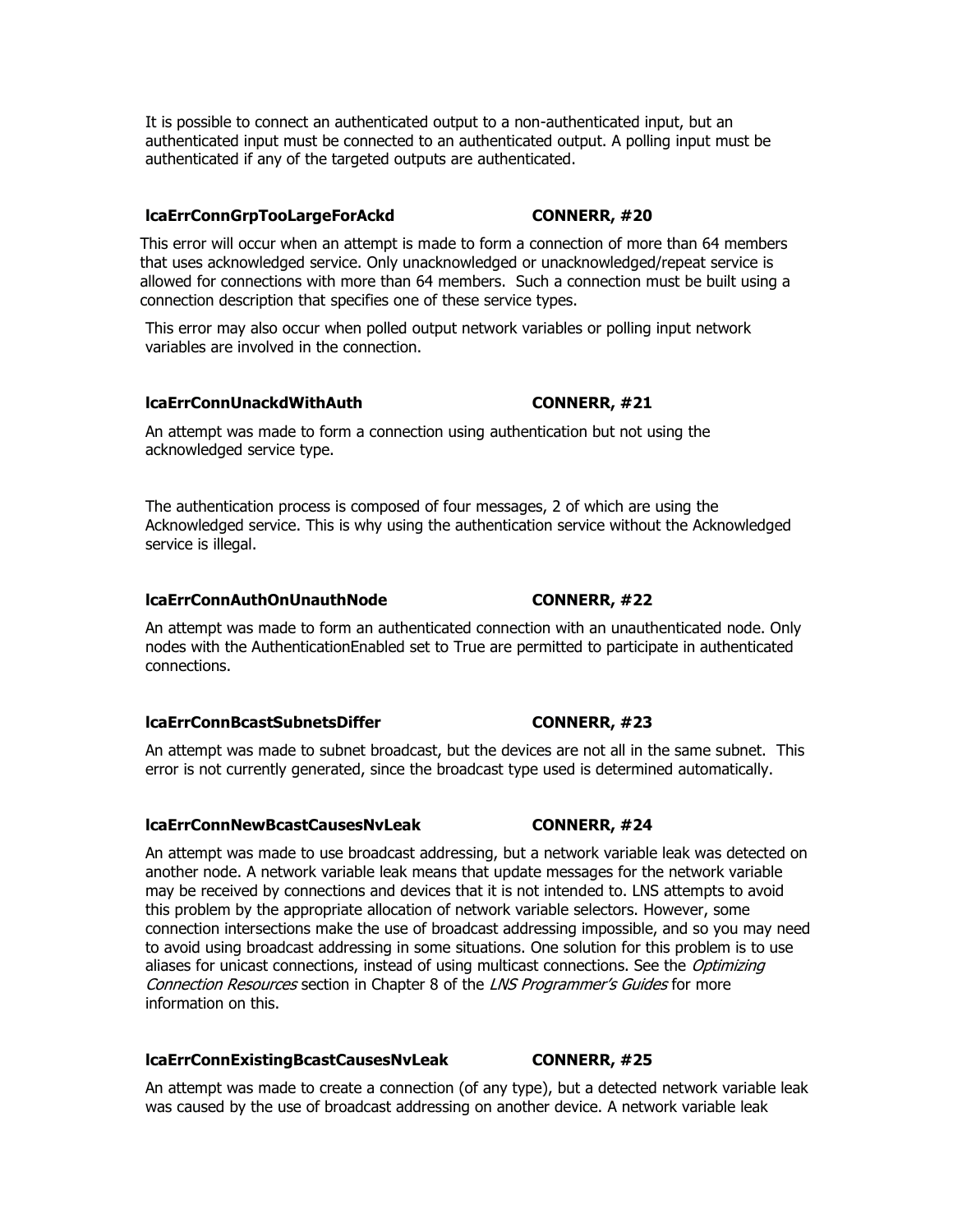means that update messages for the network variable may be received by connections and devices that it is not intended to. LNS attempts to avoid this problem by the appropriate allocation of network variable selectors. However, some connection intersections are not possible when broadcast addressing is in use. One solution for this problem is to use aliases for unicast connections, instead of using multicast connections. See the Optimizing Connection Resources section in Chapter 8 of the LNS Programmer's Guides for more information on this.

## **lcaErrConnBcastCantAck CONNERR, #26**

Acknowledged services cannot be used with broadcast addressing.

Note that subnet broadcast is not allowed with ACKD service, and domain broadcast is not allowed with either ACKD or UNACKD\_RPT services.

## **lcaErrConnDomainBcastMustUseUnackd CONNERR, #27**

Domain broadcast addressing is restricted to the unacknowledged service.

Please note that UNACKD RPT service is not allowed with Domain broadcast.

## **lcaErrConnConflictingPrioritySettings CONNERR, #28**

The connection descriptions for intersecting connections have incompatible settings for priority. The priority option is available only for network variables. If an output network variable that is not declared as polled is a member of multiple connections, the priority settings for all of those connections must be identical. If a polling input network variable is a member of multiple connections, the priority settings for those connections must also be identical.

## **lcaErrConnConflictingAuthSettings CONNERR, #29**

The authentication settings for the network variables in a connection are incompatible. If a target network variable (an input network variable, or polled output network variable) in a connection is using authenticated messaging, then all network variables involved in the connection must also use authenticated messaging.

## **lcaErrConnConflictingSvctypeSettings CONNERR, #30**

The connection descriptions for intersecting connections have incompatible settings for service type. If an output network variable that is not declared as polled is a member of multiple connections, the service type settings for all of those connections must be identical.

## **lcaErrConnConflictingTimerSettings CONNERR, #31**

The connection descriptions for intersecting connections have incompatible settings for one of the timer values. If an output network variable that is not declared as polled is a member of multiple connections, the timer settings for all of those connections must be identical. If a polling input network variable is a member of multiple connections, the timer settings for those connections must also be identical.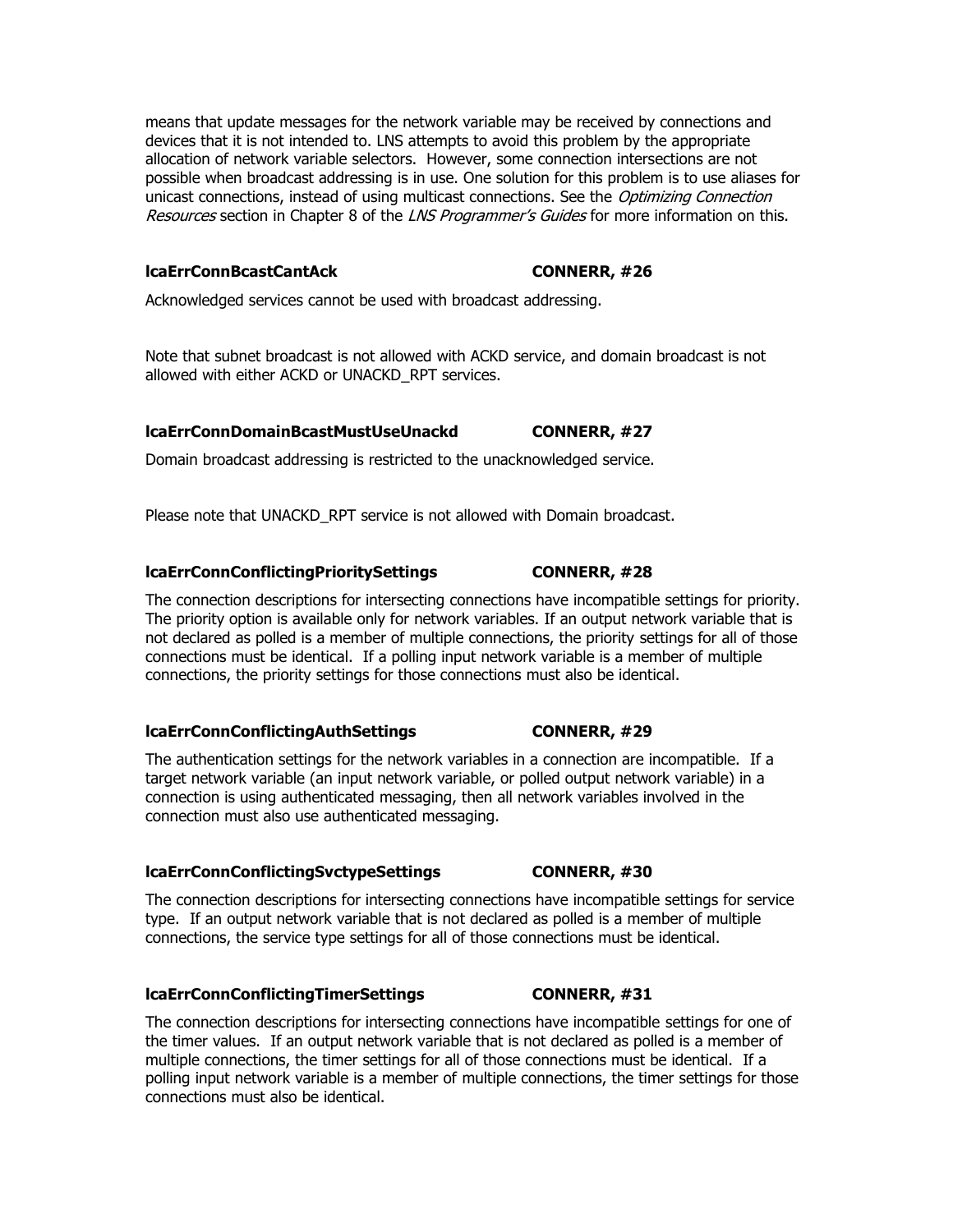## **lcaErrConnConflictingBroadcastSettings CONNERR, #32**

## The connection descriptions for intersecting connections have incompatible settings for broadcast addressing. If an output network variable that is not declared as polled is a member of multiple connections, the broadcast options for all of those connections must be identical. If a polling input network variable is a member of multiple connections, the broadcast options for those connections must also be identical.

## **lcaErrConnCantDirectlyManageMonitorConn CONNERR, #33**

Monitor connections cannot be directly managed. This error indicates that the application is attempting to directly manage internal monitor connections, rather than implicitly manipulating those connections by using monitor points.

## **lcaErrConnConflictingMonitorProperties CONNERR, #34**

The connection descriptions used for intersecting monitoring connections have conflicting settings. If the connection descriptions used by intersecting connections conflict, and neither connection is a monitoring connection, then any of the following errors may be thrown:

CONNERR:#3 lcaErrConnConflictingProperties

CONNERR:#28 lcaErrConnConflictingPrioritySettings

CONNERR:#29 lcaErrConnConflictingAuthSettings

CONNERR:#30 lcaErrConnConflictingSvctypeSettings

CONNERR:#31 lcaErrConnConflictingTimerSettings

CONNERR:#32 lcaErrConnConflictingBroadcastSettings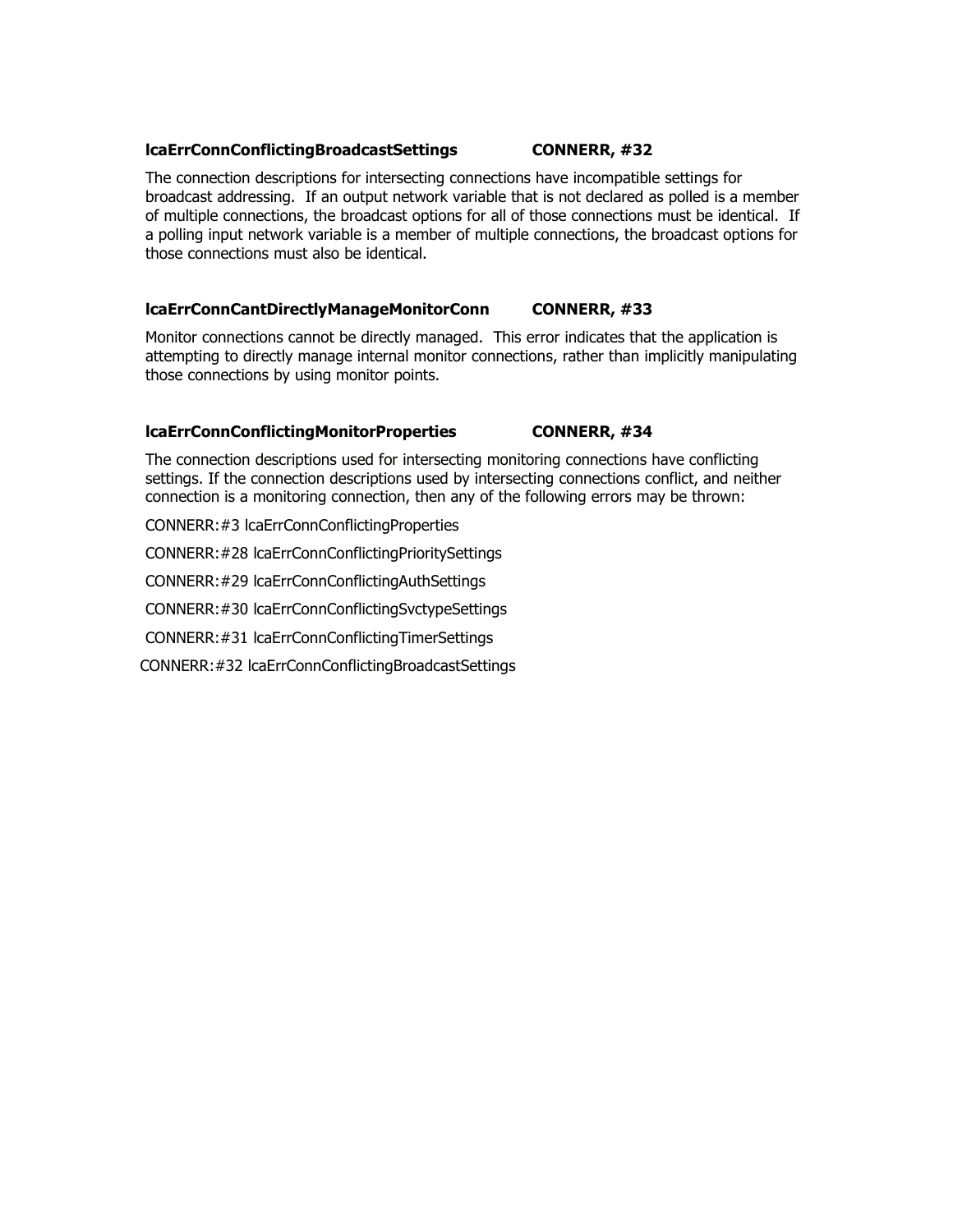# **Object Server Errors**

These errors are returned by the Object Server component. These errors will appear in the format LCA: #<Error Number>.

# **lcaErrStringInvalidSize LNS, #1**

A string passed did not match the required size, or exceeded the maximum size.

# **lcaErrInvalidType LNS, #2**

An argument was passed with the wrong data type, or an assignment to a property has been made using an inappropriate data type.

# **lcaErrDuplicateKey LNS, #3**

This error indicates that the object with this key or name already exists. Names or Keys of items being explicitly added to a collection object must be unique. It should be noted that this restrictions does not apply to implicitly added items.

# **lcaErrInvalidOleObject LNS, #4**

An invalid OLE object has been passed to the object server by making assignments to LNS properties or calls to LNS methods.

# **lcaErrUninitializedDb LNS, #5**

Contact technical support.

# **lcaErrObjectNotFound LNS, #6**

An object has been requested by name or index that could not be found in the databases. Typically, this would be a request from a LNS collection object with a bad name or index.

It should be noted that this error can also occur in some implicit assignments. For example, if the network interface to be used has not been explicitly assigned to the appropriate property, LNS will continue using the network interface previously assigned to the ActiveRemoteNI or NetworkInterface property, respectively.

In such a scenario, this exception could occur even though no explicit assignment has been made, indicating that an implicit assignment maps to an unavailable object.

# **lcaErrCannotCreateObject LNS, #7**

The Object Server was unable to created the object.

# **lcaErrInternal LNS, #8**

An unexpected error occurred. Please contact technical support on LonSupport@Echelon.com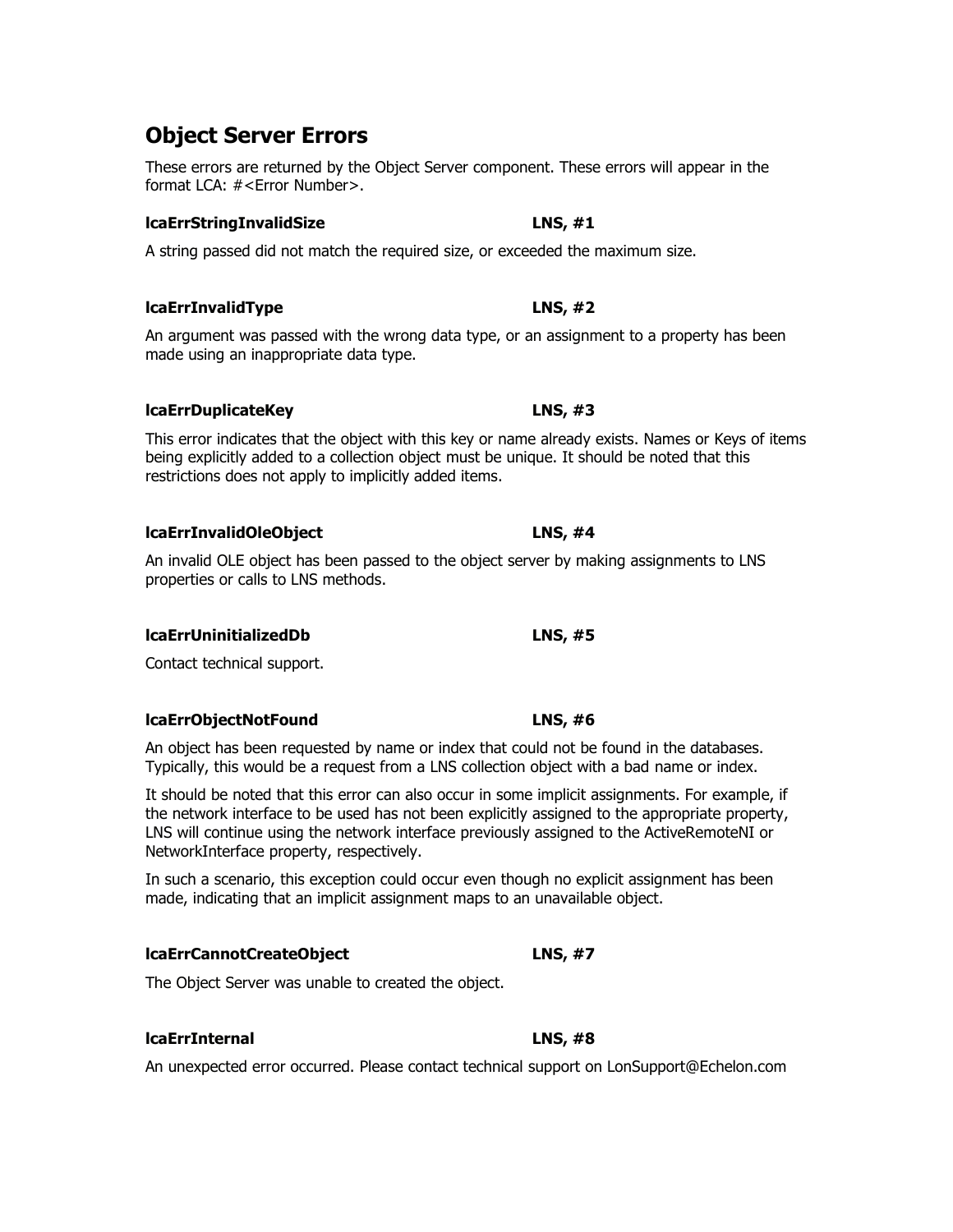# **lcaErrFeatureNotAvailible LNS, #9**

A feature has been accessed which is not available in the current operating mode. Most likely, this error message is caused by an attempt to access properties that are not available to remote clients.

## **lcaErrFileOpen LNS, #10**

The Object Server is attempting to open a file that is already opened by another application.

## **lcaErrBadApbFile LNS, #11**

The file containing the binary version of the downloadable application image has been corrupted. The device manufacturer should be contacted for providing a valid APB file, of said file should be re-built using the NEURON C compiler and linker.

Alternatively, the APB file can be re-build using the NXE32BIN.EXE utility, which itself requires the NXE and XFB files as input data.

## **lcaErrBadOrMissingXif LNS, #12**

The file containing the external interface information of the device has been corrupted, or is missing. The device manufacturer should be contacted to provide a valid XIF file, or the file should be re-built using the Neuron C compiler and linker.

Alternatively, the device could be installed using an "Ad-Hoc" installation scenario, in which XIF files are not required. This requires the device to be available, online, functioning, and not having the self-documentation features disabled.

## **lcaErrBadOrMissingXfb LNS, #13**

The file containing the binary version of the external interface file has been corrupted, or is missing. The device manufacturer should be contacted for providing a valid APB file, or the file should be re-built using the NEURON C compiler and linker.

Alternatively, the XFB file might be re-build from the XIF file, using the XIF32BIN.EXE utility.

## **lcaErrInvalidPgmType LNS, #14**

The ProgramType property contains an invalid value.

## **lcaErrInvalidCollectionIndex LNS, #15**

A query to an LNS collection object has been made using an invalid index number. The range of valid indices starts with 1 and ends with the current item count.

## **lcaErrCannotUpdateUnattachedObject LNS, #16**

An attempt was made to update a device that is not attached to the network.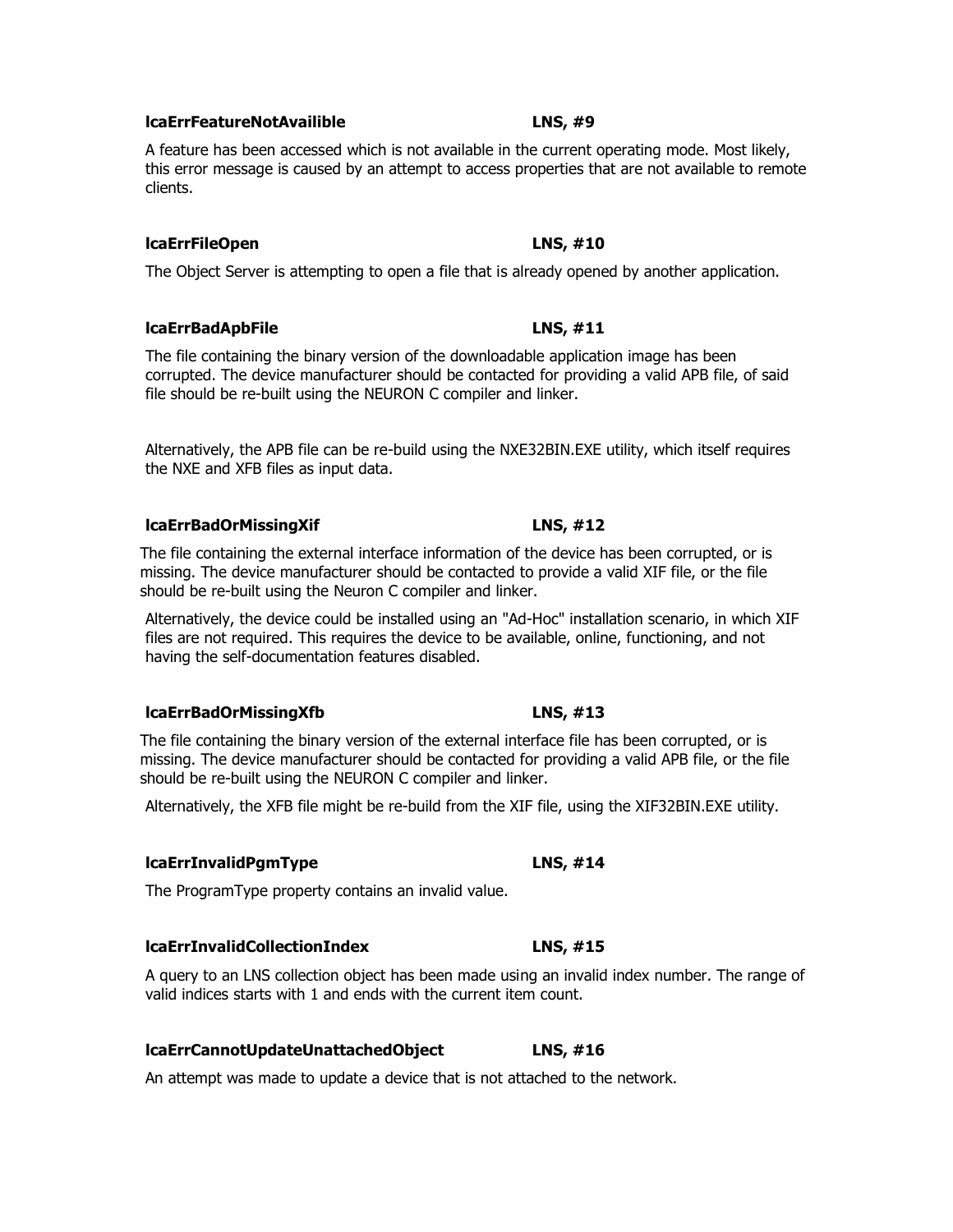## **lcaErrCannotUpdateWhenOffnet LNS, #17**

An action has been requested that can't be performed while the network management mode is set to the **lcaMgmtModeDeferConfigUpdates (1)**. Change the MgmtMode property of the System object to **lcaMgmtModePropagateConfigUpdates (0)** to allow this action to be performed.

## **lcaErrCannorRemoveReservedSubsystem LNS, #18**

An attempt has been made to remove a reserved Subsystem object. Such Subsystem objects are all subsystem objects in the "ALL" and "Discovered" subsystems. Other read-only subsystems collection objects are the Router object's Subsystems property and the AppDevice object's Subsystems property.

## **lcaErrCannotAddToReservedSubsystem LNS, #19**

An attempt has been made to add a subsystem object to a reserved subsystem area. Such areas are all subsystem objects in the "ALL" and "Discovered" subsystems. Other read-only subsystems collection objects are the Router object's Subsystems property and the AppDevice object's Subsystems property.

## **lcaErrInvalidPath LNS, #20**

An invalid subsystem path has been specified.

## **lcaErrDatabaseExists LNS, #21**

An attempt has been made to create a database that already exists. The database path should be changed to point to a different location.

## **lcaErrDatabaseNoAccess LNS, #22**

Access to the database files has been denied by the operating system. When using operating systems with file security, access permissions should be granted to applications with the appropriate system tools.

## **lcaErrDatabasePathTooLong LNS, #23**

The database path passed to the Networks collection's Add method is too long. The path to a network database must not exceed 26 characters.

## **lcaErrMaxClientsExceeded LNS, #24**

The LNS maximum of 254 simultaneous clients has been exceeded.

## **lcaErrDatabase LNS, #25**

An unexpected database error occurred. Please take a note of the full error message, and contact technical support at LonSupport@Echelon.com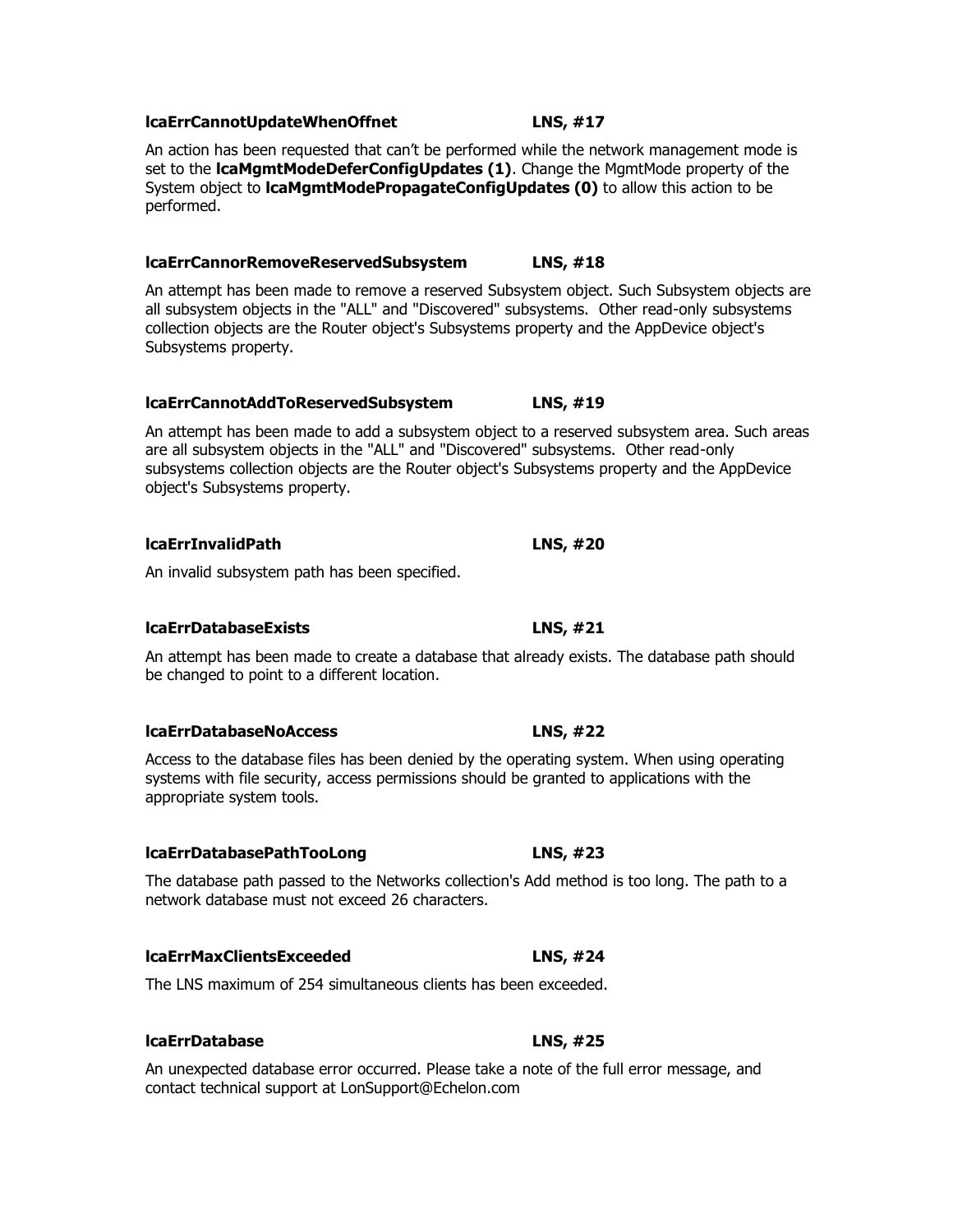| <b>LcaErrInvalidDeviceTemplate</b> | LNS, #26 |
|------------------------------------|----------|
|------------------------------------|----------|

The DeviceTemplate object has been corrupted.

# **lcaErrNoDatabase LNS, #27**

The network database has not been found in the location previously registered.

# **lcaErrNoDbDictionary LNS, #28**

The LNS dictionary files \_objects.dat and \_objects.idx are missing, or they can not be found. The default location is C:\LONWORKS\ObjectServer\Dictionary.

## **lcaErrInvalidSystemObject LNS, #29**

The System object associated with this network database is invalid. To resolve this, the network database must be rebuilt from scratch.

# **lcaErrNetworkDbNotOpen LNS, #30**

A service has been requested prior to invoking the Network object's Open method.

## **lcaErrCannotRemoveSubsystemWithDevices LNS, #31**

An attempt to remove a subsystem that still contains AppDevice or Router objects has been made. These objects must be removed first.

## **lcaErrObjectLocked LNS, #32**

An attempt has been made to modify an object that has been internally locked by LNS.

## **lcaErrCantCreateDbServer LNS, #33**

This error is returned by a remote client when the host is unable to launch the LNS Server.

| <b>IcaErrUnsupportedEvent</b> | LNS, #34 |
|-------------------------------|----------|
| Unsupported variant type.     |          |
|                               |          |
| <b>IcaErrGeneric</b>          | LNS, #35 |
| Contact customer support.     |          |
|                               |          |
| <b>IcaErrDbServer</b>         | LNS, #36 |

An LNS Server error. Contact customer support.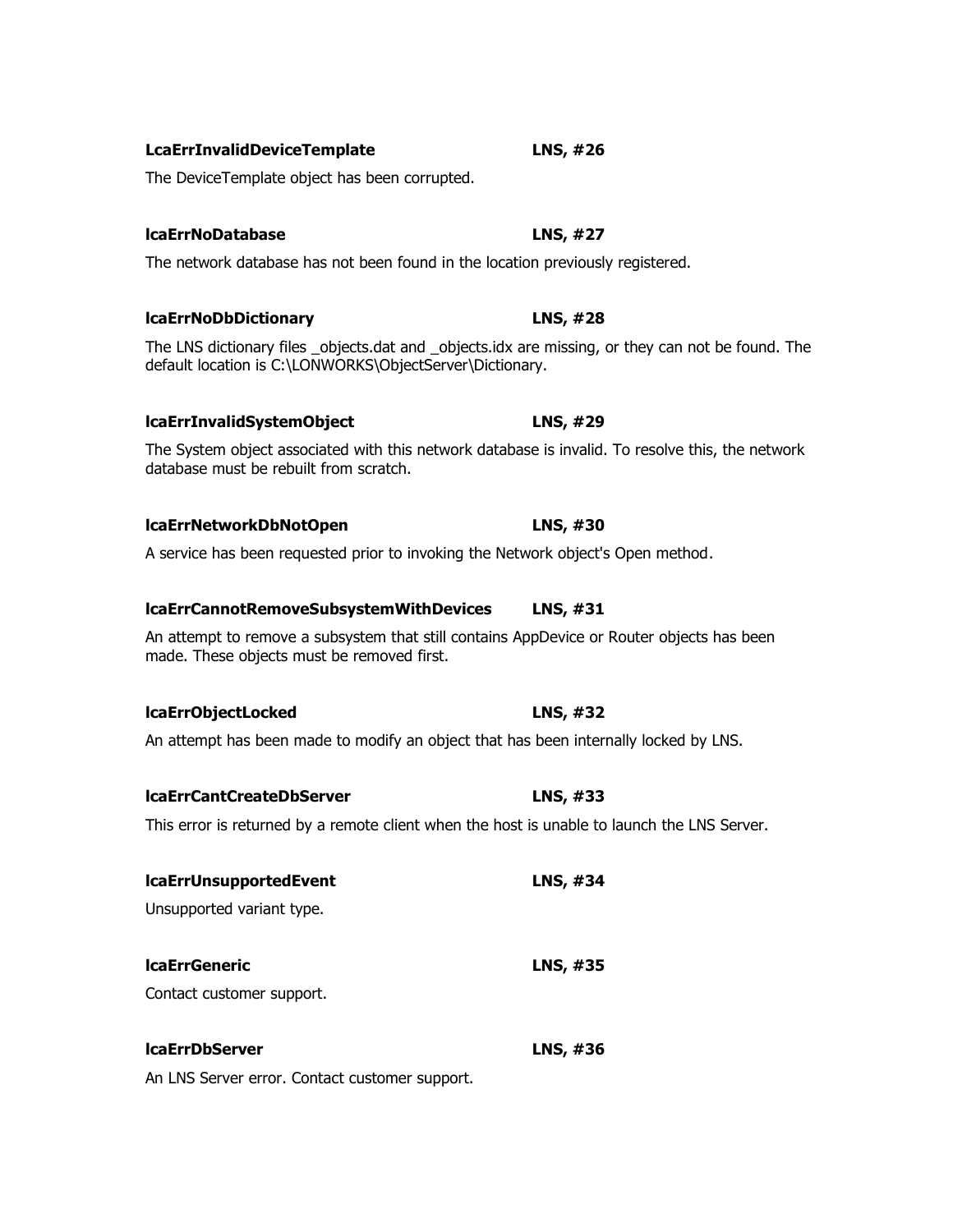| <b>IcaErrAppdeviceRequired</b>                                                                                                                                                          | LNS, #38        |
|-----------------------------------------------------------------------------------------------------------------------------------------------------------------------------------------|-----------------|
| The Object Server was unable to communicate with the Appdevice.                                                                                                                         |                 |
| <b>IcaErrWrongWriteDataSize</b>                                                                                                                                                         | LNS, #39        |
| Contact customer support.                                                                                                                                                               |                 |
| <b>IcaErrInvalidFormat</b>                                                                                                                                                              | <b>LNS, #40</b> |
| Contact customer support.                                                                                                                                                               |                 |
| <b>IcaErrCompiler</b>                                                                                                                                                                   | LNS, #41        |
| Generic compiler error. See the LNS Field Compiler documentation for details.                                                                                                           |                 |
| IcaErrProjectMgrNotAvailable                                                                                                                                                            | LNS, #42        |
| The LNS Field Compiler's project manager and dependency checker is unavailable. See the LNS<br>Field Compiler documentation for details.                                                |                 |
| <b>IcaErrInvalidLinkerOptions</b>                                                                                                                                                       | LNS, #43        |
| The options passed to the NEURON Linker were invalid. See the LNS Field Compiler<br>documentation for details.                                                                          |                 |
| <b>IcaErrInvalidBuildTemplate</b>                                                                                                                                                       | LNS, #44        |
| The BuildTemplate object is invalid, as it does not comply with the requirements and constraints<br>of the LNS Field Compiler. See the LNS Field Compiler documentation for details.    |                 |
| <b>IcaErrInvalidHardwareTemplate</b>                                                                                                                                                    | LNS, #45        |
| The HardwareTemplate object is invalid, as it does not comply with the requirements and<br>constraints of the LNS Field Compiler. See the LNS Field Compiler documentation for details. |                 |

**lcaErrInvalidProgramTemplate LNS, #46**

The ProgramTemplate object is invalid, as it does not comply with the requirements and constraints of the LNS Field Compiler. See the LNS Field Compiler documentation for details.

**lcaErrInvalidExportOption LNS, #47**

**lcaErrCommissionCausesReplace LNS, #37**

An attempt has been made to commission a device after changing the device's Neuron ID. In

this situation, the Replace method should be used.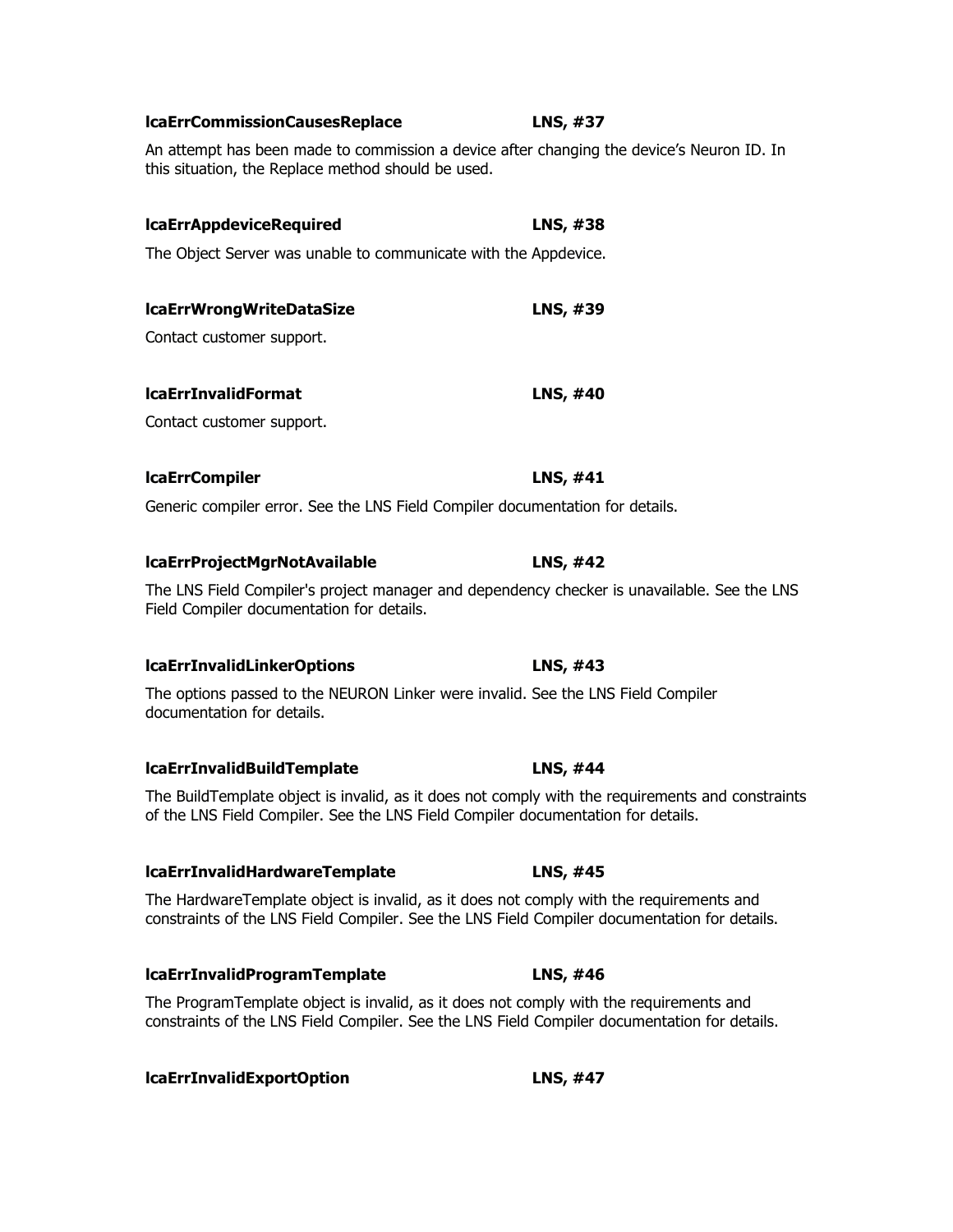The options passed to the Neuron Exporter were invalid. See the LNS Field Compiler documentation for details.

## **lcaErrCantCallDtssComponent LNS, #48**

An attempt to communicate with a LNS Device Control failed.

# **lcaErrCantLoadDevice LNS, #49**

The application could not be loaded into the device.

## **lcaErrCantRemoveFromReservedSubsystem LNS, #50**

An attempt has been made to remove an item from a reserved subsystem. Reserved subsystems are all subsystem objects in the "ALL" and "Discovered" subsystems.

Other read-only subsystems collection objects are the Router object's Subsystems property and the AppDevice object's Subsystems property.

## **lcaErrDeviceTemplatePgmMismatch LNS, #51**

The program ID from the DeviceTemplate object does not match the one found on the device during an attempt to commission the device.

## **lcaErrMustSetNeuronIdFirst LNS, #52**

The Neuron ID of an object must be set prior to querying this property or invoking the method. This error will occur if you invoke the Test method on an AppDevice or Router object before setting the object's Neuron ID.

## **lcaErrInvalidOnDiscoveredDevice LNS, #53**

Operation is invalid on a discovered device. You can only perform the requested operation on a device that resides in a user subsystem (i.e. not in one of the discovered subsystems).

## **lcaErrCantCopyLNSDirectory LNS, #54**

Internal error. Contact customer support.

## **lcaErrCantRecoverNotNewDb LNS, #55**

A call to the RecoverFromNetwork method has been made, using a previously used network database. For the recovery process, a newly created network database is required.

## **lcaErrCantRecoverMissingLNSDbFiles LNS, #56**

Some parts of the network database are lost and can not be recovered. The network must be re-build from scratch, if no database backup is available.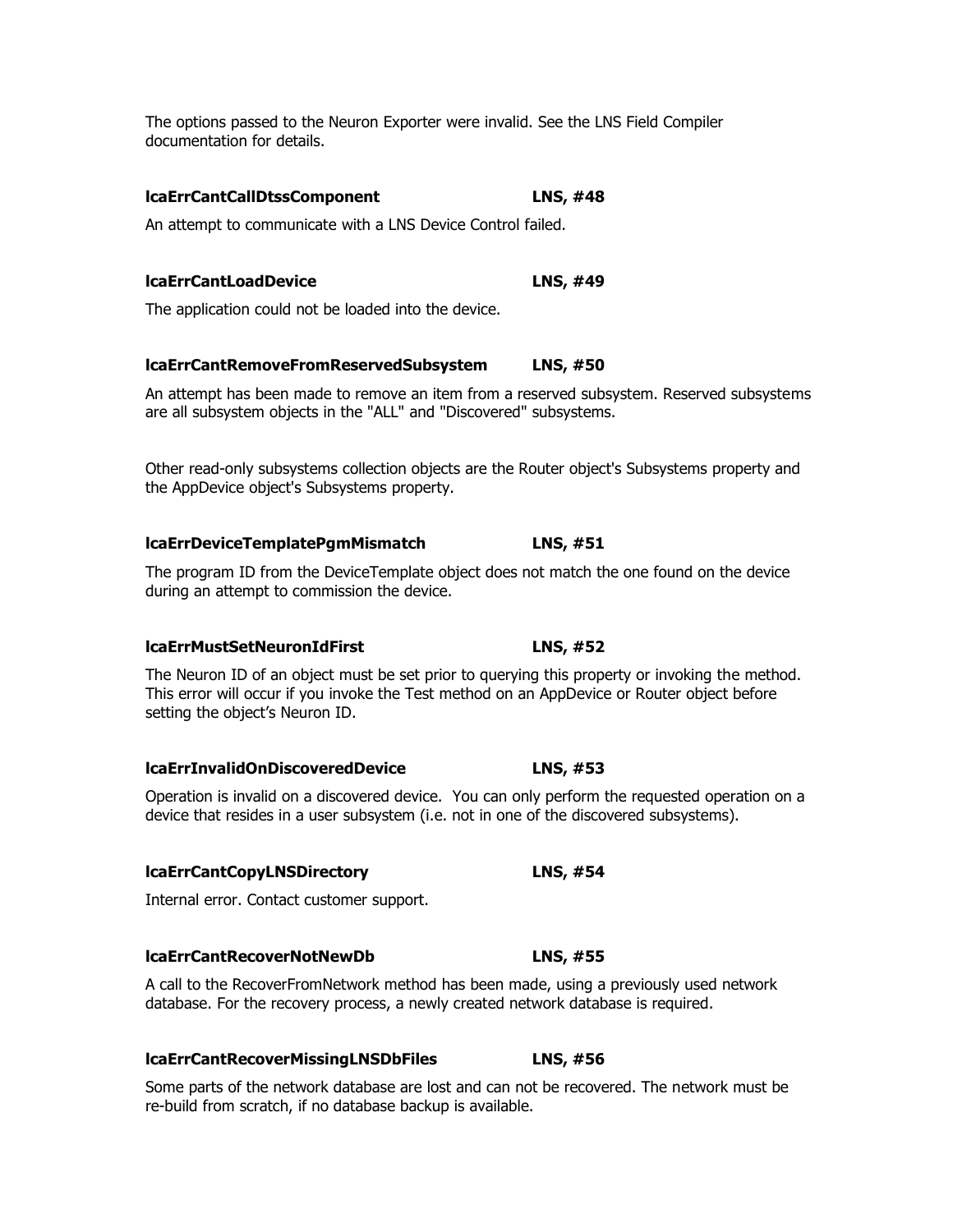**lcaErrCompilerInit LNS, #57**

**lcaErrLinkerInit LNS, #61**

Initialization of the NEURON C Compiler failed. See the LNS Field Compiler documentation for details.

Generic error message, indicating an unspecified NEURON Assembler error. See the LNS Field Compiler documentation for details.

Initialization of the NEURON Assembler failed. See the LNS Field Compiler documentation for details.

Generic error message, indicating an unspecified NEURON Linker error. See the LNS Field Compiler documentation for details.

Initialization of the NEURON Linker failed. See the LNS Field Compiler documentation for details.

Generic error message, indicating an unspecified NEURON Exporter error. See the LNS Field Compiler documentation for details.

Initialization of the NEURON Exporter failed. See the LNS Field Compiler documentation for details.

**lcaErrGlobalDbNotOpen LNS, #64** An attempt has been made to obtain a service from LNS prior to opening the LNS global database. This database can be opened and closed by opening and closing the ObjectServer object.

The requested operation is only allowed on an Interface object contained by a device that

**lcaErrOnlyAllowedOnHostIntf LNS, #65**

supports dynamic network variables, dynamic message tags, or dynamic LonMarkObjects.

**lcaErrAnotherNetworkAlreadyOpen LNS, #66**

# **lcaErrAssembler LNS, #58**

# **lcaErrLinker LNS, #60**

# **lcaErrExportInit LNS, #63**

# **lcaErrExport LNS, #62**

# **lcaErrAssemblerInit LNS, #59**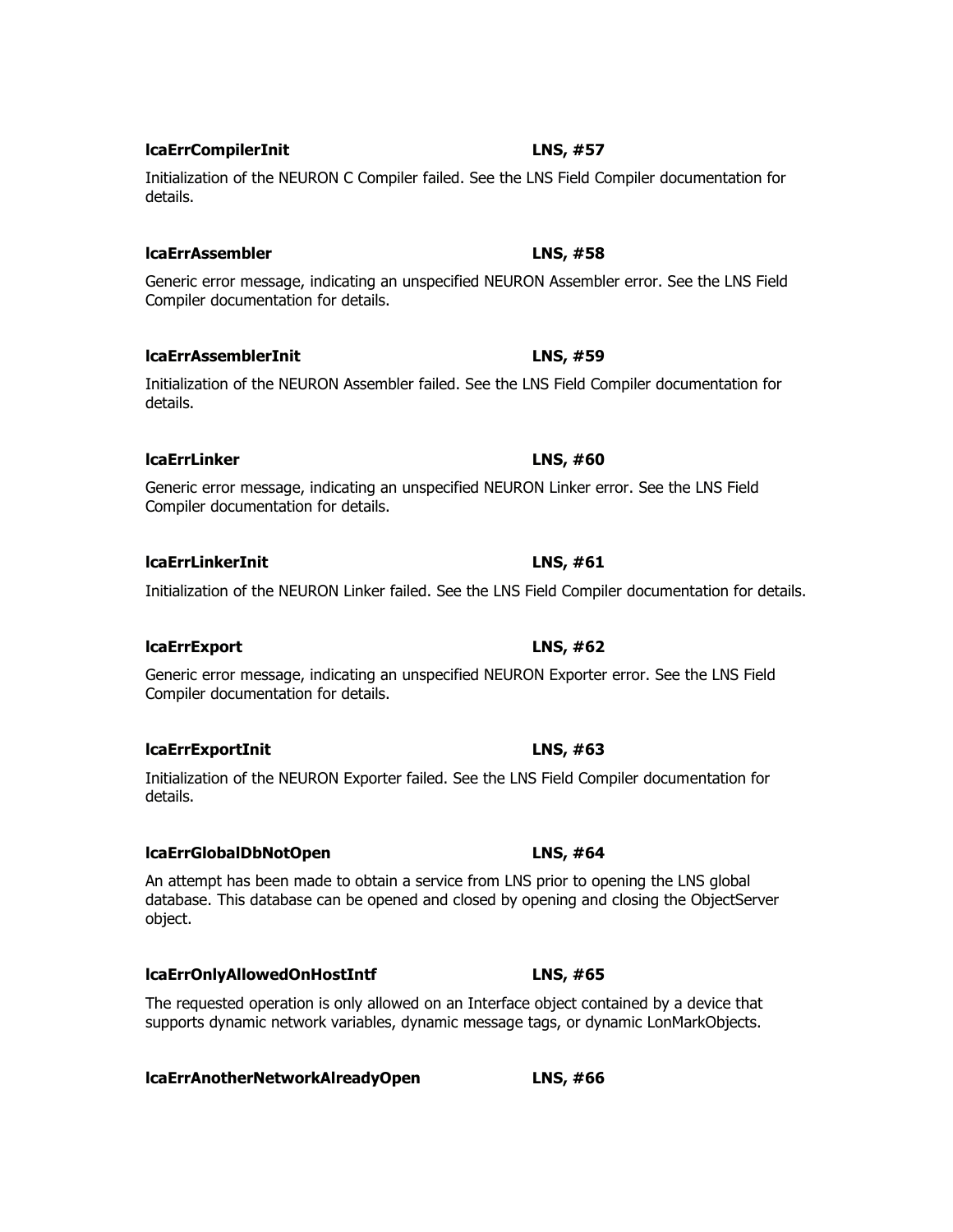An attempt to open a network database failed because another network object is still held open by the same client process. This error should not occur in LNS 3 or greater. If it does, contact customer support.

**lcaErrSystemNotOpen LNS, #67**

A service that requires the system to be open has been accessed prior to successfully opening the System object. There are many circumstances that could cause this. For example, if you call the Validate method to validate a network database before opening the system, or if you call the Backup method to copy a network database before opening the system, this exception will be thrown.

**lcaErrDbConversionRequired LNS, #68**

The global database or local database is from an older version of LNS, and the appropriate CompactDb method must be called prior to opening the object. The CompactDb method will compact the database, reorganize its contents, and automatically upgrade to the latest version.

## **lcaErrPropertyCantBeSetWhenOpen LNS, #69**

An attempt has been made to change a property while the associated key object (the System, Network, or ObjectServer object) is open. This property requires the object to be closed prior to accepting changes.

## **lcaErrCantRecoverReadOnlyFile LNS, #70**

Contact customer support.

## **lcaErrStringIsEmpty LNS, #71**

Contact customer support.

## **lcaErrWrongServerDll LNS, #72**

This error may occur if the RemoteFlag property is set to False in an application that has been distributed as an LNS Remote redistributable. Other occurrences of this error should be reported to customer support.

## **lcaErrInvalidProgramType LNS, #73**

Contact customer support.

## **lcaErrNotAvailableOnRemoteClient LNS, #74**

The requested property of method is not available on the remote client.

## **lcaErrDuplicateApplicationName LNS, #75**

The value assigned to the ApplicationName property was invalid, as it already exists.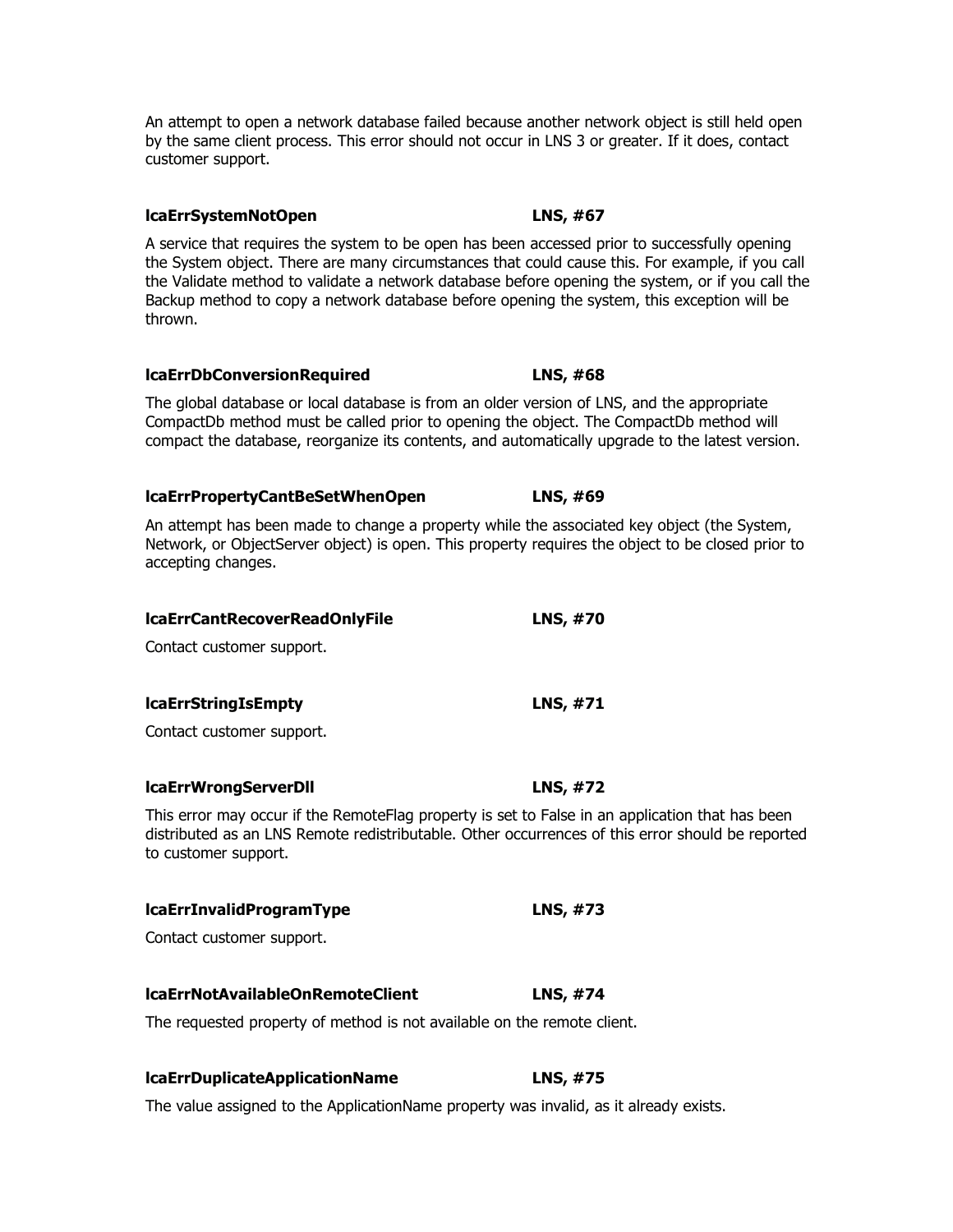## **lcaErrCantRecoverNotAttachedToNetIntf LNS, #76**

Recovery fails due to a lack of an LNS network interface.

## **lcaErrDevTemplateWithThisProgramExists LNS, #77**

Implicit or explicit creation of a DeviceTemplate object failed due to the program ID already being in use with a different device template in the same network database.

The program ID is a unique identifier for each device type (i.e. device template object). Devices certified by the LonMark Interoperability Association will have a unique program id, using a globally unique manufacturer ID allocated by LonMark.

| <b>IcaErrCantCreateLcaServer</b>   | LNS, #78        |
|------------------------------------|-----------------|
| The LNS Server cannot be created.  |                 |
| <b>IcaErrCantLaunchLcaServer</b>   | LNS, #79        |
| The LNS Server cannot be launched. |                 |
| <b>IcaErrNoMemory</b>              | <b>LNS, #80</b> |
| No more system memory available.   |                 |
|                                    |                 |

## **lcaErrDbInvalidVersion LNS, #81**

The database has an invalid version. Note that LNS databases can be upgraded using the CompactDb method, but also note that LNS databases are not backwards compatible. Once updated to version N+1, the database will not be accessible for a version N client any more.

## **lcaErrDictionaryInvalidVersion LNS, #82**

The LNS database dictionary files are using an invalid version.

## **lcaErrDbAndDictionaryMismatch LNS, #83**

The LNS dictionary files do not match the requirements of the global database and network database. After making a backup copy, try upgrading the databases using the CompactDb method. Note that LNS databases can be upgraded using the CompactDb method, but also note that LNS databases are not backwards compatible. Once updated to version N+1, the database will not be accessible for a version N client any more.

## **lcaErrCouldNotOpenNeuronCFile LNS, #84**

The NEURON C source code file could not be opened. It may be locked by another application, it may be corrupted, or the operating system's security mechanism might prevent LNS from accessing the file.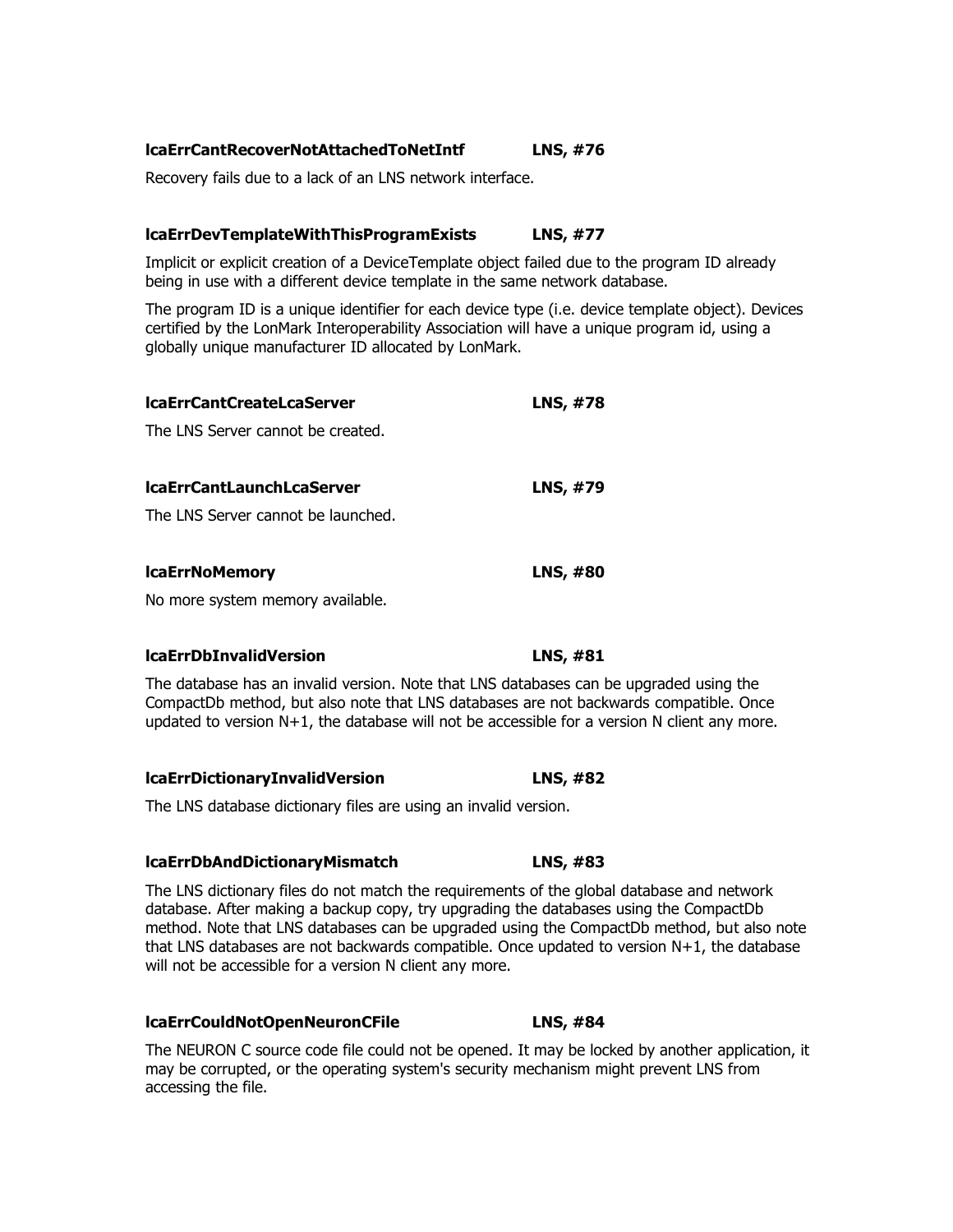## **lcaErrCouldNotOpenLangResourceFile LNS, #85**

The language resource file, which is part of the LonMark device resource files, could not be opened. It may be locked by another application, it may be corrupted, or the operating system's security mechanism might prevent LNS from accessing the file.

# **lcaErrCouldNotOpenFuncProfileFile LNS, #86**

The functional profile template file, which is part of the LonMark device resource files, could not be opened. It may be locked by another application, it may be corrupted, or the operating system's security mechanism might prevent LNS from accessing the file.

# **lcaErrStringInvalidChar LNS, #87**

The string passed contains one of more characters that are invalid in the current environment. For example, file names must follow, style conventions taken from the Windows operating system on the PC running an application. When writing to the Name property of any object, use of the forward slash  $($ ), back slash  $($  \), period  $(.)$ , and colon  $($  :) characters will cause this exception to be thrown.

# **lcaErrAuthKeyNotSet LNS, #88**

The authentication key has not been set prior to accessing authenticated objects. Such an object can be any AppDevice or Router object, including the LNS Server itself. Note that prior to opening a remote system, a remote client needs to specify the authentication key.

## **lcaErrReadOnlyCollection LNS, #89**

An attempt to change a member of a read-only collection has been made. Such collection objects do not support adding or removing items at runtime. It should be noted that this exception may also occur with collections which are usually write-enabled, as the context might not allow for changes.

For example, the Subsystems collection would typically be seen in the hierarchy System::Subsystems context, to which further items can be added using the Subsystems collection's Add method. The AppDevice and Router object's Subsystems collection objects, however, represent all subsystem objects to which the device belongs. Such a collection would be a read-only collection in this particular context, and a write-enabled collection in another context.

# **lcaErrValueOutOfRange LNS, #90**

The value supplied to the property exceeds the range limit for that property.

# **lcaErrCantUpdateWhenPaused LNS, #91**

A requested service cannot be completed due to the DataServer being paused. DsPause should be set to FALSE to re-start the DataServer.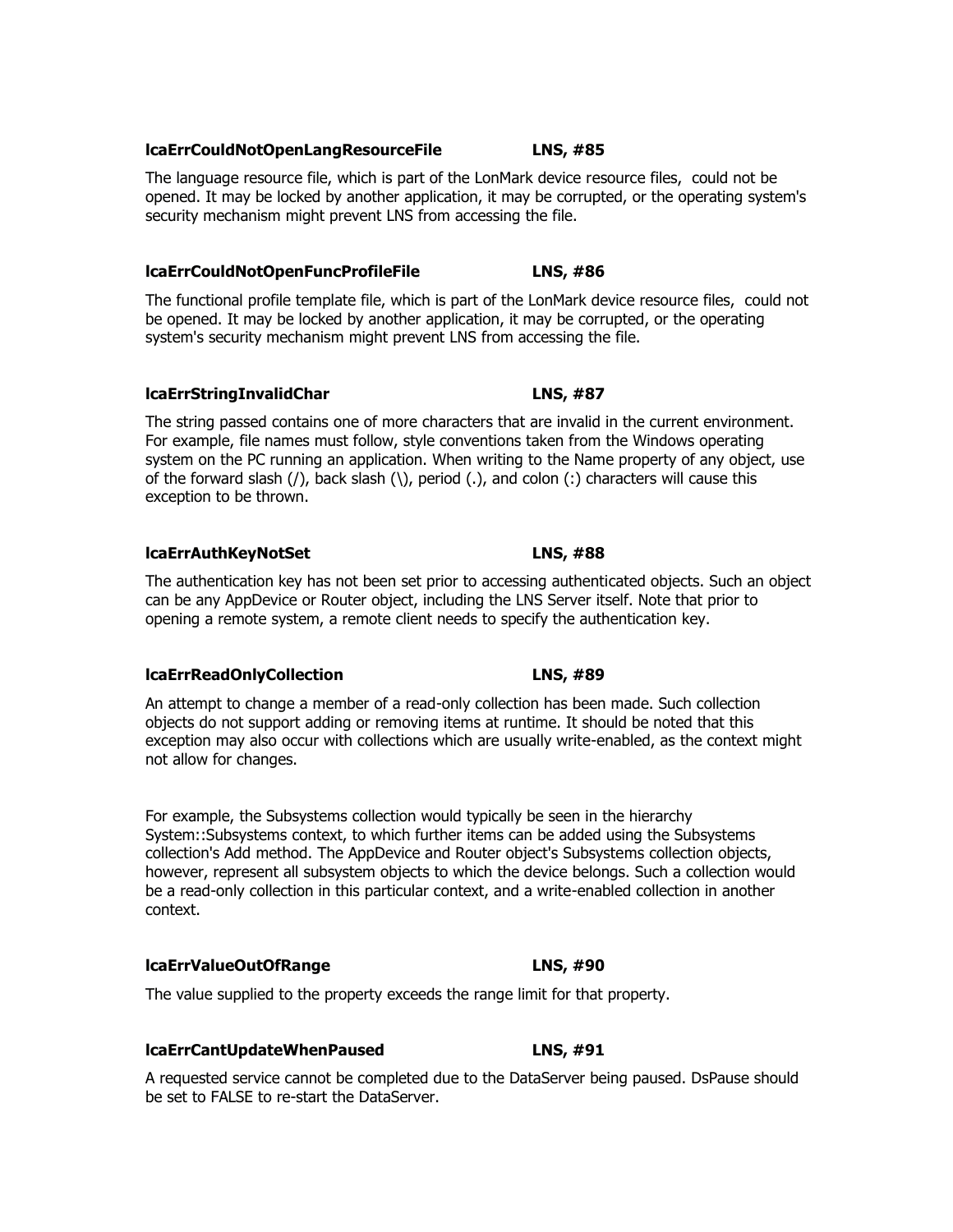# The Lca Monitor, a utility component for internal purposes, could not be launched. This utility, LCAMON.EXE, would typically be located in the C:\LONWORKS\Bin folder, which must be part of the search path or otherwise visible from the working directory of the calling tool. The 93 exception would indicate any problem launching the LCA Monitor utility tool like memory shortage, bad permissions, executable not found, etc. **lcaErrMustSetDsPauseToChange LNS, #94** The DataServer must be paused prior to applying the requested changes. Use DsPause to pause the DataServer. **lcaErrNotAvailableOnLocalClient LNS, #95** A service only available to remote clients has been requested from a local client. **lcaErrObjectDeleted LNS, #96** The object has been deleted. **lcaErrInvalidRmcObject LNS, #97** Invalid object received through remote procedure call. Contact customer support. **lcaErrInvalidRmcServer LNS, #98** Contact customer support. **lcaErrInvalidRmcClient LNS, #99** Contact customer support. **lcaErrInvalidRmcVersion LNS, #100** The client and server are running different versions of LNS and the Object Server was unable to compensate.

**lcaErrInvalidRmcMethod LNS, #101** Contact customer support.

## **lcaErrCantCreateLcaMonitor LNS, #92**

The Lca Monitor, a utility component for internal purposes, could not be created. This failure is caused by a lack of memory available to LNS.

# **lcaErrCantLaunchLcaMonitor LNS, #93**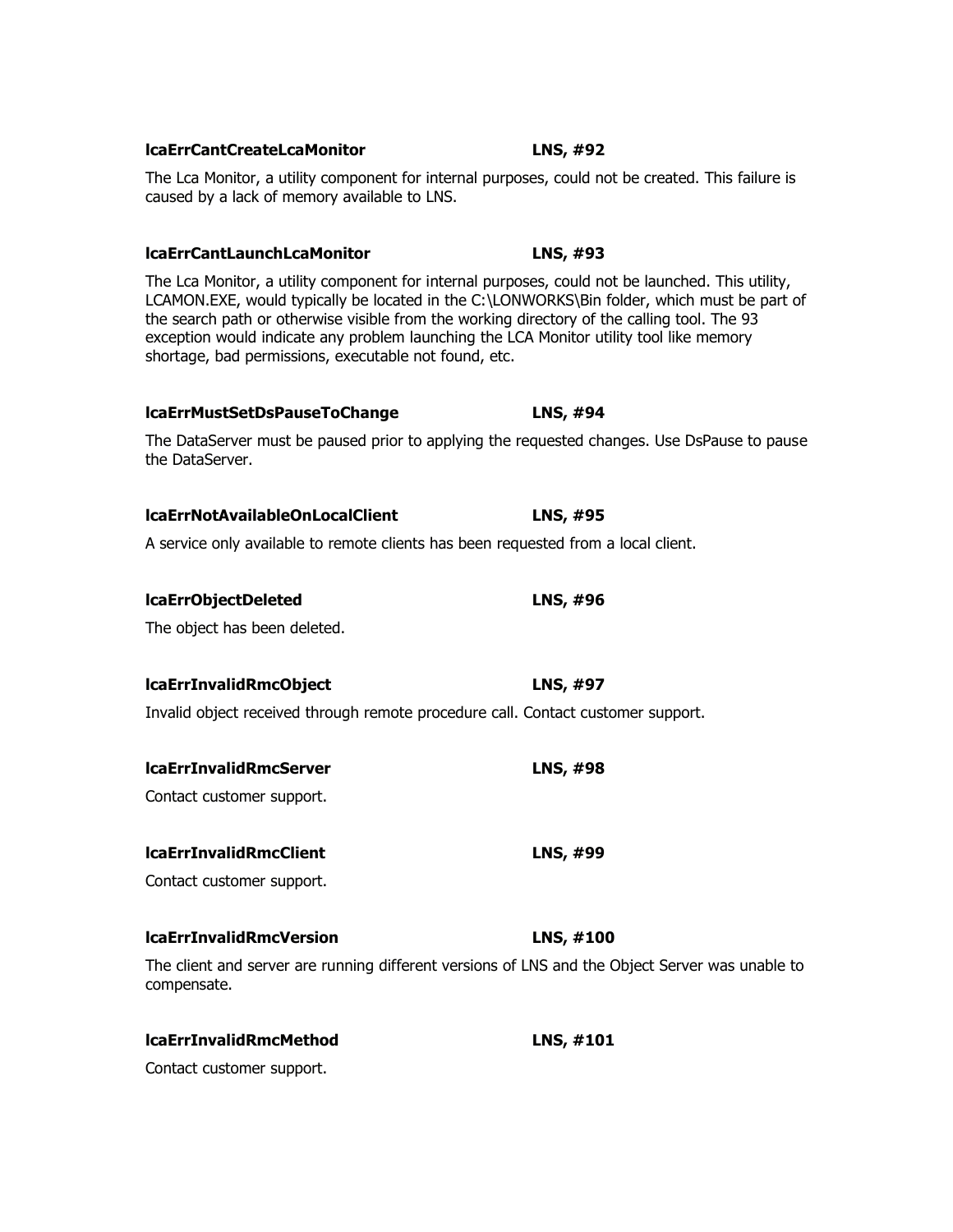| <b>IcaErrNeuronIdInUse</b>                                                                                                                                      | LNS, #102 |
|-----------------------------------------------------------------------------------------------------------------------------------------------------------------|-----------|
| The Neuron ID assigned is already being used by another device in the network.                                                                                  |           |
| lcaErrDbCantBeCompactedWhenOpen                                                                                                                                 | LNS, #103 |
| CompactDb() methods must be called prior to opening the associated object.                                                                                      |           |
|                                                                                                                                                                 |           |
| lcaErrDbCantBeRemovedWhenInUse                                                                                                                                  | LNS, #104 |
| The object can not be removed as it still is in use.                                                                                                            |           |
| <b>IcaErrCantRemoveDefaultAccount</b>                                                                                                                           | LNS, #105 |
| The default Account object can not be removed.                                                                                                                  |           |
|                                                                                                                                                                 |           |
| IcaErrCantRemoveAccountWithCharges                                                                                                                              | LNS, #106 |
| An account object needs to be empty when being removed.                                                                                                         |           |
|                                                                                                                                                                 |           |
| <b>IcaErrCantRemoveLNSNode</b>                                                                                                                                  | LNS, #107 |
| The device can not be removed, as it is associated with the network interface currently in use.                                                                 |           |
| <b>IcaErrCantConnectToServer</b>                                                                                                                                | LNS, #108 |
| The remote client fails to connect to the LNS Server.                                                                                                           |           |
|                                                                                                                                                                 |           |
| <b>IcaErrTcpSocketError</b>                                                                                                                                     | LNS, #109 |
| An unspecified socket error occurred, causing the IP connection to be lost.                                                                                     |           |
| <b>IcaErrBadPermissionFormat</b>                                                                                                                                | LNS, #110 |
| Malformed data was assigned to the PermissionString property.                                                                                                   |           |
|                                                                                                                                                                 |           |
| <b>IcaErrCantModifyInSharedMode</b>                                                                                                                             | LNS, #111 |
| An attempt has been made to modify a shared DataServer property. Change the DsMode<br>property to enter exclusive mode, or refrain from modifying the property. |           |
| <b>IcaErrDataUnderrun</b>                                                                                                                                       | LNS, #112 |
| An IP remote client did not receive expected data in time. The connection might be lost.                                                                        |           |
|                                                                                                                                                                 |           |

An IP remote client received unexpected data. The configuration should be verified.

**lcaErrDataOverrun LNS, #113**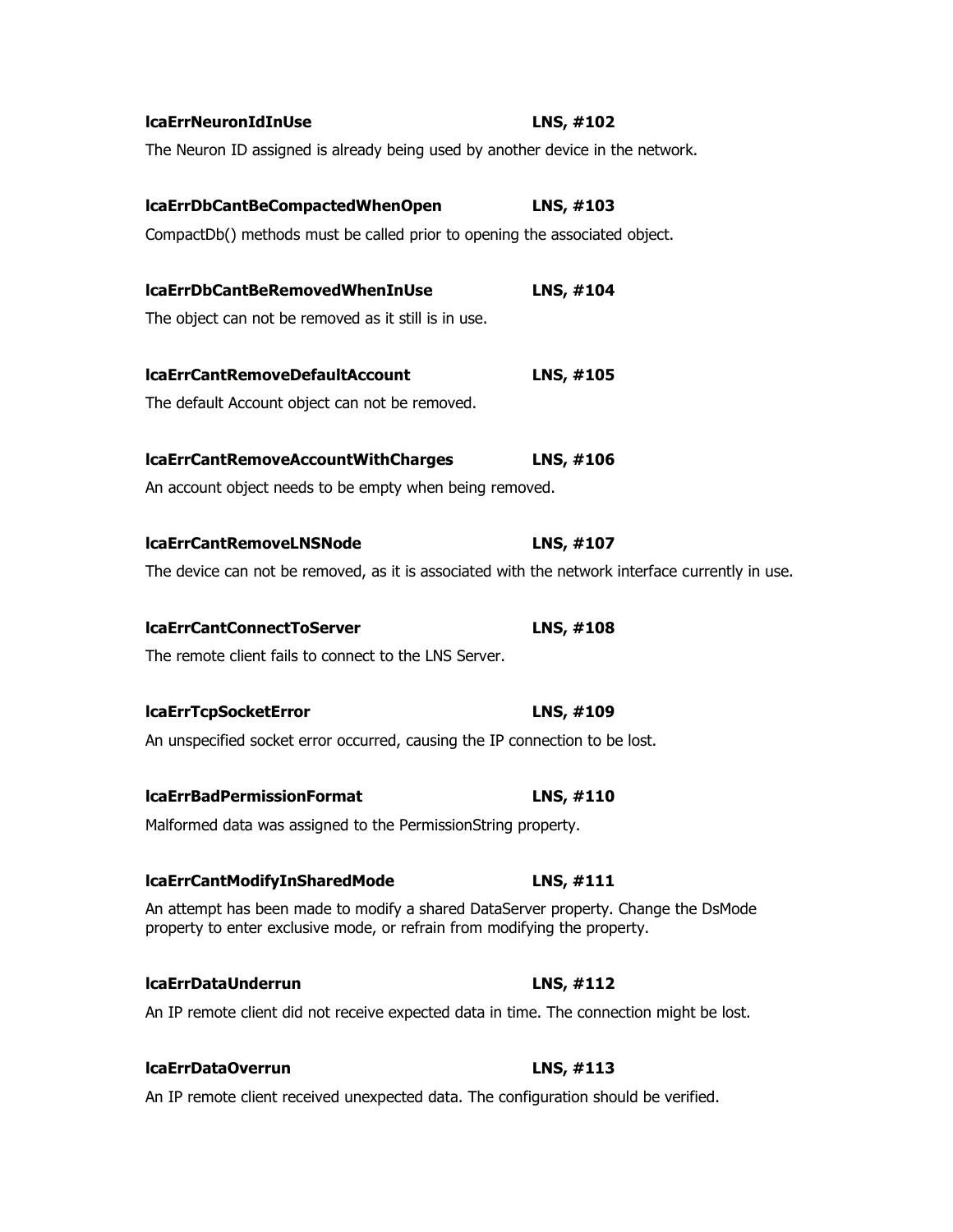## **lcaErrIllegalInTransaction LNS, #114**

A service that can not be part of an explicit transaction has been requested within an explicit transaction. Complete or dismiss the transaction using the CancelTransaction method or CommitTransaction method prior to invoking this service.

## **lcaErrNoPermission LNS, #115**

Permission to an item has been requested and denied. Use the PermissionString property local to the server to change permission preferences.

## **lcaErrStaleObject LNS, #116**

An attempt was made to modify or use a stale LNS object.

For example, once the system object has been successfully closed, all objects accessed through the system object will be stale, and should be de-referenced. Or, if the Network Service Device has been replaced, all collection objects accessed before the replacement will be stale, and should be de-referenced.

## **lcaErrNotAvailableOnTcpClient LNS, #117**

A service which is only available local to the server or on a Full client has been requested from a Lightweight client.

## **lcaErrNotAnNsiHost LNS, #118**

The (hosted) device does not execute the NSI firmware, and as a result, the requested service can not be completed.

## **lcaErrInterfaceNotModifyable LNS, #119**

An attempt to dynamically modify a static interface was made. This error will occur if you attempt to use the Add method to define a dynamic LonMarkObject on a device that does not support dynamic function blocks.

To support dynamic interface modifications, you can implement the wink command extensions as documented in the LonMark Application Layer (7) Interoperability Guidelines, Version 3.1 or higher.

## **lcaErrNoConnectionToServer LNS, #120**

There is no communication with the LNS Server.

**lcaErrInvalidInitString LNS, #121**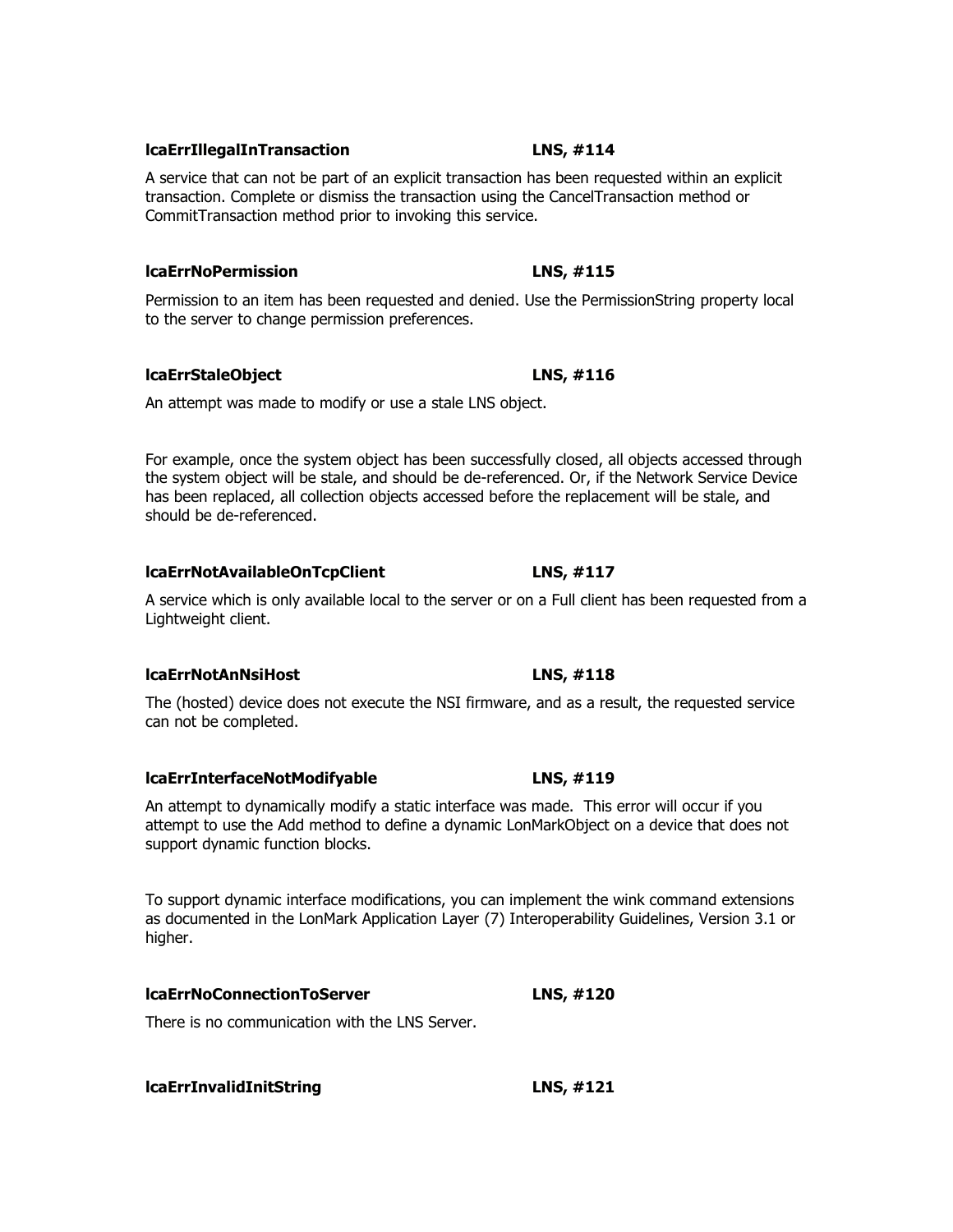The AddNvFromString or InitFromString method was provided with an invalid string.

| lcaErrReadOnlyInContext                                                                                                                                                                                                                                                                               | LNS, #122 |  |
|-------------------------------------------------------------------------------------------------------------------------------------------------------------------------------------------------------------------------------------------------------------------------------------------------------|-----------|--|
| An attempt was made to write to, or delete, an object that is read-only. LNS contains multiple<br>read-only objects that could cause this exception to be thrown. For example, if you use the<br>Remove method to delete a pre-defined FormatLocale object, this exception will be thrown.            |           |  |
| IcaErrInvalidPropChangeEvent                                                                                                                                                                                                                                                                          | LNS, #123 |  |
| Contact customer support.                                                                                                                                                                                                                                                                             |           |  |
| lcaErrNotAllowedWhenIndependent                                                                                                                                                                                                                                                                       | LNS, #124 |  |
| The called service doesn't work in server-independent mode.                                                                                                                                                                                                                                           |           |  |
| lcaErrNetworkNotOpen                                                                                                                                                                                                                                                                                  | LNS, #125 |  |
| The network is not open.                                                                                                                                                                                                                                                                              |           |  |
| lcaErrCantReadMsgPoint                                                                                                                                                                                                                                                                                | LNS, #126 |  |
| The object server is unable to read the message point.                                                                                                                                                                                                                                                |           |  |
| IcaErrOpenCloseTypeMismatch                                                                                                                                                                                                                                                                           | LNS, #127 |  |
| If the Network object's Open method is used to open a network, the Close method must be used<br>to close it. If the OpenIndependent method is used to open the network, the CloseIndependent<br>method must be used to close it. This error may occur when these methods are not matched<br>properly. |           |  |
| <b>LcaErrInvalidDomainLength</b>                                                                                                                                                                                                                                                                      | LNS, #128 |  |
| The domain is the wrong length.                                                                                                                                                                                                                                                                       |           |  |
| <b>IcaErrDatabaseRecoveryFailed</b>                                                                                                                                                                                                                                                                   | LNS, #129 |  |
| The database recovery operation failed.                                                                                                                                                                                                                                                               |           |  |
| IcaErrOnlyAllowedOnLocalVNI                                                                                                                                                                                                                                                                           | LNS, #130 |  |
| The requested service is not available on a remote Full client.                                                                                                                                                                                                                                       |           |  |
| <b>IcaErrInvalidHexValue</b>                                                                                                                                                                                                                                                                          | LNS, #131 |  |
|                                                                                                                                                                                                                                                                                                       |           |  |

An invalid hexadecimal value was supplied.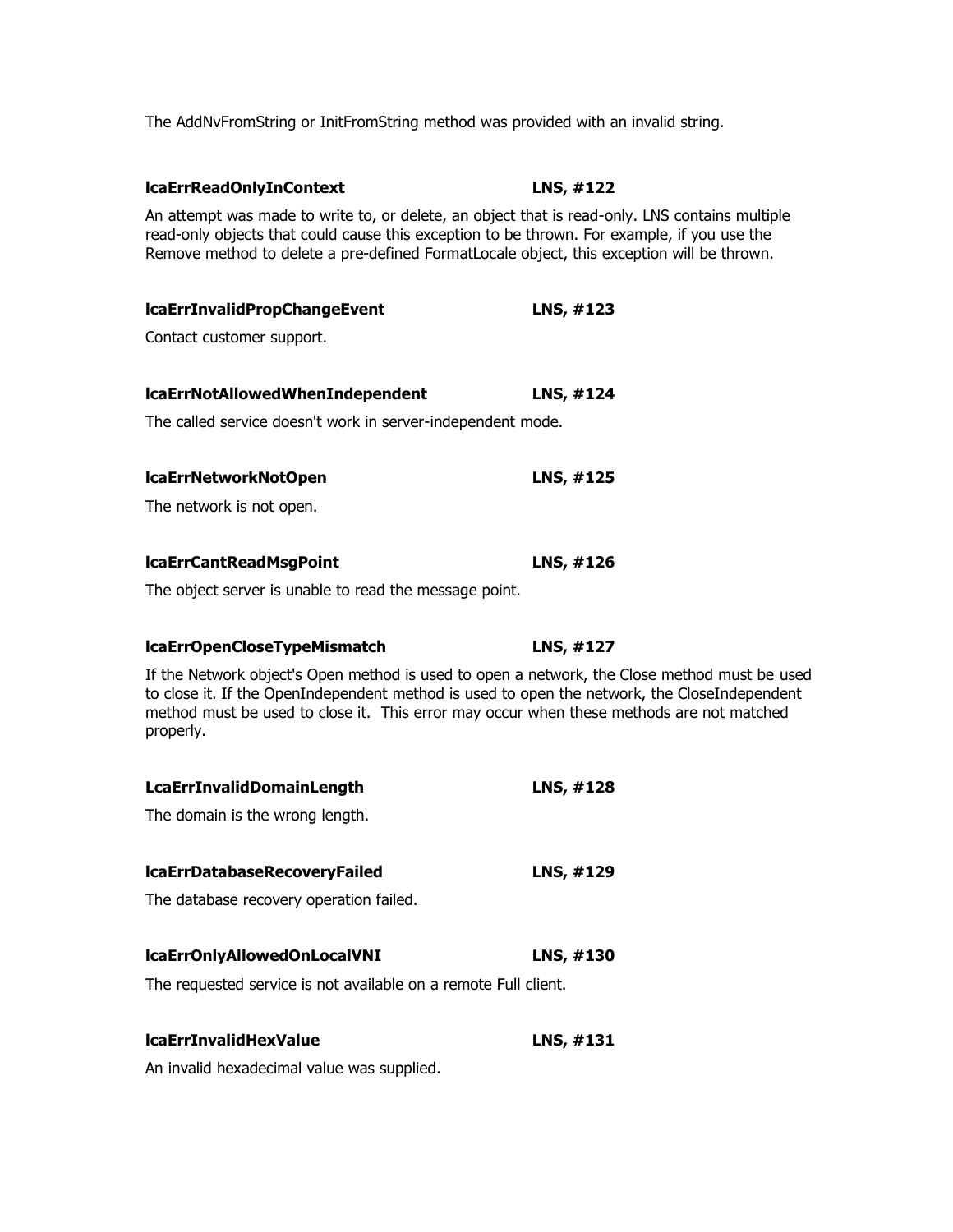## **lcaErrUniqueNVNameRequired LNS, #132**

A unique network variable name is required for this service. Some devices, such as the *i*.LON 100, require that all network variables within the device have a unique name. If you attempt to assign a duplicate name to a network variable on such a device, the operation will fail, and this exception will be thrown.

| IcaErrInternalErrBadExceptionCode                                                                                                 | LNS, #133 |
|-----------------------------------------------------------------------------------------------------------------------------------|-----------|
| This is an internal error and should be reported to customer support.                                                             |           |
| lcaErrInternalErrBadHresultExceptionCode                                                                                          | LNS, #134 |
| This is an internal error and should be reported to customer support.                                                             |           |
| <b>IcaErrInternalErrBadVNIDataServer</b>                                                                                          | LNS, #135 |
| This is an internal error and should be reported to customer support.                                                             |           |
| <b>IcaErrInternalErrBadNsdHandle</b>                                                                                              | LNS, #136 |
| This is an internal error and should be reported to customer support.                                                             |           |
| <b>IcaErrInternalErrStartTransaction</b>                                                                                          | LNS, #137 |
| This is an internal error and should be reported to customer support.                                                             |           |
| <b>IcaErrNotAllowedOnVniNetwork</b>                                                                                               | LNS, #138 |
| An attempt was made to call the OpenIndependent method on a Network object that was<br>retrieved from the VNINetworks collection. |           |
| <b>IcaErrInvalidAddressingMode</b>                                                                                                | LNS, #139 |
| When using the GetMessagePoint method, an invalid addressing mode was supplied.                                                   |           |
| <b>IcaErrNotAllowedOnPermanentNsd</b>                                                                                             | LNS, #140 |
| An attempt was made to remove a permanent network service device.                                                                 |           |
| <b>IcaErrOnlyAllowedWhenIndependent</b>                                                                                           | LNS, #141 |
| The requested service can only be performed on networks opened with the OpenIndependent<br>method.                                |           |

## **lcaErrDatabaseDiskFullErr LNS, #142**

The disk containing the LNS database is full.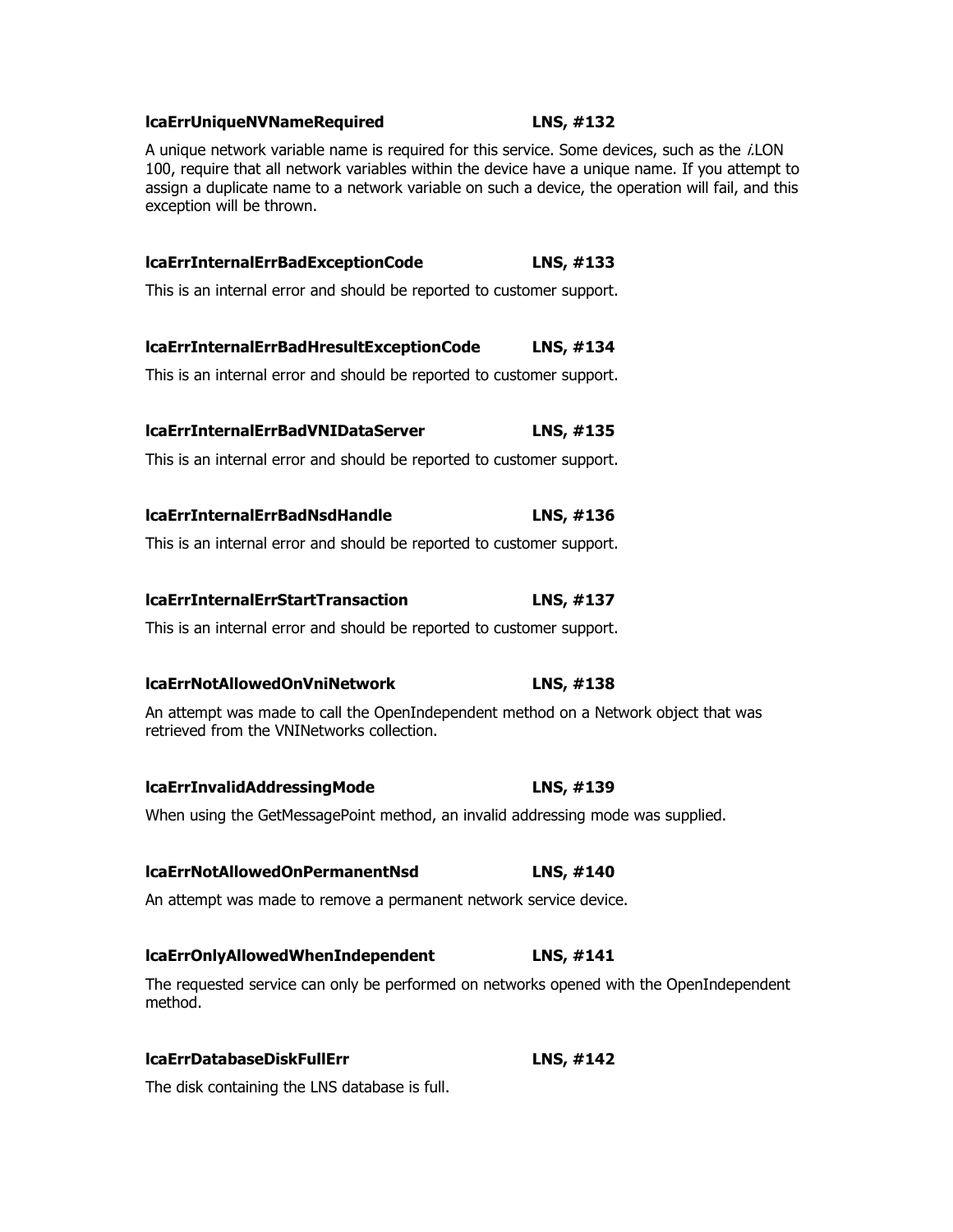## **lcaErrNotAllowedWithoutNetworkInterface LNS, #143**

This operation is not allowed because the Object Server global flag lcaNoNetworkInterface is set.

## **lcaErrDbTcpIpNetworkError LNS, #144**

Please verify the TCP/IP stack is installed. You may need to add a dial-up connection to initialize the stack.

## **lcaErrXDriverBusy LNS, #145**

The profile selected is already in use by another OpenLDV xDriver listener application. Only one application may use an xDriver profile at any given time. For more information on xDriver profiles, see the OpenLDV Programmer's Guide, xDriver Supplement.

## **lcaErrXDriverCantConnect LNS, #146**

There was no response from the xDriver connection broker. Make sure that the xDriver connection broker service has been started. For more information on the xDriver connection broker, see the OpenLDV Programmer's Guide, xDriver Supplement.

## **lcaErrXDriverNotListener LNS, #147**

The current process is not registered for xDriver uplink events for this profile. For more information on xDriver profiles and uplink events, see the *OpenLDV Programmer's Guide, xDriver* Supplement.

## **lcaErrXDriverNoSuchProfile LNS, #148**

The xDriver profile selected does not exist, or the xDriver connection broker is not currently running. Make sure that the profile you are using exists, and that the xDriver connection broker service has been started if you encounter this error. For more information on the xDriver connection broker, see the OpenLDV Programmer's Guide, xDriver Supplement.

## **lcaErrInvalidExportFile LNS, #149**

LNS was unable to export the database validation report when the Export method was called. This may occur if the target directory supplied to the method as the *path* element cannot be opened for writing, or if the target directory already exists, and the *overwriteExisting* element (which indicates whether or not the exported report should overwrite the contents of the target directory) is set to False.

## **lcaErrNotYetSet LNS, #150**

This exception will be thrown if you attempt to read the RemoteChannel property, and the property has not yet been set. The RemoteChannel property must be explicitly set by a Full client application before it can be read by any other application.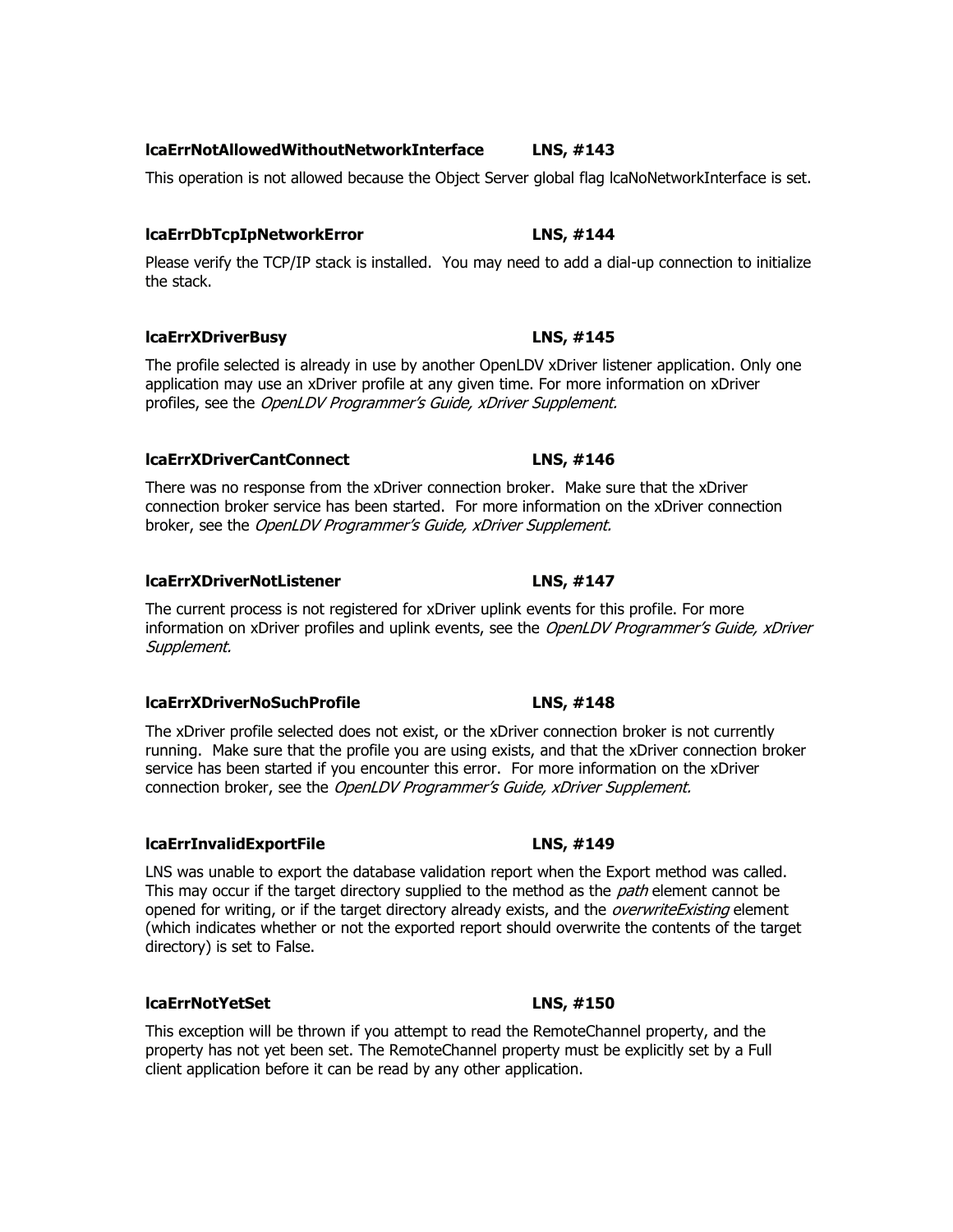## **lcaErrUniqueNameRequired LNS, #151**

You attempted to create an object with a name that is already being used by an object of that type. For example, the name assigned to all LonMarkObject objects must be unique. Therefore, if you use the Add method to create a LonMarkObject and specify a name that is already being used by another LonMarkObject, this exception will be thrown.

## **lcaErrInvalidServiceType LNS, #152**

The service type(s) specified for the operation is invalid. This exception will be thrown if you attempt to create a network variable that uses both the acknowledged and unacknowledged messaging services with the Add method.

## **lcaErrDbValidationCancelled LNS, #153**

If you use the CancelValidation method to cancel a database validation, this exception will be thrown to notify you that LNS has successfully stopped the database validation procedure.

## **lcaErrUnavailableResourceFiles LNS, #154**

LNS was unable to locate the resource file referenced by a TypeSpec object. This exception will be thrown if you call the Lookup method to verify that the program ID and scope of a TypeSpec object reference a valid resource file, and LNS is unable to locate the resource file. LNS may be unable to locate the resource file if the value of the program ID or scope property is entered incorrectly, or if the LdrfCatalogPath property does not correctly point to the location of the resource files.

## **lcaErrNotFoundInResourceFiles LNS, #155**

LNS unable to locate the format name referenced by a TypeSpec object. This exception may occur if you call the Lookup method to verify that the program ID, scope and format name of a TypeSpec object reference a valid format type. If LNS is able to locate the resource file referenced by the program ID and scope of the TypeSpec object, but does not find a definition of the specified format name in that file, this exception will be thrown. In this case, check to make sure that the value of the FormatName property was written correctly, and that the specified resource file contains a definition of that type.

## **lcaErrTypeLengthTooLong LNS, #156**

The maximum length of a network variable is not long enough to support the type assigned to the network variable. This exception will be thrown if you change the type assigned to a network variable by writing to the TypeSpec property, and the Length of the newly selected TypeSpec object exceeds the MaxLength of the network variable.

## **lcaErrTypeNotChangeable LNS, #157**

The network variable does not support changeable types. This exception will be thrown if you attempt to write to the TypeSpec property of a network variable that does not support changeable types. You can check if a network variable supports changeable types by reading its ChangeableTypeSupport property.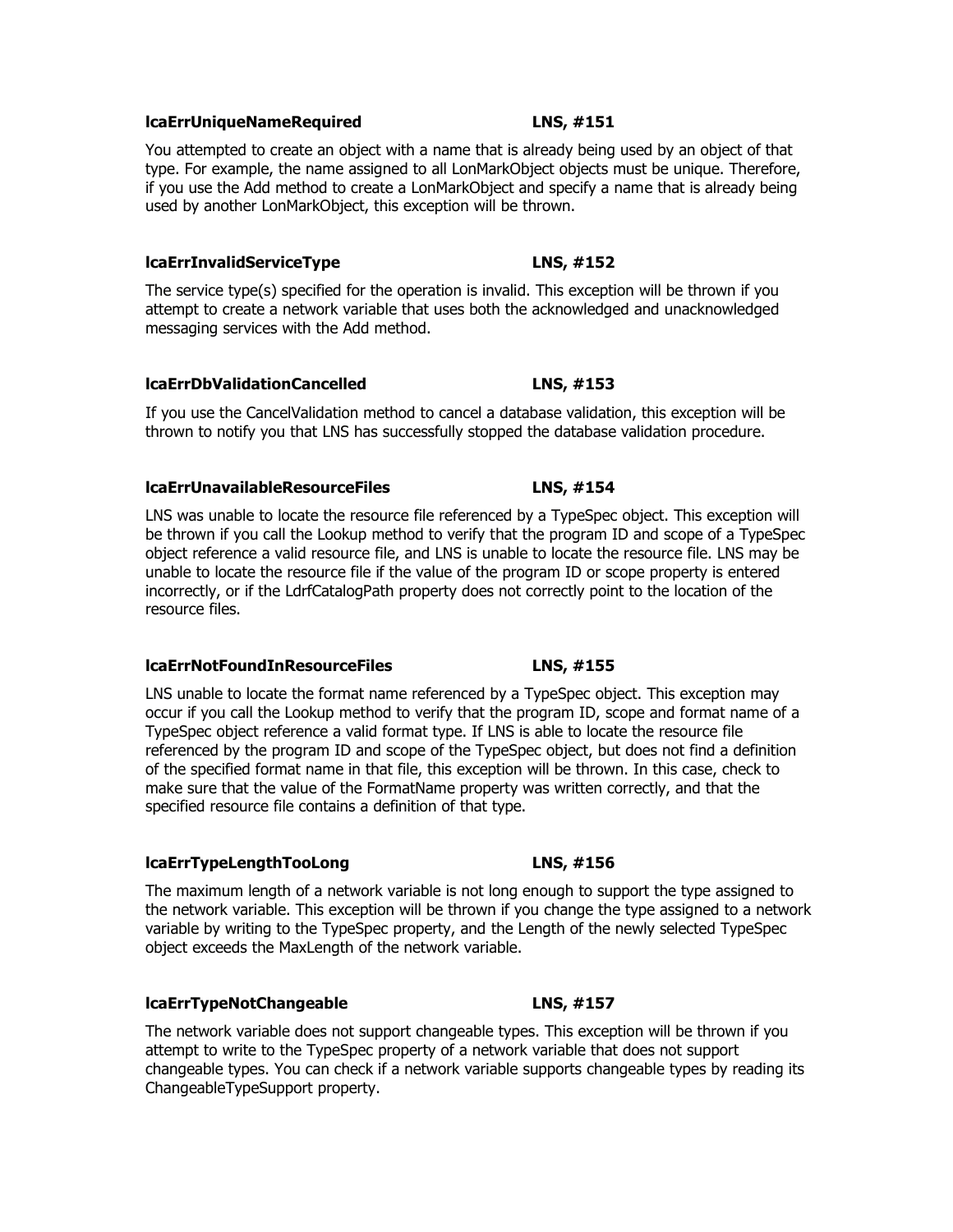## **lcaErrOutOfRange LNS, #158**

A value was supplied to a property or method parameter that is outside the valid range for that property or parameter. For example, the TxTimer property accepts a range of encoded values from 0 to 15, and you can write the value 254 to the property to restore it to its default value. If you wrote any other value to the property, this exception would be thrown.

## **lcaErrUnableToCreateBackup LNS, #159**

LNS was unable to create a backup copy of the network database when the Backup method was called. This may occur if there was an error copying the network database, or if the *systemPath* element supplied when the method was called did not reference a valid system path.

## **lcaErr12HourTimeFormatNotSupported LNS, #160**

This exception will be thrown if you write a value to the ShortTimeFormat property that would cause LNS to display time values in 12-hour format. For more information on this, see the online help for the ShortTimeFormat property.

## **lcaErrNotAllowedOnTemporaryObject LNS, #161**

The requested operation can only be performed on permanent monitor sets and monitor points. For example, if you are adding a MsgMonitorPoint object to a temporary monitor set, and specify a MessageTag as the *targetDevice* element, this exception will be thrown. See the online help for the MsgMonitorPoints collection's Add method for more information on this.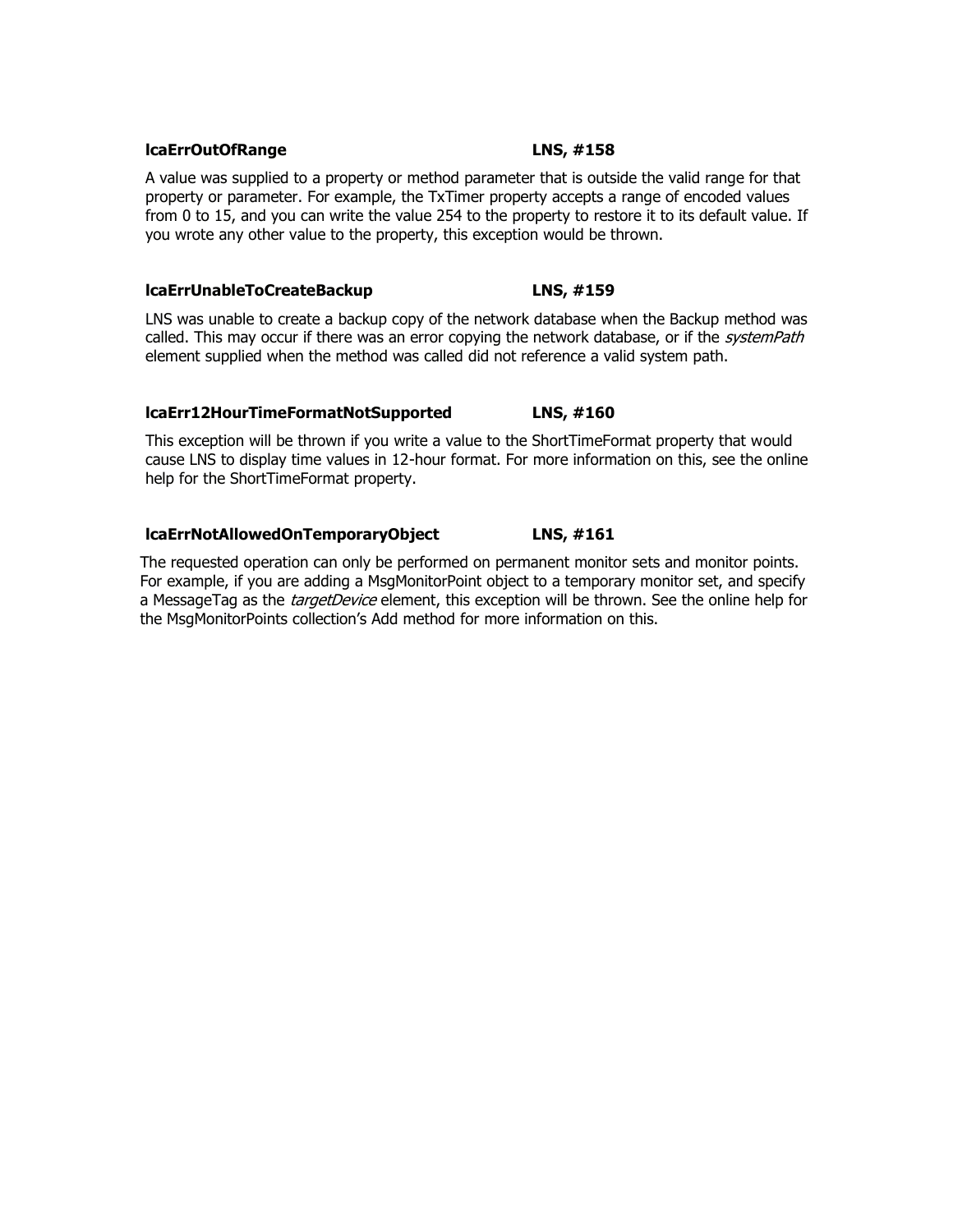# **Data Server Errors**

These are errors returned by the LNS Data Server. The Data Server handles network variable and message tag monitoring and control. These errors will appear in the format DS: #<Error Number>.

| <b>IcaErrDsBusy</b>                                                                                                          | DS, #1  |
|------------------------------------------------------------------------------------------------------------------------------|---------|
| Could not get semaphore to perform Data Server operation.                                                                    |         |
| <b>IcaErrDsAIreadyStarted</b>                                                                                                | DS, #2  |
| Cannot start Data Server, as it was already started.                                                                         |         |
| <b>IcaErrDsNoServer</b>                                                                                                      | DS, #3  |
| Invalid Data server handle passed in.                                                                                        |         |
| IcaErrDsOptionOutOfRange                                                                                                     | DS, #4  |
| Invalid option passed in.                                                                                                    |         |
| <b>IcaErrDsNotImplemented</b>                                                                                                | DS, #5  |
| Function not implemented.                                                                                                    |         |
| <b>IcaErrDsNotStarted</b>                                                                                                    | DS, #6  |
| Function unavailable until the Data Server has been started.                                                                 |         |
| <b>IcaErrDsCantActivate</b>                                                                                                  | DS, #7  |
| Cannot activate                                                                                                              |         |
| <b>IcaErrDsCantDeactivate</b>                                                                                                | DS, #8  |
| Cannot deactivate.                                                                                                           |         |
| IcaErrDsIllegalObjectHandle                                                                                                  | DS, #9  |
| Illegal object handle was passed in.                                                                                         |         |
| <b>IcaErrDsReentry</b>                                                                                                       | DS, #10 |
| Tried to perform an exclusive operation, such as updating a particular network variable on a<br>nodo that was alusady in nus |         |

node, that was already in progress.

| <b>IcaErrDsRegistrySetErr</b> | DS, #11 |
|-------------------------------|---------|
|-------------------------------|---------|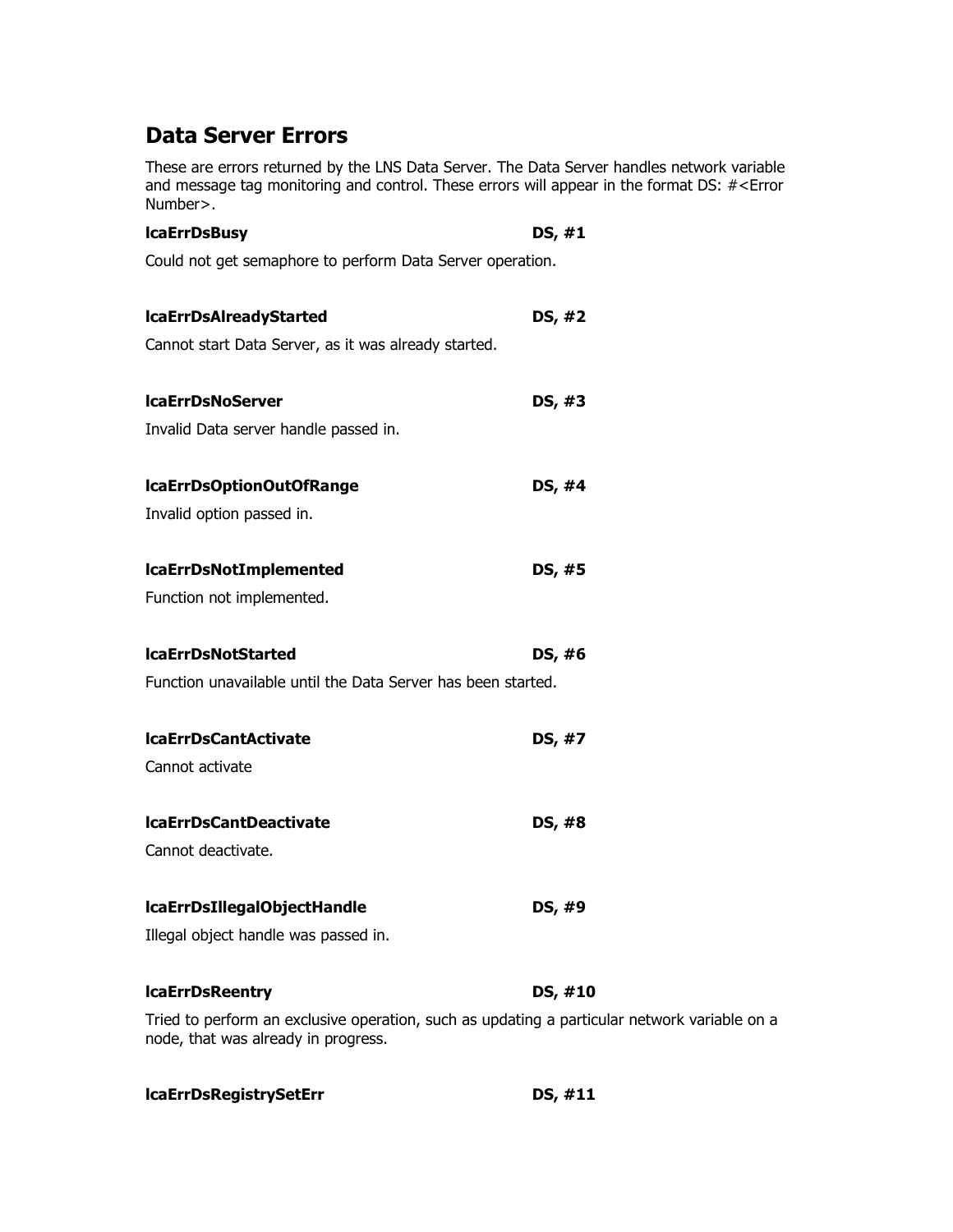Unused.

| <b>IcaErrDsAIreadyCreated</b>                                                              | DS, #12                                                                                                                                                                                               |
|--------------------------------------------------------------------------------------------|-------------------------------------------------------------------------------------------------------------------------------------------------------------------------------------------------------|
| Tried to create a Data Server when one already existed for this process.                   |                                                                                                                                                                                                       |
| <b>IcaErrDsException</b>                                                                   | DS, #13                                                                                                                                                                                               |
| A system exception was thrown.                                                             |                                                                                                                                                                                                       |
| lcaErrDsInvalidObjectType                                                                  | DS, #14                                                                                                                                                                                               |
| Unused.                                                                                    |                                                                                                                                                                                                       |
| <b>IcaErrDsUserCancel</b>                                                                  | DS, #15                                                                                                                                                                                               |
| The operation specified was canceled interactively at the user interface.                  |                                                                                                                                                                                                       |
| <b>IcaErrDsVersionIncompatibility</b>                                                      | DS, #16                                                                                                                                                                                               |
| Some of the DLLs used by the Data Server are older, incompatible versions.                 |                                                                                                                                                                                                       |
| <b>IcaErrDsInitValidationError</b>                                                         | DS, #17                                                                                                                                                                                               |
| LNS database.                                                                              | This indicates that the Data Server failed to initialize properly. This exception could be thrown if<br>your application specifies an invalid name or index number when retrieving an object from the |
| See KB657                                                                                  |                                                                                                                                                                                                       |
| <b>IcaErrDsUpdateRegistryFailure</b>                                                       | DS, #18                                                                                                                                                                                               |
| Could not update the Windows registry.                                                     |                                                                                                                                                                                                       |
| <b>IcaErrDsNsCreateClientFailed</b>                                                        | DS. #19                                                                                                                                                                                               |
| Failed to create a Network Services client for data services.                              |                                                                                                                                                                                                       |
| <b>IcaErrDsNsInitFailed</b>                                                                | DS, #20                                                                                                                                                                                               |
| Failed to initialize the Network Services Server.                                          |                                                                                                                                                                                                       |
| <b>IcaErrDsNsNotOpen</b>                                                                   | DS, #21                                                                                                                                                                                               |
| Error on shutdown, when attempting to close the Network Services server, the server is not |                                                                                                                                                                                                       |

on shutdown, when attempting to close the Network Services server, the server is not open.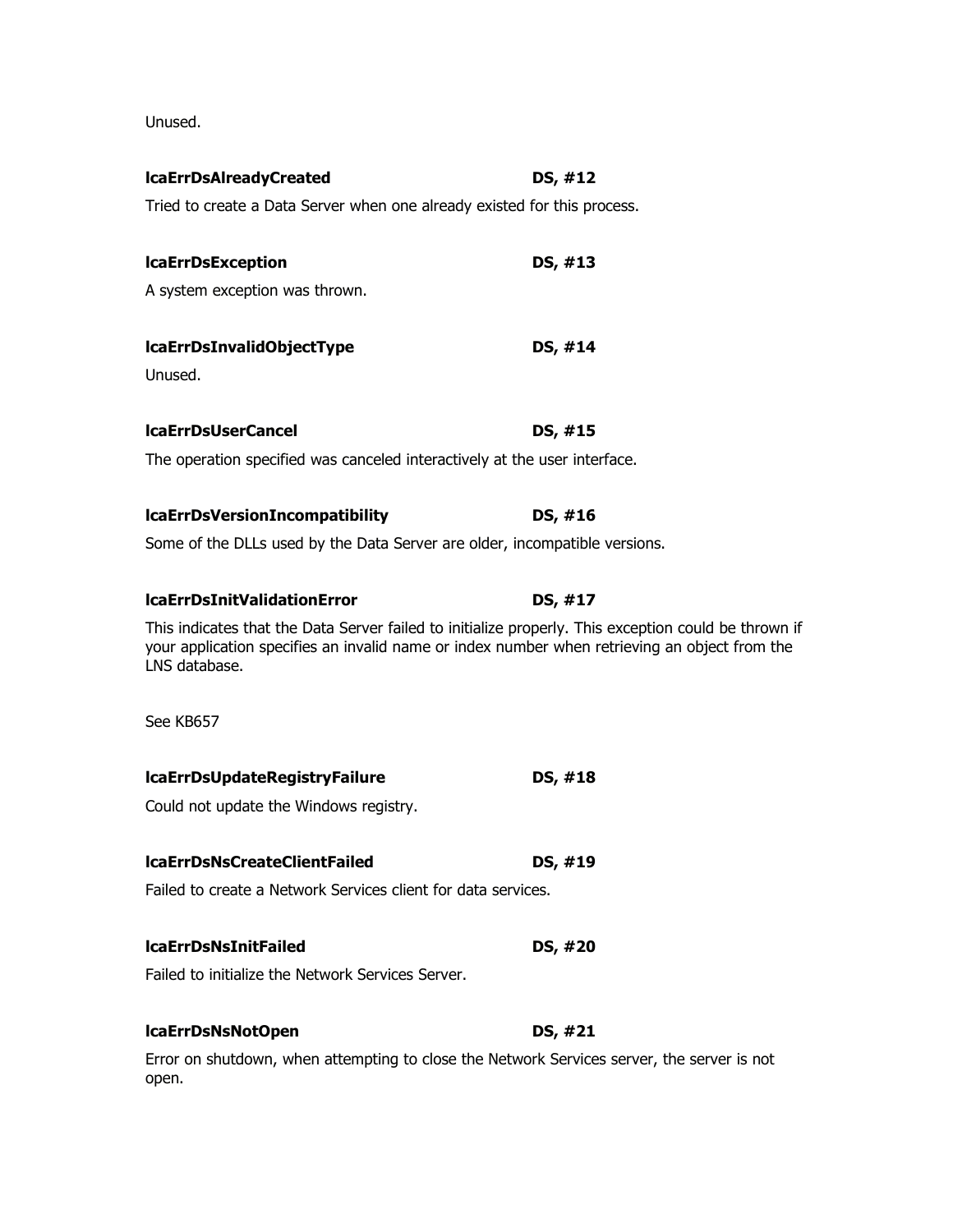| <b>IcaErrDsGetHandleFromNameFail</b>                                                                            | DS, #22 |  |
|-----------------------------------------------------------------------------------------------------------------|---------|--|
| Could not get the node handle from its name.                                                                    |         |  |
| <b>IcaErrDsInvokeNodeAddrFail</b>                                                                               | DS, #23 |  |
| Could not get the node's address on the network from the Network Services server.                               |         |  |
| <b>IcaErrDsGetRegistryFailure</b>                                                                               | DS, #24 |  |
| Failed to retrieve an item from the Windows registry.                                                           |         |  |
| <b>IcaErrDsSetRegistryFailure</b>                                                                               | DS, #25 |  |
|                                                                                                                 |         |  |
| Failed to write an item to the Windows registry.                                                                |         |  |
| <b>IcaErrDsInvalidRegKey</b>                                                                                    | DS, #26 |  |
| Failed to set a Windows registry key because the new key passed in was invalid.                                 |         |  |
| <b>IcaErrDsInvalidNodeName</b>                                                                                  | DS, #27 |  |
| An invalid node name was specified, or no name services provider was specified for the LNS.                     |         |  |
| <b>IcaErrDsNodeDoesNotExist</b>                                                                                 | DS, #28 |  |
| Node does not exist on this network, probably because it has not yet been configured with a<br>network address. |         |  |
| <b>IcaErrDsNvDoesNotExist</b>                                                                                   | DS, #29 |  |
| A network variable operation was attempted on an NV that does not exist.                                        |         |  |
| <b>IcaErrDsNvGetConnInfoFailed</b>                                                                              | DS, #30 |  |
| A Network Services call to get connection information for this network variable has failed.                     |         |  |
| lcaErrDsNvGetTypeInfoFailed                                                                                     | DS, #31 |  |
|                                                                                                                 |         |  |
| A Network Services call to get type information for this network variable has failed.                           |         |  |
| lcaErrDsStartNvObjectFailed                                                                                     | DS, #32 |  |
| Could not start the network variable object.                                                                    |         |  |
| lcaErrDsDeleteNvObjectFailed                                                                                    | DS, #33 |  |
| Could not delete the network variable object.                                                                   |         |  |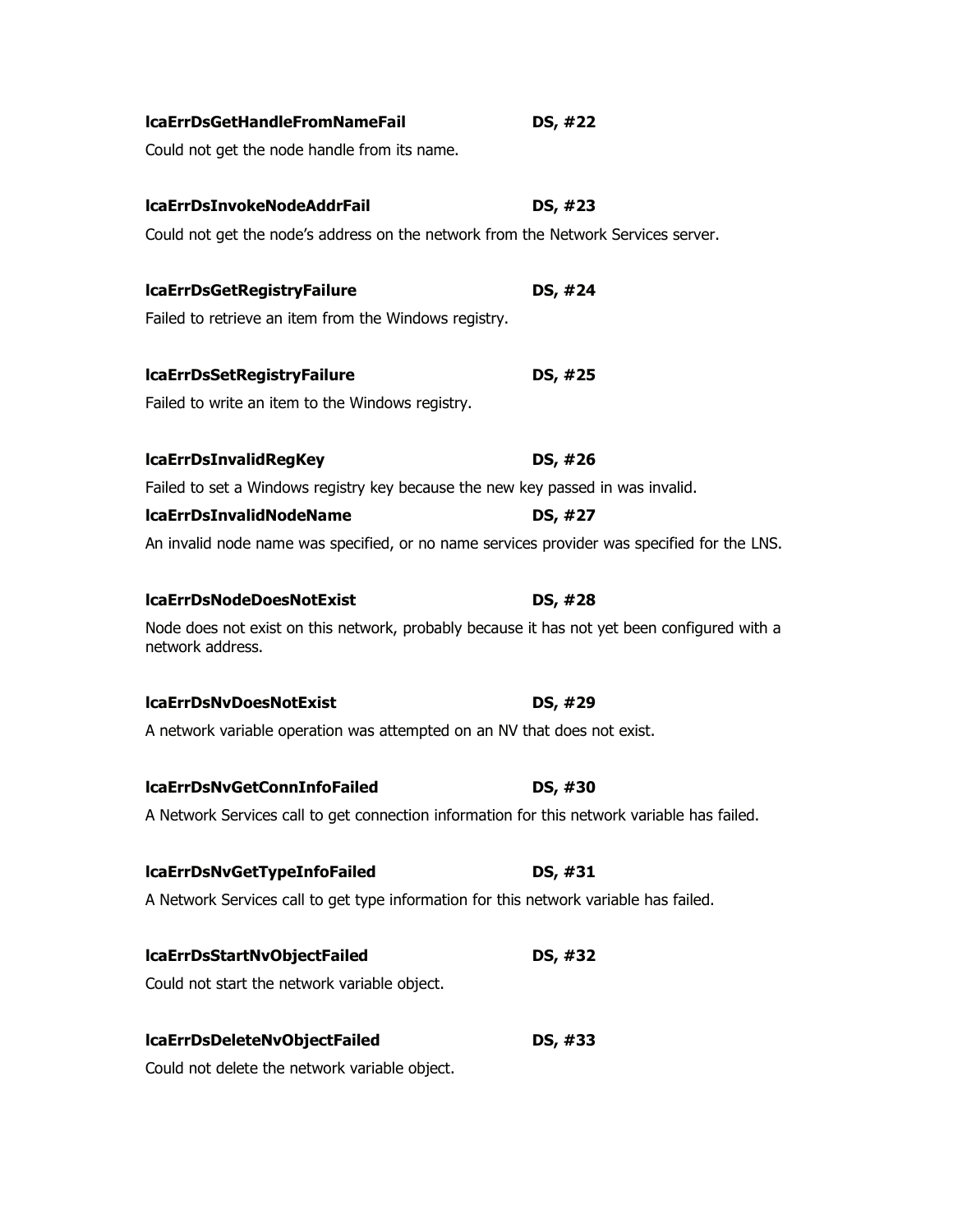| lcaErrDsNvSetObjDataFailed                                                                 | DS, #34 |
|--------------------------------------------------------------------------------------------|---------|
| Failed to write data to the network variable object.                                       |         |
| IcaErrDsDataFormatFailure                                                                  | DS, #35 |
| An attempt to format the requested data has failed.                                        |         |
| <b>IcaErrDsCreateThreadFailure</b>                                                         | DS, #36 |
| Could not create the thread to receive LONWORKS messages from the network.                 |         |
| <b>IcaErrDsCreateEventFailure</b>                                                          | DS, #37 |
| Could not create the event to signal arriving LONWORKS messages from the network.          |         |
| <b>IcaErrDsEventSignalTimeout</b>                                                          | DS, #38 |
| Timed out waiting for a synchronizing event to be signaled by a LONWORKS network response. |         |
| IcaErrDsCannotForceDataRequest                                                             | DS, #39 |
| Unused.                                                                                    |         |
| <b>IcaErrDsNvIllegalRetry</b>                                                              | DS, #40 |
| The number of retries specified for this network variable is out of range.                 |         |
| <b>IcaErrDsNvIllegalInterval</b>                                                           | DS, #41 |
| The interval specified for this network variable is illegal.                               |         |
| <b>IcaErrDsInvalidDriverName</b>                                                           | DS, #42 |
| The network interface driver specified does not exist.                                     |         |
| <b>IcaErrDsMismatchTypeSize</b>                                                            | DS, #43 |
| The type specified is not the correct size to represent this network variable.             |         |
| <b>IcaErrDsFmtTypeNotFound</b>                                                             | DS, #44 |
| The format type referenced does not exist.                                                 |         |
| <b>IcaErrDsNvIllegalField</b>                                                              | DS, #45 |
|                                                                                            |         |

The network variable field referenced does not exist.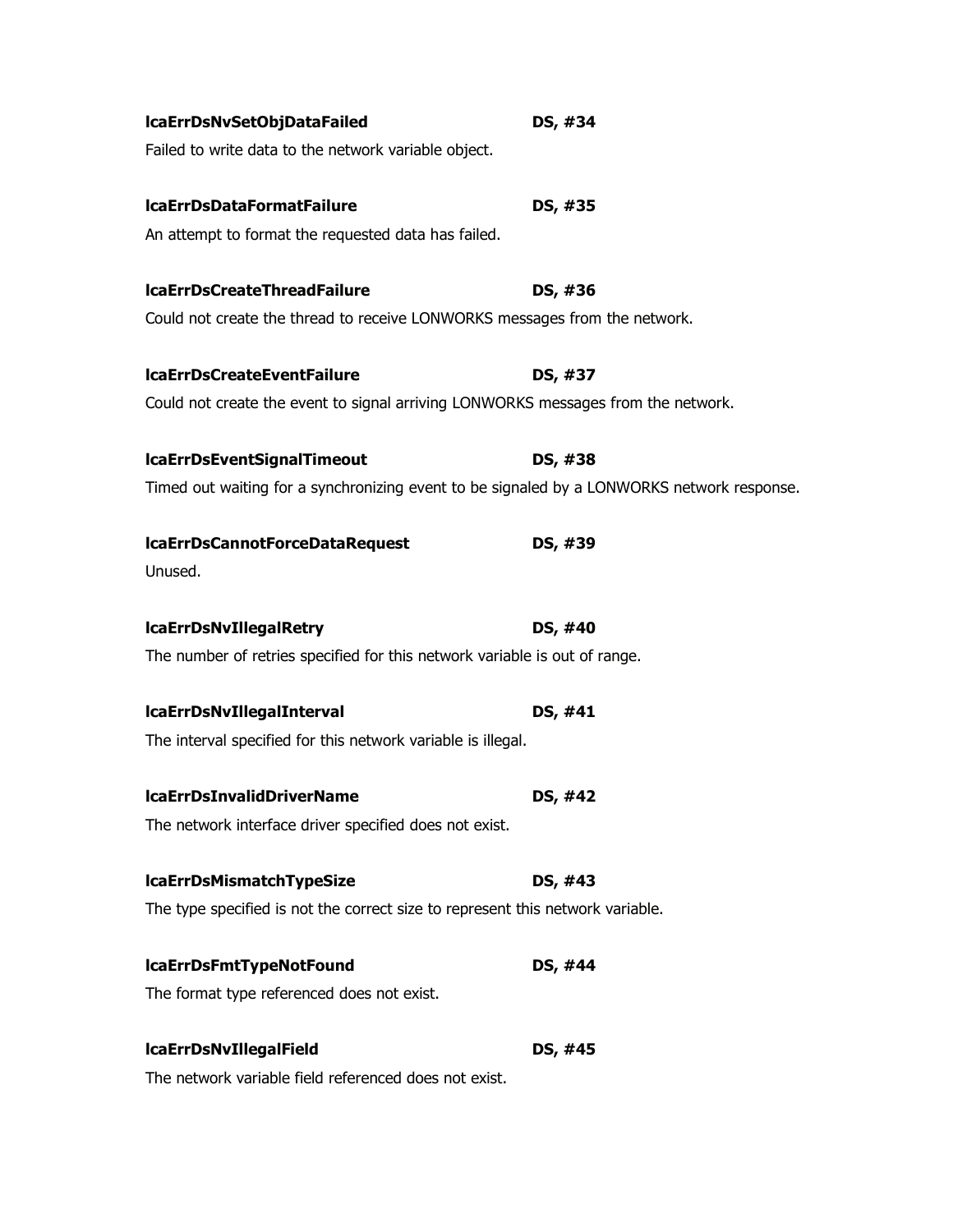| <b>IcaErrDsInvalidServerHandle</b>                                       | DS, #46 |
|--------------------------------------------------------------------------|---------|
| The Data Server handle passed in is invalid.                             |         |
| <b>IcaErrDsOptionIsReadOnly</b>                                          | DS, #47 |
| Option is read-only. The value may not be set.                           |         |
| lcaErrDsObjectNotStarted                                                 | DS, #48 |
| Failed because the object referenced must be started first.              |         |
| lcaErrDsObjectIsAlreadyStarted                                           | DS, #49 |
| Cannot start this object, as it is already started.                      |         |
| <b>IcaErrDsSetInvalidServiceType</b>                                     | DS, #50 |
| Tried to set the service type to an invalid value.                       |         |
| <b>IcaErrDsNiIsBusy</b>                                                  | DS, #51 |
| Operation failed because the network interface was busy.                 |         |
| <b>IcaErrDsNiOpenFailure</b>                                             | DS, #52 |
| Error opening the network interface.                                     |         |
| <b>IcaErrDsNiUnknown</b>                                                 | DS, #53 |
| Error with the network interface.                                        |         |
| lcaErrDsCantWriteRemoteNvOutput                                          | DS, #54 |
| It is not possible to write a value to a remote output network variable. |         |
| <b>IcaErrDsFormattingInternalError</b>                                   | DS, #55 |
| Error loading one of the SNVT or User type (.TYP) files.                 |         |
| See KB190.                                                               |         |
| <b>IcaErrDsFmtFileLoadFailure</b>                                        | DS, #56 |
| Error loading one of the SNVT or User format (.FMT) files.               |         |
| <b>IcaErrDsBufferTooSmall</b>                                            | DS, #57 |

The specified buffer is too small for the current operation.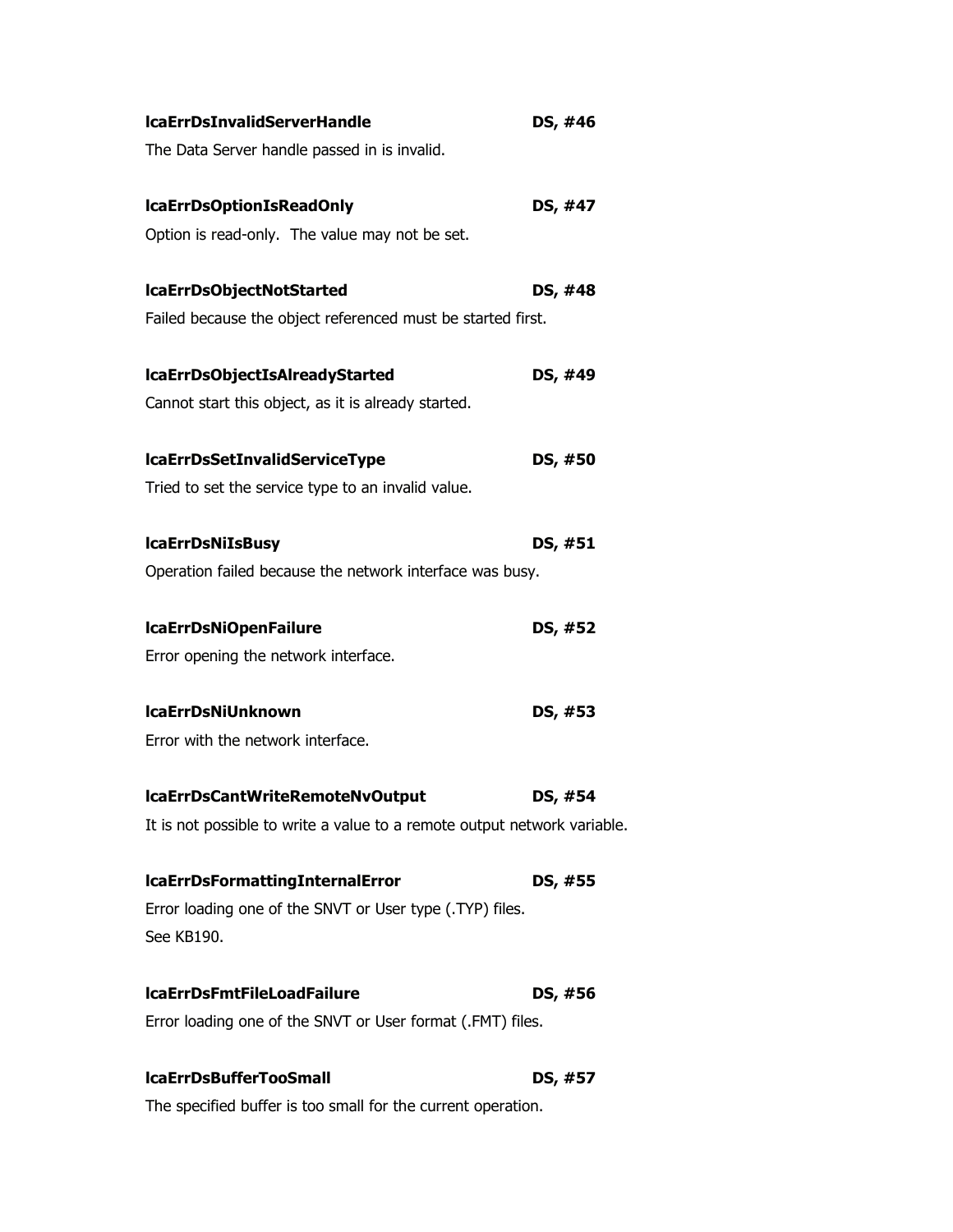| <b>IcaErrDsMsgSendFailure</b>                                                | DS, #58 |
|------------------------------------------------------------------------------|---------|
| Failed to send the current message.                                          |         |
| <b>IcaErrDsNoDataAvailable</b>                                               | DS, #59 |
| No data is available for retrieval in the current operation.                 |         |
| <b>IcaErrDsTypeFileNotFound</b>                                              | DS, #60 |
| The specifed type file could not be found.                                   |         |
| lcaErrDsOptionIsMsgobjOnly                                                   | DS, #61 |
| The specified configuration option only applies to message objects.          |         |
| <b>IcaErrDsOptionIsNvOnly</b>                                                | DS, #62 |
| The specified configuration option only applies to network variable objects. |         |
| <b>IcaErrDsNoResource</b>                                                    | DS, #63 |
| System resources unavailable.                                                |         |
| See KB 344.                                                                  |         |
| <b>IcaErrDsInvalidParamValue</b>                                             | DS, #64 |
| One or more of the passed parameters has an illegal value.                   |         |
| lcaErrDsMtagDoesNotExist                                                     | DS, #65 |
| The specified message does not exist.                                        |         |
| <b>IcaErrDsRegistryDataInvalid</b>                                           | DS, #66 |
| Invalid data was found in a Data Server registry entry.                      |         |
| <b>IcaErrDsFmttypeHasNoFields</b>                                            | DS, #67 |
|                                                                              |         |
| The format type specified does not contain information about fields.         |         |
| <b>IcaErrDsEventSubscriptionFailed</b>                                       | DS, #68 |
| Failed to subscribe to the specified event.                                  |         |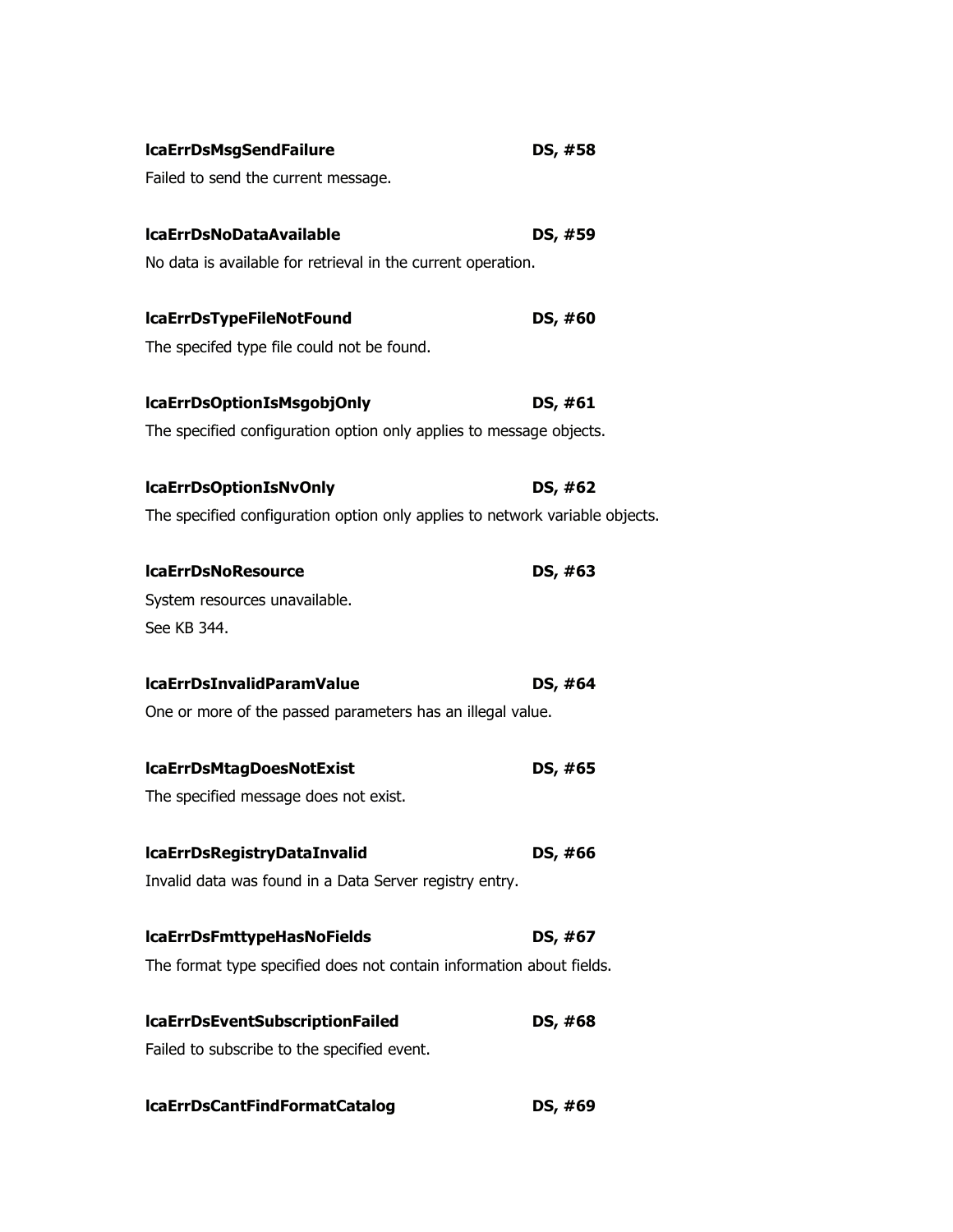The format catalog could not be found.

| IcaErrDsCantFindStandardTypeFile                                                                                                                                                                                                                                               | DS, #70  |
|--------------------------------------------------------------------------------------------------------------------------------------------------------------------------------------------------------------------------------------------------------------------------------|----------|
| The specified standard type file could not be found.                                                                                                                                                                                                                           |          |
| IcaErrDsEventDesubscriptionFailed                                                                                                                                                                                                                                              | DS, #71  |
| Failed to unsubscribe to the specified event.                                                                                                                                                                                                                                  |          |
| lcaErrDsInvalidVersion2TypeName                                                                                                                                                                                                                                                | DS, #72  |
| An invalid Version2 format name was supplied. Version 2 type names must start with SNVT,<br>UNVT, SCPT or UCPT. Format names should be taken from the standard and user-defined<br>resource file catalogs located in the directory specified by the LdrfCatlalogPath property. |          |
| lcaErrDsInvalidWhenNvFieldInUse                                                                                                                                                                                                                                                | DS, #75  |
| The requested operation must be performed on a network variable. It cannot be performed on<br>an individual network variable field.                                                                                                                                            |          |
| lcaErrDsInvalidWhenNvFieldNotSpecified                                                                                                                                                                                                                                         | DS, #76  |
| The requested operation must be performed on an individual network variable field. It cannot be<br>performed on a network variable.                                                                                                                                            |          |
| lcaErrDsGetAppmanagerFailed                                                                                                                                                                                                                                                    | DS, #77  |
| Failed to specify the application manager.                                                                                                                                                                                                                                     |          |
| lcaErrDsCantSetHostMsgOwner                                                                                                                                                                                                                                                    | DS, #78  |
| Fatal error occurred when attempting to become host message owner. Only one process can be<br>host message owner at any time.                                                                                                                                                  |          |
| <b>IcaErrDsFmtIllegalBaseType</b>                                                                                                                                                                                                                                              | DS, #79  |
| Format specifier is not valid for the type/field.                                                                                                                                                                                                                              |          |
| <b>IcaErrDsNetworkError</b>                                                                                                                                                                                                                                                    | DS, #200 |
| Failed to communicate with target device.                                                                                                                                                                                                                                      |          |

You could see this error on the Monitor program (e.g., LonMaker Browser) if a device is rebooting, there are network interface problems, there problems with routers or repeaters in between the monitor program and the device, the channel bandwidth is overwhelmed, the LonTalk channel is down or the device stopped.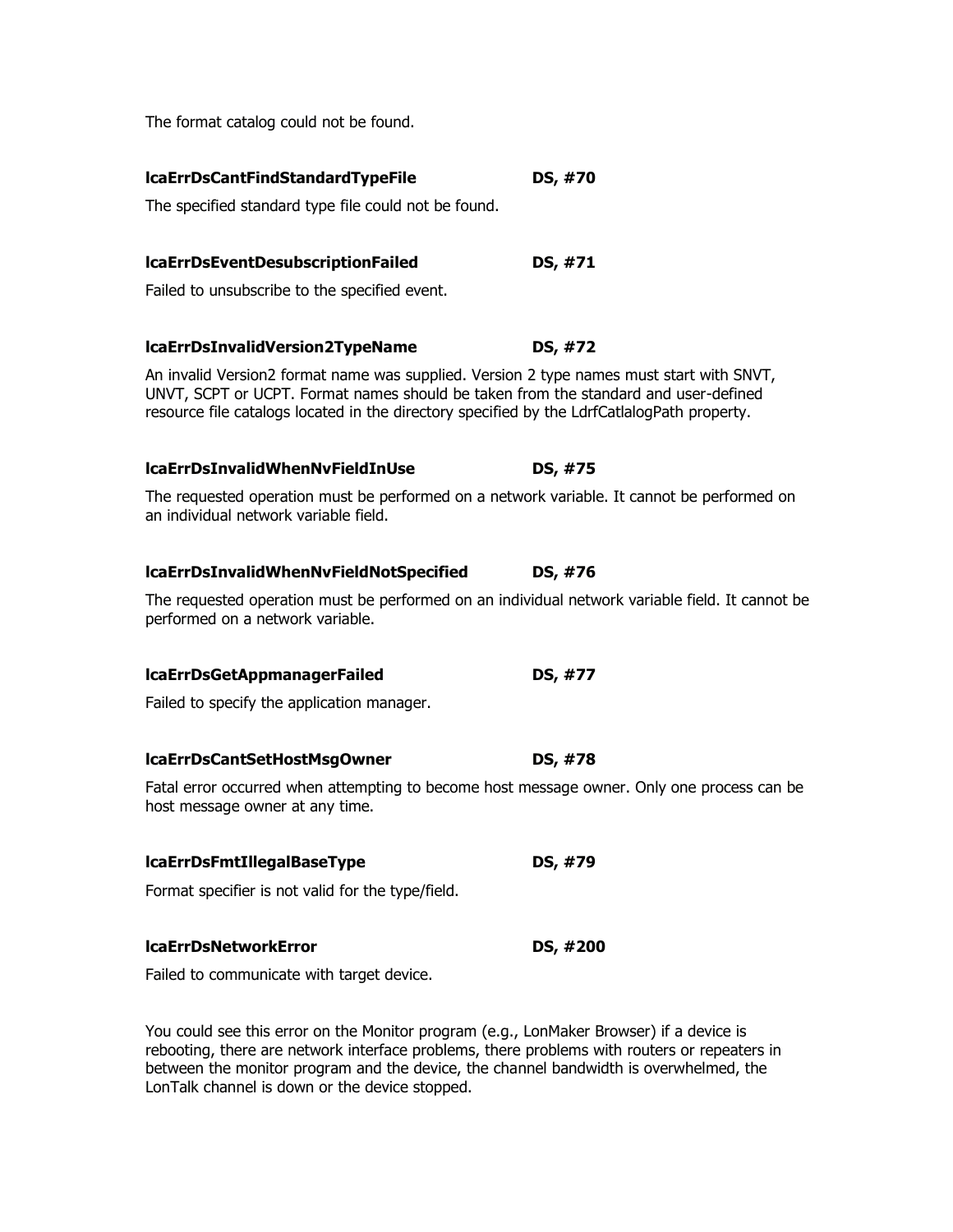## KB339

LNS will throw DS 200 in many cases. The most common reasons for this error are high bandwidth utilization (collisions that prevent communication) and physical network connectivity problems (lack of terminators in twisted pair networks or other wiring problems).

In rare cases, a race condition has been identified in LNS 3.0. It occurs when actively polling network variables at a high rate using a slow performance PC and a network interface with a layer 5 MIP (also known as an NSI interface). As a result of this problem, it is possible that LNS may stop polling a network variable indefinitely.

## Solution

To work around this problem use a layer 2 MIP interface. If this does not resolve the problem, it may be necessary to upgrade to a faster PC or decrease the polling rate until reaching a work load the PC can handle.

Examples of a Layer 5 MIP interface:

PCLTA-10 and PCLTA-20 running NSIPCLTA NI Application PCC-10 interface using a NSIPCC NI Application i.LON 10 and iLon100 SLTA-10 U10/U20 when used with OpenLDV program

Examples of a Layer 2 MIP interface are:

PCLTA-10 and PCLTA-20 running PCL10VNI NI Application PCC-10 interface using a PCC10VNI NI Application iLon1000 communicating to the PC using a LonWorks/IP channel U10/U20 when used with LonMaker/LNS/LonScanner

| DS, #201 |
|----------|
|          |
|          |
| DS, #365 |
|          |
|          |
| DS, #366 |
|          |
|          |
| DS, #367 |
|          |
| DS, #368 |
|          |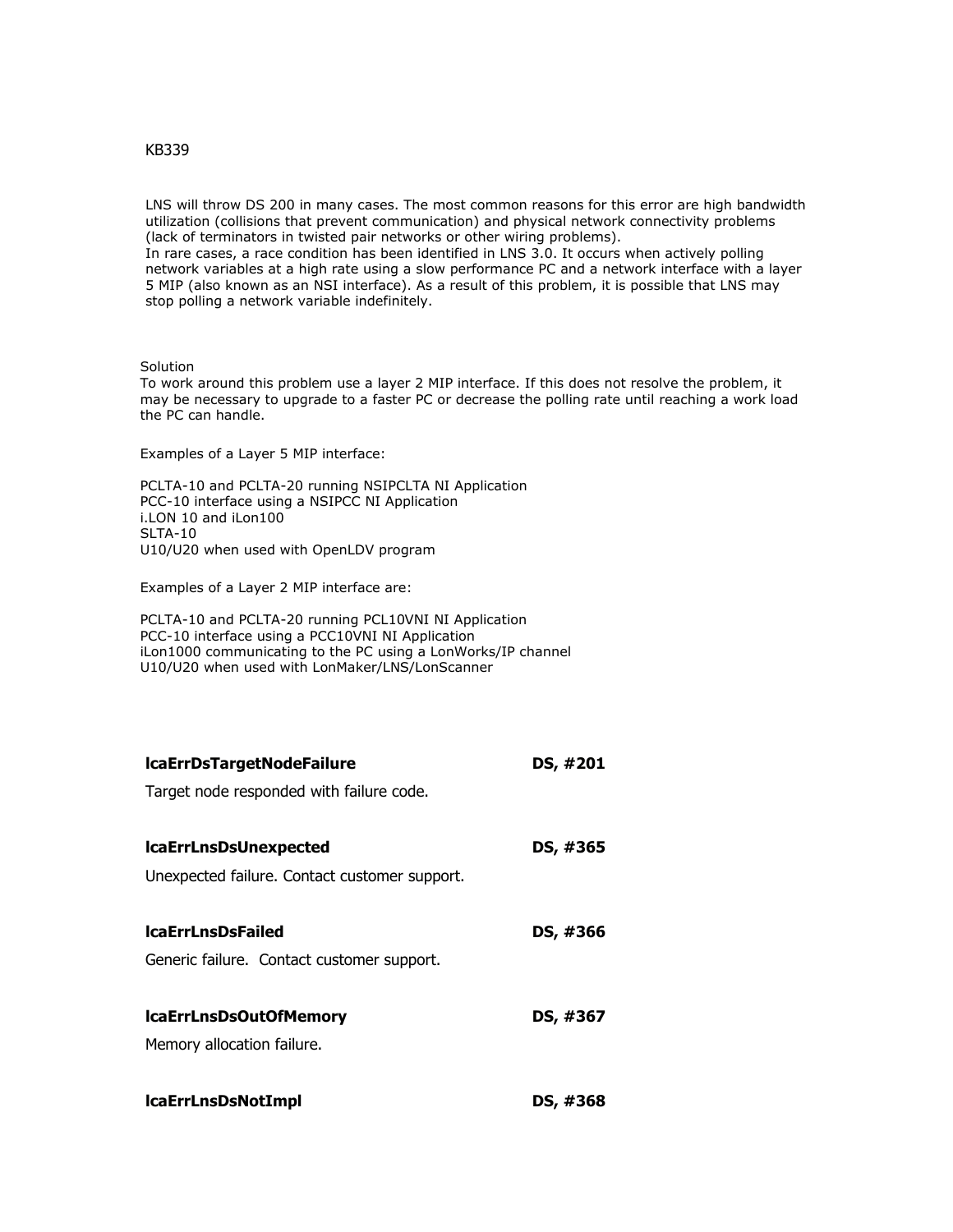Not implemented.

## **lcaErrLnsDsPointer DS, #369**

Invalid pointer.

# **lcaErrLnsDsInvalidArg DS, #370**

Invalid argument. One way this error can occur is if you call the Write method on a DataPoint object obtained from a NetworkVariable or NvMonitorPoint object before reading or setting its value with the FormattedValue property, the RawValue property, or the Value property. This indicates that the DataPoint's buffer is empty.

| <b>IcaErrLnsDsRange</b>                                                                                | DS, #371 |
|--------------------------------------------------------------------------------------------------------|----------|
| Argument supplied is out of valid range.                                                               |          |
| <b>IcaErrLnsDsTimeout</b>                                                                              | DS, #372 |
| Timeout occurred.                                                                                      |          |
| <b>IcaErrLnsDsSizeTooSmall</b>                                                                         | DS, #373 |
| Size is too small.                                                                                     |          |
| lcaErrLnsDsInvalidObject                                                                               | DS, #374 |
| Object not valid.                                                                                      |          |
| <b>IcaErrLnsDsInvalidWindow</b>                                                                        | DS, #375 |
| Invalid window.                                                                                        |          |
| <b>IcaErrLnsDsInvalidOperation</b>                                                                     | DS, #376 |
| Operation not valid, or the operation was attempted on an invalid object.                              |          |
| <b>IcaErrLnsDsQueueFull</b>                                                                            | DS, #377 |
| The message queue is full and the most recent message has been dropped.                                |          |
| lcaErrLnsDsQueueStopped                                                                                | DS, #378 |
| The message queue was stopped by a client application and the most recent message has been<br>dropped. |          |

| lcaErrLnsDsOutstandingRefs | DS, #379 |
|----------------------------|----------|
|----------------------------|----------|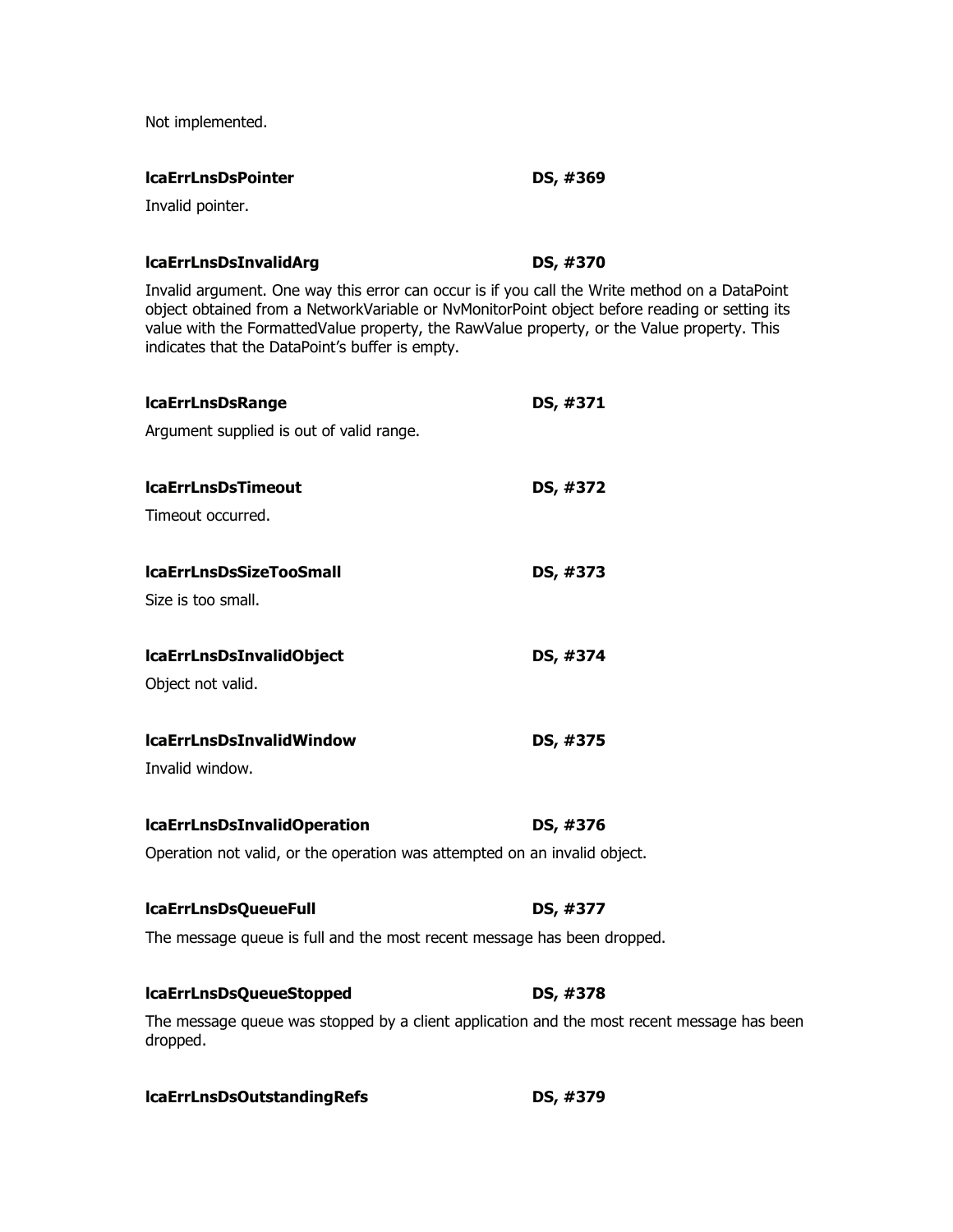Outstanding object references still exist.

| <b>IcaErrLnsDsOutstandingClients</b>  | DS, #380 |
|---------------------------------------|----------|
| Outstanding clients still exist.      |          |
| lcaErrLnsDsOutstandingNetworks        | DS, #381 |
| Outstanding networks still exist.     |          |
| lcaErrLnsDsOutstandingVNIs            | DS, #382 |
| Outstanding VNIs still exist.         |          |
| IcaErrLnsDsOutstandingMonitorSets     | DS, #383 |
| Outstanding monitor sets still exist. |          |
| <b>IcaErrLnsDsNotFound</b>            | DS, #384 |
| Object not found.                     |          |
| <b>IcaErrLnsDsClientNotFound</b>      | DS, #385 |
| Client not found.                     |          |
| <b>IcaErrLnsDsNetworkNotFound</b>     | DS, #386 |
| Network not found.                    |          |
| <b>IcaErrLnsDsVniNotFound</b>         | DS, #387 |
| VNI not found.                        |          |
| <b>IcaErrLnsDsMonitorSetNotFound</b>  | DS, #388 |
| Monitor set not found.                |          |
| IcaErrLnsDsMonitorPointNotFound       | DS, #389 |
| Monitor point not found.              |          |
| <b>IcaErrLnsDsNodeNotFound</b>        | DS, #390 |
| Node not found.                       |          |
| IcaErrLnsDsNetworkVariableNotFound    | DS, #391 |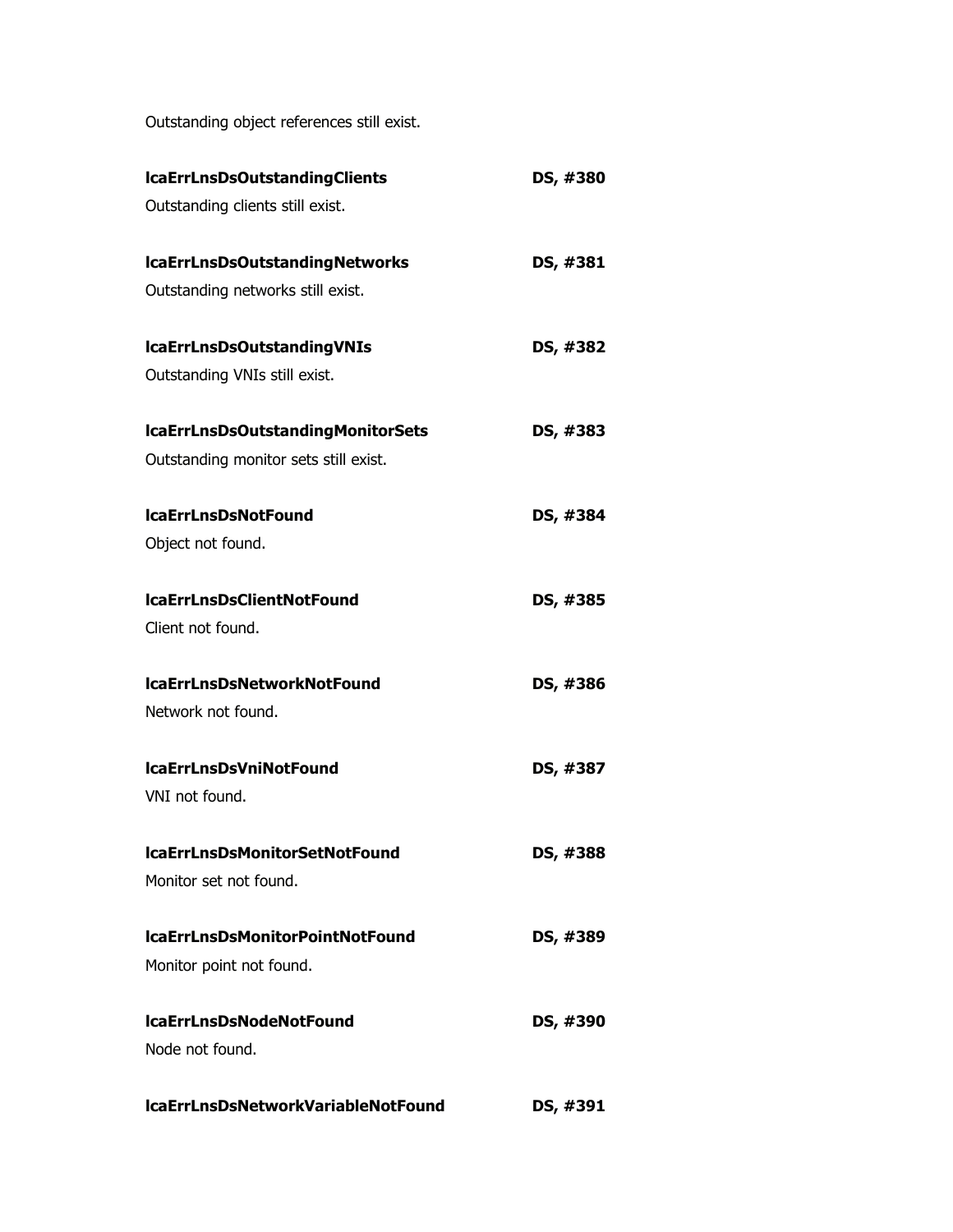Network variable not found.

| lcaErrLnsDsAppMessageNotFound                                                               | DS, #392 |
|---------------------------------------------------------------------------------------------|----------|
| Application message not found.                                                              |          |
| IcaErrLnsDsNotOpen                                                                          | DS, #393 |
| Object must be opened before the requested operation can be performed.                      |          |
| IcaErrLnsDsNetworkNotOpen                                                                   | DS, #394 |
| Network must be opened before the requested operation can be performed.                     |          |
| IcaErrLnsDsVniNotOpen                                                                       | DS, #395 |
| VNI must be opened before the requested operation can be performed.                         |          |
| IcaErrLnsDsMonitorSetNotOpen                                                                | DS, #396 |
| Monitor set must be opened before the requested operation can be performed.                 |          |
| <b>IcaErrLnsDsNotConnected</b>                                                              | DS, #397 |
| The client must be connected to the server before the requested operation can be performed. |          |
| <b>IcaErrLnsDsOpenFailed</b>                                                                | DS, #398 |
| There was an error opening the object.                                                      |          |
| IcaErrLnsDsVniOpenFailed                                                                    | DS, #399 |
| There was an error opening the VNI.                                                         |          |
| IcaErrLnsDsMonitorSetOpenFailed                                                             | DS, #400 |
| There was an error opening the monitor set.                                                 |          |
| <b>IcaErrLnsDsCloseFailed</b>                                                               | DS, #401 |
| There was an error closing the object.                                                      |          |
| <b>IcaErrLnsDsVniCloseFailed</b>                                                            | DS, #402 |
| There was an error closing the VNI.                                                         |          |
| <b>IcaErrLnsDsThreadCreateFailed</b>                                                        | DS, #403 |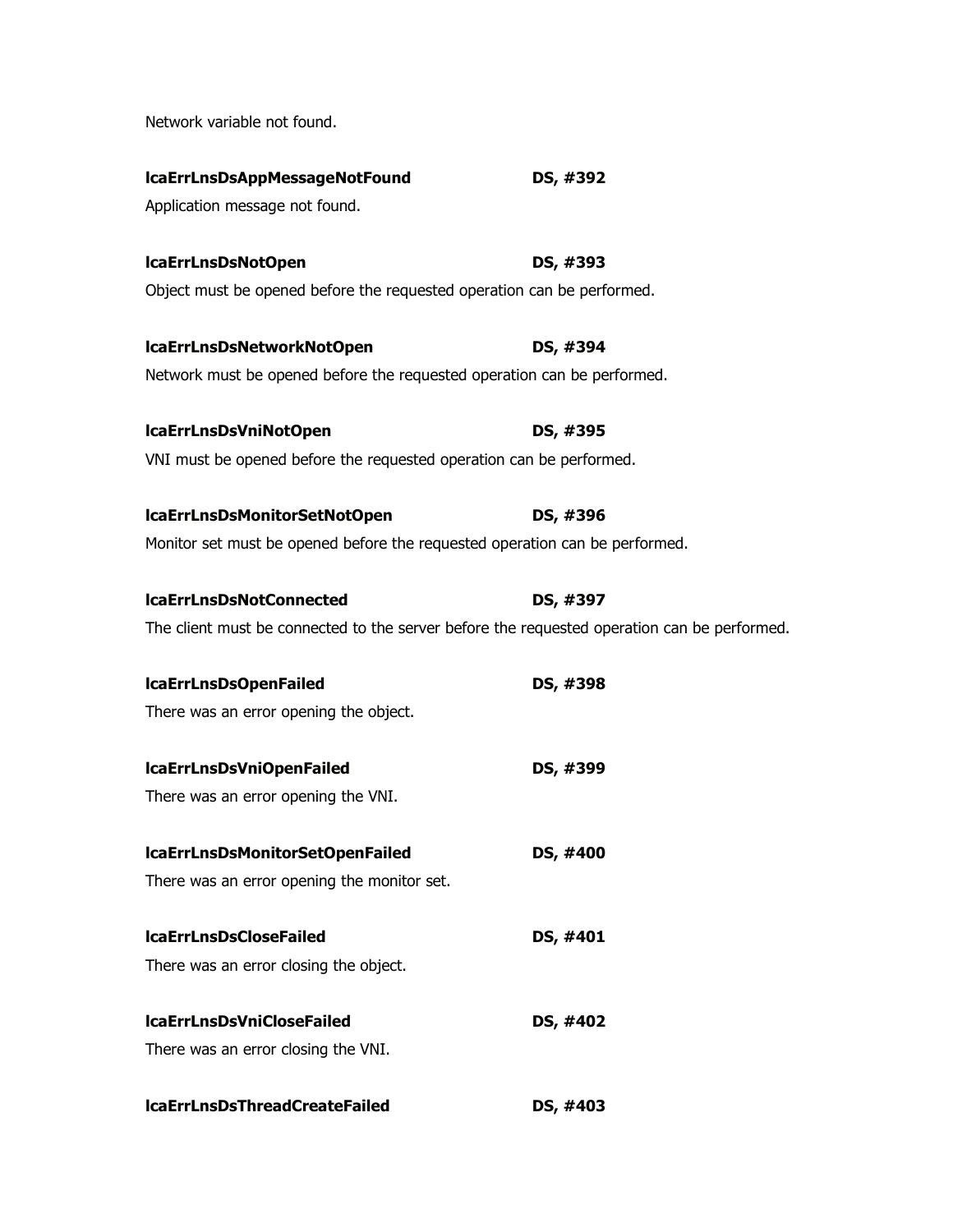There was an error creating the thread.

| lcaErrLnsDsNotTemporaryMonitorSet                                            | DS, #404 |
|------------------------------------------------------------------------------|----------|
| The requested operation can only be performed on temporary monitor sets.     |          |
| lcaErrLnsDsNotTemporaryMonitorPoint                                          | DS, #405 |
| The requested operation can only be performed on temporary monitor points.   |          |
| lcaErrLnsDsLNSNotOpen                                                        | DS, #406 |
| LNS must be opened before the requested operation can be carried out.        |          |
| <b>IcaErrLnsDsLNSCreateClientFailed</b>                                      | DS, #407 |
| There was an error creating the LNS client.                                  |          |
| <b>IcaErrLnsDsLNSInitFailed</b>                                              | DS, #408 |
| There was an error initializing LNS.                                         |          |
| <b>IcaErrLnsDsLNSException</b>                                               | DS, #409 |
| Error occurred during an LNS operation.                                      |          |
| <b>IcaErrLnsDsReadFailed</b>                                                 | DS, #410 |
| Network variable read failed.                                                |          |
| <b>IcaErrLnsDsWriteFailed</b>                                                | DS, #411 |
| Network variable write failed.                                               |          |
| <b>IcaErrLnsDsPollFailed</b>                                                 | DS, #412 |
| Network variable poll failed.                                                |          |
| <b>IcaErrLnsDsSendFailed</b>                                                 | DS, #413 |
| Application message transmission failed.                                     |          |
| <b>IcaErrLnsDsMsgRejected</b>                                                | DS, #414 |
| Application message rejected, as network management commands are restricted. |          |

| <b>IcaErrLnsDsRequestFailed</b> | DS, #415 |
|---------------------------------|----------|
|---------------------------------|----------|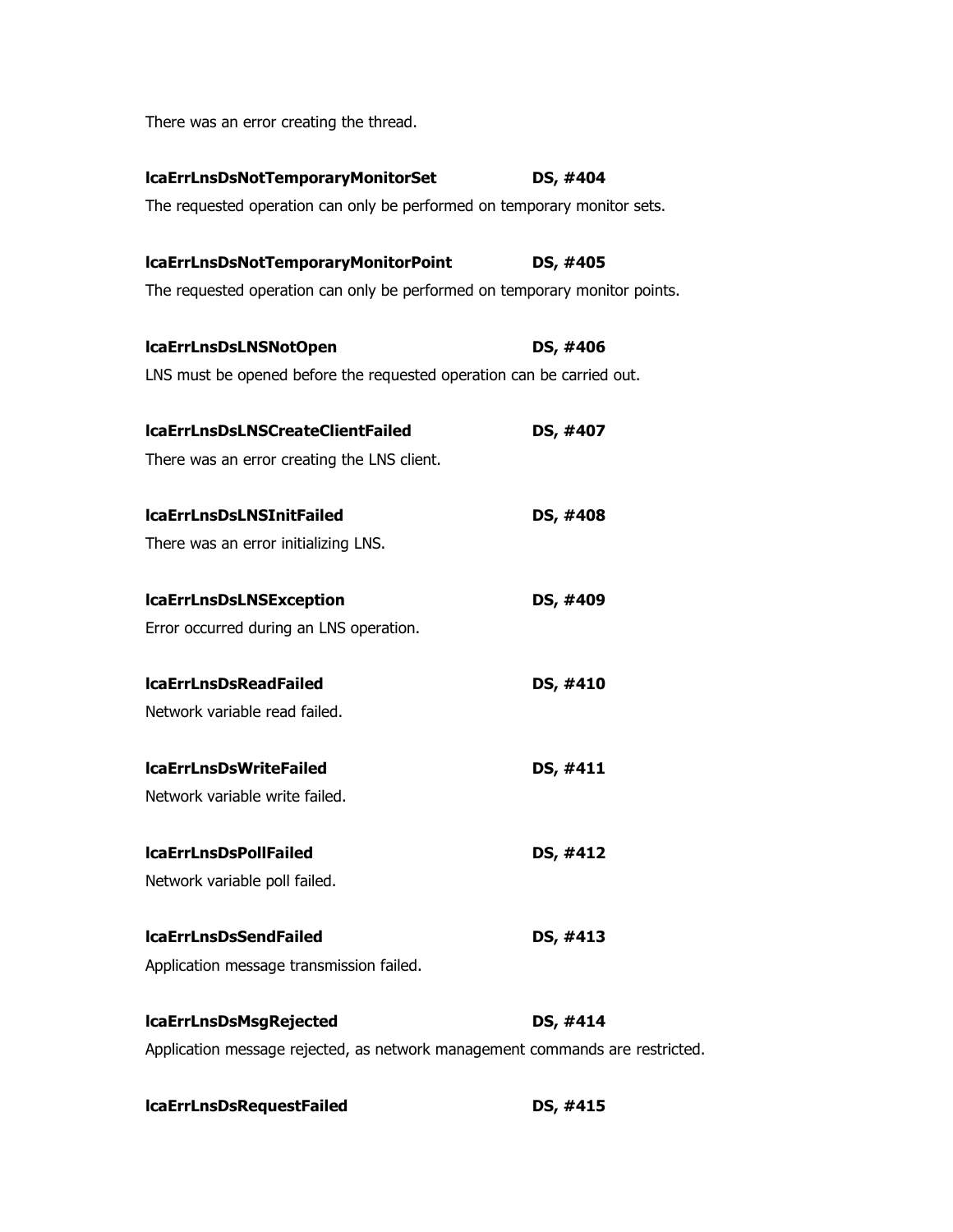Application message request failed.

| <b>IcaErrLnsDsResponseFailed</b>                                                                                | DS, #416 |
|-----------------------------------------------------------------------------------------------------------------|----------|
| Application message response failed.                                                                            |          |
| <b>IcaErrLnsDsAddressNotAvailable</b>                                                                           | DS, #417 |
| The source node address is not available.                                                                       |          |
| <b>IcaErrLnsDsIllegalHexCharacter</b>                                                                           | DS, #418 |
| An illegal hexadecimal character was specified in the string.                                                   |          |
| <b>IcaErrLnsDsTooManyClients</b>                                                                                | DS, #419 |
| There are too many clients connected to the server.                                                             |          |
| <b>IcaErrLnsDsInvalidClientContext</b>                                                                          | DS, #420 |
| Invalid or no client context was supplied.                                                                      |          |
| <b>IcaErrLnsDsImplicitAddress</b>                                                                               | DS, #421 |
| The requested operation is not allowed, as the monitor point uses implicit addressing.                          |          |
| <b>IcaErrLnsDsExplicitAddress</b>                                                                               | DS, #422 |
| The requested operation is not allowed, as the monitor point uses explicit addressing.                          |          |
| lcaErrLnsDsNotOwner                                                                                             | DS, #423 |
| The requested operation is not allowed, as the client is not the owner of the object or process<br>affected.    |          |
| IcaErrLnsDsNoNameServicesManager                                                                                | DS, #424 |
| Cannot look up the requested name, as there is no name service manager defined.                                 |          |
| <b>IcaErrLnsDsNameTooLong</b>                                                                                   | DS, #425 |
| The name specified is too long.                                                                                 |          |
| <b>IcaErrLnsDsCountMismatch</b>                                                                                 | DS, #426 |
| Reference/Lock count mismatch. This could be caused by too many Release calls being made<br>by the application. |          |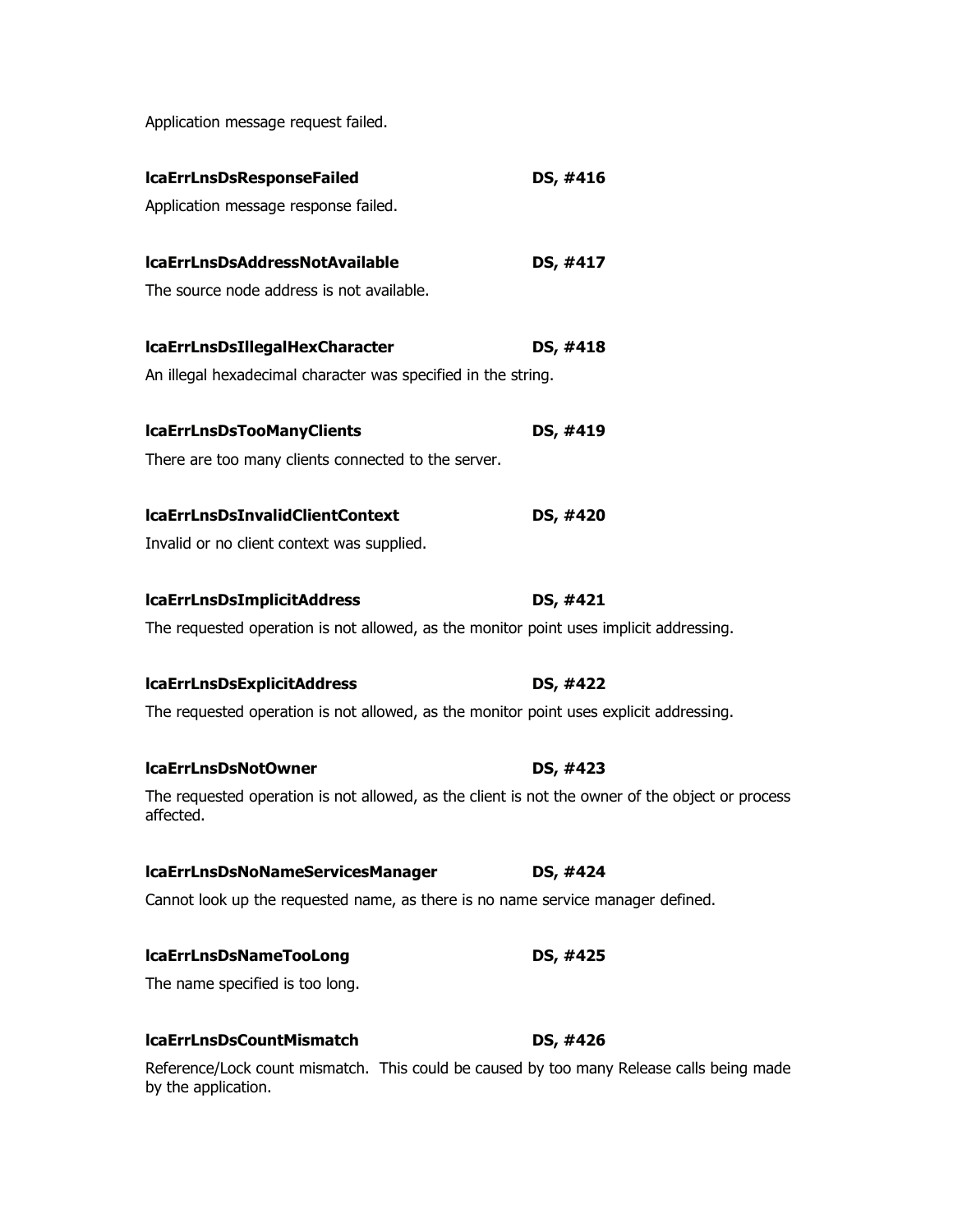| DS, #428 |  |
|----------|--|
|          |  |

The requested operation can only be performed on a permanent monitor set.

# **lcaErrLnsDsNotPermanentMonitorPoint DS, #429**

The requested operation can only be performed on a permanent monitor point.

| <b>IcaErrLnsDsException</b>       | DS, #430 |
|-----------------------------------|----------|
| An unexpected exception occurred. |          |

| lcaErrLnsDsInitUpdateFailed | DS, #431 |
|-----------------------------|----------|
|                             |          |

A network variable could not be updated.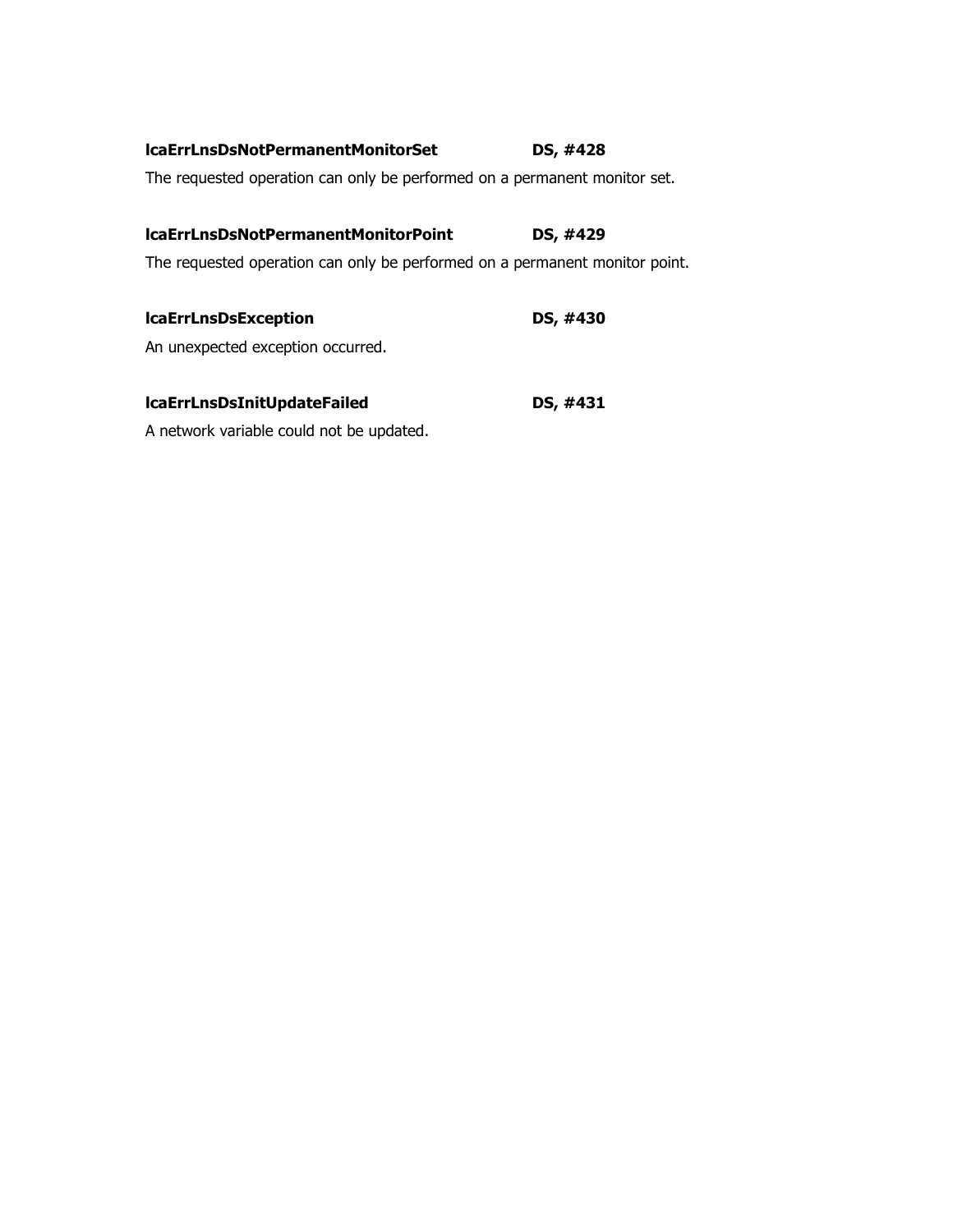## **Formatter Errors**

These are errors returned by the LNS formatter. These errors may be returned when LNS fails to read data from a resource file properly. These errors will appear in the format Subsystem: Formatter, #<Error Number>.

| <b>IcaErrFormatNotFound</b>                           | Formatter, #1  |
|-------------------------------------------------------|----------------|
| Not found.                                            |                |
| <b>IcaErrFormatNotImplemented</b>                     | Formatter, #2  |
| Not implemented.                                      |                |
| <b>IcaErrFormatInvalidLocaleData</b>                  | Formatter, #3  |
| Invalid locale data.                                  |                |
| <b>IcaErrFormatTypeNotFound</b>                       | Formatter, #4  |
| Type not found.                                       |                |
| <b>IcaErrFormatInvalidTypFile</b>                     | Formatter, #5  |
| Invalid type file.                                    |                |
| IcaErrFormatReferenceEnumScopeNotFound                | Formatter, #6  |
| Reference enumeration scope not found.                |                |
| lcaErrFormatTypeEntryNotFound                         | Formatter, #7  |
| Type entry not found.                                 |                |
| <b>IcaErrFormatFieldNotFound</b>                      | Formatter, #8  |
| Field not found.                                      |                |
| <b>IcaErrFormatIllegalBaseType</b>                    | Formatter, #9  |
| Format specifier is not valid for this type or field. |                |
| <b>IcaErrFormatAchNotFound</b>                        | Formatter, #10 |
| Format file not found.                                |                |
| <b>IcaErrFormatStringIllegal</b>                      | Formatter, #11 |
| Illegal string.                                       |                |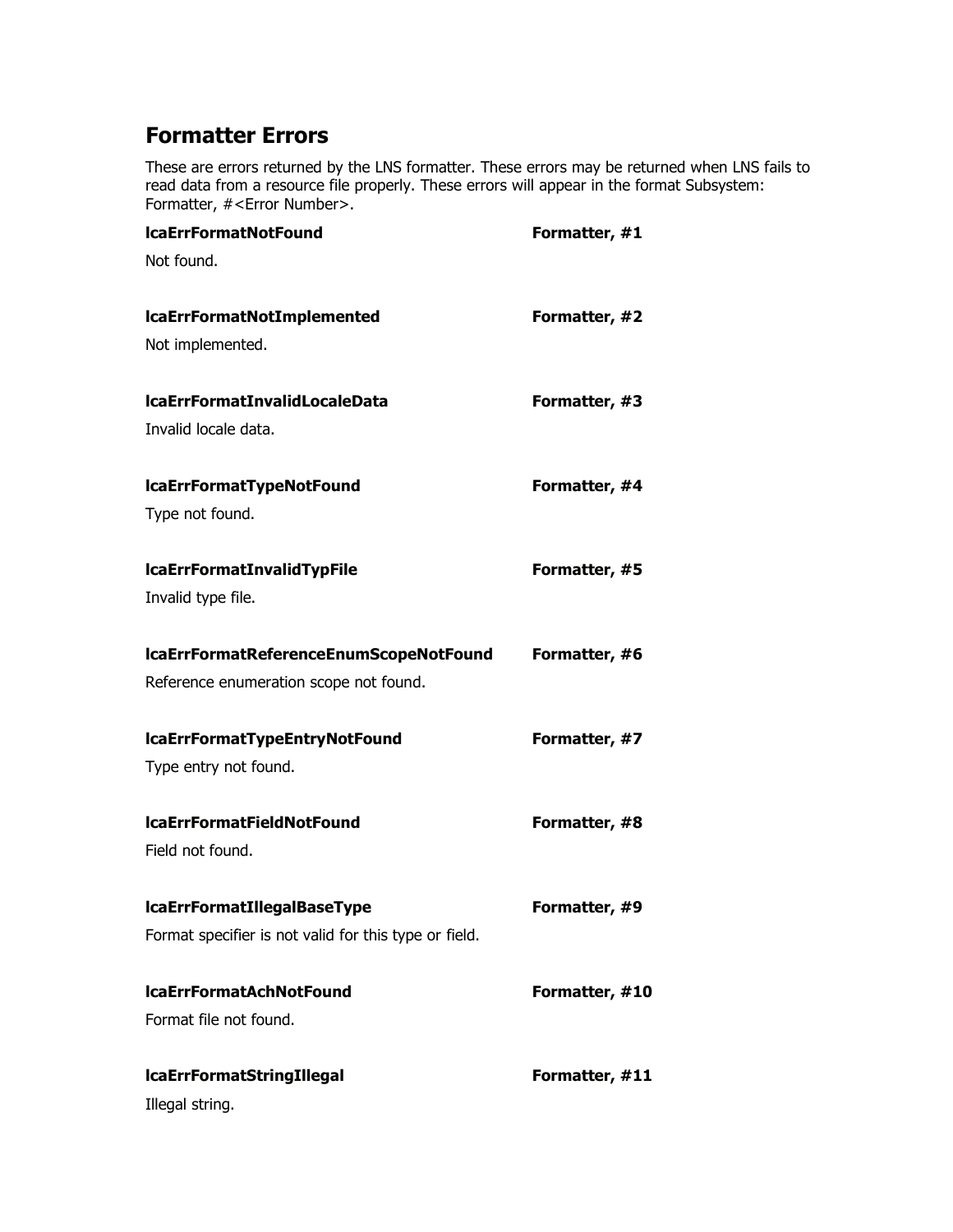| <b>IcaErrFormatStringExceedsBounds</b> | Formatter, #12 |
|----------------------------------------|----------------|
| Array index exceeds array size.        |                |
| <b>IcaErrFormatSpecNotFound</b>        | Formatter, #13 |
| Format specification not found.        |                |
| <b>IcaErrFormatBuildAchFailed</b>      | Formatter, #14 |
| Compilation of format file failed.     |                |
| IcaErrFormatIllegalDataOnFormat        | Formatter, #15 |
| Illegal data on format.                |                |
| IcaErrFormatIllegalDataOnUnformat      | Formatter, #16 |
| Illegal data on unformat.              |                |
| <b>IcaErrFormatNoUnformat</b>          | Formatter, #17 |
| No format.                             |                |
| <b>IcaErrFormatExceedsSize</b>         | Formatter, #18 |
| Exceeds size.                          |                |
| <b>IcaErrFormatIllegalEnum</b>         | Formatter, #19 |
| Illegal enumeration.                   |                |
| <b>IcaErrFormatExceedsMaxNumFields</b> | Formatter, #20 |
| Exceeds maximum number of fields.      |                |
| <b>IcaErrFormatNoResource</b>          | Formatter, #21 |
|                                        |                |
| No resource.                           |                |
| <b>IcaErrFormatInvalidBuiltInType</b>  | Formatter, #22 |
| Invalid built-in type.                 |                |
| lcaErrFormatNotBuiltInSpec             | Formatter, #23 |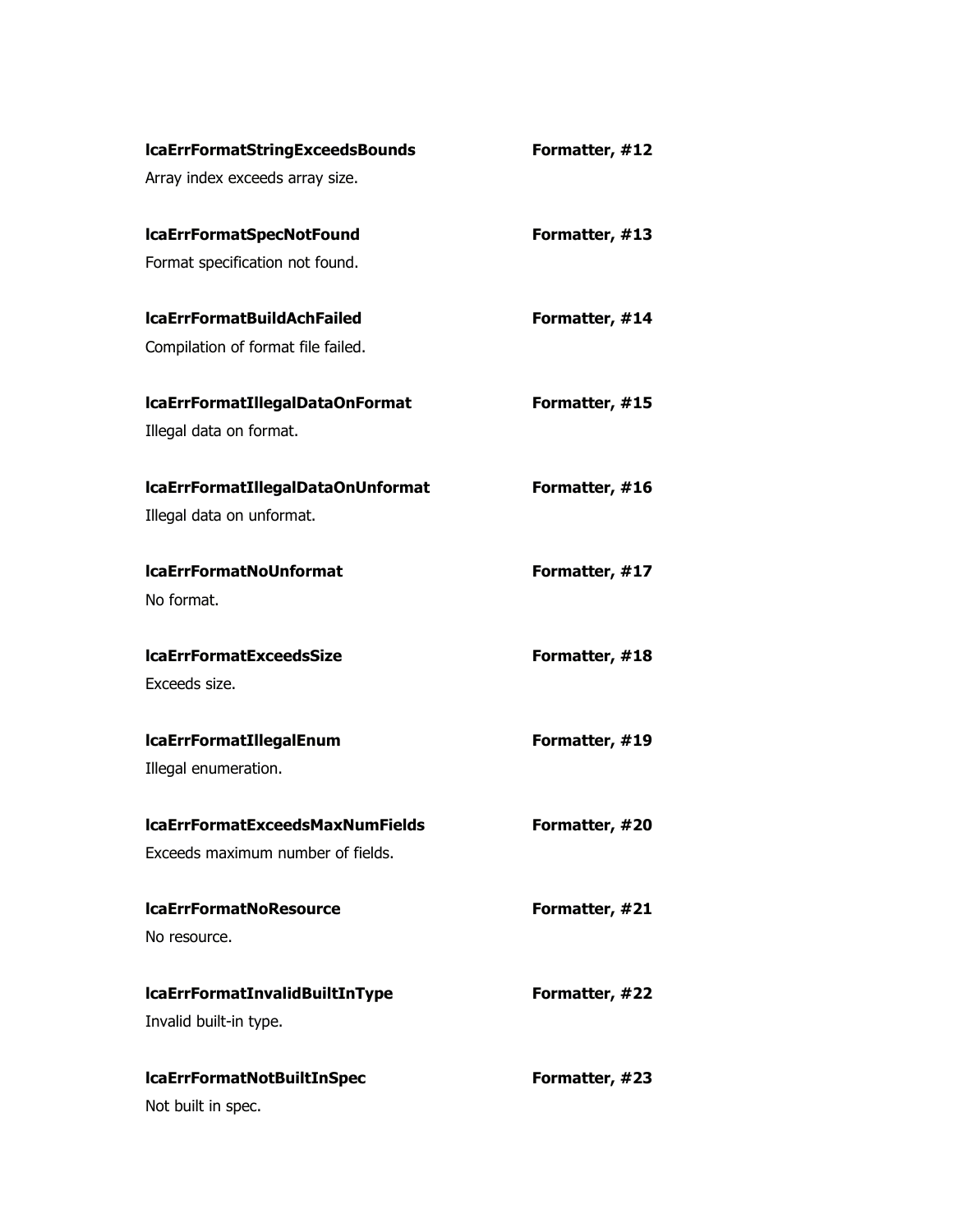| <b>IcaErrFormatInvalidPropSet</b>     | Formatter, #24 |
|---------------------------------------|----------------|
| Invalid prop set.                     |                |
| <b>IcaErrFormatInvalidBaseType</b>    | Formatter, #25 |
| Invalid base type.                    |                |
| <b>IcaErrFormatFmtNotFound</b>        | Formatter, #26 |
| Format not found.                     |                |
| <b>IcaErrFormatInvalidDefaultType</b> | Formatter, #27 |
| Invalid default type.                 |                |
| <b>IcaErrFormatUnknownError</b>       | Formatter, #28 |
| Unknown error.                        |                |
| IcaErrFormatFileNotFoundInCatalog     | Formatter, #29 |
| File not found in catalog.            |                |
| IcaErrFormatCatalogNotOpened          | Formatter, #30 |
| Catalog not opened.                   |                |
| <b>IcaErrFormatEnumNotFound</b>       | Formatter, #31 |
| Enumeration not found.                |                |
| lcaErrFormatTypeNotOpened             | Formatter, #32 |
| Type not opened.                      |                |
| IcaErrFormatNotVersion2TypeName       | Formatter, #33 |
| Not version 2 type name.              |                |
| <b>IcaErrFormatInvalidParameter</b>   | Formatter, #34 |
| Invalid parameter.                    |                |
| <b>IcaErrFormatInvalidBfSize</b>      | Formatter, #35 |
| Invalid buffer size.                  |                |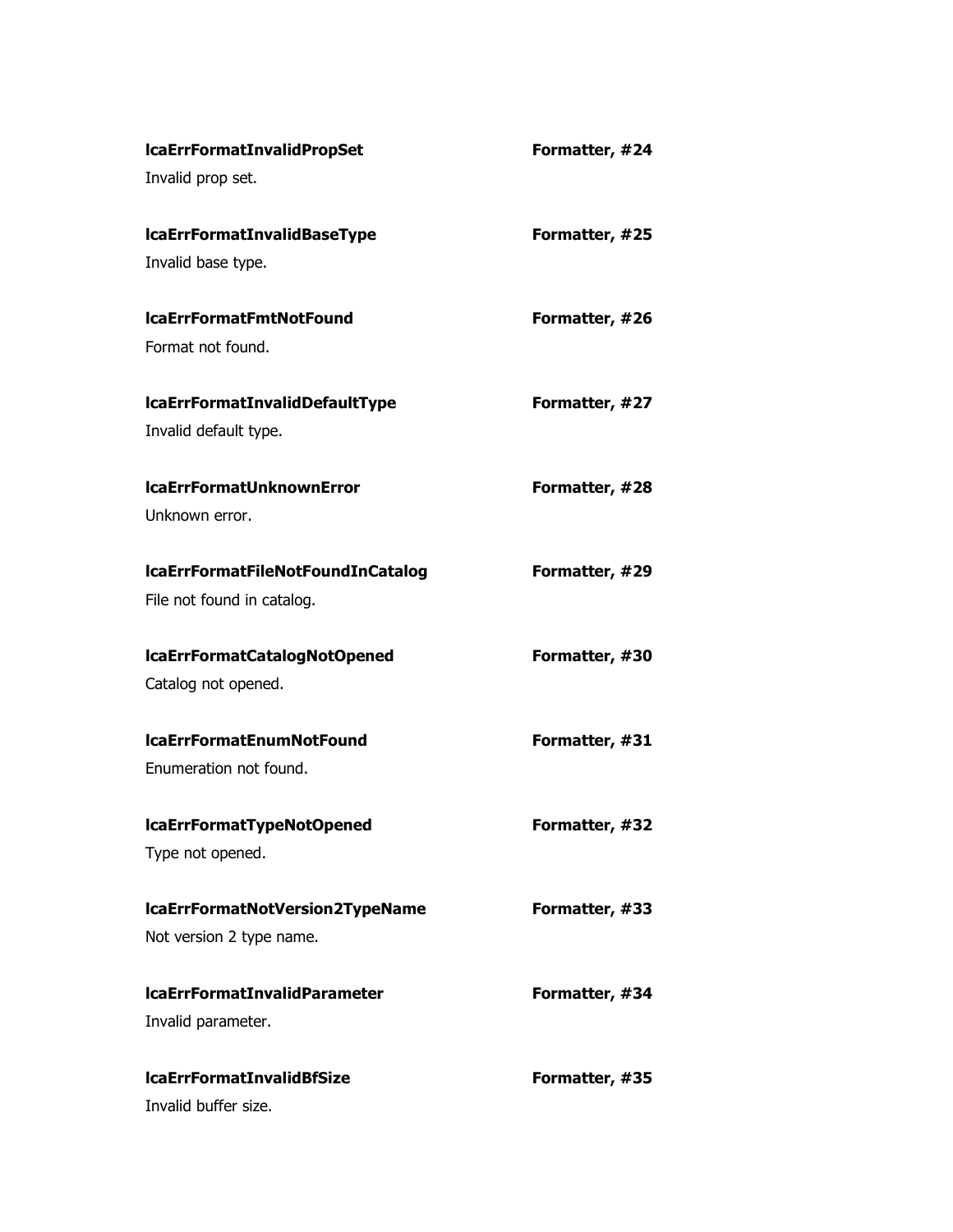| <b>IcaErrFormatInvalidBfOffset</b>                                                                                                                          | Formatter, #36  |
|-------------------------------------------------------------------------------------------------------------------------------------------------------------|-----------------|
| Invalid buffer offset.                                                                                                                                      |                 |
| IcaErrFormatEnumNonuniqueSubstr                                                                                                                             | Formatter, #37  |
| Substring match was not unique.                                                                                                                             |                 |
| lcaErrFormatRawInputTooSmall                                                                                                                                | Formatter, #38  |
| Raw input too small.                                                                                                                                        |                 |
| IcaErrFormatNoFormatFileForTypeFile                                                                                                                         | Formatter, #39  |
| No format file for type file.                                                                                                                               |                 |
| <b>IcaErrFormatStringDuplicate</b>                                                                                                                          | Formatter, #40  |
| Duplicate string provided. This exception will be thrown if you write to the<br>CategoryPreferenceList property and specify the same format more than once. |                 |
| lcaErrFormatLocaleStringNotFound                                                                                                                            | Formatter, #41  |
| Locale string not found.                                                                                                                                    |                 |
| IcaErrFormatCatalogNotFound                                                                                                                                 | Formatter, #200 |
| Catalog not found.                                                                                                                                          |                 |
| <b>IcaErrFormatInvalidProgramId</b>                                                                                                                         | Formatter, #201 |
| Invalid program ID.                                                                                                                                         |                 |
| <b>IcaErrFormatLdrfErr</b>                                                                                                                                  | Formatter, #202 |
| LDRF error.                                                                                                                                                 |                 |
| <b>IcaErrFormatLdrfErrParam</b>                                                                                                                             | Formatter, #203 |
| LDRF error: bad parameter.                                                                                                                                  |                 |
| <b>IcaErrFormatLdrfErrFileType</b>                                                                                                                          | Formatter, #204 |
| LDRF error: bad file type.                                                                                                                                  |                 |
| <b>IcaErrFormatLdrfErrCrc</b>                                                                                                                               | Formatter, #205 |
|                                                                                                                                                             |                 |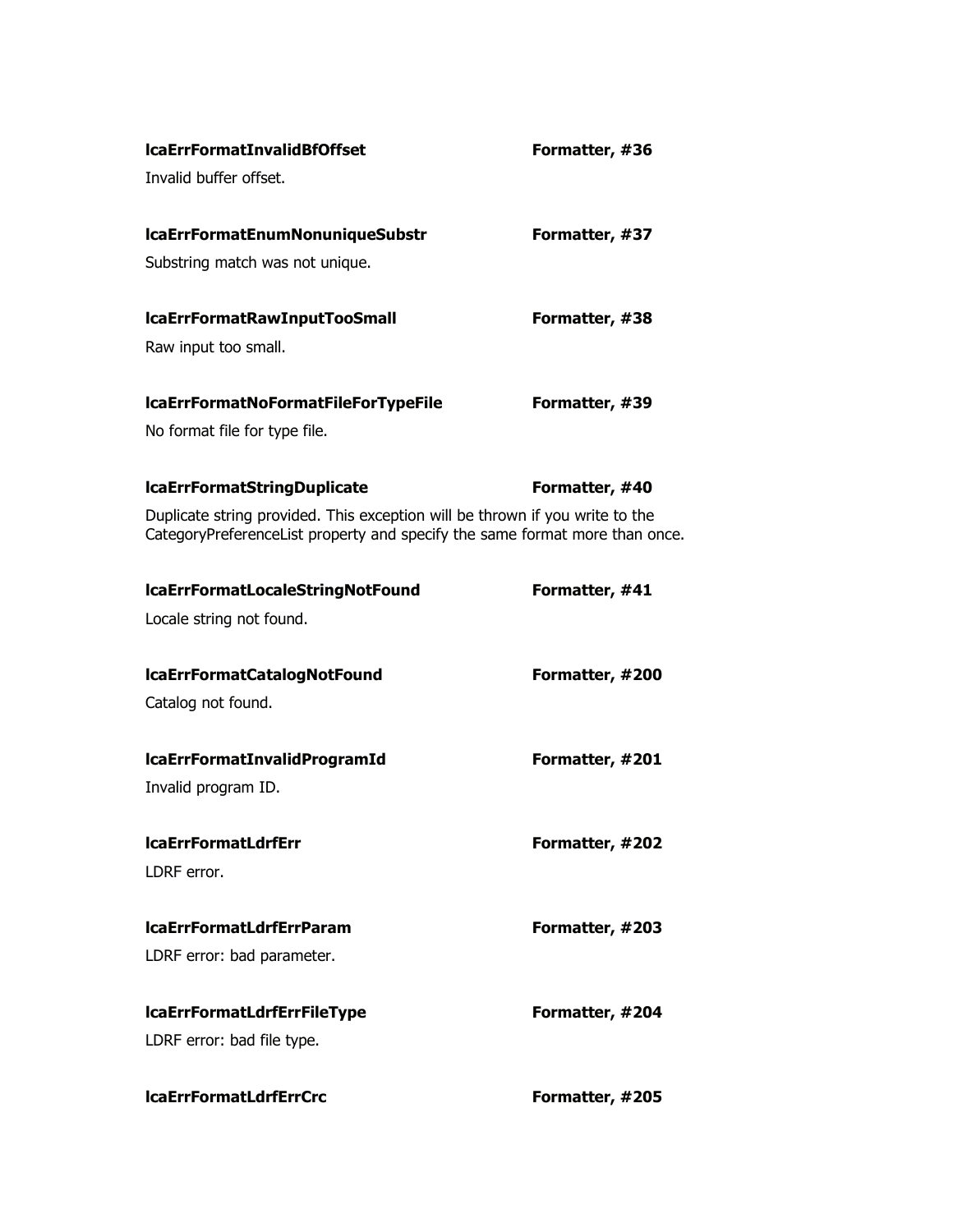LDRF error: bad CRC.

| lcaErrFormatLdrfErrNotFound          | Formatter, #206 |
|--------------------------------------|-----------------|
| LDRF error: not found.               |                 |
| <b>IcaErrFormatLdrfErrFileInfo</b>   | Formatter, #207 |
| LDRF error: bad file info.           |                 |
| <b>IcaErrFormatLdrfErrSys</b>        | Formatter, #208 |
| LDRF error: sys.                     |                 |
| <b>IcaErrFormatLdrfErrTrunc</b>      | Formatter, #209 |
| LDRF error: trunc.                   |                 |
| <b>IcaErrFormatLdrfErrStale</b>      | Formatter, #210 |
| LDRF error: stale.                   |                 |
| <b>IcaErrFormatLdrfErrVersion</b>    | Formatter, #211 |
| LDRF error: bad version.             |                 |
| <b>IcaErrFormatLdrfErrNew</b>        | Formatter, #212 |
| LDRF error: new.                     |                 |
| <b>IcaErrFormatLdrfErrWrite</b>      | Formatter, #213 |
| LDRF error: write failed.            |                 |
| <b>IcaErrFormatLdrfErrNoAccess</b>   | Formatter, #214 |
| LDRF error: no access.               |                 |
| <b>IcaErrFormatLdrfErrFull</b>       | Formatter, #215 |
| LDRF error: full.                    |                 |
| <b>IcaErrFormatLdrfErrDuplicate</b>  | Formatter, #216 |
| LDRF error: duplicate.               |                 |
| <b>IcaErrFormatLdrfErrNotCatalog</b> | Formatter, #217 |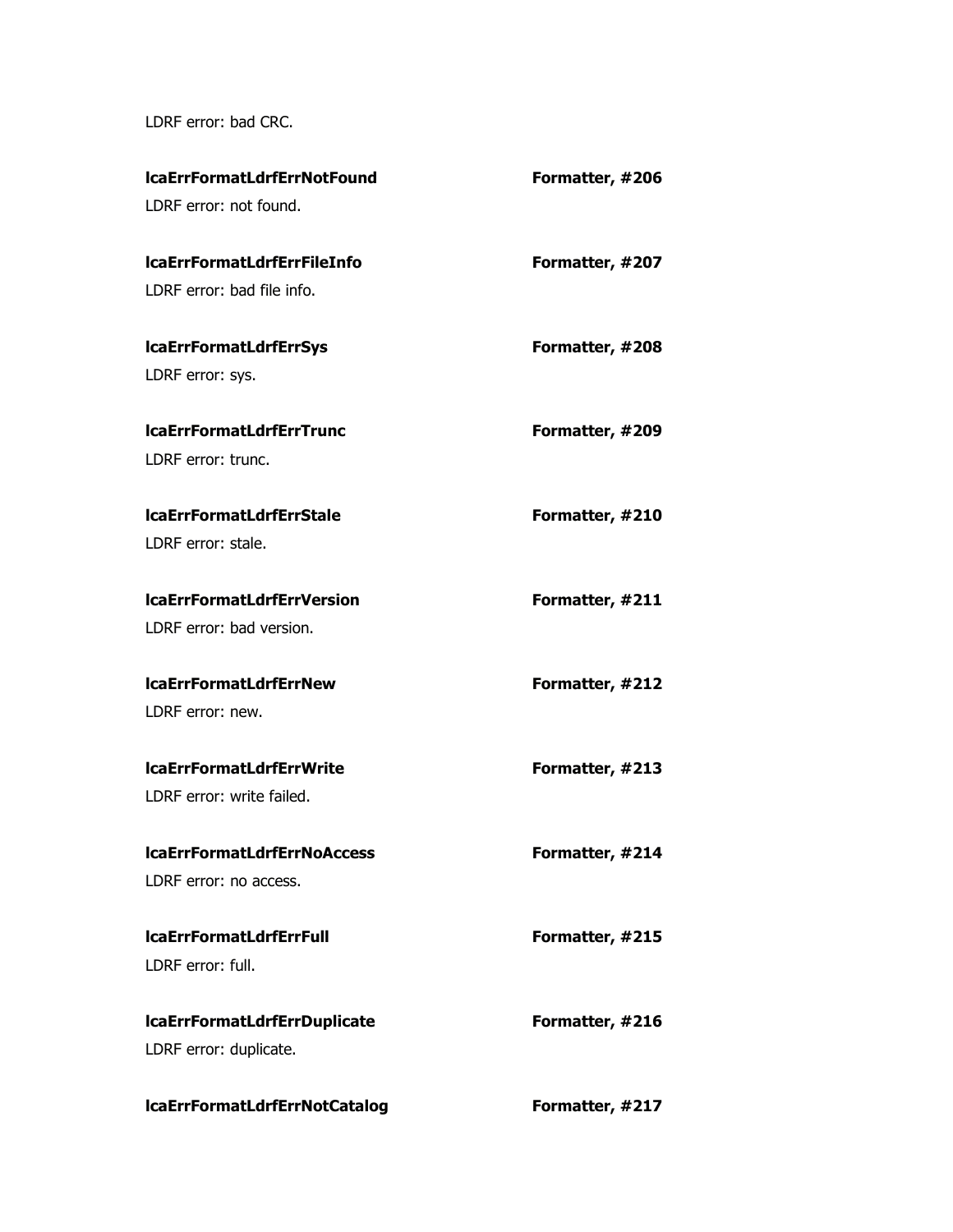LDRF error: not catalog.

| <b>IcaErrFormatLdrfErrNotResource</b> | Formatter, #218 |
|---------------------------------------|-----------------|
| LDRF error: not resource.             |                 |
| lcaErrFormatLdrfErrNotType            | Formatter, #219 |
| LDRF error: not type.                 |                 |
| lcaErrFormatLdrfErrNotFpt             | Formatter, #220 |
| LDRF error: not FTP.                  |                 |
| <b>IcaErrFormatLdrfErrNotFormat</b>   | Formatter, #221 |
| LDRF error: not format.               |                 |
| <b>IcaErrFormatLdrfErrTypeTree</b>    | Formatter, #222 |
| LDRF error: bad type tree.            |                 |
| <b>IcaErrFormatLdrfErrIncomplete</b>  | Formatter, #223 |
| LDRF error: incomplete.               |                 |
| <b>IcaErrFormatLdrfErrSequence</b>    | Formatter, #224 |
| LDRF error: sequence.                 |                 |
| <b>IcaErrFormatLdrfErrNotSelected</b> | Formatter, #225 |
| LDRF error: not selected.             |                 |
| <b>IcaErrFormatLdrfErrInternal</b>    | Formatter, #226 |
| LDRF error: internal error.           |                 |
| IcaErrFormatObjReadOnly               | Formatter, #227 |
| Read-only object.                     |                 |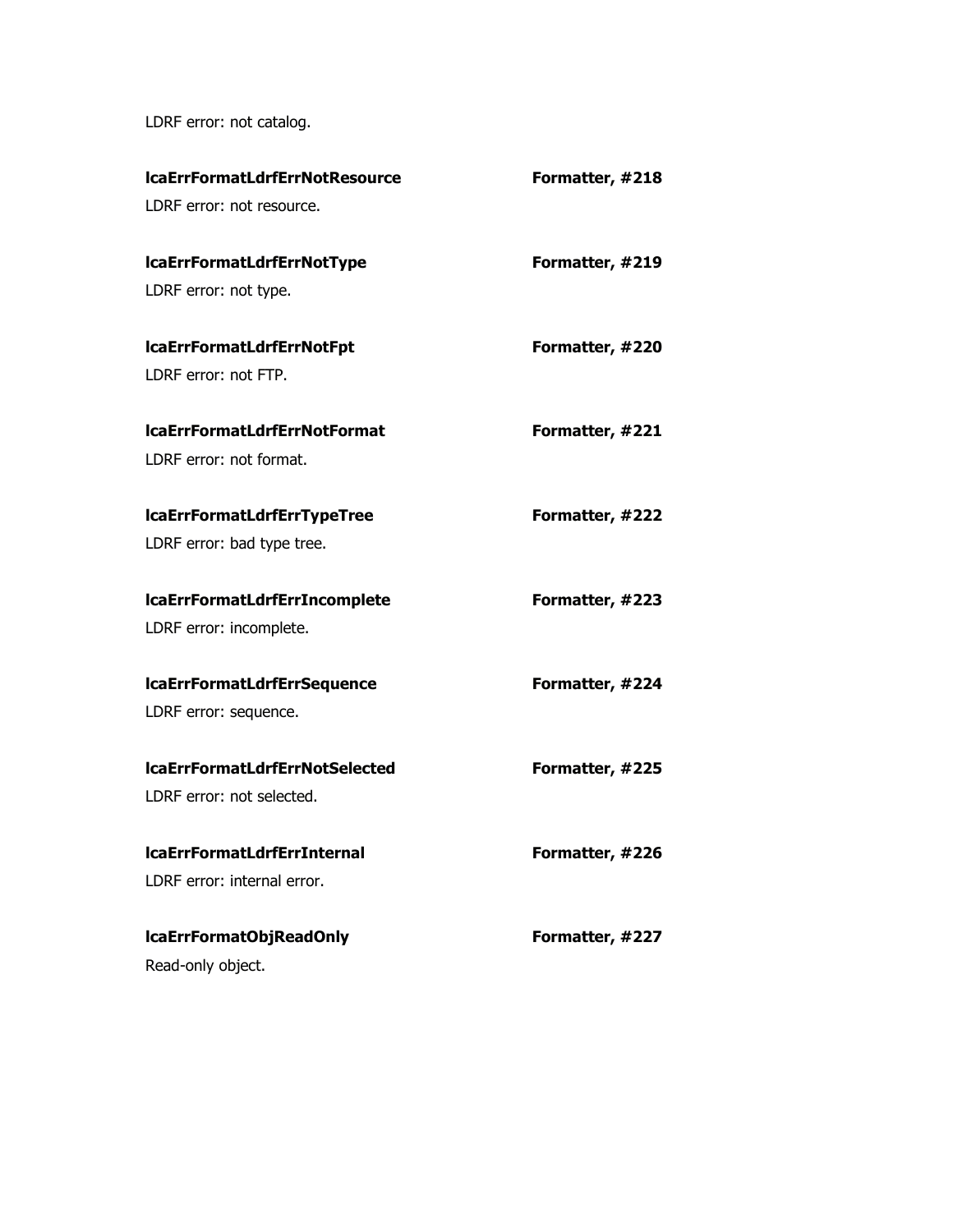## **VNI Server Errors**

VNI errors will be returned when an operation fails while using the MyVni property. These errors will appear in the format VNI: #<Error Number>.

| lcaErrRmoMaxObjectsAllocated                                          | VNI, #1  |
|-----------------------------------------------------------------------|----------|
| Maximum objects allocated.                                            |          |
| lcaErrRmoBadObjectId                                                  | VNI, #2  |
| Bad object ID.                                                        |          |
| <b>IcaErrRmoProcessTimeout</b>                                        | VNI, #3  |
| Process timeout.                                                      |          |
| lcaErrRmoNoServerObject                                               | VNI, #4  |
| Remote object does not exist.                                         |          |
| <b>IcaErrRmoNoIpcMsgAvail</b>                                         | VNI, #5  |
| No Windows Inter Process Communication (IPC) message available.       |          |
| <b>IcaErrRmoIpcUnknownError</b>                                       | VNI, #6  |
| Unknown Windows Inter Process Communication (IPC) error.              |          |
| <b>IcaErrRmoIpcMsgError</b>                                           | VNI, #7  |
| Windows Inter Process Communication (IPC) messaging error.            |          |
| lcaErrRmoIpcResourceProblem                                           | VNI, #8  |
| Windows Inter Process Communication (IPC) resource problem.           |          |
| lcaErrRmoIpcOutOfMemory                                               | VNI, #9  |
| Windows Inter Process Communication (IPC) subsystem is out of memory. |          |
| lcaErrRmoIpcOutOfRange                                                | VNI, #10 |
| Windows Inter Process Communication (IPC) parameter is out of range.  |          |
| lcaErrRmoIpcCantFindObject                                            | VNI, #11 |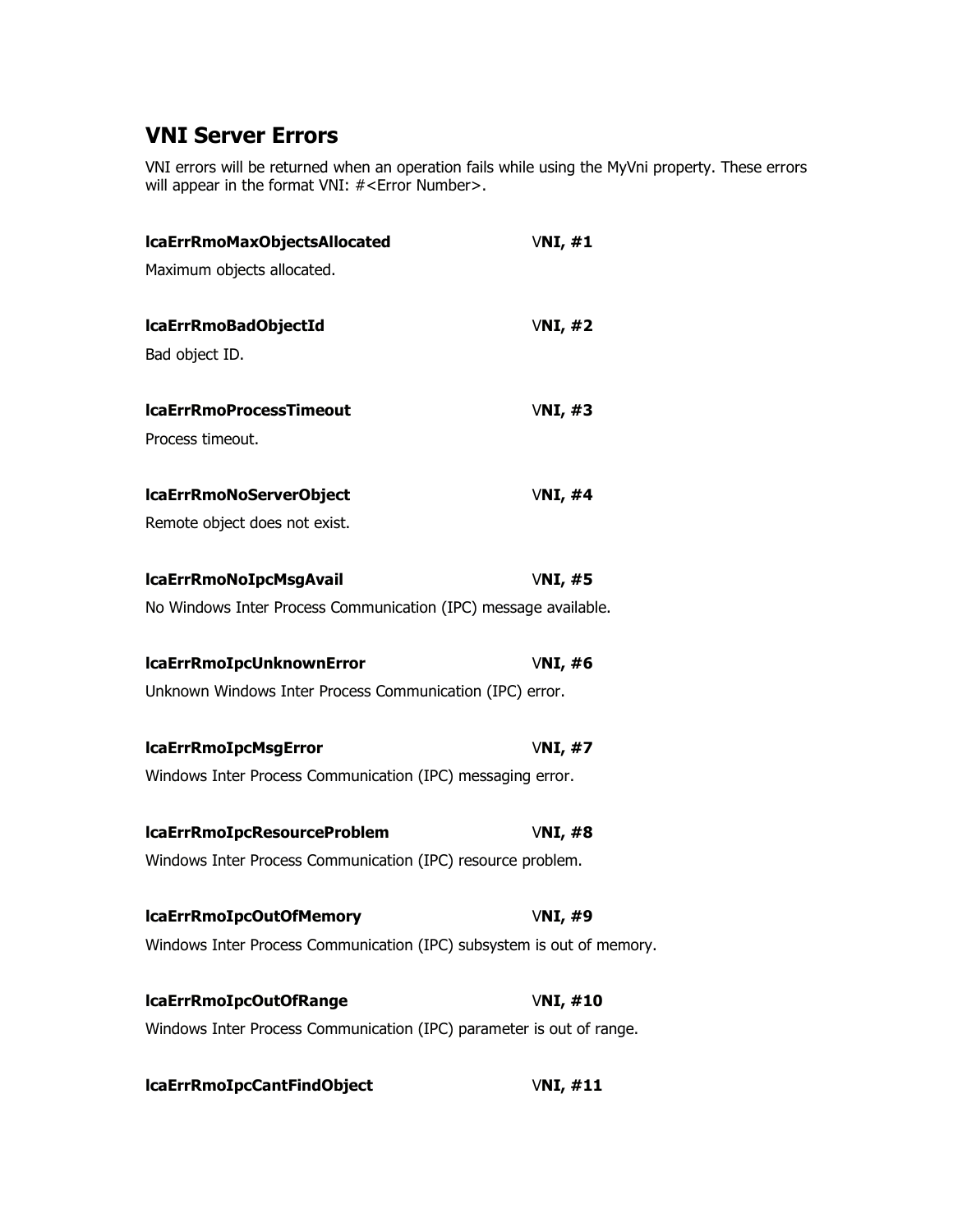Windows Inter Process Communication (IPC) subsystem cannot find specified object.

| <b>IcaErrRmoIpcLockFailure</b>                                    | VNI, #12         |
|-------------------------------------------------------------------|------------------|
| Windows Inter Process Communication (IPC) subsystem lock failure. |                  |
| lcaErrRmoCantLinkToObject                                         | VNI, #13         |
| Cannot link to remote object.                                     |                  |
| <b>IcaErrLtaNoError</b>                                           | VNI, $#300$      |
| LonTalk Adapter error.                                            |                  |
| <b>IcaErrLtaInvalidParameter</b>                                  | <b>VNI, #301</b> |
| LonTalk Adapter invalid parameter.                                |                  |
| IcaErrLtaNotQualified                                             | <b>VNI, #302</b> |
| LonTalk Adapter not qualified.                                    |                  |
| <b>IcaErrLtaMessageBlocked</b>                                    | <b>VNI, #303</b> |
| LonTalk Adapter message blocked.                                  |                  |
| <b>IcaErrLtaMessageDeferred</b>                                   | <b>VNI, #304</b> |
| LonTalk Adapter message deferred.                                 |                  |
| <b>IcaErrLtaAppMessage</b>                                        | <b>VNI, #305</b> |
| LonTalk Adapter application message.                              |                  |
| <b>IcaErrLtaFlexDomain</b>                                        | <b>VNI, #306</b> |
| LonTalk Adapter flex domain.                                      |                  |
| <b>IcaErrLtaNoMessage</b>                                         | <b>VNI, #307</b> |
| LonTalk Adapter no message.                                       |                  |
| <b>IcaErrLtaAppNameTooLong</b>                                    | <b>VNI, #308</b> |
| LonTalk Adapter name too long.                                    |                  |
| <b>IcaErrLtaInvalidState</b>                                      | VNI, #309        |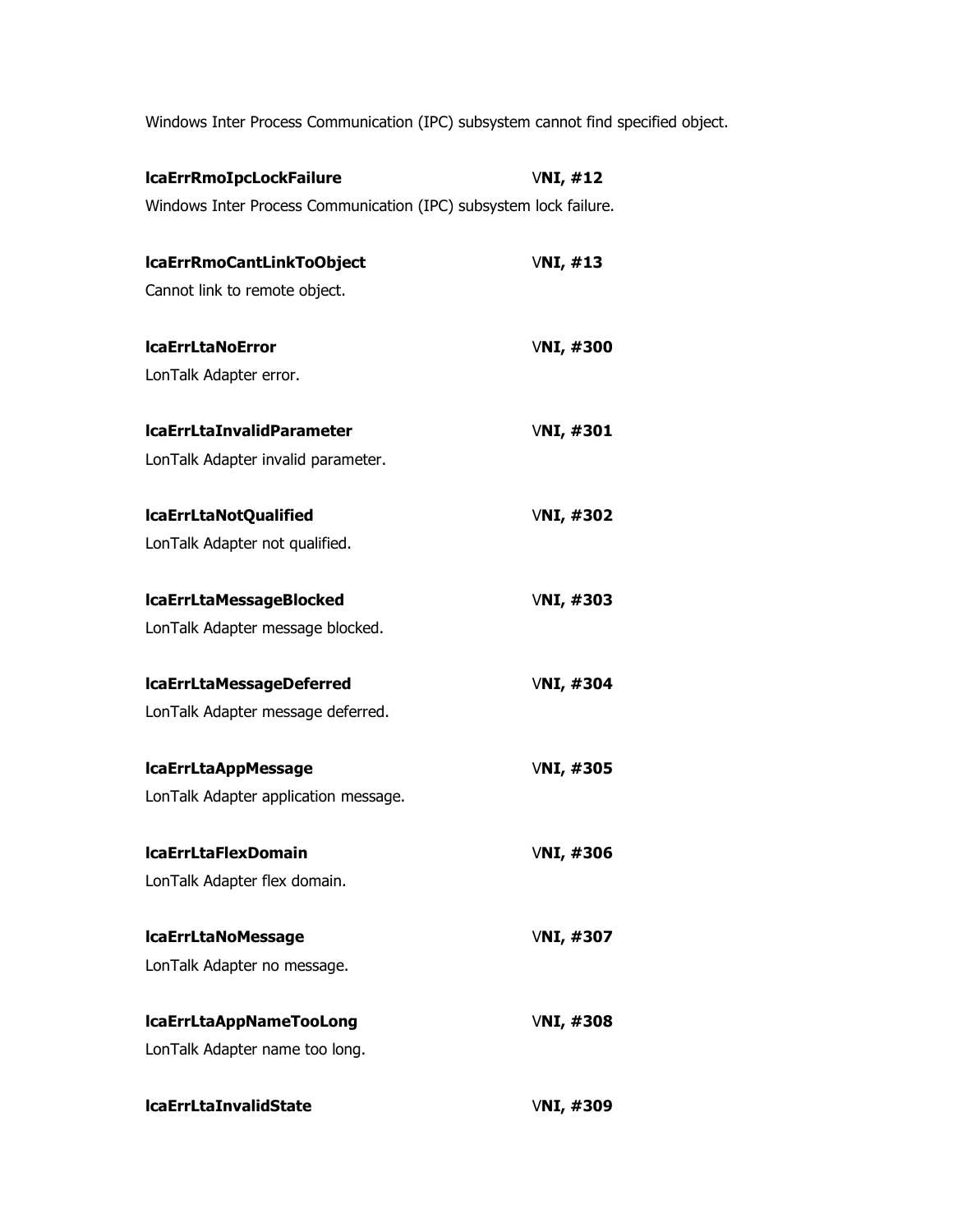LonTalk Adapter invalid state.

| <b>IcaErrLtaNoResources</b>           | VNI, $#310$      |
|---------------------------------------|------------------|
| LonTalk Adapter no resources.         |                  |
| lcaErrLtaDuplicateObject              | VNI, #311        |
| LonTalk Adapter duplicate object.     |                  |
| <b>IcaErrLtaNotImplemented</b>        | <b>VNI, #312</b> |
| LonTalk Adapter not implemented.      |                  |
| <b>IcaErrLtaEndOfEnumeration</b>      | <b>VNI, #313</b> |
| LonTalk Adapter end of enumeration.   |                  |
| IcaErrLtaOwnerDoesNotExist            | <b>VNI, #314</b> |
| LonTalk Adapter owner does not exist. |                  |
| <b>IcaErrLtaInvalidIndex</b>          | <b>VNI, #315</b> |
| LonTalk Adapter invalid index.        |                  |
| IcaErrLtaCantOpenPort                 | <b>VNI, #316</b> |
| LonTalk Adapter cannot open port.     |                  |
| <b>IcaErrLtaNotFound</b>              | <b>VNI, #317</b> |
| LonTalk Adapter not found.            |                  |
| <b>IcaErrLtaNoWinsockDII</b>          | <b>VNI, #318</b> |
| LonTalk Adapter no Winsock DLL.       |                  |
| lcaErrLtaCantOpenIpLink               | <b>VNI, #319</b> |
| LonTalk Adapter cannot open IP link.  |                  |
| <b>IcaErrLtaCantStartSnmp</b>         | <b>VNI, #320</b> |
| LonTalk Adapter cannot start SNMP.    |                  |
| <b>IcaErrLtaNoLink</b>                | <b>VNI, #321</b> |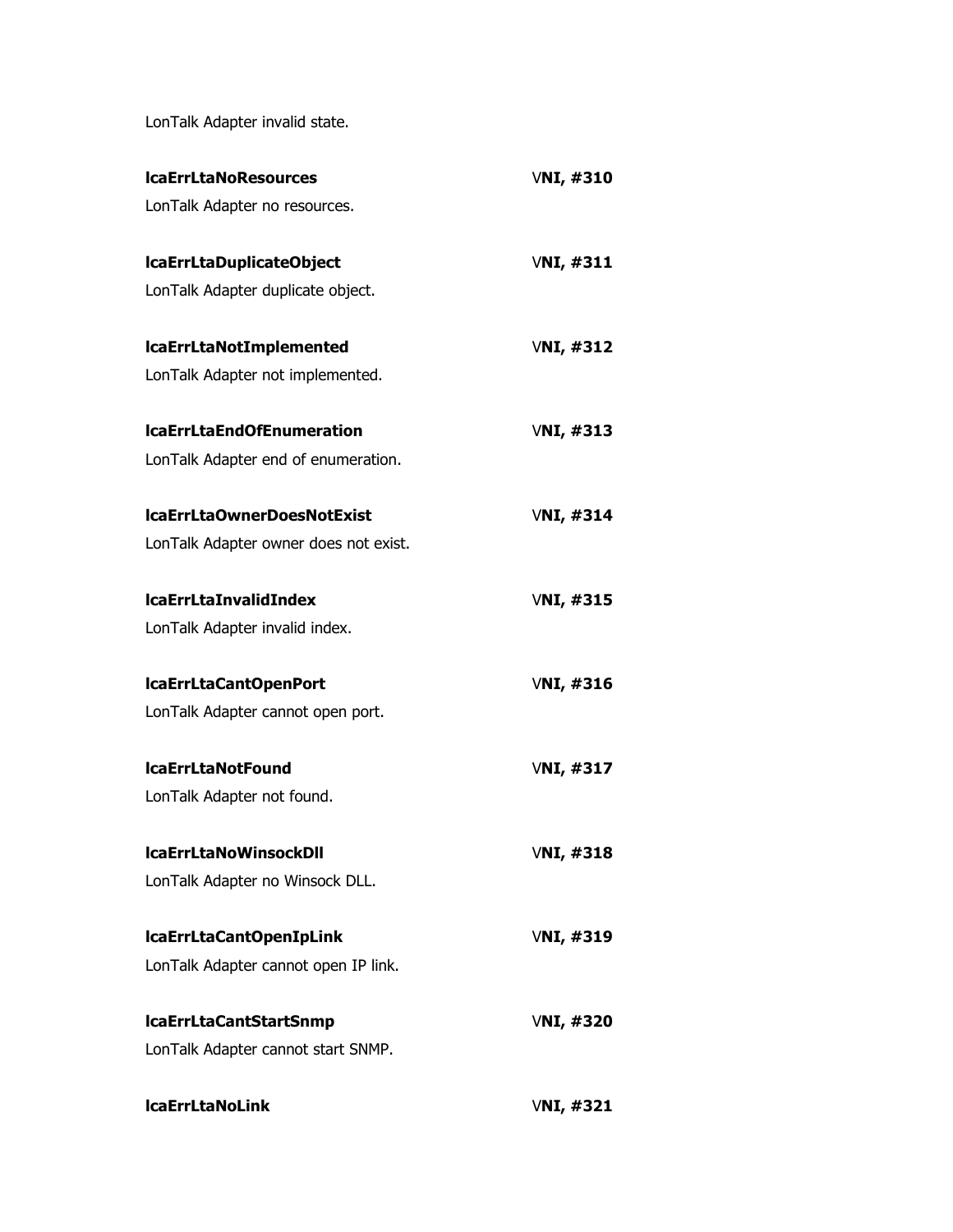LonTalk Adapter no IP link.

| <b>IcaErrLtaInvalidIpaddress</b>                    | <b>VNI, #322</b> |
|-----------------------------------------------------|------------------|
| LonTalk Adapter invalid IP address.                 |                  |
| <b>IcaErrLtaLocalMsgFailure</b>                     | <b>VNI, #323</b> |
| LonTalk Adapter local message failure.              |                  |
| <b>IcaErrLtaStaleNvIndex</b>                        | <b>VNI, #324</b> |
| LonTalk Adapter stale network variable index.       |                  |
| <b>IcaErrLtaInvalidAddress</b>                      | <b>VNI, #325</b> |
| LonTalk Adapter invalid address.                    |                  |
| <b>IcaErrLtaErrorLogMask</b>                        | <b>VNI, #428</b> |
| LonTalk Adapter error log mask.                     |                  |
| <b>IcaErrLtaNvLengthMismatch</b>                    | <b>VNI, #430</b> |
| LonTalk Adapter network variable length mismatch.   |                  |
| <b>IcaErrLtaNvMsgTooShort</b>                       | <b>VNI, #431</b> |
| LonTalk Adapter network variable message too short. |                  |
| IcaErrLtaEepromWriteFailure                         | <b>VNI, #432</b> |
| LonTalk Adapter EEPROM write failure.               |                  |
| <b>IcaErrLtaBadAddressType</b>                      | <b>VNI, #433</b> |
| LonTalk Adapter bad address.                        |                  |
| <b>IcaErrLtaInvalidDomain</b>                       | <b>VNI, #438</b> |
| LonTalk Adapter invalid domain.                     |                  |
| <b>IcaErrLtaInvalidAddrTableIndex</b>               | <b>VNI, #441</b> |
| LonTalk Adapter invalid address table index.        |                  |
| IcaErrLtaNvUpdateOnOutputNv                         | <b>VNI, #443</b> |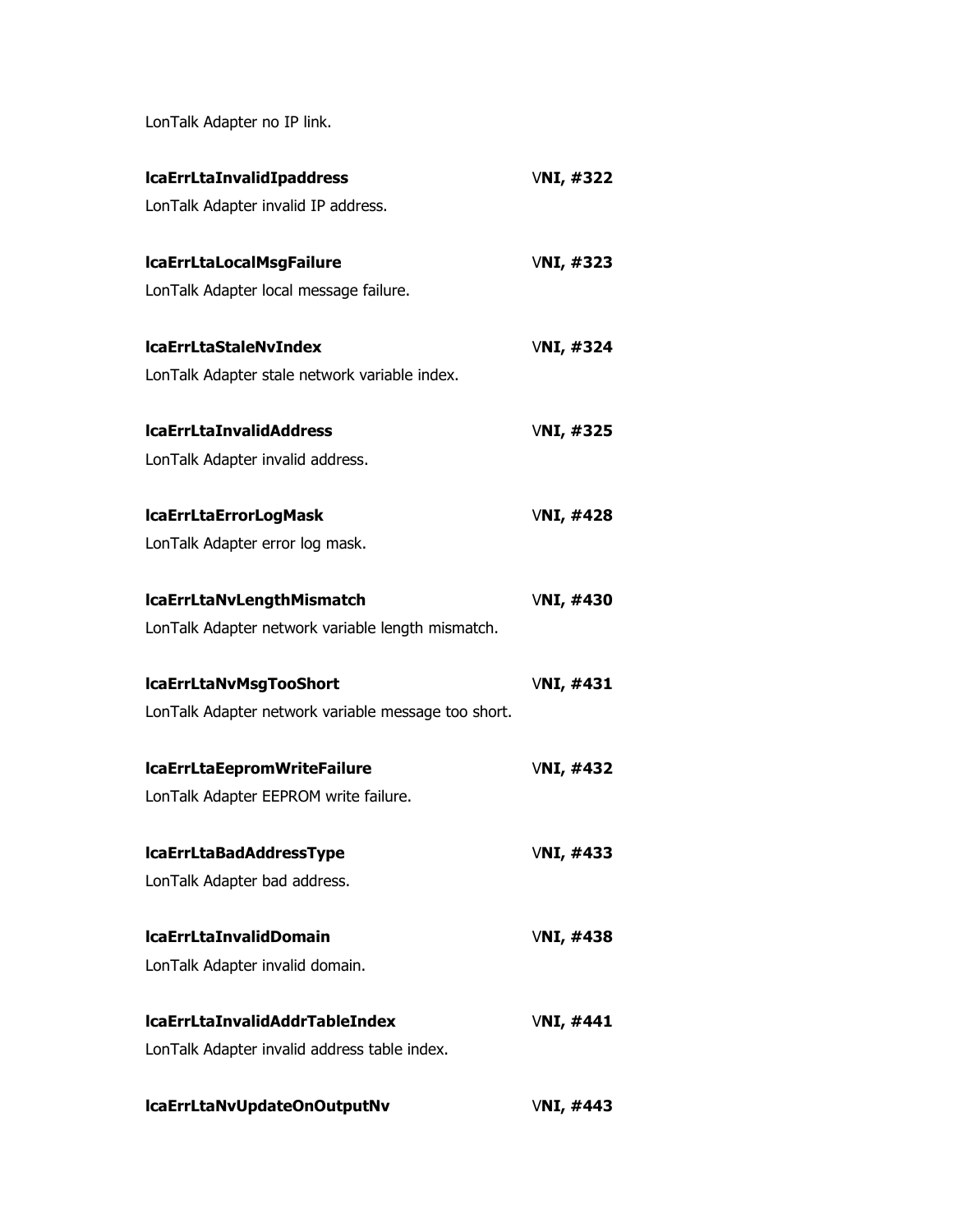LonTalk Adapter update on output network variable.

| <b>IcaErrLtaUnknownPdu</b>                             | <b>VNI, #446</b> |
|--------------------------------------------------------|------------------|
| LonTalk Adapter unknown PDU.                           |                  |
| <b>IcaErrLtaInvalidNvIndex</b>                         | <b>VNI, #447</b> |
| LonTalk Adapter invalid network variable index.        |                  |
| <b>IcaErrLtaBadErrorNo</b>                             | <b>VNI, #449</b> |
| LonTalk Adapter bad buffer number.                     |                  |
| <b>IcaErrLtaNetBufTooSmall</b>                         | <b>VNI, #451</b> |
| LonTalk Adapter network buffer too small.              |                  |
| <b>IcaErrLtaCnfgCsError</b>                            | <b>VNI, #453</b> |
| LonTalk Adapter configuration checksum error.          |                  |
| lcaErrLtaXcvrRegOpFailure                              | <b>VNI, #455</b> |
| LonTalk Adapter transceiver register operation failed. |                  |
| <b>IcaErrLtaSubnetPartition</b>                        | <b>VNI, #459</b> |
| LonTalk Adapter subnet partition.                      |                  |
| <b>IcaErrLtaAuthenticationMismatch</b>                 | <b>VNI, #460</b> |
| LonTalk Adapter authentication mismatch.               |                  |
| <b>IcaErrVniUnknownRegError</b>                        | <b>VNI, #601</b> |
| Unknown registry error.                                |                  |
| <b>IcaErrVniRegBadParms</b>                            | <b>VNI, #602</b> |
| Bad parameter (registry subsystem).                    |                  |
| lcaErrVniRegOutOfMemory                                | <b>VNI, #603</b> |
| Out of memory (registry subsystem).                    |                  |
| lcaErrVniRegCantFindObject                             | <b>VNI, #604</b> |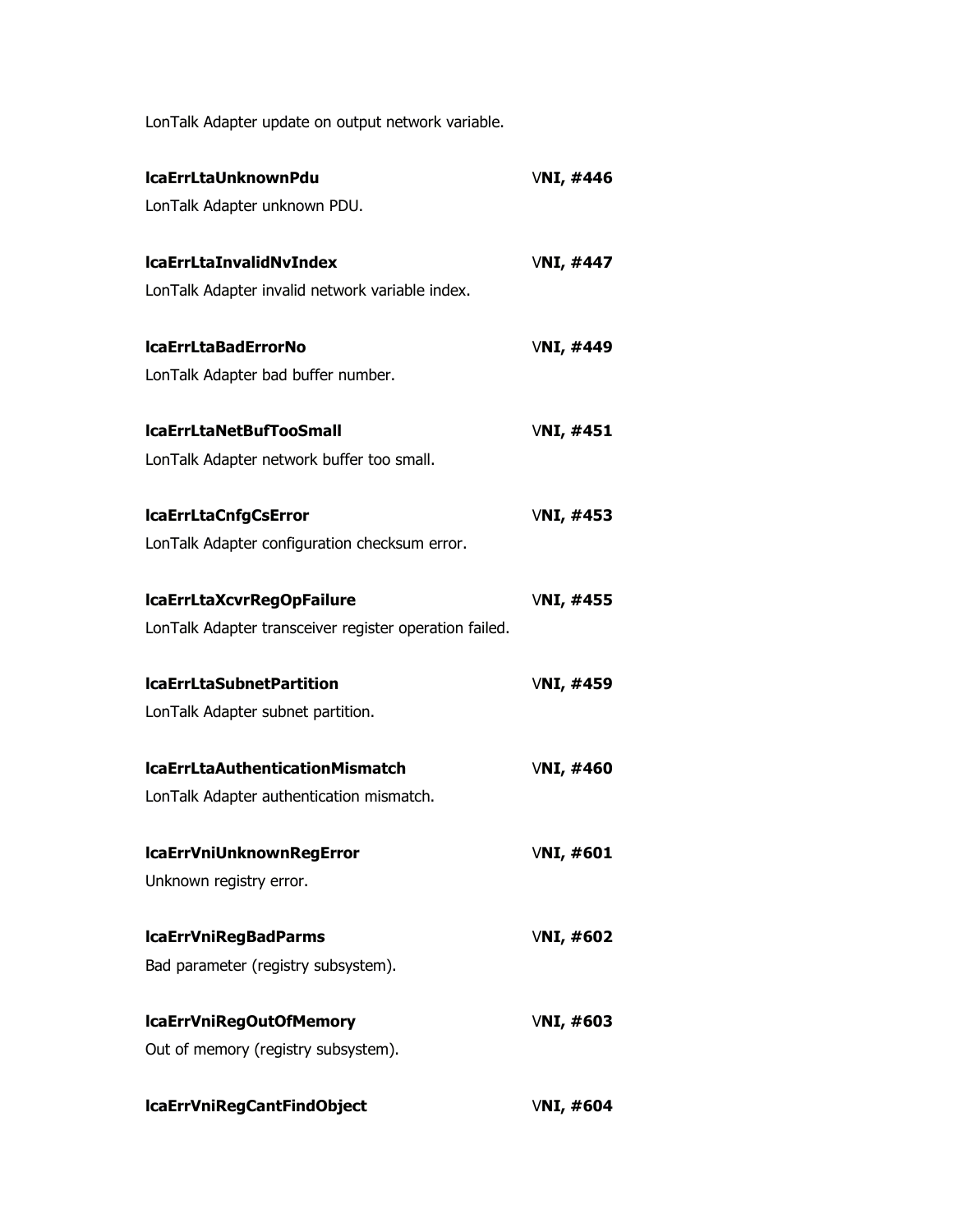Cannot find object (registry subsystem).

| lcaErrVniRegResourceProblem                                          | <b>VNI, #605</b> |
|----------------------------------------------------------------------|------------------|
| Resource problem (registry subsystem).                               |                  |
| IcaErrVniRegOutOfRange                                               | <b>VNI, #606</b> |
| Parameter out of range (registry subsystem).                         |                  |
| <b>IcaErrVniRegNoMoreEntries</b>                                     | VNI, $\#607$     |
| No more entries (registry subsystem).                                |                  |
| IcaErrVniRegCantOpenRegistry                                         | VNI, $\#608$     |
| Cannot open registry.                                                |                  |
| lcaErrVniRegUnknownRegistryError                                     | <b>VNI, #609</b> |
| Unknown error (registry subsystem).                                  |                  |
| <b>IcaErrVniVniDoesNotExist</b>                                      | VNI, $\#610$     |
| Specified VNI does not exist.                                        |                  |
| <b>IcaErrVniCantCreateVniProcess</b>                                 | VNI, $\#611$     |
| Cannot create the remote process.                                    |                  |
| <b>IcaErrVniCantLockVniServerDir</b>                                 | VNI, $\#612$     |
| Cannot lock the server directory.                                    |                  |
| IcaErrVniOpenObjectConflict                                          | VNI, $\#613$     |
| Tried to use two different objects to represent the same VNI object. |                  |
| <b>IcaErrVniOpenFailure</b>                                          | VNI, $\#614$     |
| VNI open failure.                                                    |                  |
| <b>IcaErrVniNoMoreMonitorPoints</b>                                  | <b>VNI, #615</b> |
| No more monitor points found.                                        |                  |
| <b>IcaErrVniNoMoreMonitorSets</b>                                    | VNI, #616        |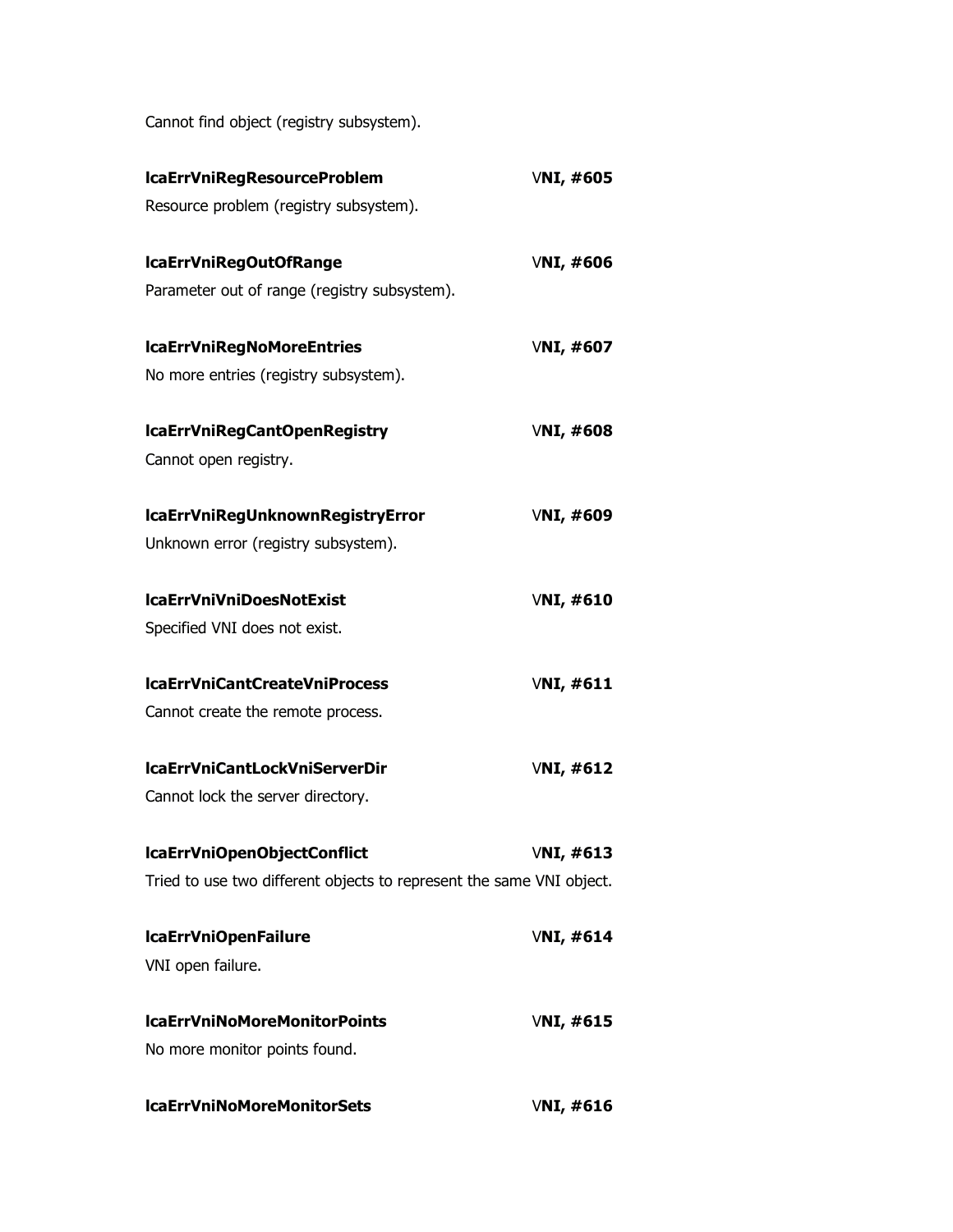No more monitor sets found.

| <b>IcaErrVniStackNotOpen</b>                                                 | VNI, #617        |
|------------------------------------------------------------------------------|------------------|
| VNI stack is not open.                                                       |                  |
| <b>IcaErrVniNotImplemented</b>                                               | <b>VNI, #618</b> |
| Not implemented.                                                             |                  |
| <b>IcaErrVniMonitorSetNotFound</b>                                           | <b>VNI, #619</b> |
| Monitor set not found.                                                       |                  |
| <b>IcaErrVniNvPointNotFound</b>                                              | <b>VNI, #620</b> |
| Network variable monitor point not found.                                    |                  |
| lcaErrVniMsgPointNotFound                                                    | <b>VNI, #621</b> |
| Message monitor point not found.                                             |                  |
| lcaErrVniMustSpecifyMsgTag                                                   | <b>VNI, #622</b> |
| Must specify message tag.                                                    |                  |
| lcaErrVniMsgTagNotFound                                                      | <b>VNI, #623</b> |
| Message tag not found.                                                       |                  |
| lcaErrVniOutOfTemporaryMonitorPoints                                         | VNI, $\#624$     |
| Monitor set ran out of temporary monitor points due to capacity constraints. |                  |
| lcaErrVniOutOfTemporaryMonitorSets                                           | <b>VNI, #625</b> |
| VNI stack ran out of temporary monitor sets due to capacity constraints.     |                  |
| IcaErrVniAddPointToPersistentMonitorSet                                      | <b>VNI, #626</b> |
| Attempted to add a point to a persistent monitor set.                        |                  |
| IcaErrVniDelPointFromPersistentMonitorSet                                    | <b>VNI, #627</b> |
| Attempted to delete a point from a persistent monitor set.                   |                  |
| lcaErrVniAbosoluteRegPathNotSupported                                        | VNI, #628        |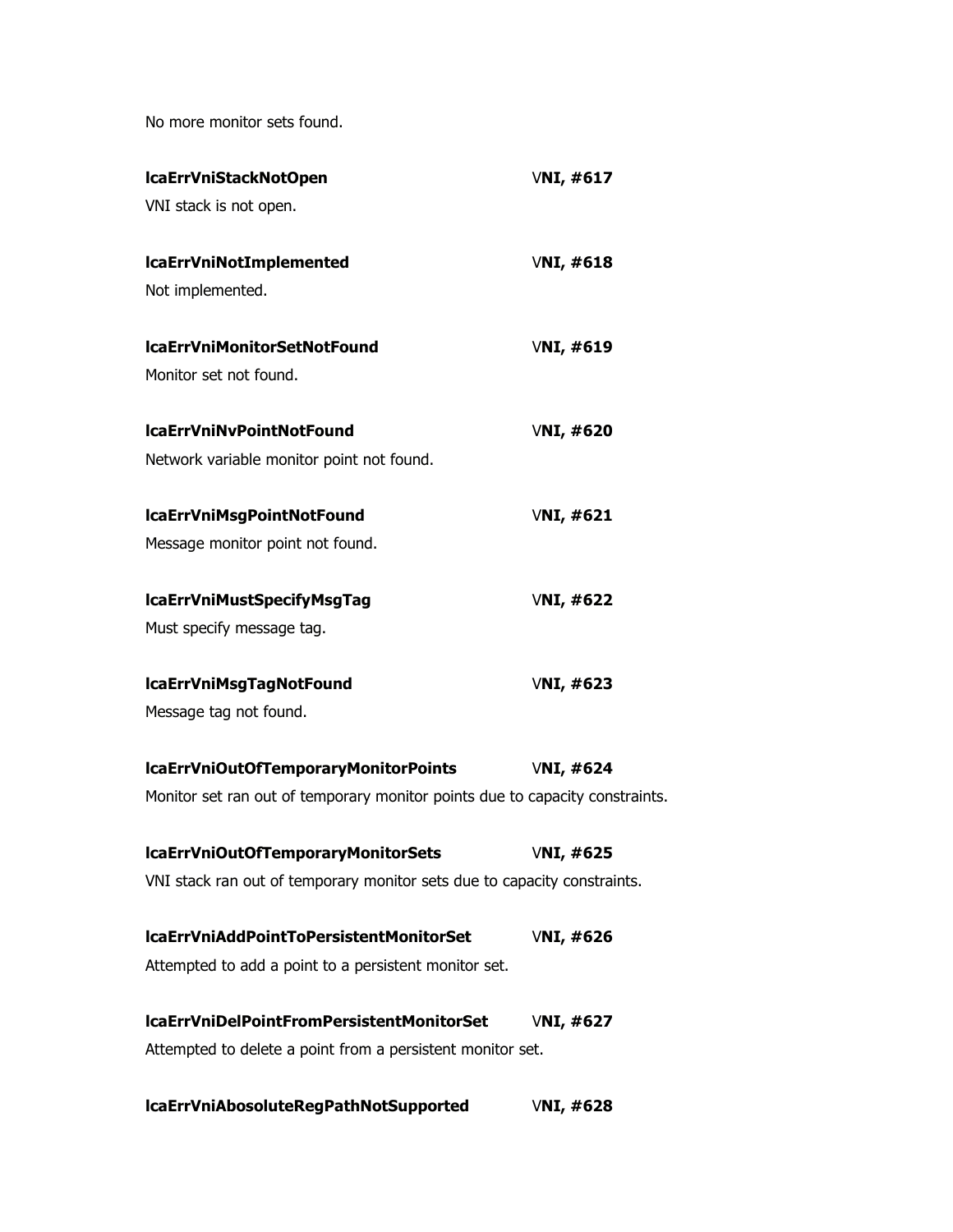Absolute registry paths not supported.

| <b>VNI, #629</b>                                                                      |
|---------------------------------------------------------------------------------------|
| Cannot define a collection of VNIs at this level in the registry.                     |
| VNI, $\#630$                                                                          |
| The VNI is already open with different network interface settings.                    |
| VNI, $\#631$                                                                          |
|                                                                                       |
| VNI, $\#632$                                                                          |
| The client has more messages outstanding than permitted.                              |
| <b>VNI, #633</b>                                                                      |
|                                                                                       |
| <b>VNI, #634</b>                                                                      |
| The requested operation is not supported while a Layer 5 network interface is in use. |
| <b>VNI, #635</b>                                                                      |
|                                                                                       |
| <b>VNI, #636</b>                                                                      |
|                                                                                       |
| <b>VNI, #637</b>                                                                      |
|                                                                                       |
| <b>VNI, #638</b>                                                                      |
|                                                                                       |
| <b>VNI, #639</b>                                                                      |
|                                                                                       |
|                                                                                       |
|                                                                                       |